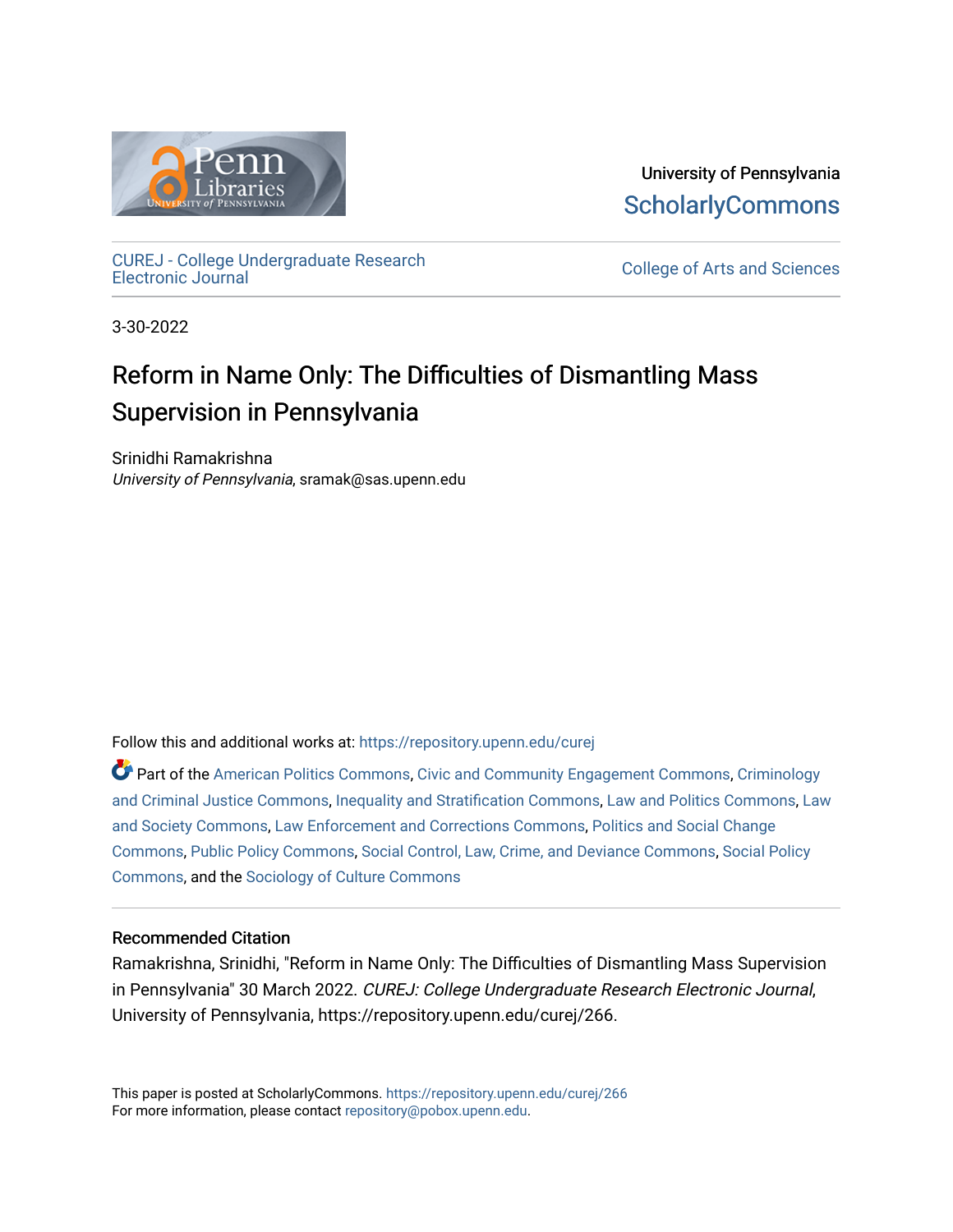# Reform in Name Only: The Difficulties of Dismantling Mass Supervision in Pennsylvania

# **Abstract**

Pennsylvania has one of the highest rates of people on probation in the United States. Probation reform legislation has repeatedly emerged in the Pennsylvania legislature since controversy arose in 2017 over rapper Meek Mill's long probation sentence. However, probation reform initiatives that would reduce the use of probation in Pennsylvania have been obstructed or amended to actually increase its use and severity. To understand what makes achieving such probation reform difficult, this thesis analyzes three significant roadblocks – the phenomenon of devolution and the actions of two advocacy groups. This thesis is grounded in ten interviews conducted with key actors whose work intersects with the Pennsylvania probation system. These interviews are analyzed alongside scholarly literature, reports from advocacy organizations, and news and legislative materials. The analysis finds that firstly, the consequences of devolution encourage funding probation departments, create entrenched stakeholders, and impede anti-carceral activist efforts. Secondly, the REFORM Alliance, a national advocacy organization particularly active in Pennsylvania, is complicit in punitive changes to the bills it endorses, excludes community organizers, and maintains a neoliberal alliance with the carceral state under the guise of reform. Thirdly, the Pennsylvania District Attorneys Association greatly shapes probation reform measures to be more punitive, benefiting from a political landscape in favor of tough-on-crime district attorneys despite some prosecutorial fragmentation. By identifying key institutional barriers, this thesis aims to assist efforts to end mass supervision in Pennsylvania.

# Keywords

probation reform, community supervision, mass incarceration, criminal justice reform, social policy, abolition, anti-carceral activism, celebrity activism, devolution, prosecutorial power, elite-grassroots tensions, historical institutionalism, REFORM Alliance, Marie Gottschalk, Political Science, Social Sciences

### **Disciplines**

American Politics | Civic and Community Engagement | Criminology and Criminal Justice | Inequality and Stratification | Law and Politics | Law and Society | Law Enforcement and Corrections | Politics and Social Change | Public Policy | Social Control, Law, Crime, and Deviance | Social Policy | Sociology of Culture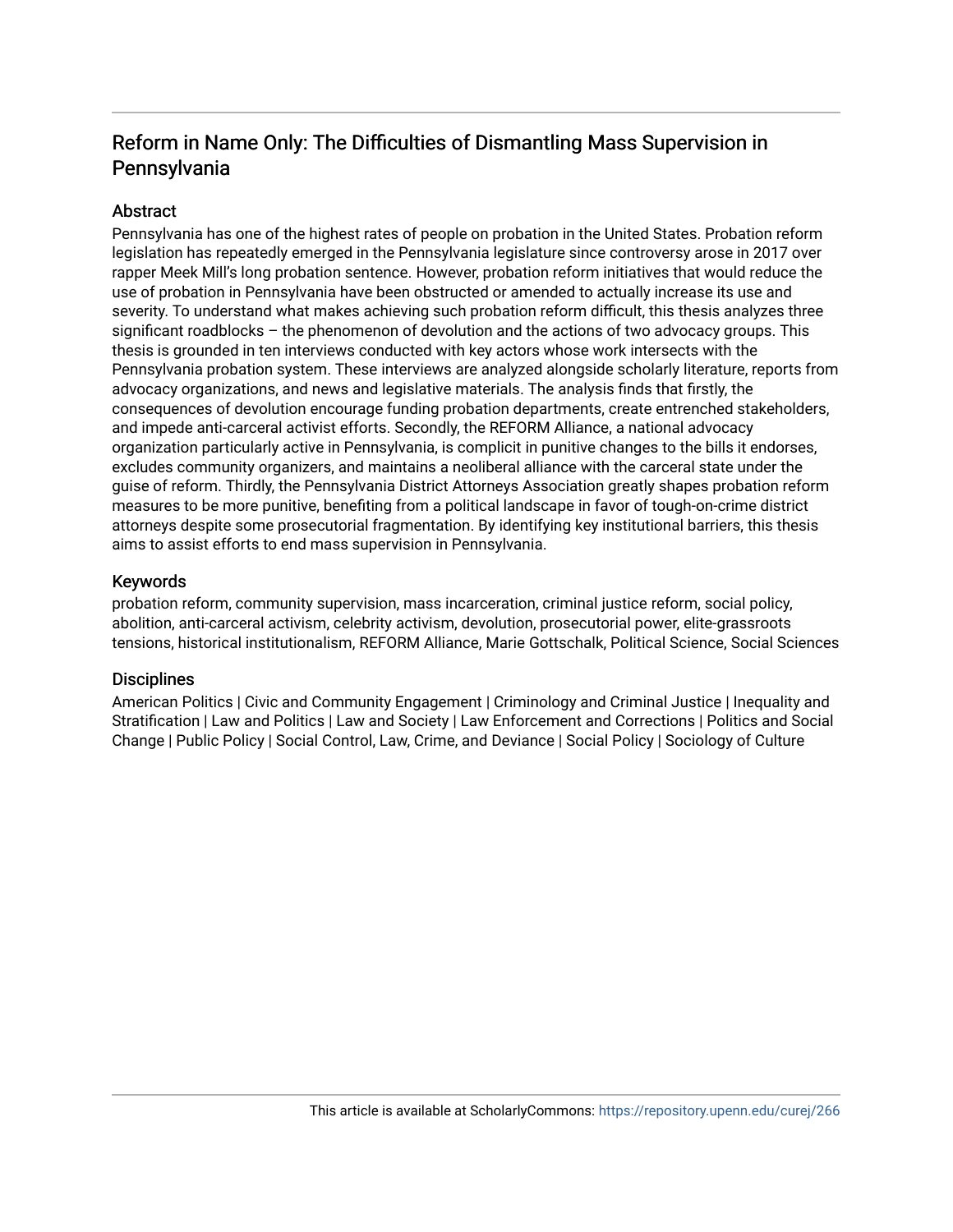# **Reform in Name Only: The Difficulties of Dismantling Mass Supervision in Pennsylvania**

Srinidhi Ramakrishna

Advisor: Professor Marie Gottschalk

Senior Honors Thesis in Political Science

University of Pennsylvania

Spring 2022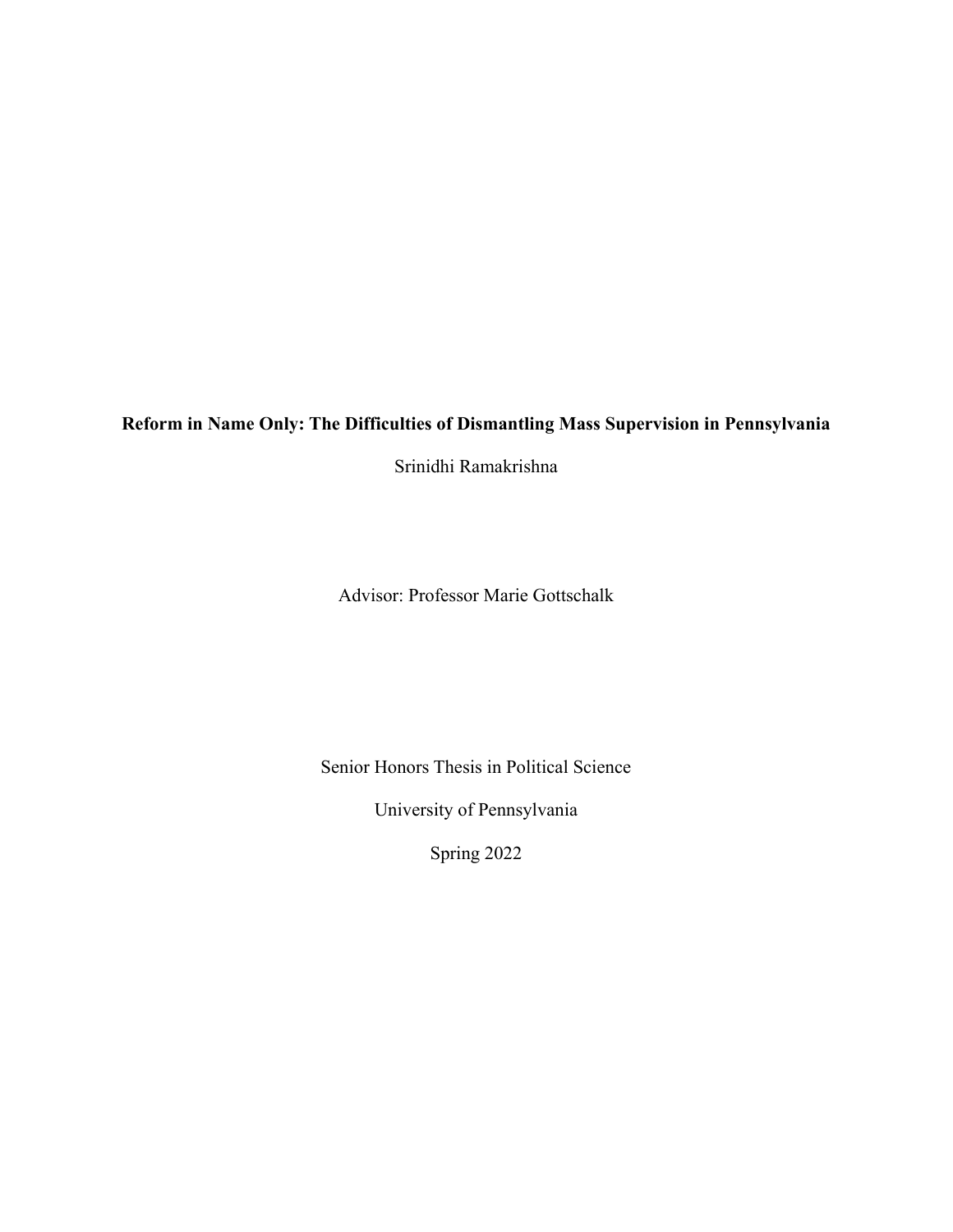# **Table of Contents**

| Acknowledgements                                                                    | $\boldsymbol{2}$ |
|-------------------------------------------------------------------------------------|------------------|
| <b>Abstract</b>                                                                     | 3                |
| <b>Introduction</b>                                                                 | $\boldsymbol{4}$ |
| Local Analyses, the Two-Pronged Politics of Reform, and Methodological Implications | 9                |
| Background and Recent History of Probation in Pennsylvania                          | 13               |
| <b>Chapter 1: Devolution and Decentralization</b>                                   | 17               |
| Underfunding: A Positive Feedback Loop                                              | 20               |
| Entrenched Interests and Evidence-Based Practices                                   | 24               |
| Devolution and Anti-Carceral Activism                                               | 29               |
| <b>Chapter 2: The REFORM Alliance</b>                                               | 31               |
| REFORM, Legislation, and Advocacy                                                   | 33               |
| REFORM, Celebrity Activism, and the National Elite                                  | 40               |
| <b>Chapter 3: The Pennsylvania District Attorneys Association</b>                   | 46               |
| The Power of the PDAA                                                               | 48               |
| The Slow Fragmentation of Prosecutorial Politics                                    | 52               |
| The PDAA and the Deceptive Promise of Reform                                        | 55               |
| Conclusion                                                                          | 57               |
| <b>Appendix</b>                                                                     | 60               |
| List of Interviewees                                                                | 60               |
| <b>Recent Probation Reform Bills</b>                                                | 60               |
| <b>Bibliography</b>                                                                 | 63               |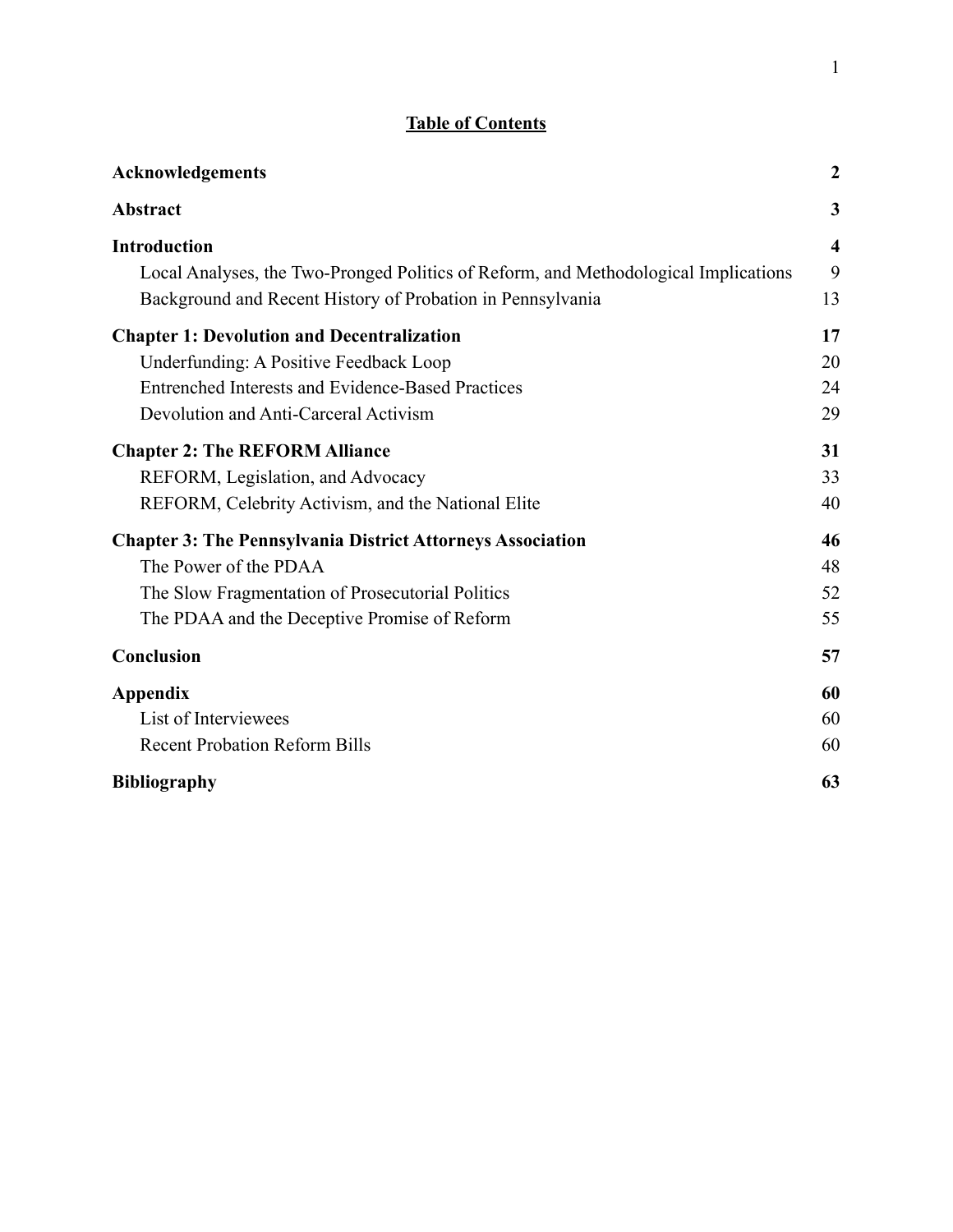# **Acknowledgements**

<span id="page-4-0"></span>The completion of this honors thesis would not have been possible without the support of many people.

First and foremost, I deeply appreciate my advisor, Professor Marie Gottschalk, who has been an incredible source of inspiration ever since taking my first class with her during my sophomore year at Penn. Thank you for extending my understanding of the carceral state through our discussions in and out of the classroom. In addition, thank you for supporting me personally and intellectually throughout the development of this thesis. Your patient feedback and suggestions were crucial in structuring my research process and refining my argument. It has been an honor to complete this thesis under your guidance.

I also thank the anti-carceral community advocates who lent their time and insight for the purposes of this thesis, as well as the many abolitionist organizers who I have worked with and learned from over the past several years. Your efforts inspired this project. I hope it does your words justice and can benefit those chipping away at the mass supervision regime in Pennsylvania in some way.

I am indebted to all of my mentors and friends who have read my drafts, provided feedback, and encouraged my pursuit of this thesis. I am particularly grateful to Dr. Eileen Doherty-Sil, who gave me the opportunity to begin this journey. I extend special appreciation to Anjali Mahajan, who worked alongside me over the course of the year, becoming a valued writing partner and friend. I could not have done this without you.

Finally, thank you to my family for always supporting my intellectual pursuits. The qualities you cultivated ensured I remained dedicated to this project even when it seemed insurmountable, and I am so glad I saw it through.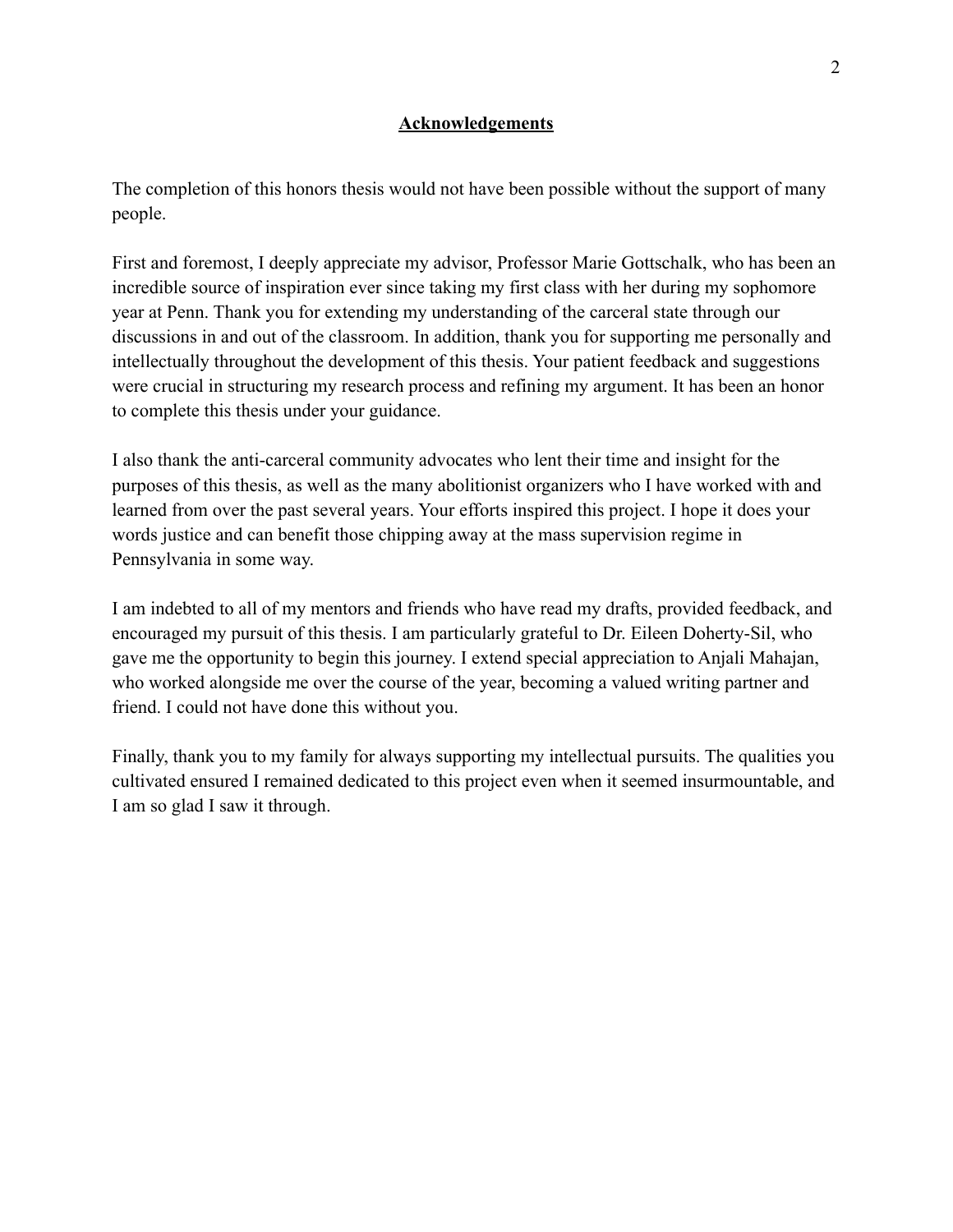#### **Abstract**

<span id="page-5-0"></span>Pennsylvania has one of the highest rates of people on probation in the United States. Probation reform legislation has repeatedly emerged in the Pennsylvania legislature since controversy arose in 2017 over rapper Meek Mill's long probation sentence. However, probation reform initiatives that would reduce the use of probation in Pennsylvania have been obstructed or amended to actually increase its use and severity. To understand what makes achieving such probation reform difficult, this thesis analyzes three significant roadblocks – the phenomenon of devolution and the actions of two advocacy groups. This thesis is grounded in ten interviews conducted with key actors whose work intersects with the Pennsylvania probation system. These interviews are analyzed alongside scholarly literature, reports from advocacy organizations, and news and legislative materials. The analysis finds that firstly, the consequences of devolution encourage funding probation departments, create entrenched stakeholders, and impede anti-carceral activist efforts. Secondly, the REFORM Alliance, a national advocacy organization particularly active in Pennsylvania, is complicit in punitive changes to the bills it endorses, excludes community organizers, and maintains a neoliberal alliance with the carceral state under the guise of reform. Thirdly, the Pennsylvania District Attorneys Association greatly shapes probation reform measures to be more punitive, benefiting from a political landscape in favor of tough-on-crime district attorneys despite some prosecutorial fragmentation. By identifying key institutional barriers, this thesis aims to assist efforts to end mass supervision in Pennsylvania.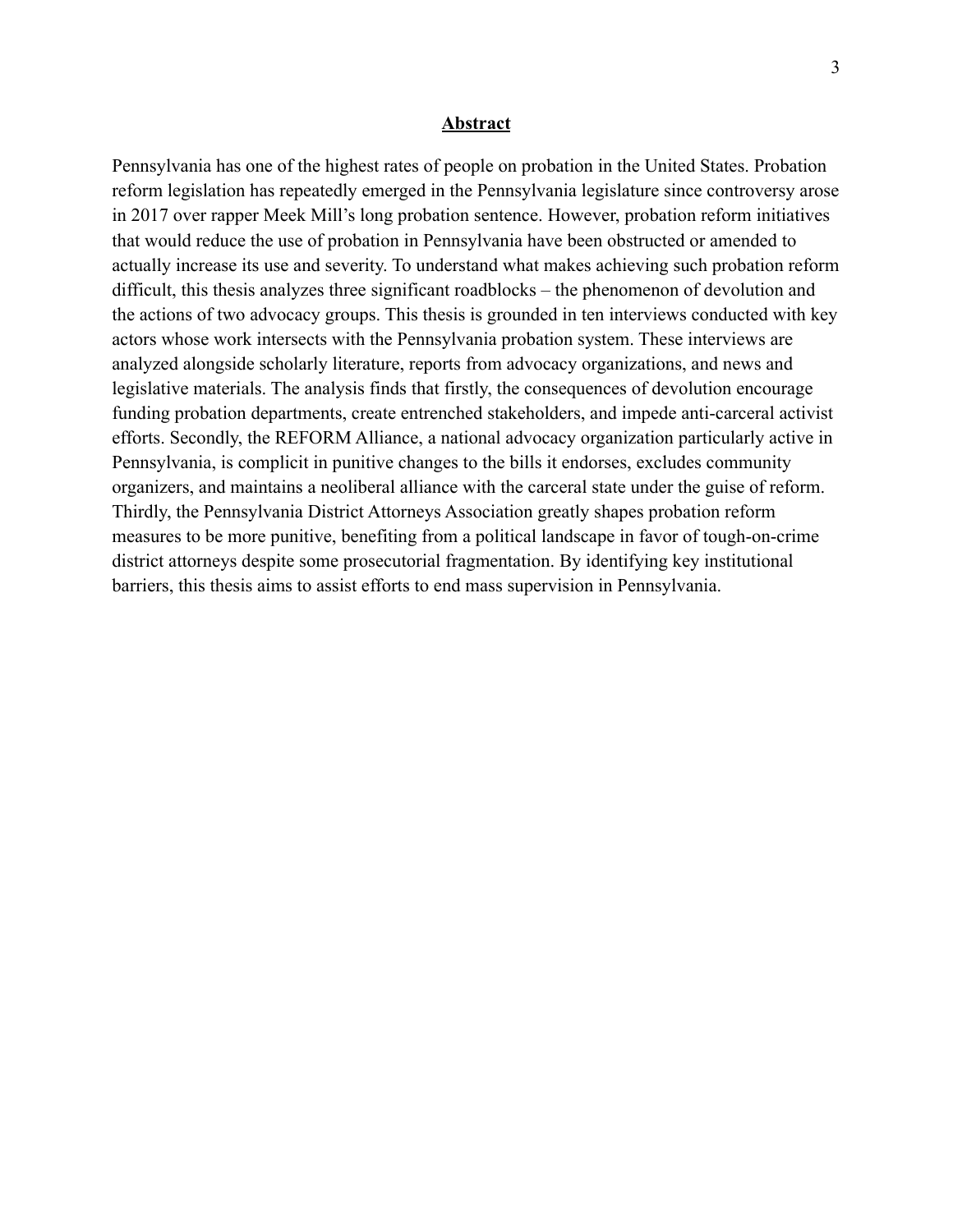#### **Introduction**

<span id="page-6-0"></span>Current trends in criminal legal reform are unstable. On one hand, condemnation of the United States' correctional system has grown increasingly common over the last two decades. Faced with the world's highest incarceration rate, phrases like "mass incarceration" and "criminal justice reform" have become political buzzwords utilized by Democrat and Republicans alike. The American public has also been clamoring for reform. A meta-analysis of public opinion results between 2014 and 2016 conducted by the Opportunity Agenda found that Americans are growing less punitive and more supportive of rehabilitative measures.<sup>1</sup> Additionally, national polling conducted by the American Civil Liberties Union (ACLU) and Benenson Strategy Group in 2017 found that 91% of Americans thought that the criminal justice system needed to be fixed.<sup>2</sup> Protests in the summer and fall of 2020 following heightened public awareness of recent police murders led some analysts to characterize Black Lives Matter as the largest movement in US history.<sup>3</sup> Widespread public outcry decrying police violence, demanding prison and police reform, and exploring alternative possibilities of decarceration and abolition have hinted that the country is a unique moment in which dismantling the carceral state is, for once, possible.

Despite this time's seemingly historic nature, the number of changes shrinking the carceral state have been limited. In the summer of 2020, many anti-carceral activist groups called for a fundamental reimagining of public safety, such as reductions in the incarcerated population, police defunding, and significant investments in social and economic infrastructure.<sup>4</sup> However,

<sup>&</sup>lt;sup>1</sup> "A New Sensibility: An Analysis of Public Opinion Research on Attitudes Towards Crime and Criminal Justice Policy" (The Opportunity Agenda, 2016).

<sup>3</sup> Larry Buchanan, Quoctrung Bui, and Jugal K. Patel, "Black Lives Matter May Be the Largest Movement in U.S. History," *The New York Times*, July 3, 2020, accessed December 14, 2021, [https://www.nytimes.com/interactive/202](https://www.nytimes.com/interactive/2020/07/03/us/george-floyd-protests-crowd-size.html)Use [Today's](https://www.citationmachine.net/chicago/cite-a-editorial/custom#) <sup>2</sup> "91 Percent of Americans Support Criminal Justice Reform, ACLU Polling Finds," *American Civil Liberties Union* (November 16, 2017), accessed December 14, 2021, <https://www.aclu.org/press-releases/91-percent-americans-support-criminal-justice-reform-aclu-polling-finds>.

[Date](https://www.citationmachine.net/chicago/cite-a-editorial/custom#)[0/07/03/us/george-floyd-protests-crowd-size.html](https://www.nytimes.com/interactive/2020/07/03/us/george-floyd-protests-crowd-size.html).

<sup>4</sup> The Washington Post Editorial Board, "Reimagine Safety," *The Washington Post*, March 16, 2021, accessed December 14, 2021, [https://www.washingtonpost.com/opinions/interactive/2021/reimagine-safety/.](https://www.washingtonpost.com/opinions/interactive/2021/reimagine-safety/)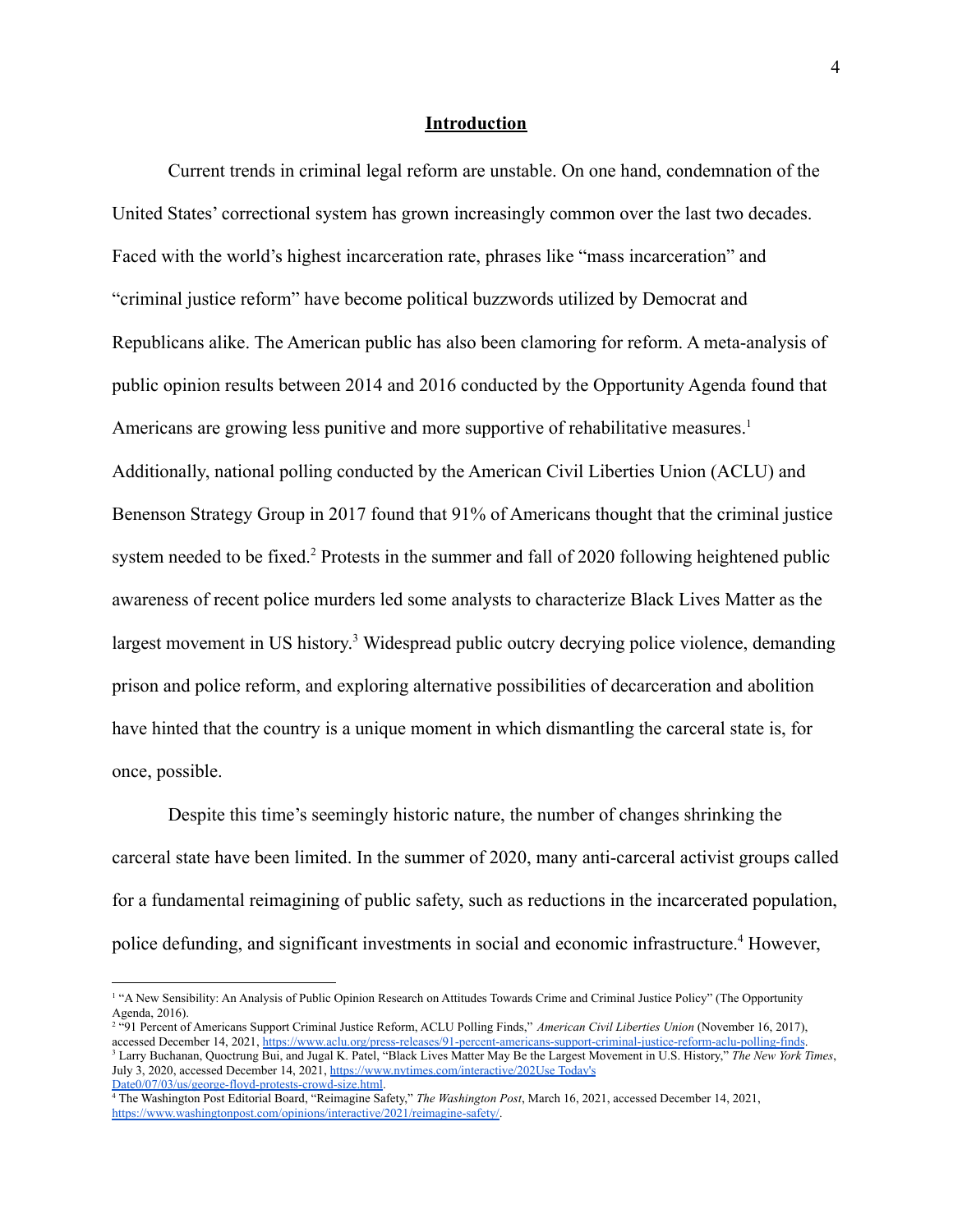actions undertaken in response resulted in little more than symbolic reforms like name changes on buildings and few policies, if any, to combat police misconduct, many of which further funded police departments.<sup>5</sup> Furthermore, in the midst of hyperbolic media coverage of national surges in violent crime over the last year, some state legislatures have in part turned back to tough-on-crime beliefs and reversed their support of reform measures.<sup>6</sup> While some states, like New Jersey, New York, and California, have made significant progress over past decades in reducing their incarcerated population, others continue to maintain extremely punitive penal systems.<sup>7</sup>

In particular, Pennsylvania is an anomaly among its neighbors in terms of punishment. The state maintains the *highest* incarceration rate per capita in the Northeast.<sup>8</sup> Although the current population in its state-run correctional facilities, 36,743, is its lowest since 2001, its prison populations have drastically increased overall over the decades, rising by 504% between 1980 and 2016.<sup>9</sup> Pennsylvania's exceptionally punitive outlook is somewhat unexpected. Scholars have traced how the histories of the South and Southwest, rooted in slavery, de jure racial hierarchies, and restricted state power, have molded harsh traditions of mass incarceration in states like Texas and Arizona. <sup>10</sup> Unlike "classically" punitive states in the former Confederacy, Pennsylvania, as well as the Northeast at large, is historically rooted in a reformist political culture. Louis N. Robinson, former Pennsylvania Board of Parole Chairman, writes that "prison

<sup>6</sup> TCR Staff, "State Legislatures Turn 'Defensive' on Justice Reform, Panel Told," *The Crime Report*, March 8, 2022, accessed March 18, 2022, [https://thecrimereport.org/2022/03/08/state-legislatures-turn-defensive-on-justice-reform-panel-told/.](https://thecrimereport.org/2022/03/08/state-legislatures-turn-defensive-on-justice-reform-panel-told/) Sarah Holder, Fola Akinnibi, and Christopher Cannon, "'We Have Not Defunded Anything': Big Cities Boost Police Budgets," *Bloomberg CityLab*, September 22, 2020, accessed December 14, 2021, [https://www.bloomberg.com/graphics/2020-city-budget-police-defunding/.](https://www.bloomberg.com/graphics/2020-city-budget-police-defunding/)

 $\overline{7}$  Marc Mauer and Nazgol Ghandnoosh, "Fewer Prisoners, Less Crime: A Tale of Three States" (The Sentencing Project, July 13, 2014), <https://www.sentencingproject.org/wp-content/uploads/2015/11/Fewer-Prisoners-Less-Crime-A-Tale-of-Three-States.pdf>.

<sup>5</sup> Keeanga-Yamahtta Taylor, "Did Last Summer's Black Lives Matter Protests Change Anything?," *The New Yorker*, August 6, 2021, accessed December 14, 2021, <https://www.newyorker.com/news/our-columnists/did-last-summers-protests-change-anything>;

<sup>8</sup> ACLU, "Blueprint for Smart Justice: Pennsylvania" (American Civil Liberties Union, 2018).

<sup>9</sup> "Gov. Wolf Announces Pennsylvania Prison Population Reaches 20-Year Low," *Pennsylvania Pressroom*. October 7, 2021, accessed October 20, 2021, [https://www.media.pa.gov/pages/corrections\\_details.aspx?newsid=522](https://www.media.pa.gov/pages/corrections_details.aspx?newsid=522); ACLU, "Blueprint for Smart Justice."

<sup>10</sup> Michael C. Campbell, "Politics, Prisons, and Law Enforcement: An Examination of the Emergence of 'Law and Order' Politics in Texas," *Law & Society Review* 45, no. 3 (September 1, 2011), 631-665. <https://doi.org/10.1111/j.1540-5893.2011.00446.x>; Mona Pauline Lynch, *Sunbelt Justice: Arizona and the Transformation of American Punishment* (Stanford, CA: Stanford Law Books, 2010).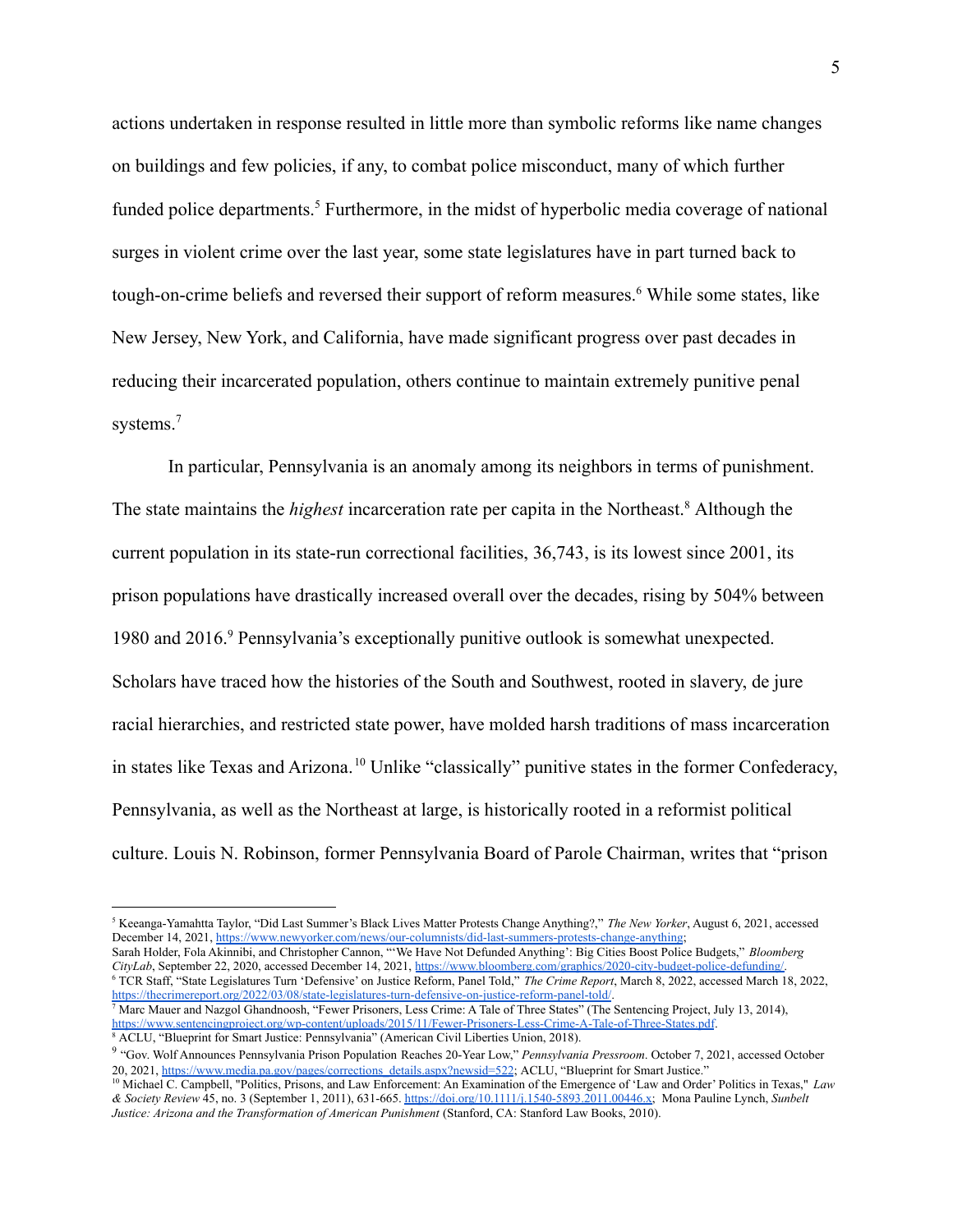reform in this country began in Philadelphia," driven by Quaker thought and exemplified by the 19th-century "Pennsylvania system" of penology.<sup>11</sup>

Not only does Pennsylvania have the highest incarceration rate in the Northeast, it also has the third highest rate nationwide of citizens on probation or parole, also known as community supervision.<sup>12</sup> When the Prison Policy Initiative categorized states by their amount of correctional control, taking into account both incarceration and community supervision, Pennsylvania was ranked second.<sup>13</sup> Although often seen as a "better" alternative to incarceration, probation is an alternative to freedom – a punishment in and of itself, and a pit stop in a long, inescapable cycle of supervision and incarceration.

Probation is a proxy for understanding Pennsylvania's process of executing reform and why it remains a penal outlier. Advocates, legislators, journalists, and members of the public called attention to the state's community supervision practices when Meek Mill, a popular North Philadelphia rapper who had cycled through a series of prison, probation, and parole sentences for more than a decade, was re-imprisoned on a parole violation in 2017 for allegedly popping a wheelie on a dirt bike.<sup>14</sup> The REFORM Alliance, now a well-known national advocacy organization, arose from this controversy. Following the viral #FreeMeek movement, probation reform legislation has emerged multiple times, often championed by REFORM. The issue remains salient today, and advocacy groups and media outlets continue to hotly support or contest many such bills.<sup>15</sup> However, probation reform legislation in Pennsylvania has been

<sup>12</sup> Vincent Schiraldi, "The Pennsylvania Community Corrections Story" (New York: Columbia University, April 25, 2018).

<sup>11</sup> LeRoy B. DePuy, "The Walnut Street Prison: Pennsylvania's First Penitentiary," *Pennsylvania History: A Journal of Mid-Atlantic Studies* 18, no. 2 (April 1951): pp. 130-144. The Pennsylvania System extolled the use of solitary confinement and penal labor in place of torture as a way of promoting self-reformation.

<sup>&</sup>lt;sup>13</sup> Wanda Bertram, "New Report Ranks States on 'Correctional Control,' Showing Huge State Disparities in Use of Probation," Prison Policy Initiative (Prison Policy Initiative, December 11, 2018), accessed March 2, 2021, [https://www.prisonpolicy.org/blog/2018/12/11/correctional-control/.](https://www.prisonpolicy.org/blog/2018/12/11/correctional-control/)

<sup>14</sup> Hannah Giorgis, "The Revelations of Meek Mill's Legal Limbo," *The Atlantic*, August 9, 2019, accessed October 20, 2021, [https://www.theatlantic.com/entertainment/archive/2019/08/free-meek-jay-z-and-trickiness-celebrity-activism/595768/.](https://www.theatlantic.com/entertainment/archive/2019/08/free-meek-jay-z-and-trickiness-celebrity-activism/595768/)

<sup>&</sup>lt;sup>15</sup> Ron Southwick, "Pa. Lawmakers Push Again to Change Probation System, but Can They Get It Done?," Penn Live, October 26, 2021, accessed December 15, 2021,

[https://www.pennlive.com/news/2021/10/pa-lawmakers-push-again-to-change-probation-system-but-can-they-get-it-done.html.](https://www.pennlive.com/news/2021/10/pa-lawmakers-push-again-to-change-probation-system-but-can-they-get-it-done.html)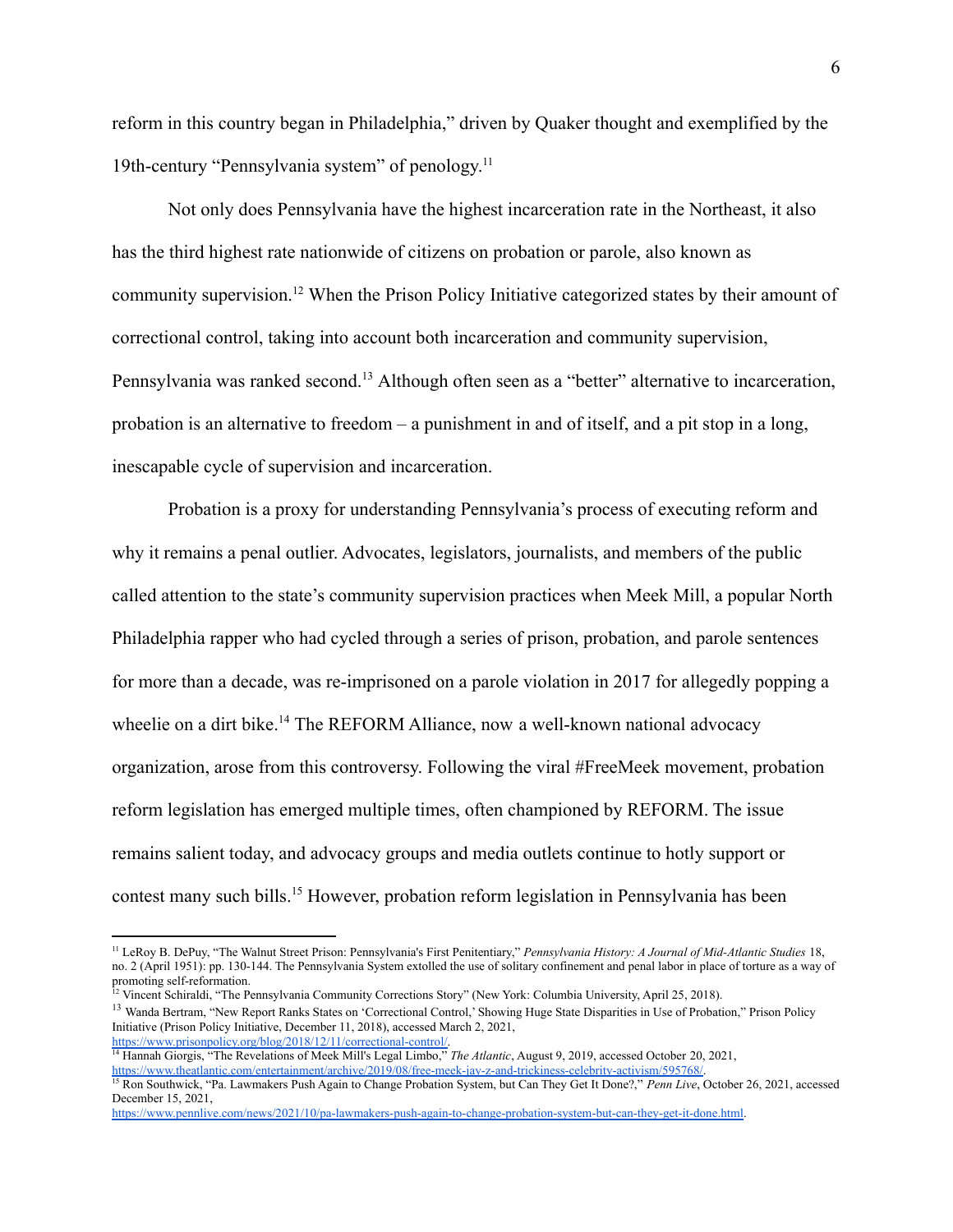largely unsuccessful, either in securing passage or in including measures that would seriously reduce the state's probation population. This situation exemplifies the difficulty of meaningfully changing community supervision in the state.

This difficulty can be attributed to specific state-level institutional configurations and power dynamics along the political-legal dimension. It is not enough to chalk up the lack of reform to missing political will. As probation's salience in state politics proves, there is a desire to change the probation system in Pennsylvania. One must dig deeper to show why proposed reforms continue to be defanged of more ambitious, decarceral initiatives. An analysis of this nature would offer a first look at the structural elements that, if chipped away, could mean real probation and criminal legal reform in Pennsylvania is within reach. Evidence presented here could offer strategies for identifying and eradicating similar structural elements in other states, hopefully facilitating more widespread reform that could transform the lives of millions under carceral control in the United States.

The United States seems to be inching towards meaningful criminal legal reform, and the public seems to increasingly reject mass incarceration. Why has Pennsylvania struggled to reduce its extraordinarily high numbers of residents on probation? Why do reform measures that are put forth fail to make serious dents in the massive reach of the probation system? In other words, what sustains Pennsylvania's status as a national outlier when it comes to community supervision?

The following investigation into probation in Pennsylvania finds three cornerstone elements which explain why reducing the state's use of probation has been so difficult. Subsequent to a literature review and a description of methodology, Chapter 1 examines the many ways Pennsylvania's political decentralization, especially in the probation system, fuels its

7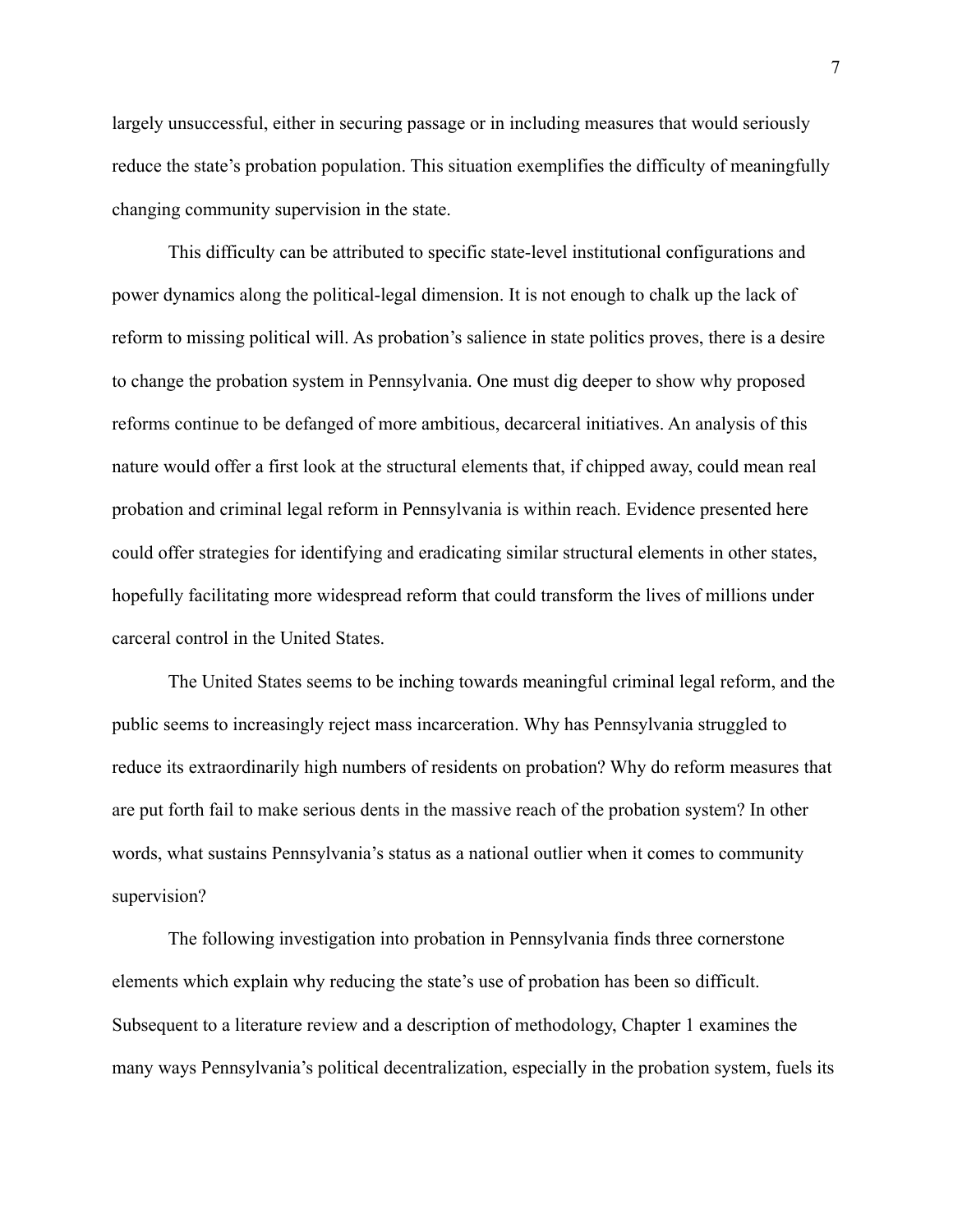institutional power. Because underfunded county departments struggle to function on their own, the scope of future reforms are limited to those which allocate more funds to departments to better supervise their increasing caseloads. A horizontal, devolved probation system also results in escalating numbers of entrenched government and non-governmental probation stakeholders, as the implementation of evidence-based practices demonstrates. Lastly, such a system poses issues to anti-carceral activists, who struggle to identify oppositional actors and make broad calls for change when conditions in various counties vary widely.

Chapter 2 focuses on the actions of the REFORM Alliance, the national, bipartisan criminal justice advocacy organization founded by Meek Mill, Jay-Z, and Michael Rubin. Bolstered by celebrity power and the wealth of its elite board, REFORM has held large influence over recent probation reform bills, accommodating punitive amendments which would strengthen mass supervision despite calls from numerous community organizers to do the opposite. REFORM's actions are based on its need to maintain an amenable reputation nationwide, and in doing so, it reproduces neoliberal, elite ideologies which legitimize the carceral state and sideline local advocates.

Finally, Chapter 3 considers how the Pennsylvania District Attorney's Association (PDAA) has achieved great control over the legislature, blocking or seriously altering probation reform on the floor. An organization closely listened to by legislators, many believe the PDAA speaks for all DAs in the state, a presumption that was somewhat challenged when Philadelphia DA Larry Krasner, a "progressive prosecutor," exited the association. Nevertheless, Krasner's inability or unwillingness to advocate against the PDAA on probation showcases the institution's continued ability to stop probation reform despite some fragmentation in prosecutorial politics.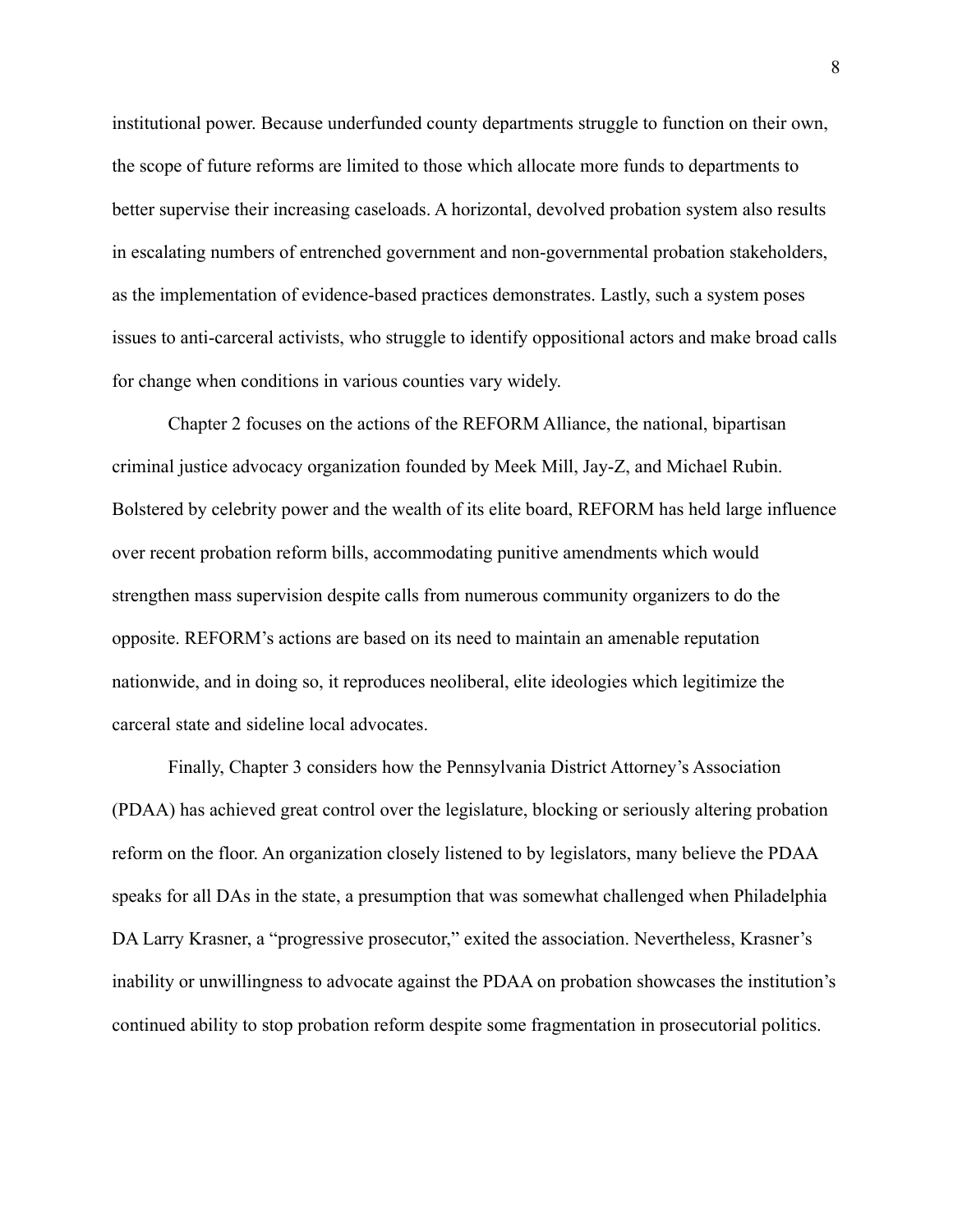#### <span id="page-11-0"></span>*Local Analyses, the Two-Pronged Politics of Reform, and Methodological Implications*

Past literature clarifies why it is important to undertake a micro-level analysis of Pennsylvania as opposed to a macro-level analysis of the United States. It also introduces a framework to differentiate between reforms that strengthen or weaken carceral institutions.

Scholars have utilized a multitude of theoretical frameworks to explain the development of the carceral state. Many scholars have taken a national or international approach, using macro-level demographic and economic factors, to explain policy change. While David Garland writes how contemporary responses to crime in the United Kingdom and the United States are caused by social organization inherent in late modern society, Michael Tonry identifies the root of America's carceral buildup in the public's harsh sensibilities, which cause moral panics and cyclical, short-term swings in public attitudes.<sup>16</sup> Jonathan Simon focuses on the American government's exploitation of fear of crime; he argues that by re-conceptualizing social problems as criminal ones and the ideal citizen as a crime victim, it has increased its power to intervene in everyday life and "govern through crime," thus reshaping democracy.<sup>17</sup> Furthermore, Loïc Wacquant finds the criminal legal system functions to manage marginalized groups like Black Americans, constituting the notion of race itself in a manner similar to the Jim Crow system.<sup>18</sup> Katherine Beckett and Christopher Seeds also analyze important ideologies. Their works both highlight that contemporary reform discussions, instead of representing progress, represent a modification in which groups of individuals are "bifurcated" for different treatments under the

<sup>&</sup>lt;sup>17</sup> Jonathan Simon, Governing Through Crime: How the War on Crime Transformed American Democracy and Created a Culture of Fear (Oxford: Oxford University Press, 2007). <sup>16</sup> David Garland, *The Culture of Control: Crime and Social Order in Contemporary Society* (Chicago: University of Chicago Press, 2001); Michael H. Tonry, *Thinking about Crime: Sense and Sensibility in American Penal Culture* (Oxford: Oxford University Press, 2004).

<sup>18</sup> Loïc Wacquant, "Deadly Symbiosis: When Ghetto and Prison Meet and Mesh," *Punishment & Society* 3, no. 1 (2001): pp. 95-133, [https://doi.org/10.1177/14624740122228276.](https://doi.org/10.1177/14624740122228276)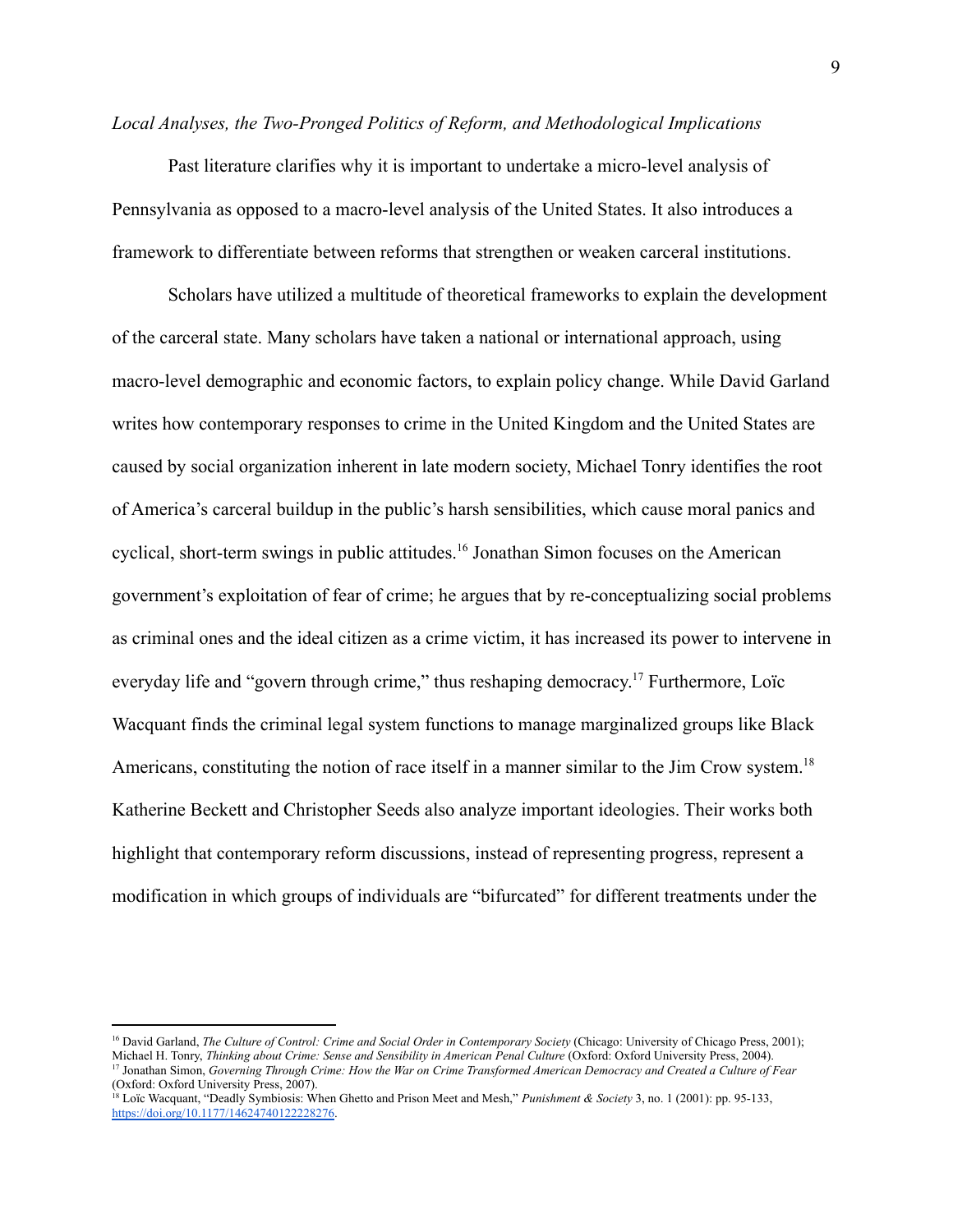criminal legal system and fiscal arguments reign supreme.<sup>19</sup> Such discourses re-entrench mass incarceration.

However, many scholars alternatively claim that the most consequential penal policies are formulated and executed at the state level, not the national level. Such scholars and their case studies – Ruth Wilson Gilmore and Joshua Page (California), Vanessa Barker (California, Washington, New York), Mona Lynch (Arizona), Heather Schoenfeld (Florida), and Lisa Miller (Pennsylvania) – have all outlined how localized political dynamics shape the crime policies that most affect residents.<sup>20</sup> In fact, Miller's work traces how the state crime policy process in Pennsylvania involves overwhelming representation of interest groups representing criminal legal agencies and professional or single-issue coalitions, while broader citizens' groups representing the poor and urban minorities at risk of violence are shut out.<sup>21</sup> Barker succinctly sums up the argument for a localized analysis preceding her own case studies:

Penal regime change, continuity, and difference are significantly shaped by localized institutional configurations as well as by national and global trends...People tend to experience and understand the common conditions of late modernity in ways that are reflective of their immediate context, their past traditions, and in ways that help them make sense of the changing world around them.<sup>22</sup>

While trends identified in macro-level analyses most certainly shape the conditions under which local actors function – such as fundamental conceptions of citizenship, democracy, and crime, or agenda-setting concerning which crime responses are ever considered – they cannot thoroughly

<sup>21</sup> Miller, *The Perils of Federalism*.

<sup>19</sup> Katherine Beckett, Anna Reosti, and Emily Knaphus, "The End of an Era? Understanding the Contradictions of Criminal Justice Reform," *The Annals of the American Academy of Political and Social Science* 664, no. 1 (2016): pp. 238-259, [https://doi.org/10.1177/0002716215598973;](https://doi.org/10.1177/0002716215598973) Christopher Seeds, "Bifurcation Nation: American Penal Policy in Late Mass Incarceration," *Punishment & Society* 19, no. 5 (2016): pp. 590-610, [https://doi.org/10.1177/1462474516673822.](https://doi.org/10.1177/1462474516673822)

<sup>20</sup> Ruth Wilson Gilmore, *Golden Gulag: Prisons, Surplus, Crisis, and Opposition in Globalizing California* (Berkeley, CA : University of California Press, 2007); Joshua Page, The Toughest Beat: Politics, Punishment, and the Prison Officers' Union in California (Oxford: Oxford University Press, 2011); Vanessa Barker, *The Politics of Imprisonment: How the Democratic Process Shapes the Way America Punishes Of enders* (Oxford: Oxford University Press, 2009); Mona Pauline Lynch, *Sunbelt Justice: Arizona and the Transformation of American Punishment* (Stanford, CA: Stanford Law Books, 2010); Heather Schoenfeld, "Mass Incarceration and the Paradox of Prison Conditions Litigation," *Law & Society Review* 44, no. 3 (2010), 731-767. <http://www.jstor.org/stable/40926316>; Lisa L. Miller, *The Perils of Federalism: Race, Poverty, and the Politics of Crime Control* (Oxford: Oxford University Press, 2008).

<sup>22</sup> Barker, *The Politics of Imprisonment*.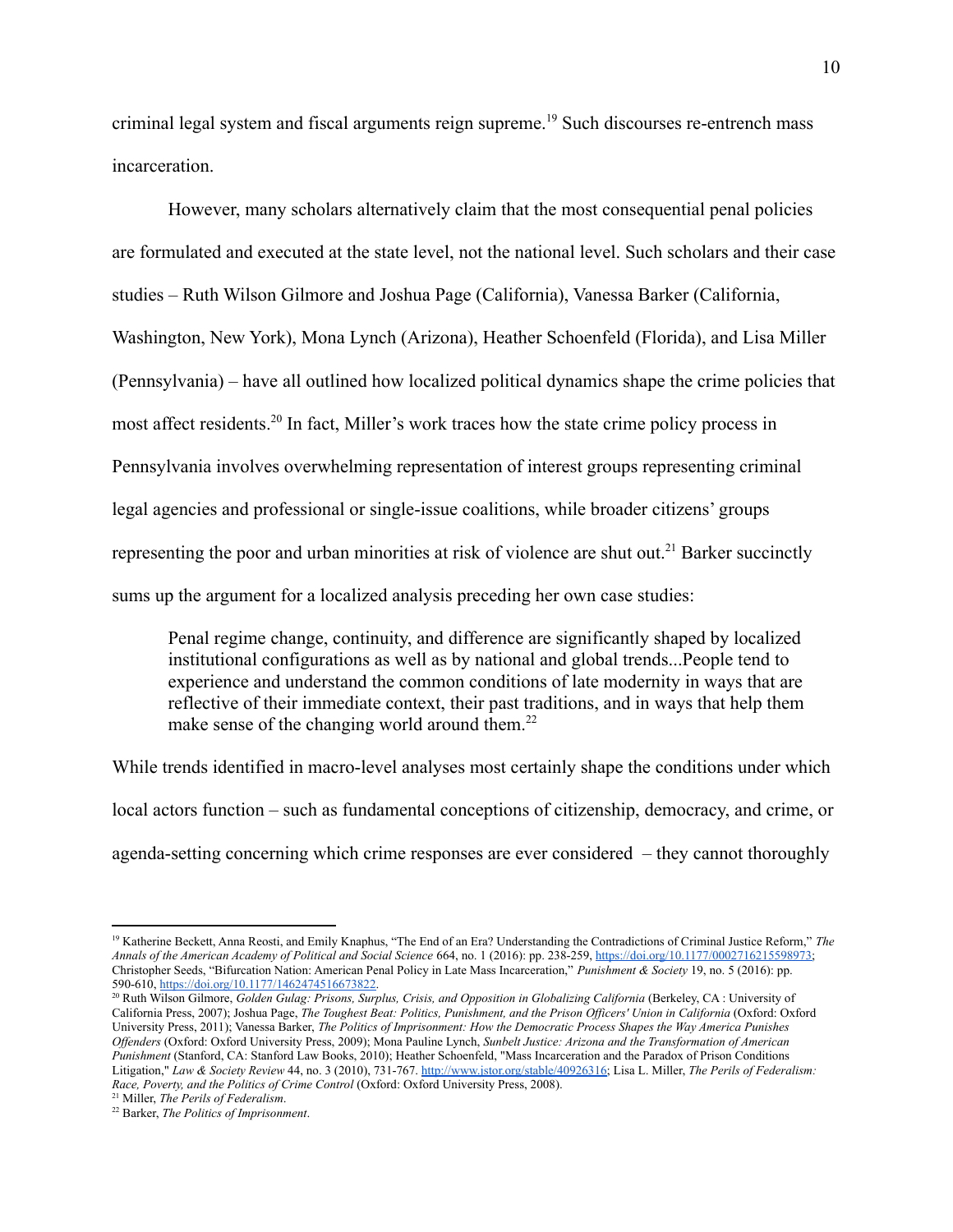explain the outcomes of local politics on their own. Micro-level analyses can better discern the specific processes that explicitly help or hinder certain forms of penal reform.

When determining which reforms can be considered "true reform" – that is, which initiatives succeed in reducing Pennsylvania's carceral footprint – one must distinguish between "reformist reforms" and "non-reformist reforms." Only non-reformist reforms will truly end the state's punitive penal regime.

A distinction first developed by André Gorz, reformist reforms aim to simply tweak the status quo, while non-reformist reforms operate within the wider scope of human needs. As Gorz writes, "a non-reformist reform is determined not in terms of what can be, but what should be."<sup>23</sup> Often a framework utilized by anti-carceral activists who distinguish between criminal legal reform and prison and police abolitionist efforts, reformist reforms maintain or provide *more* power to carceral institutions, while non-reformist reforms shrink their authority, funding, or population under their control.

A variety of scholars in addition to Gorz, including Liat Ben-Moshe, Thomas Matthiessen, Michelle Alexander, Marie Gottschalk, and Angela Y. Davis, have expanded upon the dynamics of reformist reforms, examples of which include using electronic supervision as a prison alternative, building more correctional facilities to address overcrowding, singling out certain groups as exceptions to reform, or simply providing more funding and resources to law enforcement and corrections divisions.<sup>24</sup> Organizers with Critical Resistance contend that reformist reforms are often "common reforms that create or expand cages anywhere, including under the guise of 'addressing needs' or as 'updated' replacements." <sup>25</sup> On the other hand,

<sup>24</sup> Liat Ben-Moshe, "The Tension between Abolition and Reform," in *The End of Prisons: Reflections from the Decarceration Movement*, eds. <sup>23</sup> Mark Engler and Paul Engler, "André Gorz's Non-Reformist Reforms Show How We Can Transform the World Today," *Jacobin*, July 22, 2021, accessed October 20, 2021, [https://www.jacobinmag.com/2021/07/andre-gorz-non-reformist-reforms-revolution-political-theory.](https://www.jacobinmag.com/2021/07/andre-gorz-non-reformist-reforms-revolution-political-theory)

Mechthild E. Nagel and Anthony Nocella II J. (Amsterdam, Netherlands: Editions Rodopi B.V., 2013), 83-92; "Reformist Reforms vs. Abolitionist Steps to End Imprisonment," Critical Resistance (Community Resource Hub for Safety & Accountability, 2021), accessed February 2, 2022, [https://communityresourcehub.org/resources/reformist-reforms-vs-abolitionist-steps-in-policing/.](https://communityresourcehub.org/resources/reformist-reforms-vs-abolitionist-steps-in-policing/)

<sup>&</sup>lt;sup>25</sup> Critical Resistance, "Reformist Reforms vs. Abolitionist Steps to End Imprisonment."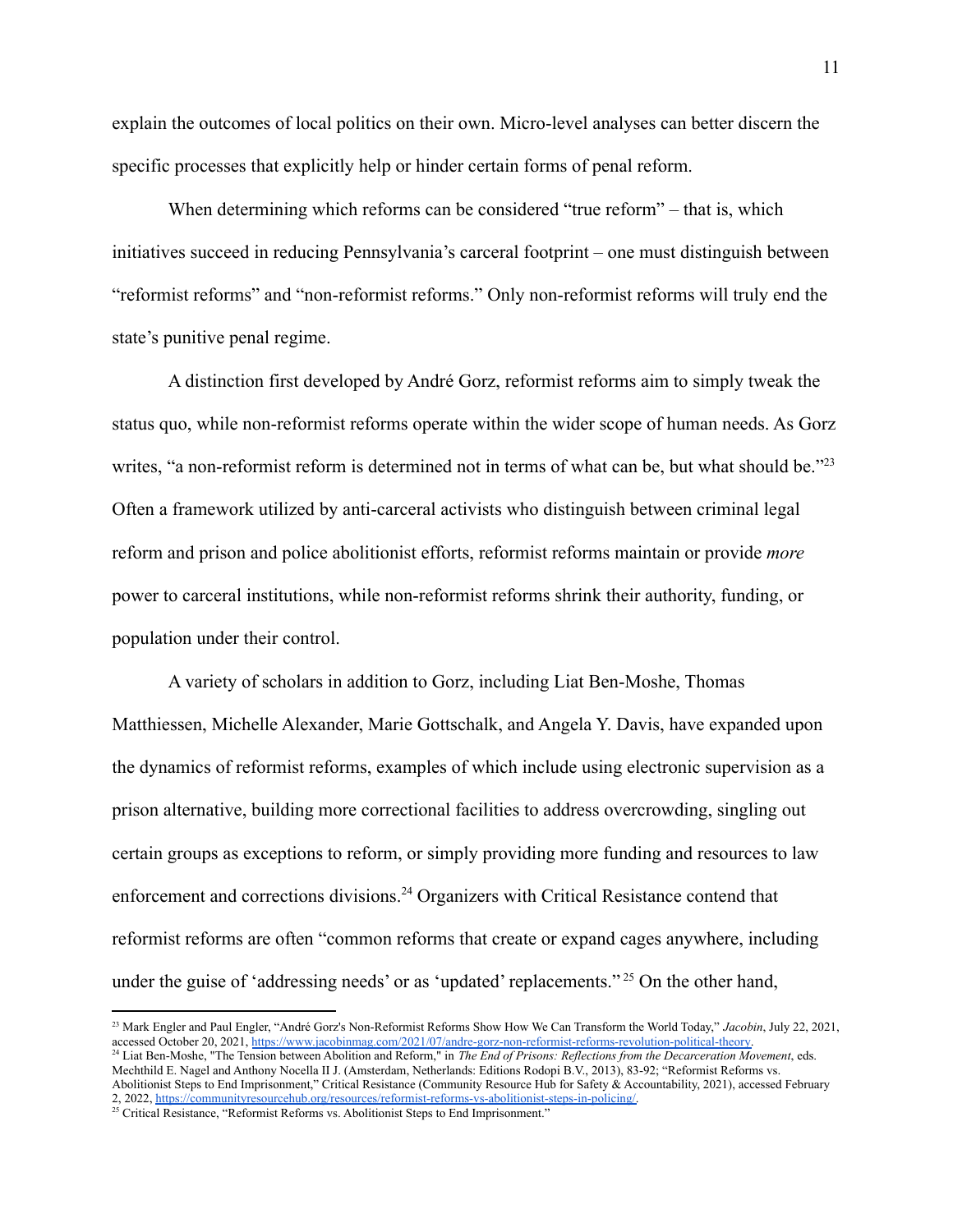non-reformist or abolitionist reforms may entail decarceration, closing prisons, reducing funding and contact with law enforcement, or creating new community infrastructure.<sup>26</sup> In brief, while reformist reforms maintain or increase the power and presence of carceral institutions, non-reformist reforms, which Pennsylvania requires to pull back its penal regime, do the opposite.

Reviewing the literature points towards the need to conduct a localized, qualitative case study examining the intractability of modern-day probation in Pennsylvania and the difficulties of achieving reform. Such an investigation effectively uncovers the institutional factors that drives carceral reliance as seen in Pennsylvania's probation system. To draw inferences, process tracing methodology, which follows causal processes within a case as opposed to solely focusing on original causes and final outcomes, is used. Specifically, a systems understanding of mechanisms is employed, in which mechanisms are "systems of interlocking parts that transmit causal powers or forces between a cause (or a set of causes)."<sup>27</sup> Through this interpretation, causal processes and their constituent components are explicitly unpacked in order to identify how a combination of certain entities engaging in activities leads to the end result. Process tracing therefore helps to understand how Pennsylvania institutions, both governmental and nongovernmental, interact with each other to produce certain political dynamics in probation reform.

A variety of sources form this research – news articles, reports from political and advocacy groups, legislative archival materials, scholarly literature, and interviews with relevant actors conducted from January to March of 2022. Ten people deeply involved in the case of probation in Pennsylvania were interviewed, including those involved in governmental

<sup>26</sup> Ibid.

<sup>27</sup> Derek Beach, "Process-Tracing Methods in Social Science," *Oxford Research Encyclopedia of Politics*, January 25, 2017, [https://doi.org/10.1093/acrefore/9780190228637.013.176.](https://doi.org/10.1093/acrefore/9780190228637.013.176)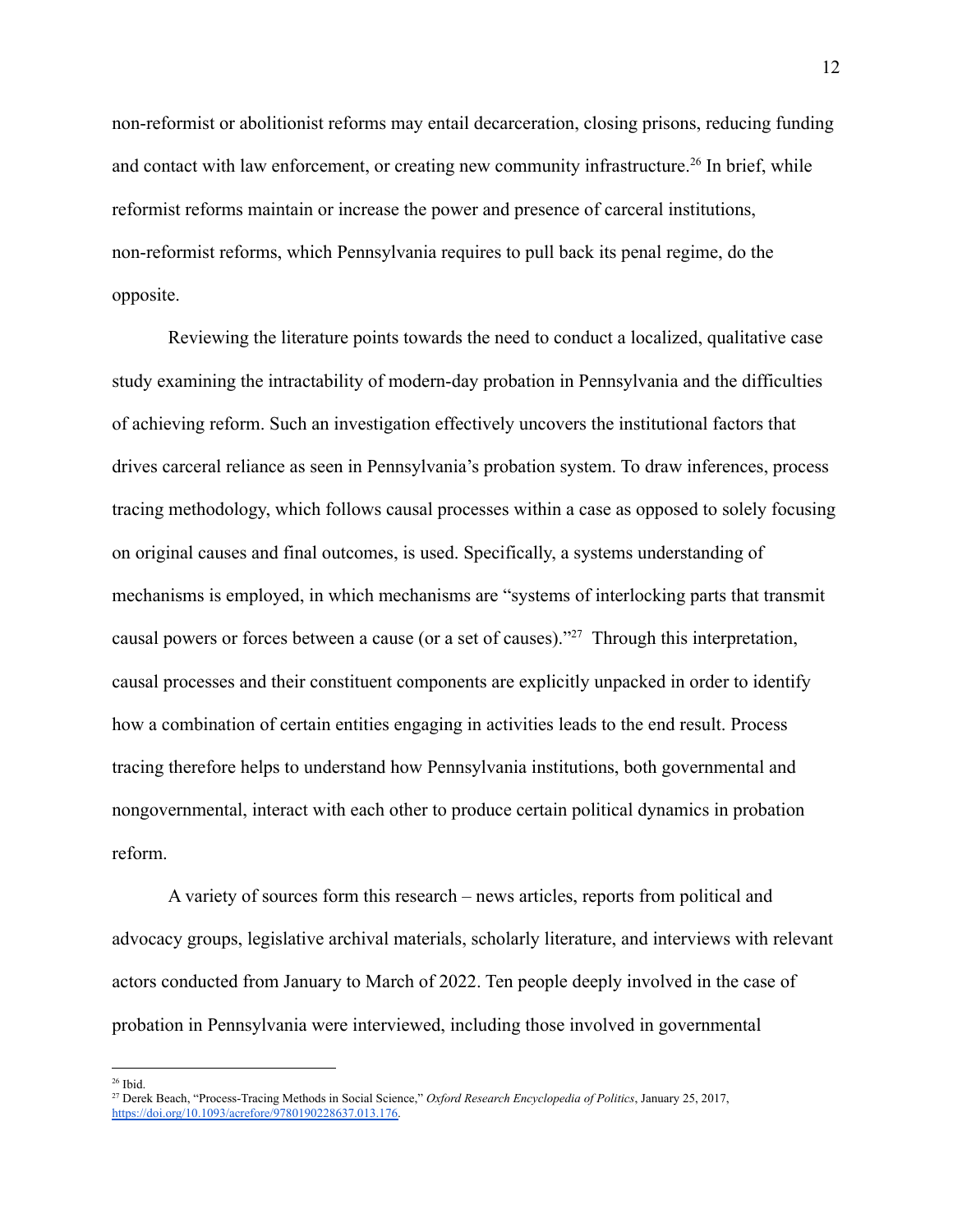administration (legislators, state officials), probation administration, and advocacy. A full list of those interviewed can be found in the Appendix.

#### <span id="page-15-0"></span>*Background and Recent History of Probation in Pennsylvania*

To contextualize Pennsylvania's use of probation, the state's rate of citizens on community supervision is surpassed only by Georgia and Idaho.<sup>28</sup> Restrictive policies allowing for stacked probation terms, indeterminate sentencing, high rates of revocation (reimprisonment) for technical violations, and more have resulted in a situation where 1 in every 34 Pennsylvanians are under community supervision and about a third of prison beds are taken by those who violated their probation or parole conditions.<sup>29</sup> Probation populations in Pennsylvania have consistently grown despite national declines. In 2020, probation populations decreased in 42 states; on the other hand, Pennsylvania's probation system saw an increase of 12,642 people, the single biggest increase nationally.<sup>30</sup>

With 180,000 people on probation alone, Pennsylvania's probation sentencing guidelines are much more punitive than those of other states.<sup>31</sup> While most states institute a maximum length for probation sentences (often five years for felonies and two for misdemeanors), Pennsylvania is one of eight states that allow both probation terms and incarceration in response to probation violations to stretch up to the maximum penalty for the original offense.<sup>32</sup>

Notably, Pennsylvania maintains no probation sentencing guidelines for judges in response to an offense or violation beyond the length of the maximum original penalty. Judges

<sup>28</sup> Schiraldi, "The Pennsylvania Community Corrections Story."

 $29$  Ibid.

<sup>30</sup> Danielle Kaeble, "Probation and Parole in the United States, 2020" (Bureau of Justice Statistics, December 2021), NCJ 303102, [https://bjs.ojp.gov/content/pub/pdf/ppus20.pdf.](https://bjs.ojp.gov/content/pub/pdf/ppus20.pdf)

<sup>&</sup>lt;sup>31</sup> Southwick, "Pa. Lawmakers Push Again to Change Probation System"

<sup>32</sup> Ibid; Samantha Melamed and Dylan Purcell, "Judges Rule," *The Philadelphia Inquirer*, October 24, 2019, accessed December 15, 2021, [https://www.inquirer.com/news/inq/probation-parole-pennsylvania-philadelphia-judges-criminal-justice-system-20191024.html.](https://www.inquirer.com/news/inq/probation-parole-pennsylvania-philadelphia-judges-criminal-justice-system-20191024.html)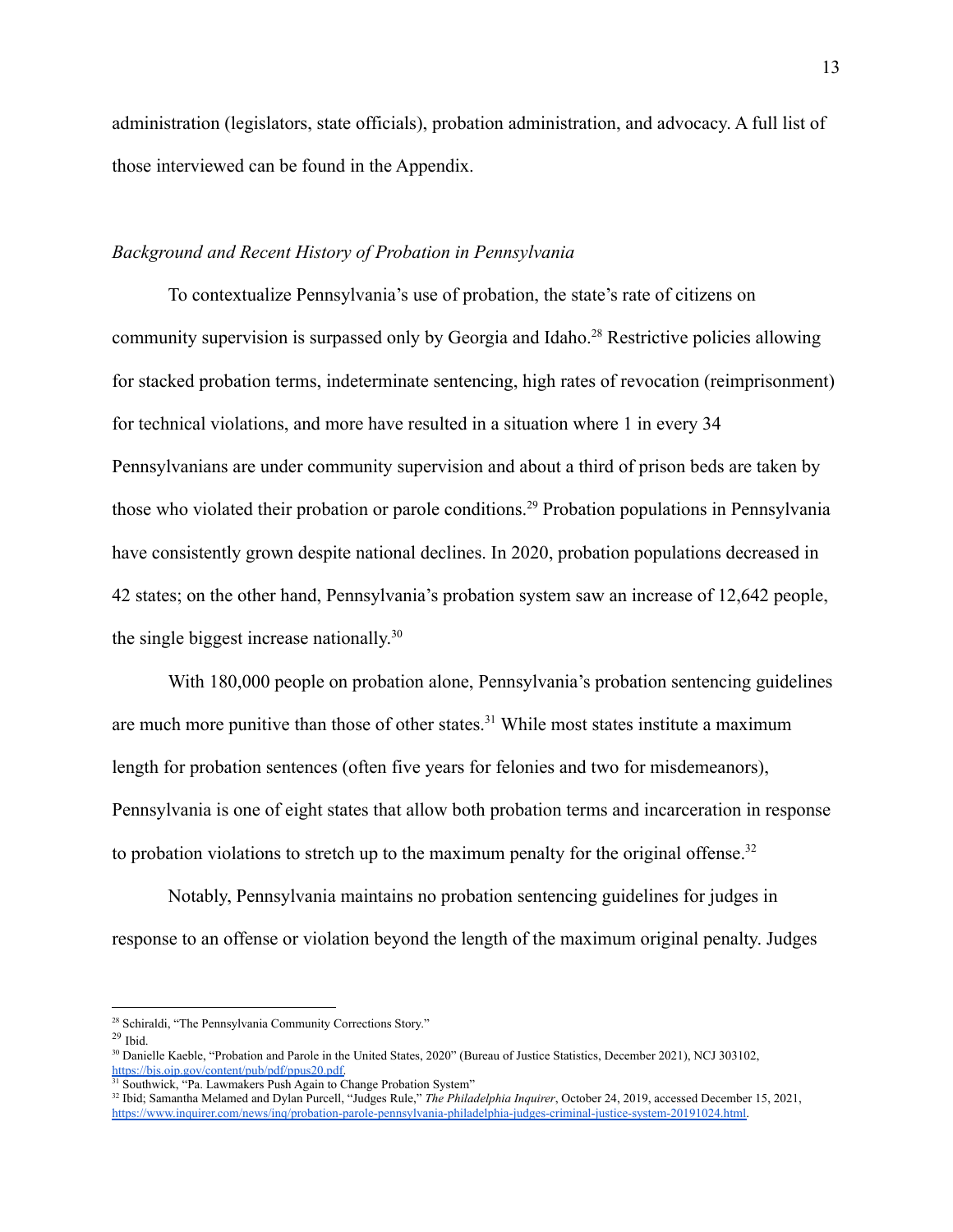may continue probation, issue a new term, or incarcerate a defendant as they wish.<sup>33</sup> On average, a Pennsylvania probation term is three years, but judges vary widely in their sentence lengths – 10% of probation terms are five years or longer – and sentences, especially when stacked, can run decades.<sup>34</sup> If a defendant's initial offense received a sentence of up to 20 years (i.e. certain drug-dealing charges), a 20-year probation term could be imposed post-release, in a practice that juvenile justice policy expert Vincent Schiraldi calls "unheard of in many states."<sup>35</sup> A probation violation – which could include missing an appointment with a probation officer, leaving the county, failing to pay supervision fees, or not complying with arbitrary conditions like refraining from certain locations, people, or behaviors – could even result in reimprisonment through the revocation process or probation for another term of up to 20 years.<sup>36</sup> In fact, over half of those in Philadelphia's jails are there because their supervision has been revoked.<sup>37</sup>

Such was the situation for Meek Mill. A 2007 charge dealt him more than a decade of probation, in which he was repeatedly resentenced to prison on probation violations ranging from performing without permission to reckless endangerment.<sup>38</sup> Mill's controversial reimprisonment for two to four years for a 2017 parole violation led several prominent public figures to rally around the rapper. As a result, the REFORM Alliance was founded in 2019 by Mill, rapper Jay-Z, and Philadelphia 76ers co-owner Michael Rubin. The organization, which advocates for parole and probation reform, garnered a long list of celebrity and business supporters.<sup>39</sup> Five of its ten-member Board of Directors are business or finance executives, and seven are billionaires

 $37$  Schiraldi, "The Pennsylvania Community Corrections Story."

<sup>38</sup> John Duchneskie, "A Chronology of the Meek Mill Case," *The Philadelphia Inquirer*, April 24, 2018, accessed December 15, 2021, [https://www.inquirer.com/philly/news/a-chronology-of-the-meek-mill-case-20180424.html;](https://www.inquirer.com/philly/news/a-chronology-of-the-meek-mill-case-20180424.html) Nick Vadala, "Meek Mill Arrested, Charged with Reckless Endangerment in New York City," *The Philadelphia Inquirer*, August 18, 2017, accessed December 15, 2021, [https://www.inquirer.com/philly/entertainment/celebrities/meek-mill-arrested-charged-with-reckless-endangerment-in-new-york-city-20170818.ht](https://www.inquirer.com/philly/entertainment/celebrities/meek-mill-arrested-charged-with-reckless-endangerment-in-new-york-city-20170818.html) [ml](https://www.inquirer.com/philly/entertainment/celebrities/meek-mill-arrested-charged-with-reckless-endangerment-in-new-york-city-20170818.html).

<sup>&</sup>lt;sup>33</sup> Melamed and Purcell, "Judges Rule."

<sup>34</sup> Ibid.

<sup>&</sup>lt;sup>35</sup> Schiraldi, "The Pennsylvania Community Corrections Story."

<sup>&</sup>lt;sup>36</sup> Ibid; Human Rights Watch and American Civil Liberties Union, "Revoked: How Probation and Parole Feed Mass Incarceration in the United States" (Human Rights Watch, July 2020), [https://www.aclu.org/sites/default/files/field\\_document/embargoed\\_hrw\\_aclu\\_revoked\\_parole\\_and\\_probation\\_report\\_002.pdf.](https://www.aclu.org/sites/default/files/field_document/embargoed_hrw_aclu_revoked_parole_and_probation_report_002.pdf)

<sup>39</sup> Giorgis, "Meek Mill's Legal Limbo."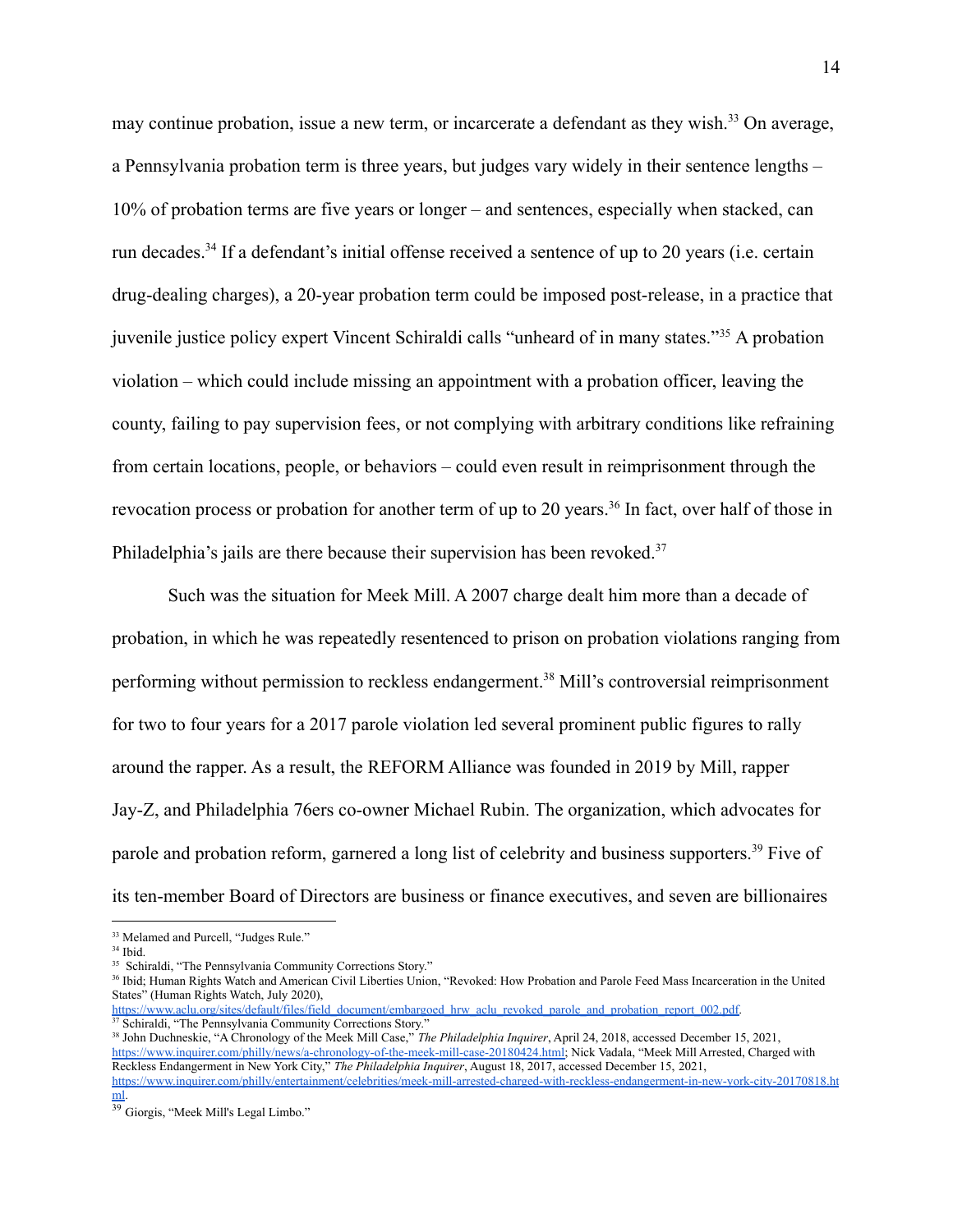or married to billionaires (including Jay-Z and Rubin).<sup>40</sup> As the Mill case drew increased attention to probation in Pennsylvania, many probation reform bills were proposed, although none have yet become law. A table more fully detailing the most relevant bills is in the Appendix.

Advocacy and grassroots organizations in Pennsylvania had long been working on probation reform measures even before REFORM's entrance. For example, Senator Anthony Williams (D-Philadelphia, Delaware) contacted the ACLU of Pennsylvania to work on a probation bill multiple legislative sessions prior to him officially sponsoring the first major piece of probation legislation in this time period.<sup>41</sup> Community organizer Reuben Jones also recounts that Senator Williams, Senator Sharif Street (D-Philadelphia), and Representative Jordan Harris (D-Philadelphia), all future sponsors of influential probation legislation, were in favor of setting hard caps on probation sentences in early meetings.<sup>42</sup> Despite initial proposed measures including elements that would drastically reduce the length of probation sentences and release many from supervision, punitive amendments often watered down progressive intentions within legislation over the course of debate.

For example, Senate Bill 14 gained widespread public attention when it was proposed in the 2019-20 legislative session. Although the initial bill implemented caps for probation terms and automatic measures to terminate probation, the final version (heavily influenced by the amended version of an earlier bill, HB 1555) not only scrapped these more ambitious initiatives, but created a new type of indefinite probation for failure to pay restitution.<sup>43</sup> It also created

<sup>40</sup>Meet REFORM," REFORM Alliance (REFORM Alliance, November 8, 2021), accessed December 14, 2021, [https://reformalliance.com/meet-reform/;](https://reformalliance.com/meet-reform/) Lorenzo Jones and Gabriel Sayegh, "Opinion: Grassroots Movements Are Needed to End Mass Incarceration," *City Limits*, December 13, 2019, accessed March 1, 2022, [https://citylimits.org/2019/12/13/opinion-grassroots-movements-are-needed-to-end-mass-incarceration/.](https://citylimits.org/2019/12/13/opinion-grassroots-movements-are-needed-to-end-mass-incarceration/)

<sup>&</sup>lt;sup>41</sup> Elizabeth Randol, interview by Srinidhi Ramakrishna, January 27, 2022.

<sup>42</sup> Reuben Jones, interview by Srinidhi Ramakrishna, February 23, 2022.

<sup>43</sup> Elizabeth Randol, "RE: OPPOSITION TO SB 14 PN 1834 (WILLIAMS)," ACLU Pennsylvania (ACLU Pennsylvania, October 19, 2020), accessed December 15, 2021,

[https://www.aclupa.org/sites/default/files/field\\_documents/aclu-pa\\_opposition\\_to\\_sb\\_14\\_pn\\_1834\\_house\\_judiciary\\_2020-10-19.pdf](https://www.aclupa.org/sites/default/files/field_documents/aclu-pa_opposition_to_sb_14_pn_1834_house_judiciary_2020-10-19.pdf).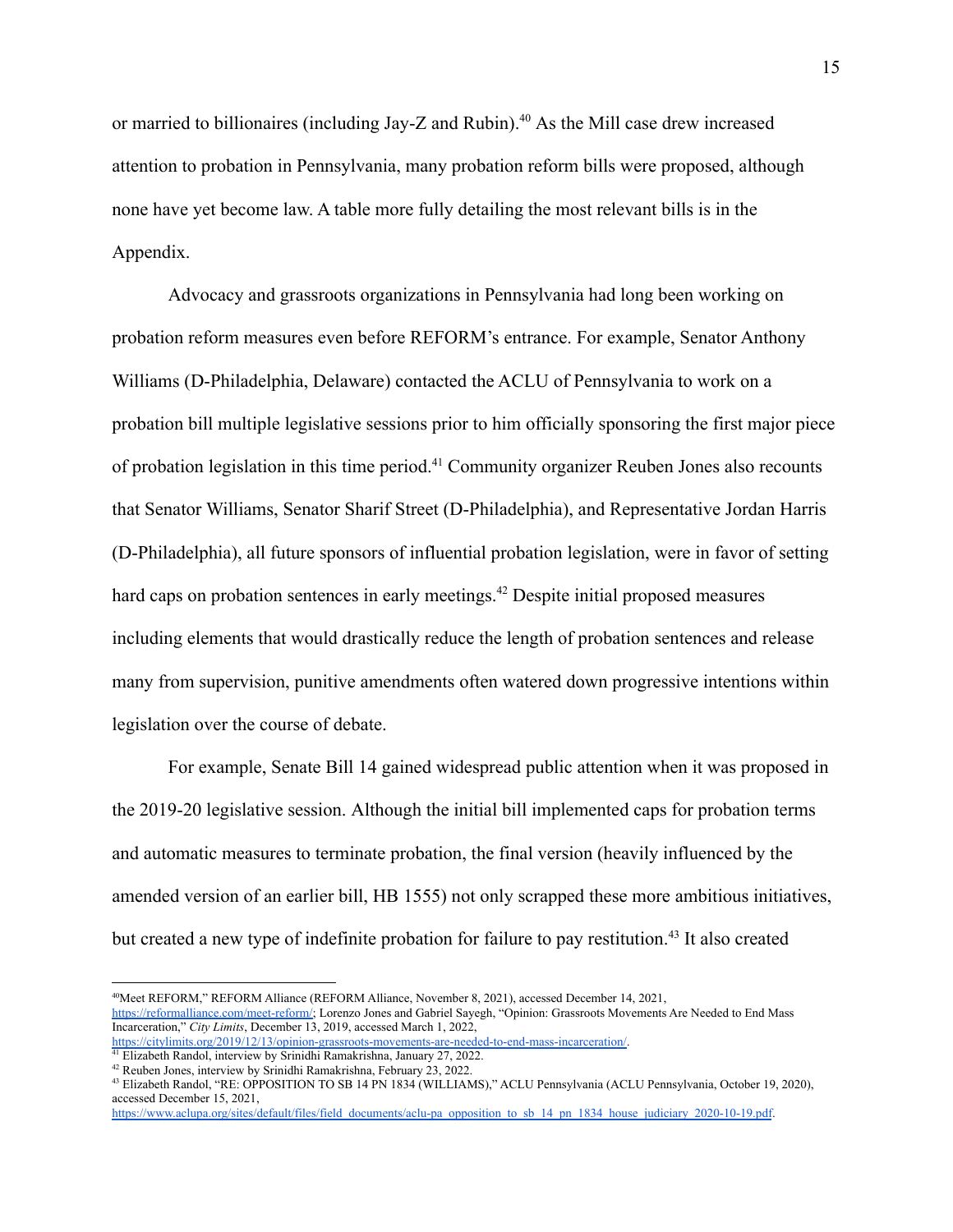burdensome mandatory probation reviews where none existed previously. <sup>44</sup> Supported by the REFORM Alliance, the PDAA, and legislators as a way to revamp the probation system, SB 14 was unanimously passed by the Senate.<sup>45</sup> Here, the disconnect between the measures this alliance proposed and the measures grassroots groups stress as crucial to decarceration was especially apparent. As the REFORM Alliance continued to endorse the final bill, grassroots groups and the ACLU, which was involved in initial legislative brainstorming, renounced their support and publicly disavowed it.<sup>46</sup> As the ACLU argued:

This bill makes probation worse. It will keep poor people on probation indefinitely because they are unable to pay their restitution. It will make it easier to incarcerate people for technical violations of probation...the bill creates a far more convoluted and restrictive process for terminating probation than current law provides.<sup>47</sup>

SB 14 exemplifies a reformist reform shaped by elite interests that failed to address the underlying problems with the probation system.

Senate Bill 913, proposed in the 2021-22 session, exhibited many of the same characteristics as the amended SB 14. Instead of capping probation sentences or prohibiting stacked and split sentencing practices, SB 913, like SB 14, invoked new authority to incarcerate people on probation violations, established a form of indefinite probation for failure to pay restitution, and instituted mandatory probation review conferences.<sup>48</sup> Although the ACLU and 54 other grassroots, advocacy, and legal organizations released a joint statement in opposition to SB 913, it passed the Senate in a 46-4 vote on December 15, 2021, and awaits the House.<sup>49</sup>

It is clear that probation reforms that are seriously considered by legislators do not

<sup>44</sup> Ibid.

<sup>45</sup> Ron Southwick, "Pa. Senate Unanimously Passes Bill to REFORM Probation System; Supporters Call It A 'Milestone'," *Penn Live*, July 15, 2020, accessed October 20, 2021,

<sup>46</sup> Ibid.; Jonathan Ben-Menachem, "How Legislation Meant to Overhaul Probation and Parole in Pennsylvania Strayed from Its Roots," *The Appeal*, September 16, 2020, accessed October 20, 2021, [https://theappeal.org/probation-pennsylvania/.](https://theappeal.org/probation-pennsylvania/) <https://www.pennlive.com/news/2020/07/pa-senate-unanimously-passes-bill-to-reform-probation-system-supporters-call-it-a-milestone.html>.

<sup>48</sup> "Joint Statement | Opposition to Senate Bill 913 (PN 1144)," ACLU Pennsylvania (ACLU Pennsylvania, November 8, 2021), accessed December 15, 2021, [https://www.aclupa.org/sites/default/files/field\\_documents/joint\\_statement-opposition\\_to\\_senate\\_bill\\_913\\_pn\\_1144.pdf.](https://www.aclupa.org/sites/default/files/field_documents/joint_statement-opposition_to_senate_bill_913_pn_1144.pdf) 47 "ACLU-PA Statement on State Senate Passage of Probation-Related Legislation," ACLU Pennsylvania (ACLU Pennsylvania, July 15, 2020), accessed October 24, 2021, [https://aclupa.org/en/press-releases/aclu-pa-statement-state-senate-passage-probation-related-legislation.](https://aclupa.org/en/press-releases/aclu-pa-statement-state-senate-passage-probation-related-legislation)

<sup>49</sup> ACLU Pennsylvania, "Opposition to Senate Bill 913"; Pennsylvania General Assembly, "Bill Information: Senate Bill 913."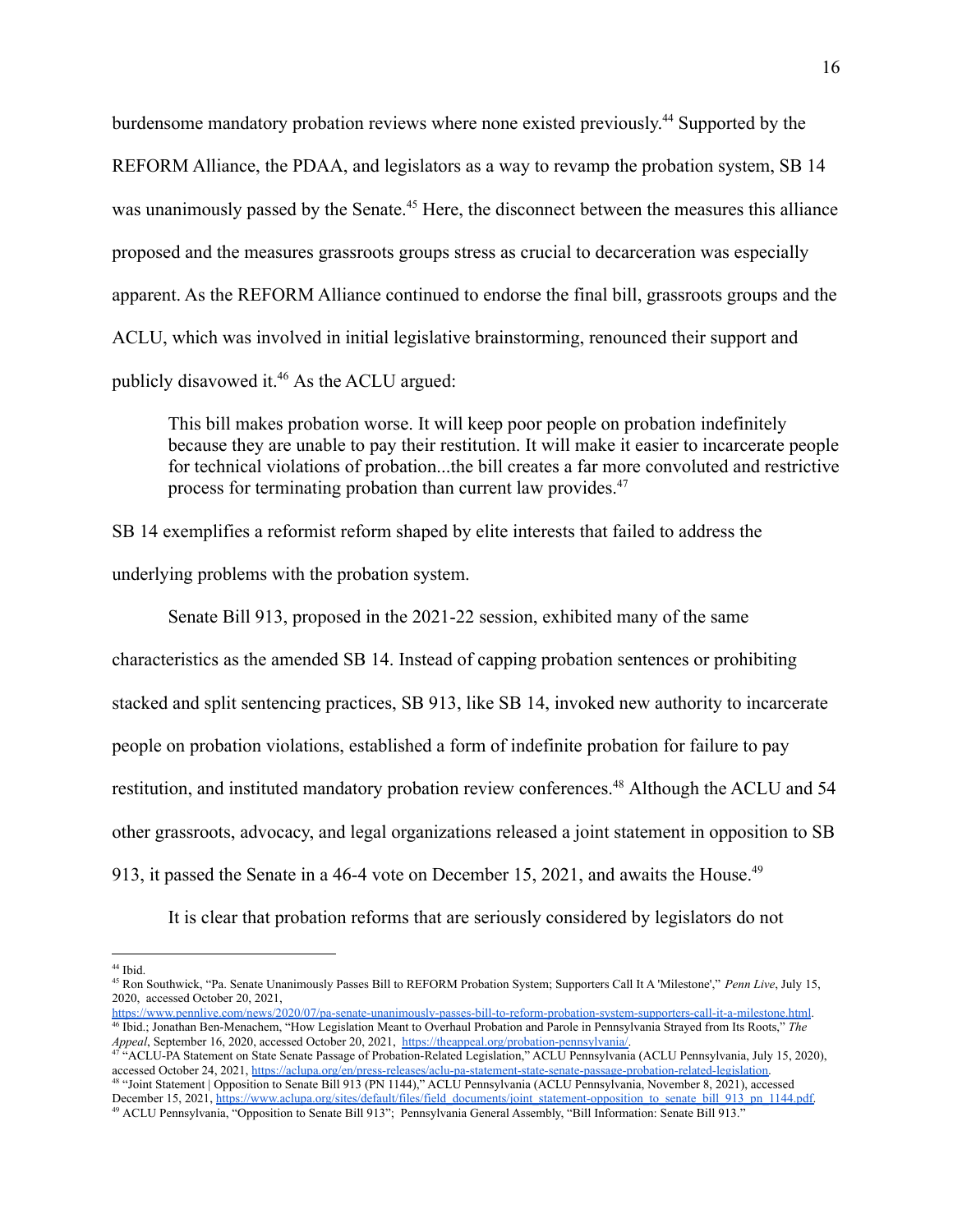include changes, such as hard caps on probation term lengths, that would begin to alleviate the mass supervision crisis in Pennsylvania. These measures actually give more authority to law enforcement agencies to incarcerate probationers (those who are on probation), or make it more difficult to facilitate releases. Given that many probation reform bills were more ambitious at first, but later had punitive amendments tacked on, it is clear certain structures are interfering with the success of reforms that would reduce the usage and intensity of probation. An examination of political and legal dynamics in Pennsylvania finds that non-reformist probation reform has been hindered due to devolution, the influence of the REFORM Alliance, and institutionalized prosecutorial power held by the Pennsylvania District Attorneys Association.

#### **Chapter 1: Devolution and Decentralization**

<span id="page-19-0"></span>Pennsylvania is an extraordinarily localized state. Since colonial times, localism – the philosophy of investing more power in smaller-than-state geographical spaces rather than in state governments – has exerted powerful influence on Pennsylvania's political structure.<sup>50</sup> With  $4,897$ local administrations, Pennsylvania now has more local governments than any state besides Texas and Illinois.<sup>51</sup>

In alignment with this history, Pennsylvania's probation system operates at the county level, not the state level. It is one of just ten states that administers adult probation in this way.<sup>52</sup> Pennsylvania has 65 adult county probation departments out of 67 counties in total.<sup>53</sup> Each

<sup>50</sup> Richard Briffault, "Our Localism: Part II - Localism and Legal Theory," *Columbia Law Review* 90, no. 2 (1990): 447, <https://doi.org/10.2307/1122776>; Richard C. Schragger, "The Limits of Localism," *Michigan Law Review* 100, no. 2 (2001): 373, <https://doi.org/10.2307/1290541>.

<sup>51</sup> Irina Zhorov, "Why Does Pa. Have so Many Local Governments?," *WHYY*, September 16, 2014, accessed March 2, 2022, <https://whyy.org/articles/why-does-pa-have-so-many-local-governments/>

<sup>&</sup>lt;sup>53</sup> April Billet-Barclay, "Public Hearing on Justice Reinvestment II (Senate Bills 500, 501, 502)," County Chief Adult Probation and Parole Officers Association of Pennsylvania, June 17, 2019, accessed March 2, 2022,  $52$  Carl Reynolds, "Probation in Pennsylvania: Statement of Carl Reynolds, Senior Legal & Policy Advisor" (The Council of State Governments Justice Center), accessed March 2, 2022, <https://judiciary.pasenategop.com/wp-content/uploads/sites/42/2019/06/carl-reynolds.pdf>.

[https://www.legis.state.pa.us/WU01/LI/TR/Transcripts/2019\\_0077\\_0002\\_TSTMNY.pdf.](https://www.legis.state.pa.us/WU01/LI/TR/Transcripts/2019_0077_0002_TSTMNY.pdf) Probation in Mercer and Venango counties are provided by the Pennsylvania Board of Probation and Parole.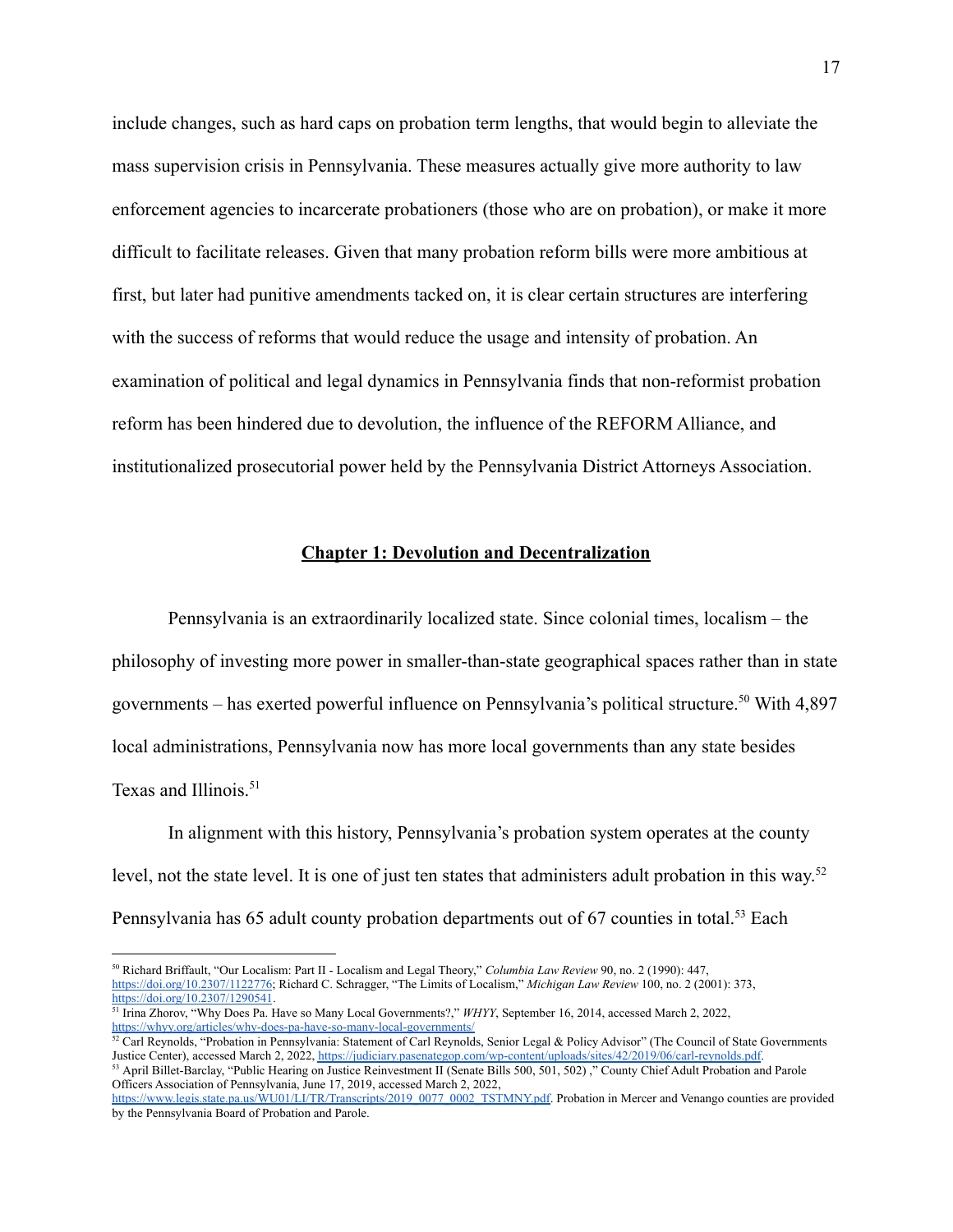department is led by a county chief probation officer, and each department reports to the President Judge of its corresponding judicial district.<sup>54</sup>

County probation departments in Pennsylvania have widely varying operations, resource levels, and methods of criminal procedure. All administer supervision to those already sentenced to probation via the courts. Although juvenile probation in Pennsylvania is also administered at the county level, the Juvenile Court Judges Commission (JCJC), a state agency, provides the broad oversight adult probation lacks.<sup>55</sup> Contrastingly, JCJC's adult counterpart, the County Adult Probation and Parole Advisory Committee (CAPPAC), provides only non-binding guidance on supervisory practices, probation administration, and funding.<sup>56</sup> Thus, adult probation practice in the state is minimally standardized.

The county probation system reflects the practice of *devolution*, in which institutions and policies are delegated to lower levels of government as opposed to the state. With community supervision rates skyrocketing over the last several decades, increasing numbers of Pennsylvanians have fallen under the control of county probation departments. Though "community" control over institutions is seen as an egalitarian shift, administering probation at the county level does not change its primary functions, nor does it address the system's problems – astonishingly high rates of supervision, punitive surveillance measures, enduring practices biased against poor and racial minority offenders, and more.

Research into devolution has described how it shrouds the responsibilities of governing agencies and can lead to unequal policy applications and impacts.<sup>57</sup> In a 2015 talk, the scholar

<sup>54</sup> Ibid.

<sup>55</sup> Ibid.

<sup>56</sup> "County Adult Probation and Parole Advisory Committee," Pennsylvania Commission on Crime and Delinquency (Commonwealth of Pennsylvania), accessed March 2, 2022, <https://www.pccd.pa.gov/AboutUs/Pages/County-Adult-Probation-and-Parole-Advisory-Committee.aspx>.<br>
57 Jee Seeg, Dishar 1.0, D. R. (2007)

<sup>&</sup>lt;sup>7</sup> Joe Soss, Richard C. Fording, and Sanford F. Schram, "The Color of Devolution: Race, Federalism, and the Politics of Social Control," *American Journal of Political Science* 52, no. 3 (July 2008): pp. 536-553, [https://doi.org/10.1111/j.1540-5907.2008.00328.x.](https://doi.org/10.1111/j.1540-5907.2008.00328.x); Donald F. Kettl, "The Transformation of Governance: Globalization, Devolution, and the Role of Government," *Public Administration Review* 60, no. 6 (2000): pp. 488-497, <https://doi.org/10.1111/0033-3352.00112>; Jacob S. Hacker, "Privatizing Risk without Privatizing the Welfare State: The Hidden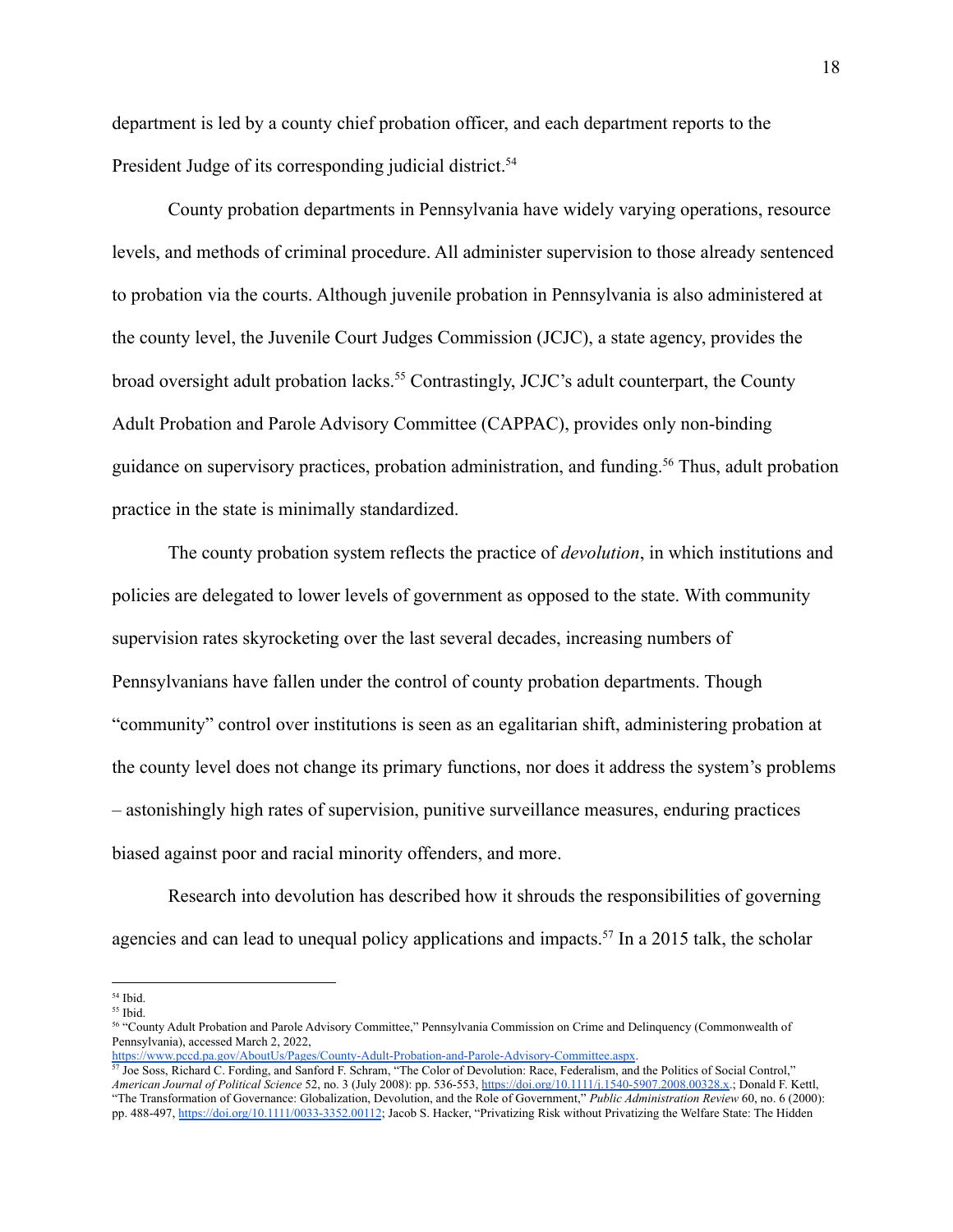Ruth Wilson Gilmore explained how devolution off-loads social welfare to state and non-state institutions, limiting the efficacy of social services. With localities experiencing "new obligations that are either unfunded mandates or tied to narrowly targeted funding streams," devolution "prevents the hands of the vulnerable from extracting the social wage."<sup>58</sup> Gilmore also writes that "the dominant trend that goes hand-in-hand with mass incarceration is devolution."<sup>59</sup> Gilmore's scholarship illuminates the link between devolution and marginalization. As such, probation reform in Pennsylvania demonstrates how devolution within agencies of the carceral state itself further hinders efforts to reduce the number of people on probation.

In Pennsylvania, devolution makes non-reformist probation reform difficult. Firstly, devolution and its resulting impacts on funding has led to chronically under-resourced probation departments. This has pressured new reform efforts to include measures that reallocate yet more funds to probation departments and has limited the discussion and viability of broad-based interventions reducing the use of probation. Such a positive feedback loop permits the continued sentencing of new offenders to community supervision. Secondly, devolution results in a ballooning network of entrenched interests invested in the continued use of probation, as seen in the large numbers of stakeholders involved in the shift towards evidence-based practices (EBP) in many Pennsylvania counties. Thirdly, with counties varying widely in their approaches to probation, devolution greatly complicates the efforts of Pennsylvania activists to expose constitutional violations and challenge probation's use.

Politics of Social Policy Retrenchment in the United States," *American Political Science Review* 98, no. 2 (June 21, 2004): pp. 243-260, <https://doi.org/10.1017/s0003055404001121>.

<sup>58</sup> Ruth Wilson Gilmore. "Organized Abandonment and Organized Violence: Devolution and the Police." *The Humanities Institute at UCSC*. Lecture, February 27, 2022.

<sup>59</sup> Ruth Wilson Gilmore, "Abolition Geography and the Problem of Innocence," in *Futures of Black Radicalism*, ed. Gaye Theresa Johnson and Alex Lubin (Verso, 2017), 235.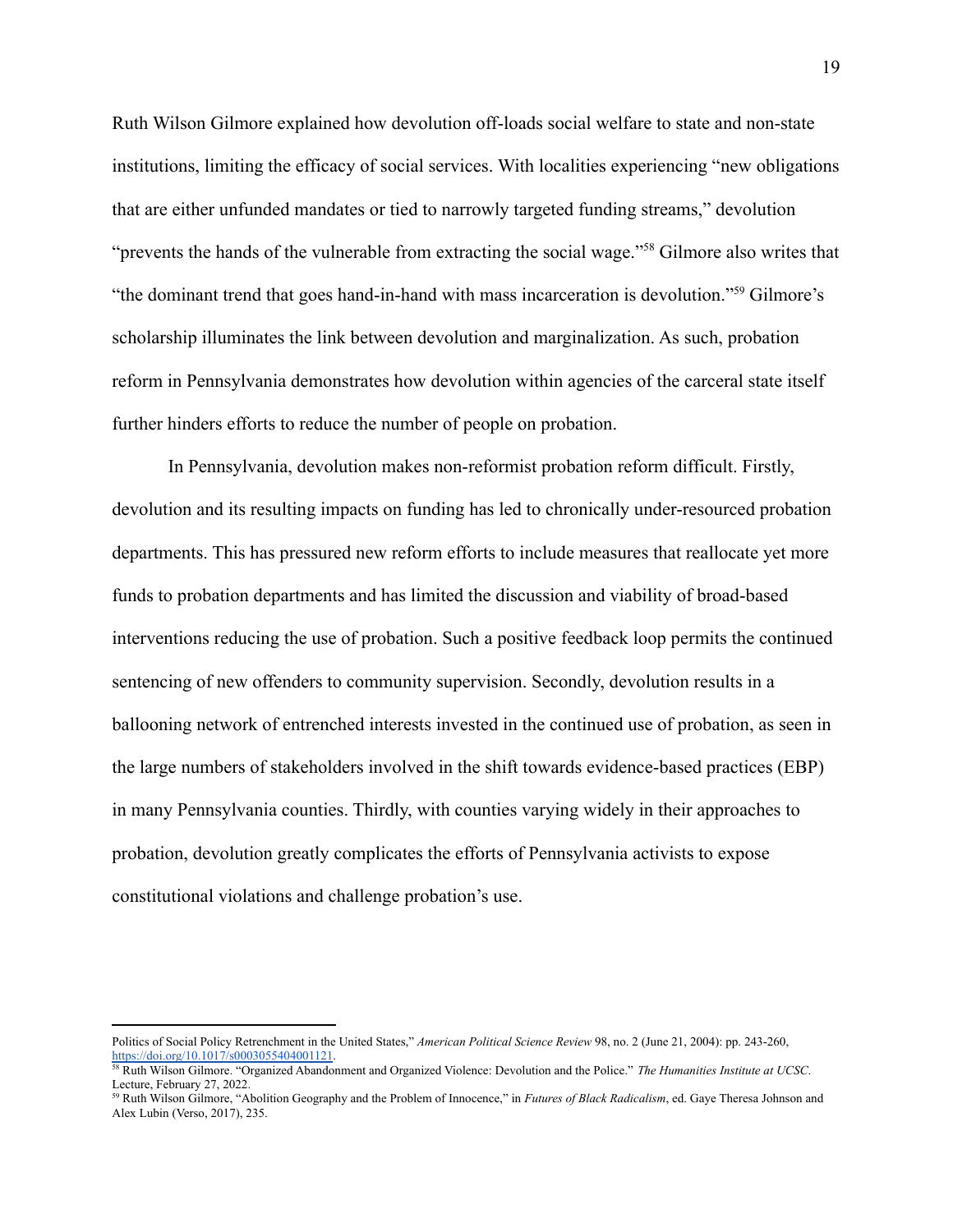#### <span id="page-22-0"></span>*Underfunding: A Positive Feedback Loop*

The county probation system faces serious struggles with funding. The burden of funding is disproportionately borne by Pennsylvania counties and not the state. In FY 2013-14, when the last study of the costs of Pennsylvania's county adult probation system was coordinated, 58% of total funding came from counties while just  $8\%$  came from the state.<sup>60</sup> However, in the late 1990s, counties covered  $45\%$  and the state  $20\%$  of total costs.<sup>61</sup> County funding capabilities fluctuate widely between counties. The same study found that while 11% of Huntingdon County's funds came from the county, 85% of Bedford County's funds came from the county.<sup>62</sup> The state funding mechanism, the Grant-in-Aid (GIA) program, was amended in 1986 with the goal of funding 80% of county probation staff salaries.<sup>63</sup> GIA funding steadily diminished over the decades that followed, and in FY 2013-14, it covered just  $18\%$  of eligible salaries.<sup>64</sup>

Consequently, county probation departments have buckled under intense caseload responsibilities. According to the most recently available Pennsylvania Board of Probation and Parole (PBPP) Annual Statistical Report in 2018, the statewide average active caseload was 105 probationers per probation officer – more than double the American Probation and Parole Association recommendation.<sup>65</sup> Caseloads range from a low of 23 people per officer, as in Sullivan County, to a high of 299 people per officer, as in Delaware County.<sup>66</sup> According to April Billet-Barclay, Director of York County Probation Services and President of the County Chief Adult Probation and Parole Officers Association of Pennsylvania (CCAPPOAP), "caseloads are high and continue to grow."<sup>67</sup> The CCAPPOAP, which supports hard caps on probation sentences

<sup>60</sup> "Funding of County Adult Probation Services: Conducted Pursuant to House Resolution 2014-69" (Harrisburg: Pennsylvania General Assembly, 2015), S-2.

<sup>&</sup>lt;sup>61</sup> Rick Jones, "Funding of County Adult Probation Services" (Legislative Budget and Finance Committee, 2015).

<sup>&</sup>lt;sup>62</sup> "Funding of County Adult Probation Services," S-2.

<sup>63</sup> Ibid, S-4.

<sup>64</sup> Ibid, S-6.

<sup>&</sup>lt;sup>65</sup> "County Adult Probation and Parole Annual Statistical Report 2018" (Pennsylvania Board of Probation and Parole, 2018), 1.

<sup>66</sup> Ibid.

<sup>67</sup> Billet-Barclay, "Public Hearing on Justice Reinvestment II."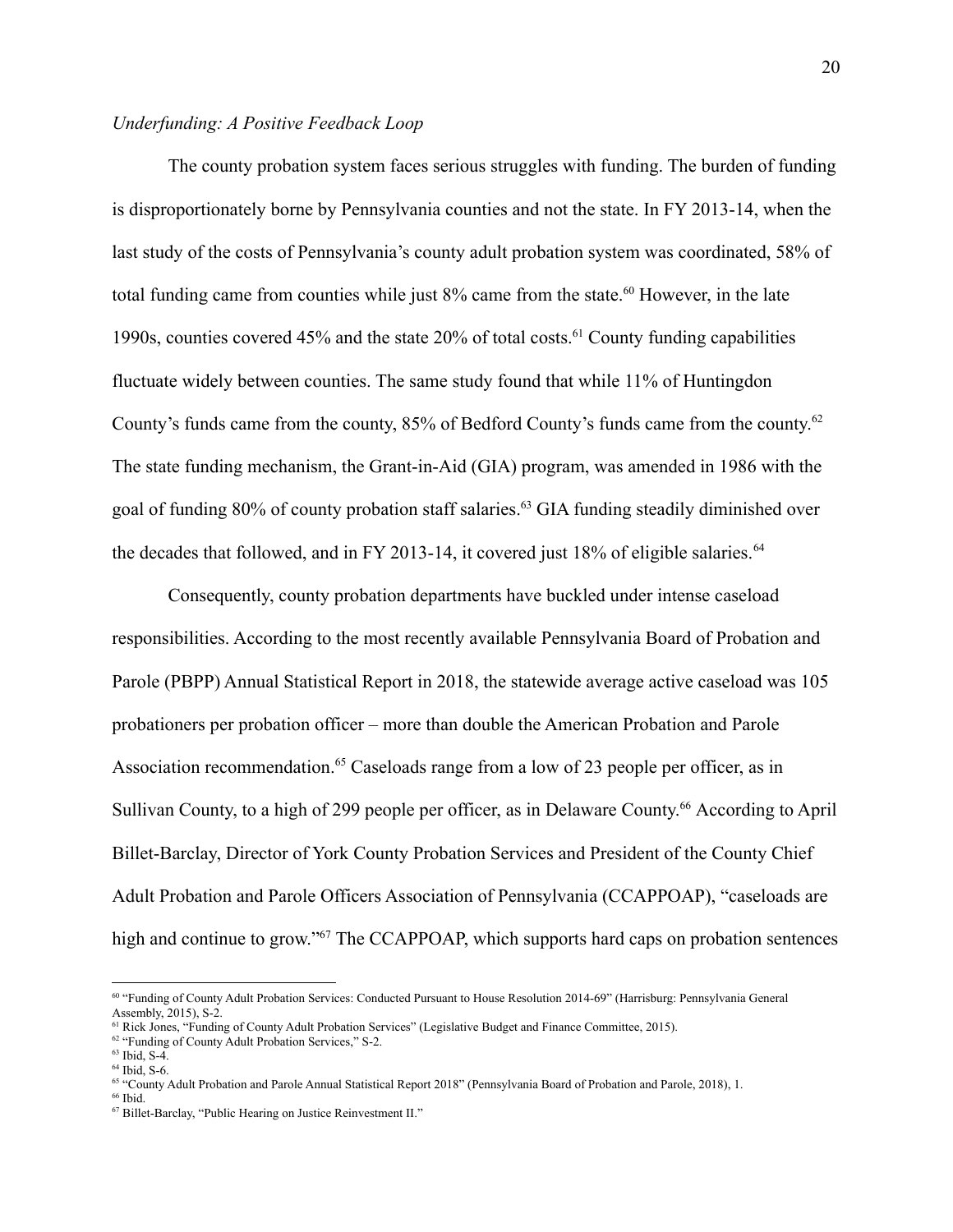and reducing officer caseloads, has frequently clashed with legislators over previously described bills like HB 1555, SB 14, and most recently, SB 913. Helene Placey, CCAPPOAP's Executive Director, wrote in one such disagreement over HB 1555 that "there are a lot of individuals who claim that they want probation reform, who don't seem to understand county probation."<sup>68</sup>

With insufficient funding, increasing caseloads, and off-loaded responsibilities, county probation departments in Pennsylvania are in a permanent state of crisis. Billet-Barclay explains that "you can't focus on implementing change when you're carrying a caseload of 130 to 180 people…you're struggling to survive."<sup>69</sup> One of the resulting effects is that criminal legal reforms bend towards increasing funding for county probation departments, as opposed to sweeping interventions that would reduce violence or the use of probation at large. Prioritizing the manufactured, immediate crisis of underfunding over the sustained societal crisis of poverty and carcerality reflects how Gilmore understands devolution as encouraging policies rooted in "excessive narrowness."70

Pennsylvania's justice reinvestment movement showcases "excessive narrowness" in its tendency to keep providing the probation system with more funding. Originally a reform initiative aimed at allocating money used for prisons and jails back into community infrastructure, in practice, justice reinvestment often entails directing funds for prisons and jails back into other sectors of the criminal legal system, such as law enforcement agencies and community corrections.<sup>71</sup> As developed by political elites and law enforcement stakeholders as opposed to citizens' groups representing those most affected by incarceration and violence, justice reinvestment in Pennsylvania is a reformist reform. In fact, the term's originators Susan

<sup>68</sup> Elizabeth Hardison, "With Vote Looming Pa. Probation Officers Line up against Parts of House Reform Bill," *Pennsylvania Capital-Star*, January 22, 2020, accessed March 2, 2022,

<sup>&</sup>lt;sup>69</sup> April Billet-Barclay, interview by Srinidhi Ramakrishna, January 31, 2022. [https://www.penncapital-star.com/criminal-justice/with-vote-looming-pa-probation-officers-line-up-against-parts-of-house-reform-bill/.](https://www.penncapital-star.com/criminal-justice/with-vote-looming-pa-probation-officers-line-up-against-parts-of-house-reform-bill/)

<sup>70</sup> Gilmore, "Abolition Geography," 230.

<sup>71</sup> Marie Gottschalk, *Caught: The Prison State and the Lockdown of American Politics* (Princeton, NJ: Princeton University Press, 2016), 98-99.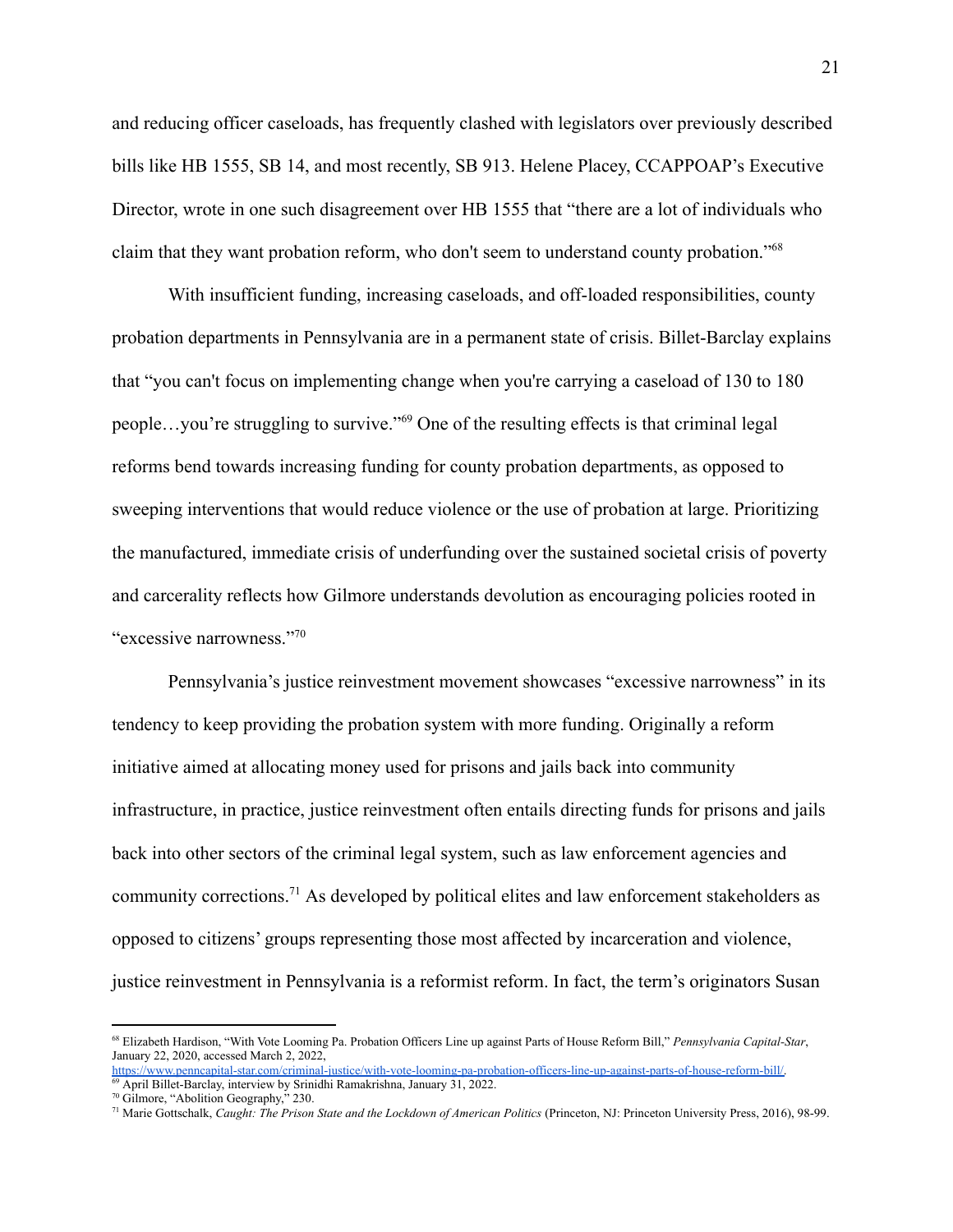Tucker and Eric Cadora pointedly write it may "institutionalize our massive incarceration rates for many decades to come."<sup>72</sup> Still, justice reinvestment is frequently praised by political leaders nationally across party lines, leading Tucker and Cadora to state that "by focusing on state-level political and administrative policymakers, the JRI process has too often marginalized well-established local advocates and justice reformers who bring knowledge of local conditions and politics to the table, and who have a vested interest in providing long-term implementation oversight and ensuring sustainability of reforms."<sup>73</sup>

Pennsylvania legislators have repeatedly supported justice reinvestment, undertaking Justice Reinvestment Initiative I (JRI I) in 2012 and Justice Reinvestment Initiative II (JRI II) in 2019, while rooting both efforts in county probation's need for more resources. After JRI I, the state boasted it was able to provide \$8.5 million in law enforcement grants and \$5 million to county probation departments with the money saved.<sup>74</sup> Although populations under supervision and corrections spending continued to increase past 2012, JRI I was considered a success by Pennsylvania leaders and the Council of State Government Justice Center, an association of state government officials which has spearheaded justice reinvestment across the country. <sup>75</sup> JRI II funded the new probation advisory committee (CAPPAC), created authority to detain parolees for reimprisonment and revoke probation, and revised sentencing guidelines, including establishing mandatory minimums for certain crimes against minors.<sup>76</sup> Pennsylvania's JRI II working group composition reveals this initiative's base of support. Out of 36 members, only two represent public defenders, and no community groups are represented; the majority are

<sup>72</sup> James Austin et al., "Ending Mass Incarceration Charting a New Justice Reinvestment," (2013).

Austin et al., "Charting a New Justice Reinvestment." <https://www.proquest.com/ncjrs/docview/1426991614/40D090F0165E4239PQ/1>.

<sup>&</sup>lt;sup>74</sup> "The Justice Reinvestment Initiative Helps Law Enforcement Keep Communities Safe," Council of State Governments Justice Center (CSG Justice Center, October 2019), accessed October 19, 2021,

[https://csgjusticecenter.org/publications/the-justice-reinvestment-initiative-helps-law-enforcement/.](https://csgjusticecenter.org/publications/the-justice-reinvestment-initiative-helps-law-enforcement/)

<sup>75</sup> "Justice Reinvestment in Pennsylvania," Council of State Governments Justice Center (CSG Justice Center), accessed October 19, 2021, [https://csgjusticecenter.org/projects/justice-reinvestment/past-states/pennsylvania/.](https://csgjusticecenter.org/projects/justice-reinvestment/past-states/pennsylvania/)

<sup>76</sup> Katie Meyer, "Despite Controversial Amendments, Pa. House Passes Justice Reinvestment Bills," *WHYY*, December 19, 2019, accessed October 19, 2021, [https://whyy.org/articles/despite-controversial-amendments-pa-house-passes-justice-reinvestment-bills/.](https://whyy.org/articles/despite-controversial-amendments-pa-house-passes-justice-reinvestment-bills/)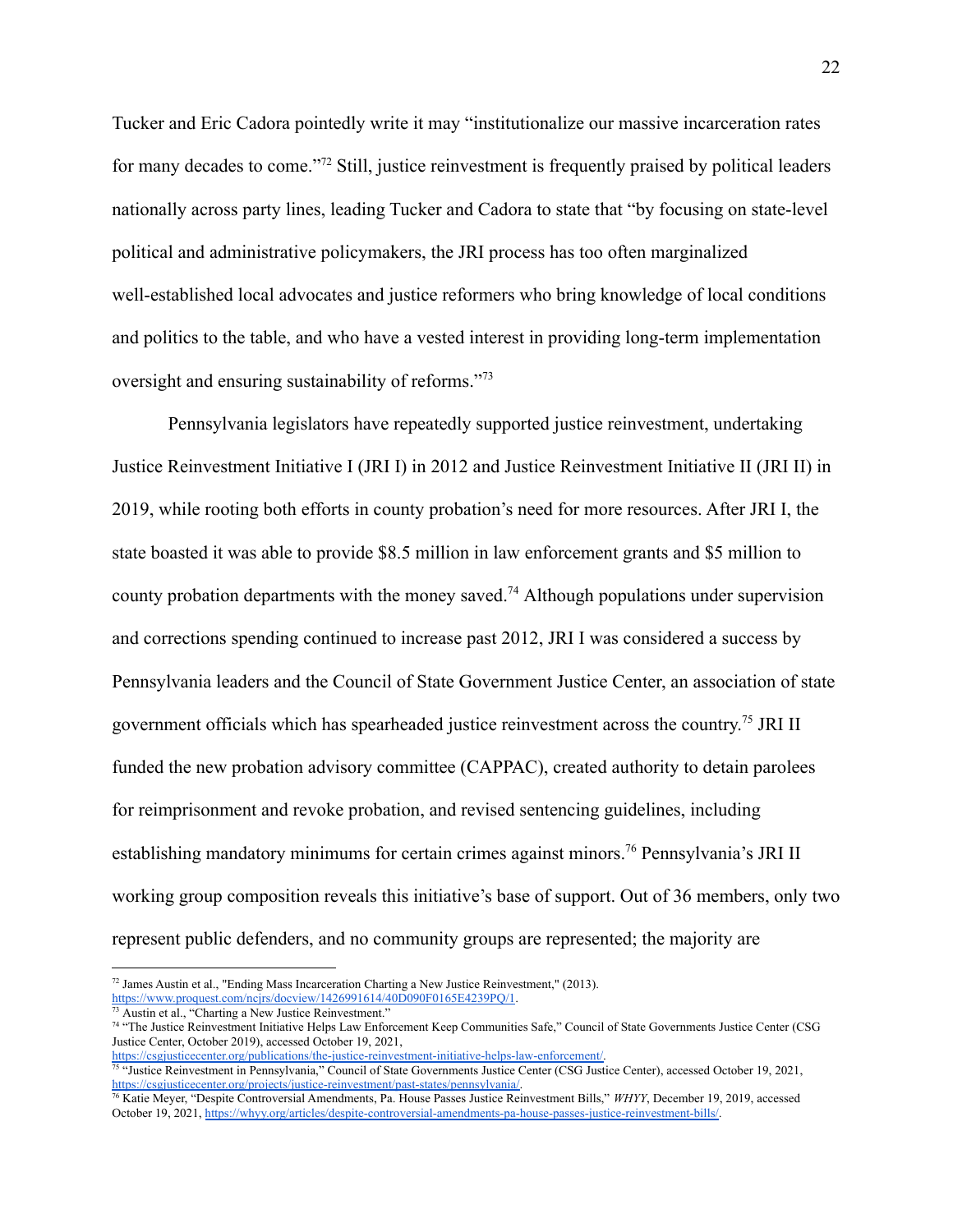government officials or representatives of police, prison, probation, or prosecutorial departments.<sup>77</sup> In seeking to improve aspects of the probation system, justice reinvestment prioritizes elite and pro-carceral voices, providing the probation system with more resources to punish.

Increasing funding to county probation incentivizes the maintenance and escalation of correctional control. Billet-Barclay reports that more funding would "allow county probation departments to further address caseload size," such as by hiring new officers.<sup>78</sup> As Kay Whitlock and Nancy Heitzeg illustrate in *Carceral Con*, the current moment of "reform bipartisanship" consistently presents "the regime of overcriminalization and mass imprisonment as problematic not because of its harm to criminalized individuals, but because of its strain on budgets, its inefficiency, and its failure to produce meaningful 'public safety.'"<sup>79</sup> In doing so, proposed reforms do not invest in social services, but instead fund "more training, new agencies, or additional technology" in an attempt to perfect the process of criminalization.<sup>80</sup> Such practices expand and institutionalize correctional control and the salaries of those who sustain it.<sup>81</sup> Funding county probation departments, as JRI 2 did, reaffirms the structurally violent purpose of probation. It continues a positive feedback loop that would increase the reach of the carceral state disguised by the desire for "better" supervisory practices, and embolden judges to sentence even more to probation, sparking yet more funding needs.

Devolution results in underfunded county probation departments struggling to fulfill

<sup>77</sup> "Justice Reinvestment in Pennsylvania: First Presentation to the Pennsylvania Justice Reinvestment Working Group," Council of State Governments Justice Center (CSG Justice Center, March 9, 2016), accessed October 19, 2021, <https://csgjusticecenter.org/wp-content/uploads/2020/10/PA-Launch-Presentation.pdf>.

<sup>78</sup> April Billet-Barclay, "The Pa. Legislature Must Do Better on Probation Reform next Session | Opinion," *Pennsylvania Capital-Star*, October 25, 2020, accessed March 2, 2022,

<https://www.penncapital-star.com/criminal-justice/the-pa-legislature-must-do-better-on-probation-reform-next-session-opinion/>; Billet-Barclay, interview.

<sup>79</sup> Charlotte Rosen, "The False Promise of Criminal Justice Reform," *The Nation*, January 5, 2022, accessed March 2, 2022, <https://www.thenation.com/article/culture/carceral-con-review/>.

<sup>80</sup> Ibid.

<sup>81</sup> Ibid.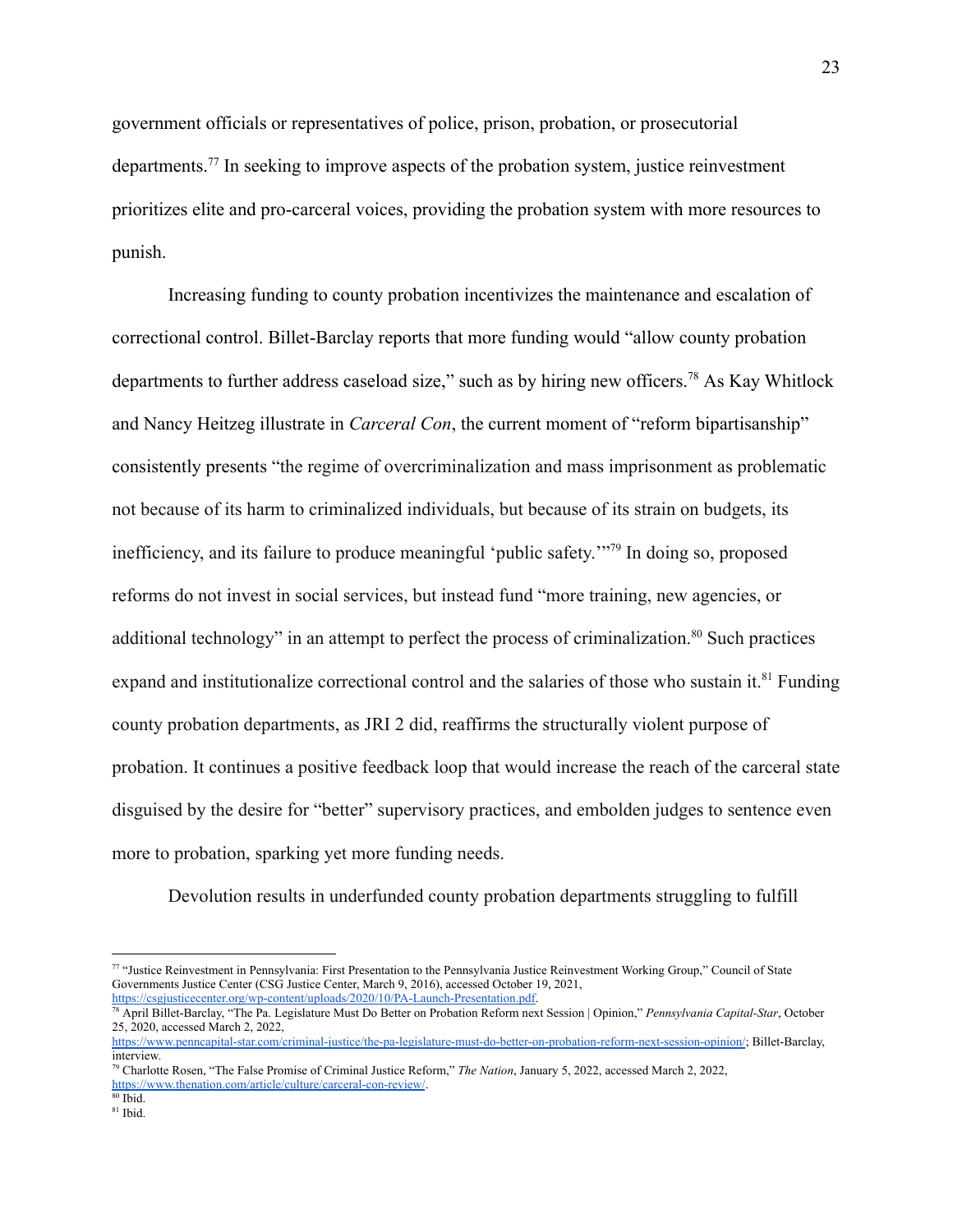dispersed state responsibilities, and it shrinks the scope of future reform to just revolve around giving county probation additional resources. This phenomenon does not imply that funding county probation departments more would alleviate the inherent, problematic nature of community supervision; doing so would exacerbate it. Identifying the structural conditions that lead to these reformist reforms sustaining supervision, though, can help counter narratives that make non-reformist reform difficult. Dolly Prabhu, Staff Attorney with the Abolitionist Law Center, notes that public education distinguishing between anti-carceral and pro-carceral reforms – namely, those which reject or promote government spending on state control – has proven effective.<sup>82</sup> This is critical if the feedback loop is to be interrupted.

#### <span id="page-26-0"></span>*Entrenched Interests and Evidence-Based Practices*

Devolution has increased the sheer number of stakeholders supporting the sustained use of probation, causing institutional entrenchment and impeding reform in Pennsylvania. With 65 county probation departments operating separately, every initiative departments undertake multiplies the number of political actors, external contractors, and service providers partnered with the probation system. Donald Kettl documents this phenomenon nationally, writing that partnerships with other governmental and nongovernmental agencies have rapidly expanded at all levels of government, especially the state and local levels.<sup>83</sup> He also points to how this type of horizontal growth in government "muddies accountability," and asks how society can "ensure accountability in extended service networks where administrative responsibility is widely shared and where no one is truly in charge."<sup>84</sup>

Scholars have investigated how devolution in Pennsylvania's juvenile justice system has

<sup>82</sup> Dolly Prabhu, interview by Srinidhi Ramakrishna, February 1, 2022.

<sup>&</sup>lt;sup>83</sup> Kettl. "The Transformation of Governance," 494.

<sup>84</sup> Ibid.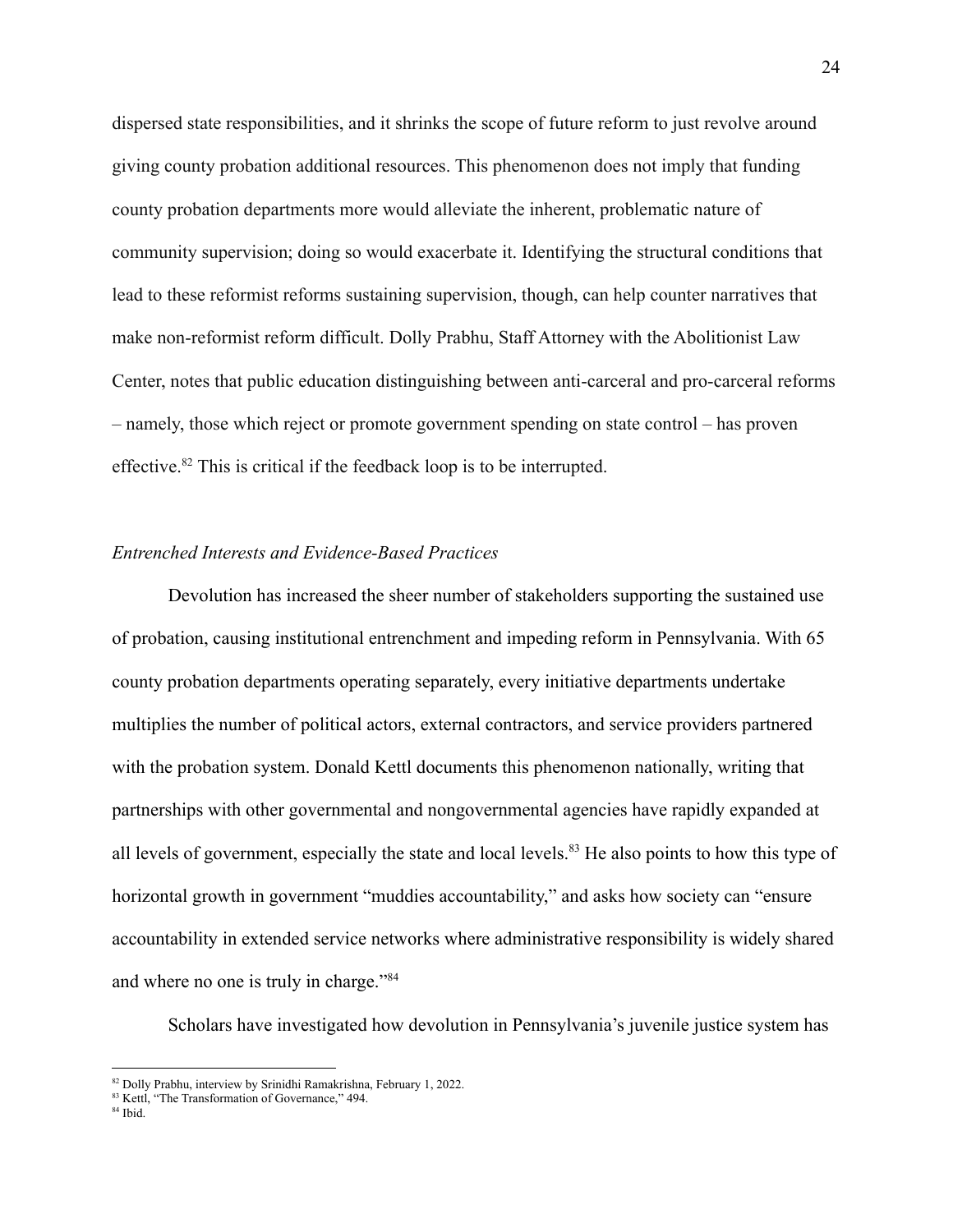constructed an extremely robust private-sector network linked to youth corrections. Reimbursed with public money, external providers invested in expanding juvenile detention programming increase the punitive reach of the state. Through private community programs and political alliances, local-level punishment in Pennsylvania is entrenched. As policy solutions grow local, neoliberal ideology locates criminal behavior in individual behavioral defects, especially through the adoption of the evidence-based practices movement. Bolstered by goals of fiscal austerity in light of an underfunded county system, Sarah Cate writes that "the only valid solution to delinquency continues to be through individualized behavioral interventions carried out by the private-sector at the local level," not social or economic structural change limiting deprivation and violence at large.<sup>85</sup> County-level juvenile justice officials and politicians in Pennsylvania together claim that contracting out to the private-sector cuts costs and addresses criminality.<sup>86</sup> Although Pennsylvania's adult probation system has not been privatized to the extent of the juvenile system, its devolution and steady incorporation of more external interests reflects Cate's analysis.

The rise of evidence-based practices (EBP) in the adult probation system after initially being adopted by the juvenile system escalates the horizontality of county probation and threatens to further entrench probation. Justified as a cost-saving measure that improves public safety by probation officials, EBP is defined as "the application of science into operational practice for services and programs for offenders."<sup>87</sup> The use of various actuarial risk assessment tools to evaluate individual's risk levels (i.e. low risk, moderate risk, high risk) and needs is

<sup>&</sup>lt;sup>85</sup> Sarah Cate, "The Politics of Prison Reform: Juvenile Justice Policy in Texas, California and Pennsylvania" (dissertation, Publicly Accessible Penn Dissertations, 2016), 299.

<sup>86</sup> Ibid, 298.

<sup>87</sup> "EBP Implementation," County Chief Adult Probation and Parole Officers Association of Pennsylvania (County Chief Adult Probation & Parole Officers Association of Pennsylvania), accessed March 18, 2022, <http://www.ccappoap.com/public/ebpimplementation/>.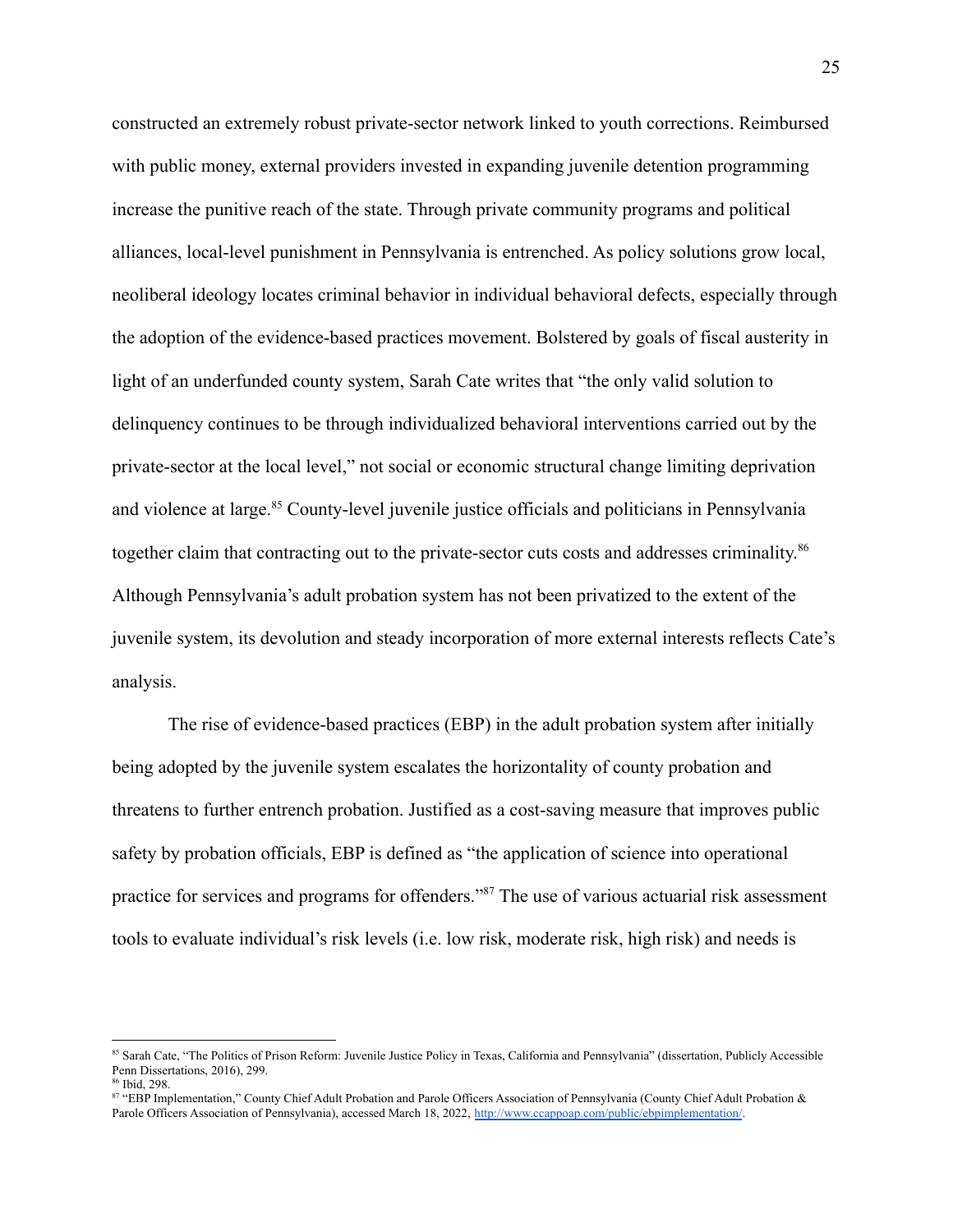considered the "foundation of EBP" in Pennsylvania.<sup>88</sup> Such tools – like the popular Ohio Risk Assessment System – are informed by "risk, need, and responsivity" principles, that dictate who to supervise most intensely, which "criminogenic needs" to address during supervision, and what services will positively engage probationers. Another important component of EBP is motivational interviewing, an approach originating in the medical field that aims to address "criminogenic" risk factors by modifying how officers talk with those on probation. Motivational interviewing centers on "engaging the offender more and focusing on motivation to change," such as by encouraging them to recognize the harmful effects of their behavior.<sup>89</sup> Scholars note that the usage of motivational interviewing represents probation departments moving into the "business of behavior change."<sup>90</sup>

Despite the words "evidence-based practices" (EBP) hinting at a tamer, more lenient iteration of the criminal legal system, EBP expands, not reduces, correctional control over individuals. By attempting to stop crime at an individual level via psychological coercion, and by developing new methods to manage large populations of justice-impacted individuals more efficiently, EBP promotes the idea that the state's role is to closely surveil groups deemed as unruly.<sup>91</sup> Indeed, probation administrators interviewed embrace EBP not because the current system is morally objectionable, but because EBP saves money and provides supposedly data-driven, scientifically backed results.<sup>92</sup> They also mention the complications of implementing EBP due to large disparities in long-standing practices among different county probation departments.<sup>93</sup> Regardless, as EBP is slowly adopted, it ignites a greater problem. Because EBP

<sup>88 &</sup>quot;Evidence-Based Practices Strategic Plan: Blueprint for EBP Implementation," County Chief Adult Probation and Parole Officers Association of Pennsylvania (County Chief Adult Probation & Parole Officers Association of Pennsylvania, June 2019), accessed March 2, 2022, https://static-cdn.edit.site/users-files/191c64648f234b7be82bd1e65fd0f6c9/blueprintebpimplementation\_-6-2019\_ndf?dl=1.

<sup>&</sup>lt;sup>89</sup> "Blueprint for EBP Implementation"; Helene Placey, interview by Srinidhi Ramakrishna, January 31, 2022.

<sup>90</sup> Michael Clark et al., "Motivational Interviewing for Probation Officers: Tipping the Balance Toward Change," *APA PsycInfo* 70, no. 1 (2006): pp.  $38-44$ .

<sup>91</sup> Cecelia Klingele, "The Promises and Perils of Evidence-Based Corrections," *Notre Dame Law Review* 91, no. 2 (February 2016): pp. 537-584, <http://scholarship.law.nd.edu/ndlr/vol91/iss2/2>.

<sup>&</sup>lt;sup>92</sup> Billet-Barclay, interview.

<sup>&</sup>lt;sup>93</sup> Ibid; Placey, interview.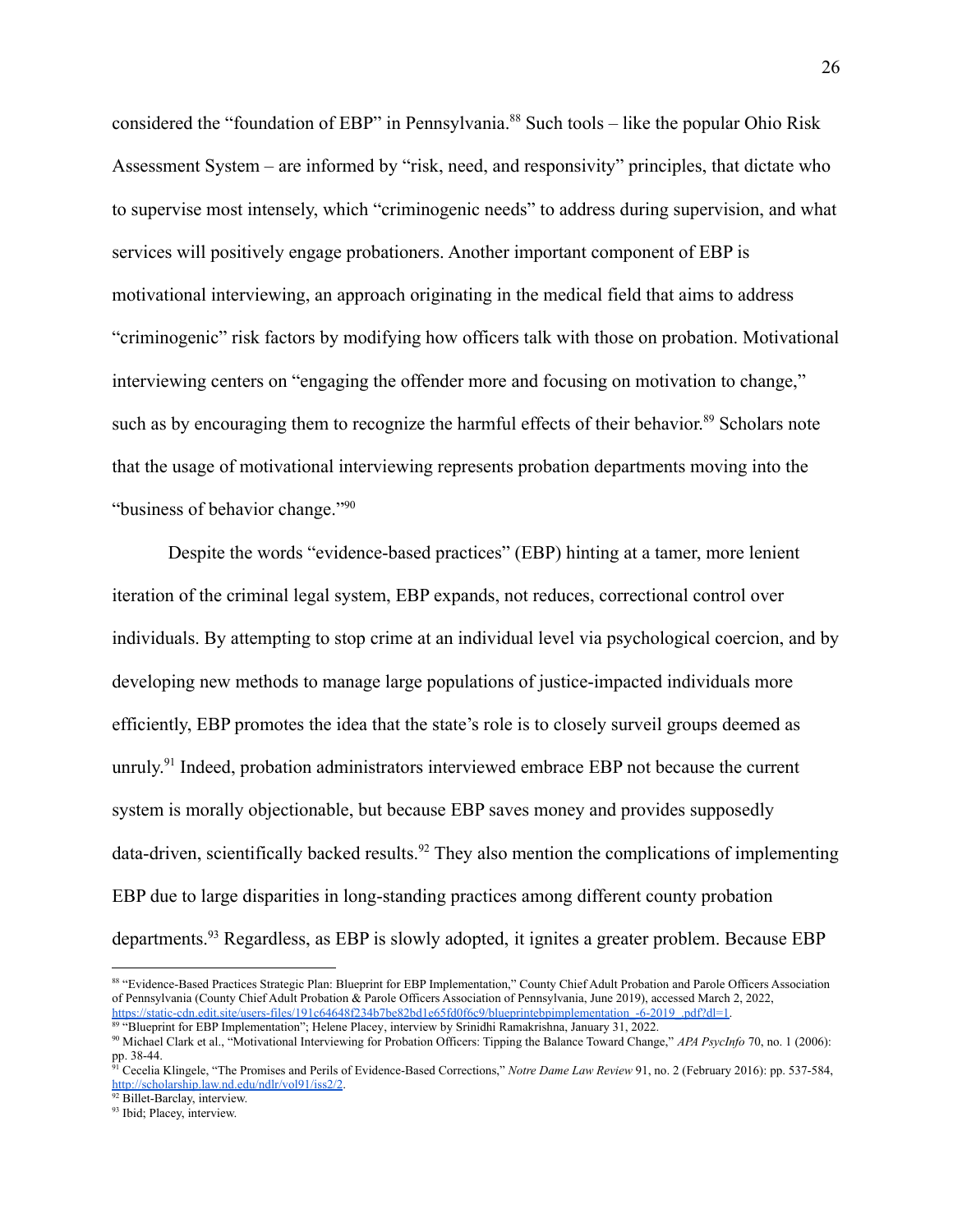multiples the number of stakeholders involved in administering probation and reinscribes the value of carceral practices like probation under the neoliberal guise of "data-driven" practices, it cuts off the possibility of dismantling probation in and of itself.

Placey, for example, explains how Pennsylvania probation departments are working closely with a national consulting firm, The Carey Group, to roll out adult EBP.<sup>94</sup> The Carey Group was also involved in launching EBP within the juvenile system, and much overlap exists between the juvenile and adult probation systems in Pennsylvania – 39 county chiefs oversee both juvenile and adult probation services.<sup>95</sup> The CCAPPOAP and several county probation departments are also working with additional external contractors: the Alliance for Criminal Justice Innovation, for implementation leadership training; the Center for Strength-Based Strategies, to train staff in motivational interviewing; the University of Cincinnati Corrections Institute, to provide additional training to officers; BTM Software Solutions and Connenctrex, to install case management systems with better data capabilities, and others.<sup>96</sup> The backing of more external and internal stakeholders, like county commissioners, district attorneys, defense counsel, correctional facilities, victim services, treatment providers, judges, and probation staff, is also crucial to administering EBP. 97

York County's probation system and its EBP-derived forays into healthcare demonstrates how a devolved probation system and resulting expansion of stakeholders entrenches carcerality. Billet-Barclay, York's Director of Probation Services, underscores the "heartbreaking" criminalization of those with mental illness in which mentally ill offenders are wrongfully incarcerated in an attempt to force compliance with treatment.<sup>98</sup> Billet-Barclay then argues that

<sup>&</sup>lt;sup>94</sup> Placey, interview.

<sup>95</sup> Ibid.

<sup>&</sup>lt;sup>96</sup> "Blueprint for EBP Implementation"

<sup>97</sup> Ibid.

<sup>98</sup> Billet-Barclay, interview.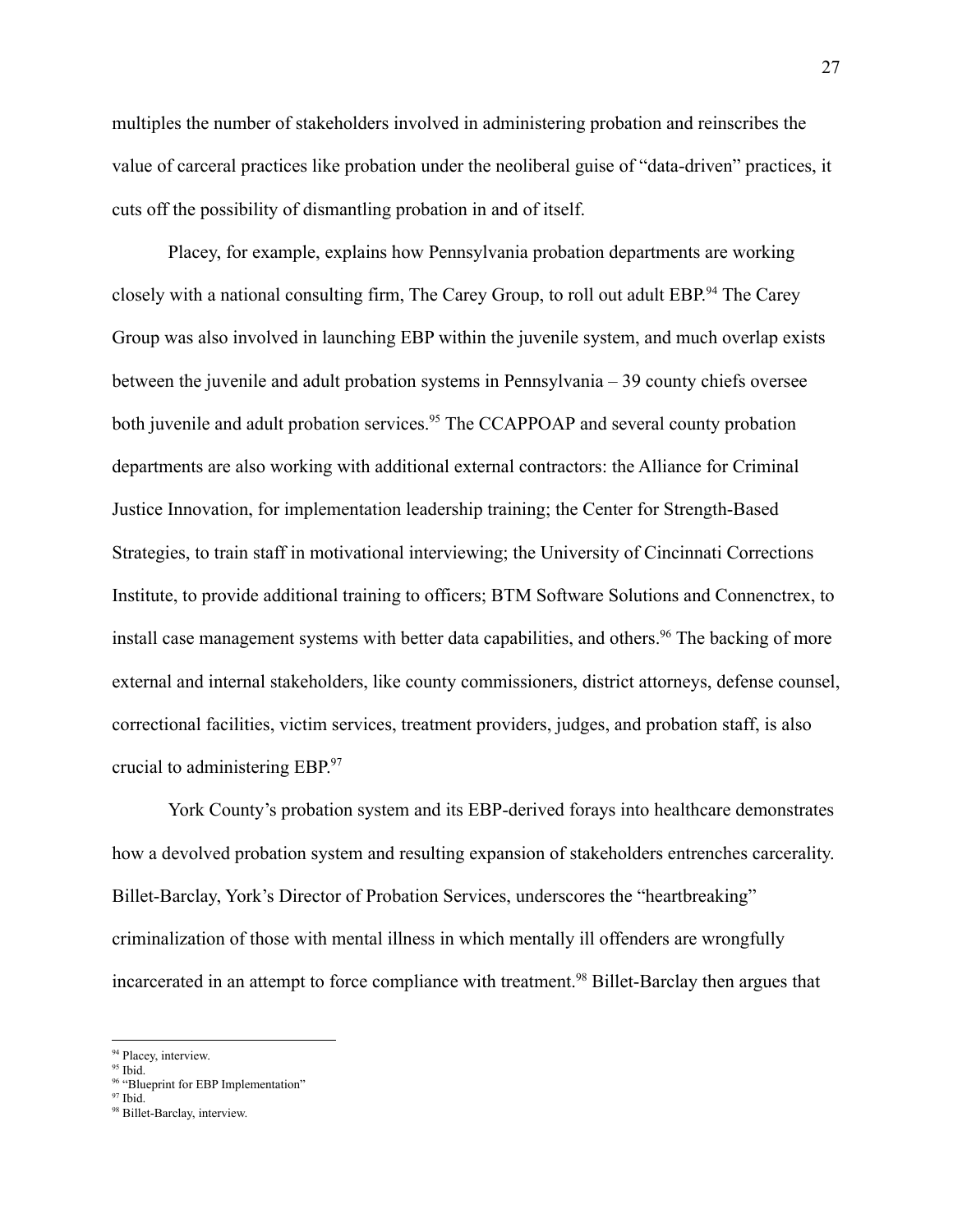one of the main problems with typical mental health services is that they are voluntary.<sup>99</sup> As she states, instead of telling the criminal justice system to "deal with" mentally ill offenders who do not want mental health treatment, mental health practitioners need to "step up more" and integrate into the probation system, as in her own county.<sup>100</sup> Importantly, Billet-Barclay's view does not consider the need for affordable mental healthcare access for individuals before they enter the criminal legal system, nor does it consider the dangerous effects of integrating probation and health care. In 2021, York County partnered with a private health provider, WellSpan Health, to create the Special Treatment and Recovery Team (START) clinic – a "one-stop shop" where probation, reentry, mental health, and physical health services are consolidated under one roof.<sup>101</sup> According to Billet-Barclay, START represents "breaking down the silos between the systems…for the betterment of the individual."<sup>102</sup>

START demonstrates how increasing numbers of local, non-carceral social services can grow enmeshed with the probation system, especially when managed at the county level. Although there is a pressing need to support the health of justice-impacted individuals, START reveals tensions when viewed through the lens of coercive care.<sup>103</sup> When probation officers mandate health care for probationers under the threat of revocation – which would entail forced removal from one's home and family – they send harmful, mixed messages. Studies in other counties nationwide that integrate health and probation services find that the threat of revocation, as a health stressor in and of itself, is associated with worsened health given the invasive conditions of probation.<sup>104</sup> In other words, *probation* is a major health stressor. It is also

102 Ibid.

<sup>99</sup> Ibid.

<sup>100</sup> Ibid.

<sup>101</sup> Ibid.

<sup>&</sup>lt;sup>104</sup> Michelle S. Phelps et al., "Mass Probation and Health: Lessons Learned from an Interdisciplinary Research Project," Robina Institute of Criminal Law and Criminal Justice (University of Minnesota, July 20, 2021), accessed March 2, 2022, <https://robinainstitute.umn.edu/news-views/mass-probation-and-health-lessons-learned-interdisciplinary-research-project>. <sup>103</sup> Bernadette McSherry and Ian R. Freckelton, *Coercive Care: Rights, Law and Policy* (London: Routledge, 2015).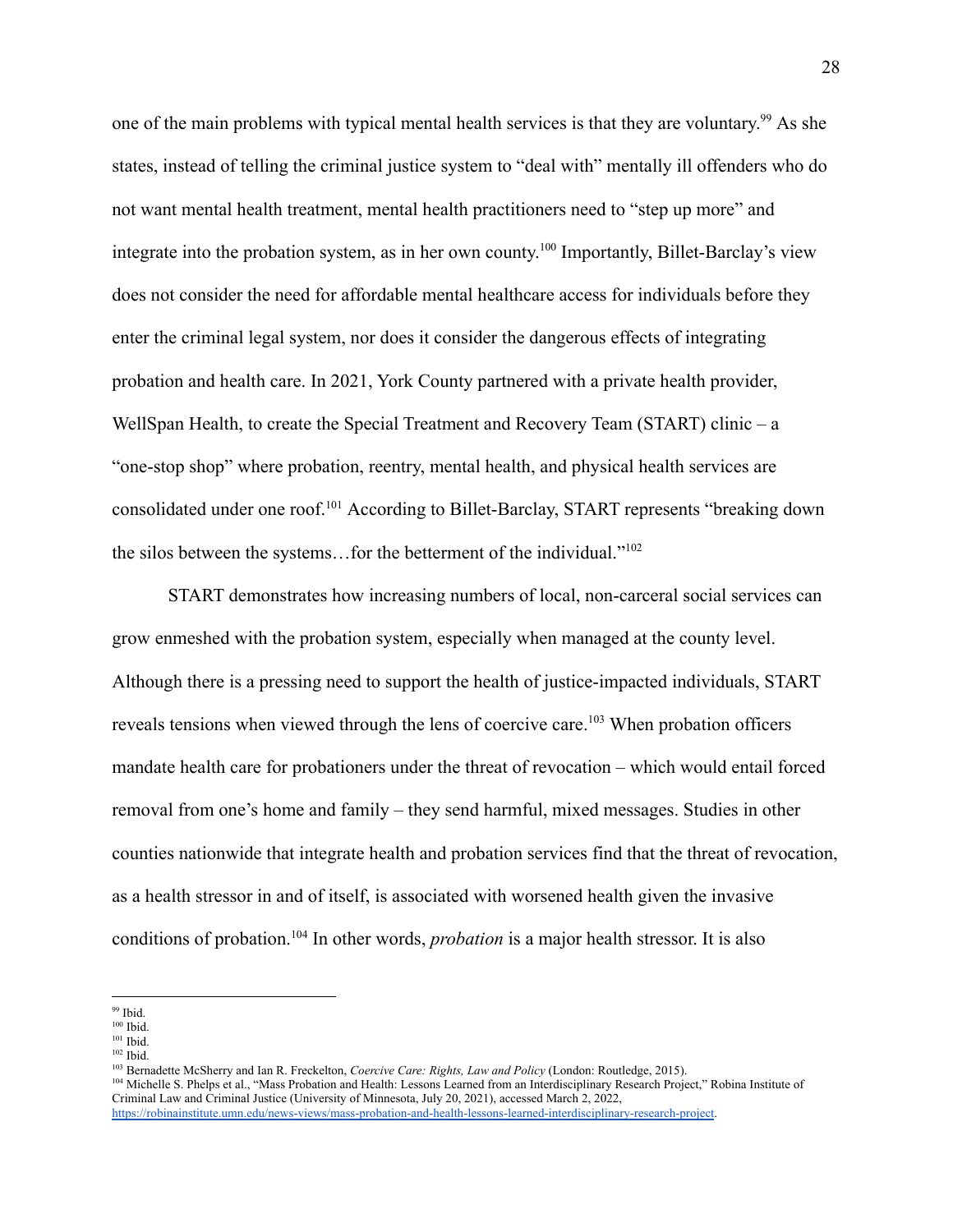damaging to bring into probation's fold even more social service providers that may begin to rely on the use of probation to sustain their institutions. START reinforces that some "community" solutions that integrate probation into daily life entrench punitive practices at the local level by requiring probationers and those who deliver probation-related services to have even more contact with the carceral state.

As exemplified by EBP implementation and START, devolution encourages opportunities to privatize probation and incorporate external stakeholders, entrenching the carceral state and making reform difficult.

#### <span id="page-31-0"></span>*Devolution and Anti-Carceral Activism*

One of the most explicitly detrimental aspects of decentralization on probation reform is the problem it presents to anti-carceral activists. With little regulatory oversight from the Pennsylvania state government, county departments enact varying interpretations of probation services, supervisory conditions, and criminal procedure. Such carceral geographies complicate the options available for anti-carceral activists to challenge probationary practices. Gilmore writes:

"The doctrine of devolution results in a constantly fragmenting array of centers of struggle and objects of antagonism for people who seek equal protection, to say nothing of opportunity. In crisis, in resistance, in opposition: To whom, at whom, against whom does one carry one's petition or raise one's fist?"<sup>105</sup>

Anti-carceral activists in Pennsylvania struggle to determine the scope of the problem, which of the 67 counties to focus on, and the best-suited strategies for different community landscapes. As most activist groups are based in Philadelphia, Pittsburgh, or Harrisburg, devolution also hinders the formation of broad, state-wide coalitions encompassing both urban and rural locales in the

<sup>105</sup> Gilmore, "Abolition Geography," 229-30.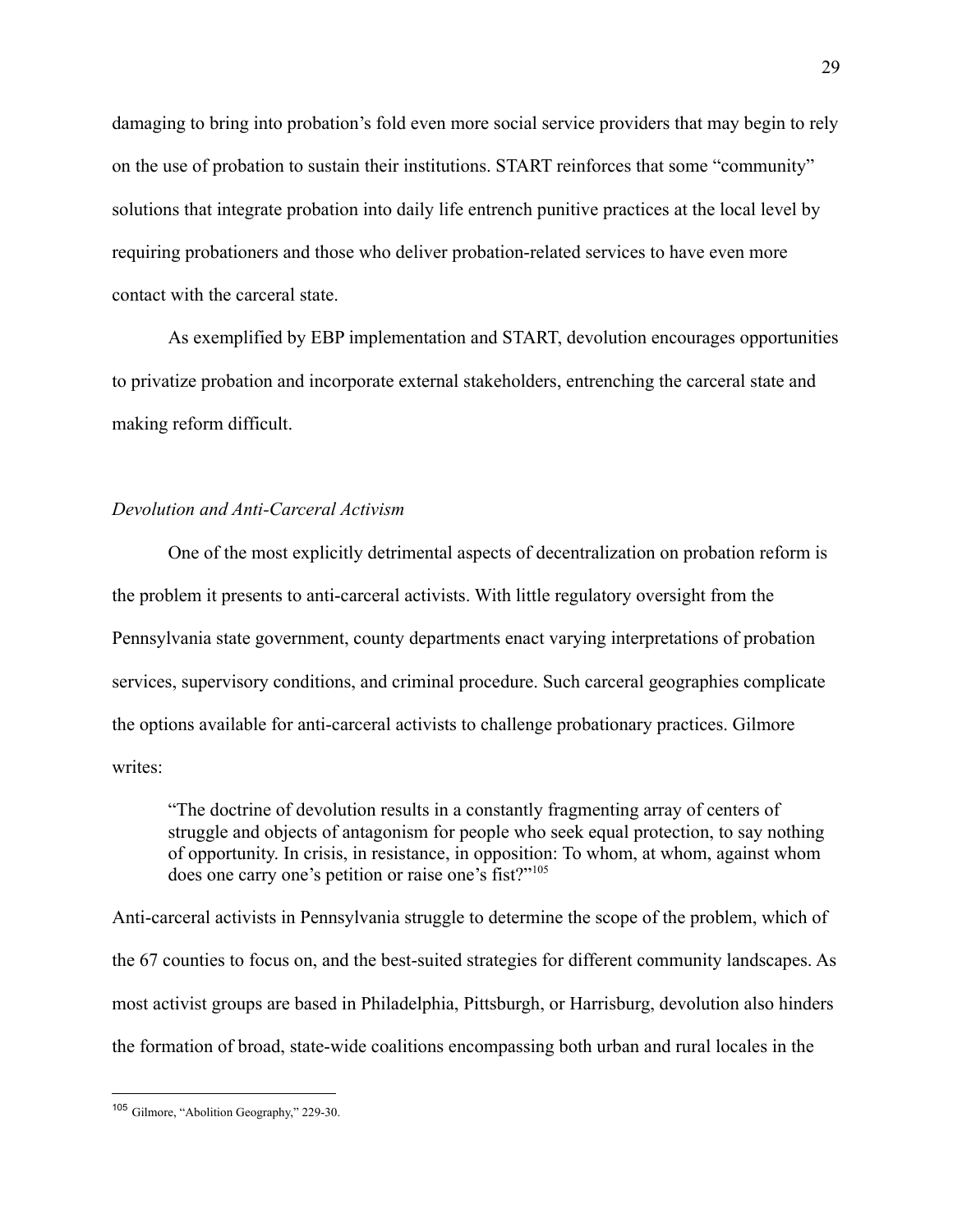state.

Every activist group interviewed brought up how the structural conditions of devolution make their advocacy harder. Elizabeth Randol, Legislative Director at the ACLU of Pennsylvania, emphasizes that if any proactive changes in the probation system are to occur, they must come from the county level.<sup>106</sup> Given a consistent trend of legislators advocating for actively harmful probation bills, Randol says the ACLU has considered not relying on the legislature for change at all.<sup>107</sup> However, fragmentation and the "wildly different ways courts" operate and probation departments work" pose a roadblock to county-level advocacy. <sup>108</sup> For example, some counties do not lodge probation detainers at all, while others fill the majority of their jails with pretrial populations on detainers.<sup>109</sup> Launching multiple localized challenges to supervisory practices strains the resources of activists in ways that consolidated, state-level campaigns do not.

Prabhu describes how different counties have endless minute, but important, differences in criminal procedure related to probation sentencing, hampering the Abolitionist Law Center's (ALC) work. As she reports, "there's so many questions just for one single county, there's no way to get those answers for every small county across the state. [Fact gathering] was the biggest challenge, and [it] took a really long time."<sup>110</sup> Data collection and record-keeping – if counties agree to divulge data with the ALC at all  $-$  is inconsistent, preventing its staff from identifying patterns. Because no standardized processes exist, it is difficult for the ALC to "even show there are certain policies and practices are in place that are perpetuating constitutional violations."<sup>111</sup> Devolution obscures the responsibility of probation and frustrates the possibility of statewide

<sup>106</sup> Randol, interview.

<sup>107</sup> Ibid.

<sup>108</sup> Ibid.

<sup>110</sup> Prabhu, interview. 109 Ibid.

<sup>111</sup> Ibid.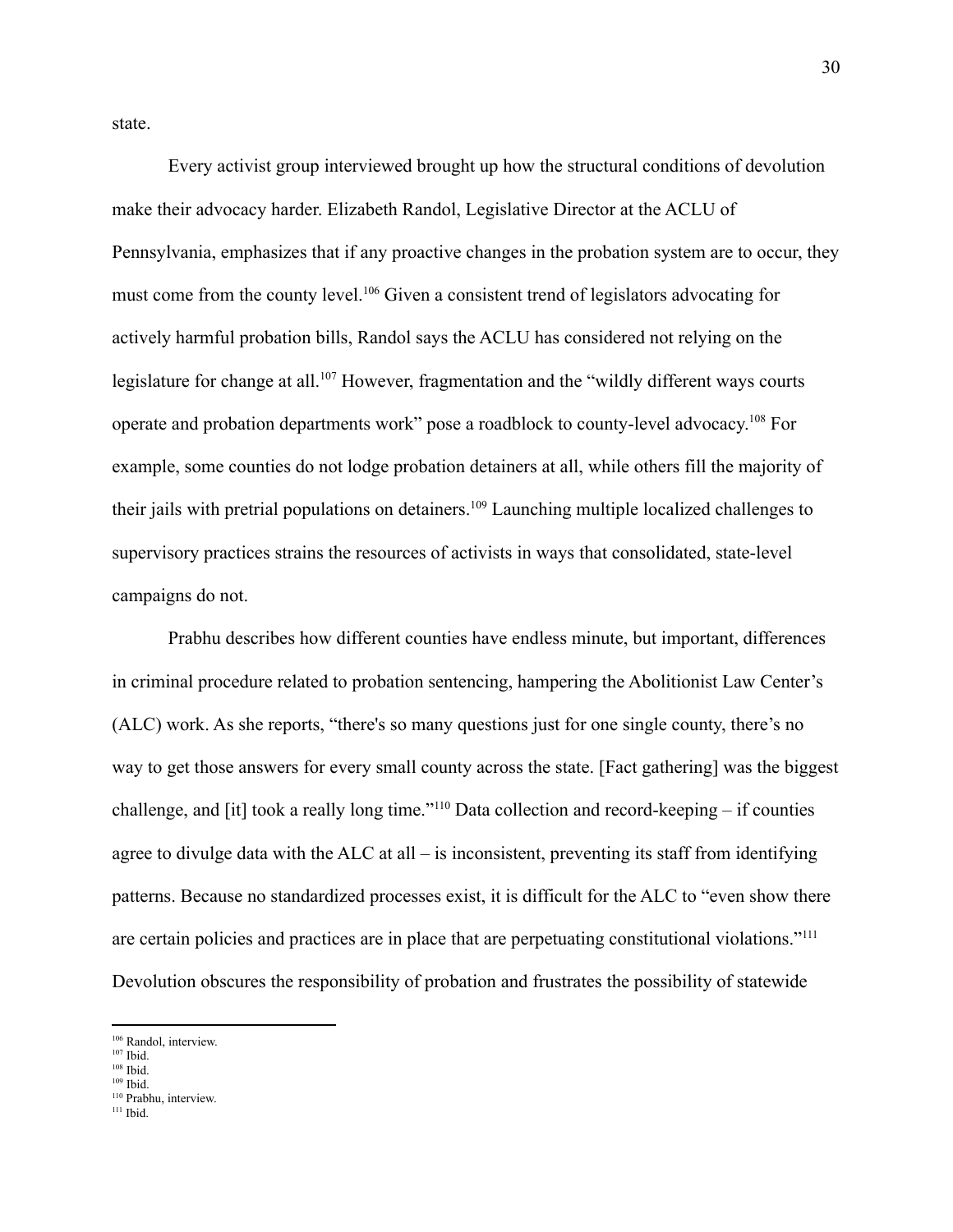bottom-up movements for material change in the use and conditions of probation across Pennsylvania.

Altogether, carceral devolution in Pennsylvania emerges as a key underlying institutional factor that makes Pennsylvania an outlier and obstructs non-reformist reforms. With probation populations and unfunded state mandates increasing, under-resourced county probation departments' constant state of crisis results in constrained political imaginations. Reforms further fund probation departments due to their immediate financial needs and fail to explore non-reformist paths that would bring about the defunding of mass supervision. The resulting ideological dominance of fiscal austerity contributes to the rise of phenomena like EBP – multifaceted initiatives involving numerous external, private collaborators which entrench the legitimacy of probation. Because of devolution, these initiatives threaten to exponentially increase the numbers of people and institutions who are invested in the probation system. Such programs, deployed at the community level, also ensure punitive practices bleed into the very fabric of local life. Finally, devolution hinders the efforts of activists, who cannot adequately assess the current landscape of probation or easily coordinate coalitional, state-level goals.

This does not imply a centralized probation system would make probation "better" or more humane for those who undergo its intrusive conditions. However, understanding how devolution is deployed, by design or not, to maintain the carceral state, is critical to combat the narratives it accompanies and challenge the legitimacy of probation from the ground up. In other words, the structure of probation must first be understood in order to work against it.

#### **Chapter 2: The REFORM Alliance**

<span id="page-33-0"></span>While devolution at the local level hinders attempts to decrease the use of probation,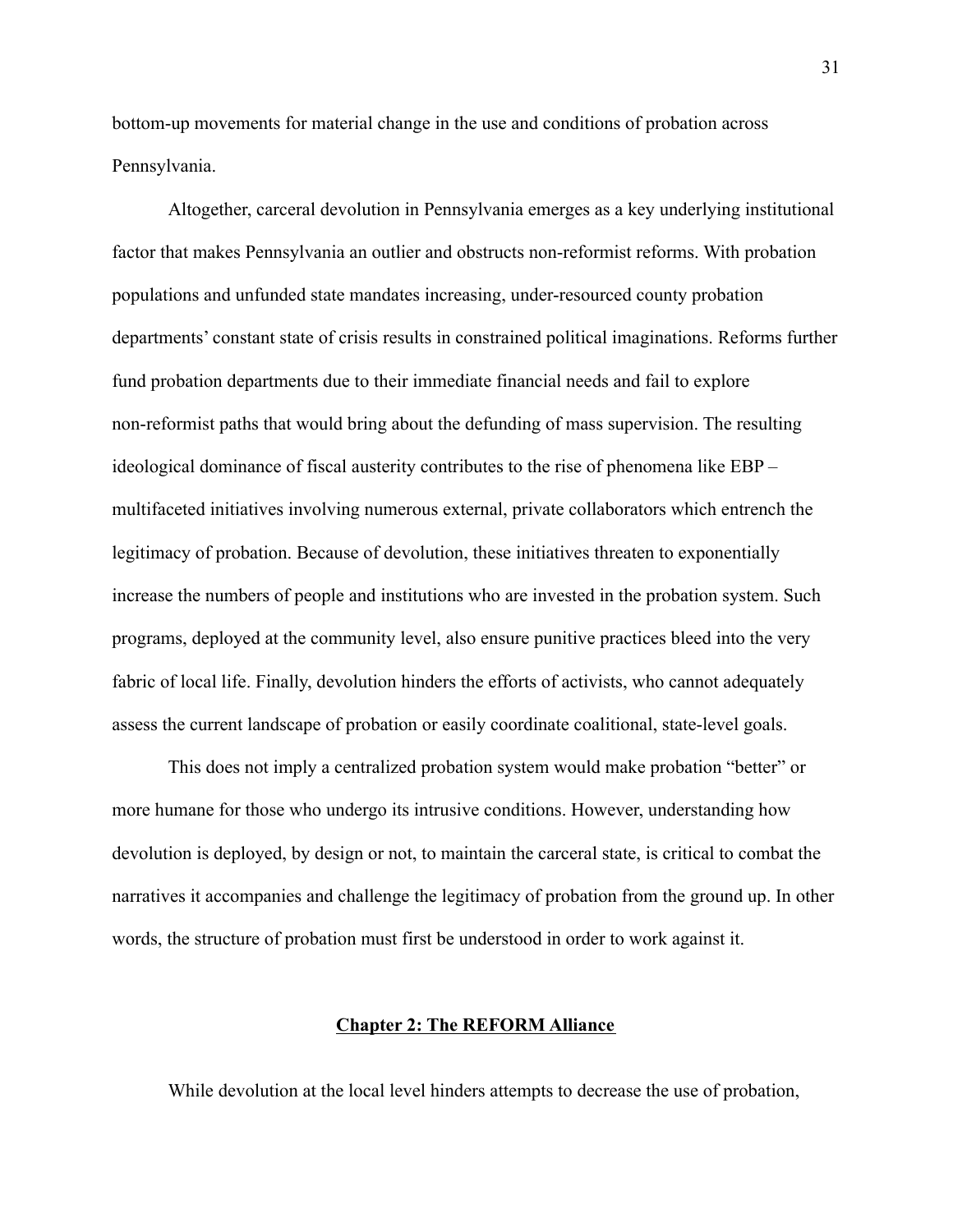interest groups in Pennsylvania are also key in shaping state legislative decisions regarding probation legislation. The power of interest groups is not a phenomenon specific to Pennsylvania, but the groups at hand – the REFORM Alliance and the Pennsylvania District Attorney's Association (PDAA) – reveal unique political dynamics. As a newly formed, high-profile national organization, REFORM's entrance into Pennsylvania highlighted power hierarchies and provoked a situation already influenced by the powerful, tough-on-crime PDAA. The next two chapters investigate these two interest groups.

Lisa Miller's analysis of Pennsylvania state politics finds that the types of interest groups who participate in legislative processes are lopsided. Data on the legislature's crime hearings from 1965 to 2004 shows criminal legal agencies to be overrepresented. Nearly 40% of witnesses in such hearings were police, prosecutors, corrections officers, judges, and related actors.<sup>112</sup> Professional associations made up the next most represented interest groups, while citizens' groups comprised just 14% of witnesses. <sup>113</sup> Even so, such citizens' groups tended to be high-profile or single-issue groups such as the ACLU or Mothers Against Drunk Driving (MADD).<sup>114</sup> Notably, broader citizens' groups advocating for racial minorities or the urban poor, who are most at risk of crime victimization, are "almost entirely absent from state legislative hearings on crime."<sup>115</sup> This absence is amplified by Pennsylvania's decentralization, which localizes the legislative venues broad citizens' groups seek to enter.<sup>116</sup>

The state legislative process maintains differentiated routes of access to influence. Identifying certain interest groups like state agencies, the PDAA, MADD, and more as "frequent fliers" who have regular interactions with legislators, Miller writes:

<sup>112</sup> Lisa L. Miller, "Interest Groups and Crime Politics at the State Level," in *The Perils of Federalism: Race, Poverty, and the Politics of Crime Control* (New York: Oxford University Press, 2008), 12.

<sup>113</sup> Ibid.

<sup>114</sup> Ibid, 2.

<sup>116</sup> Ibid, 8. 115 Ibid, 32.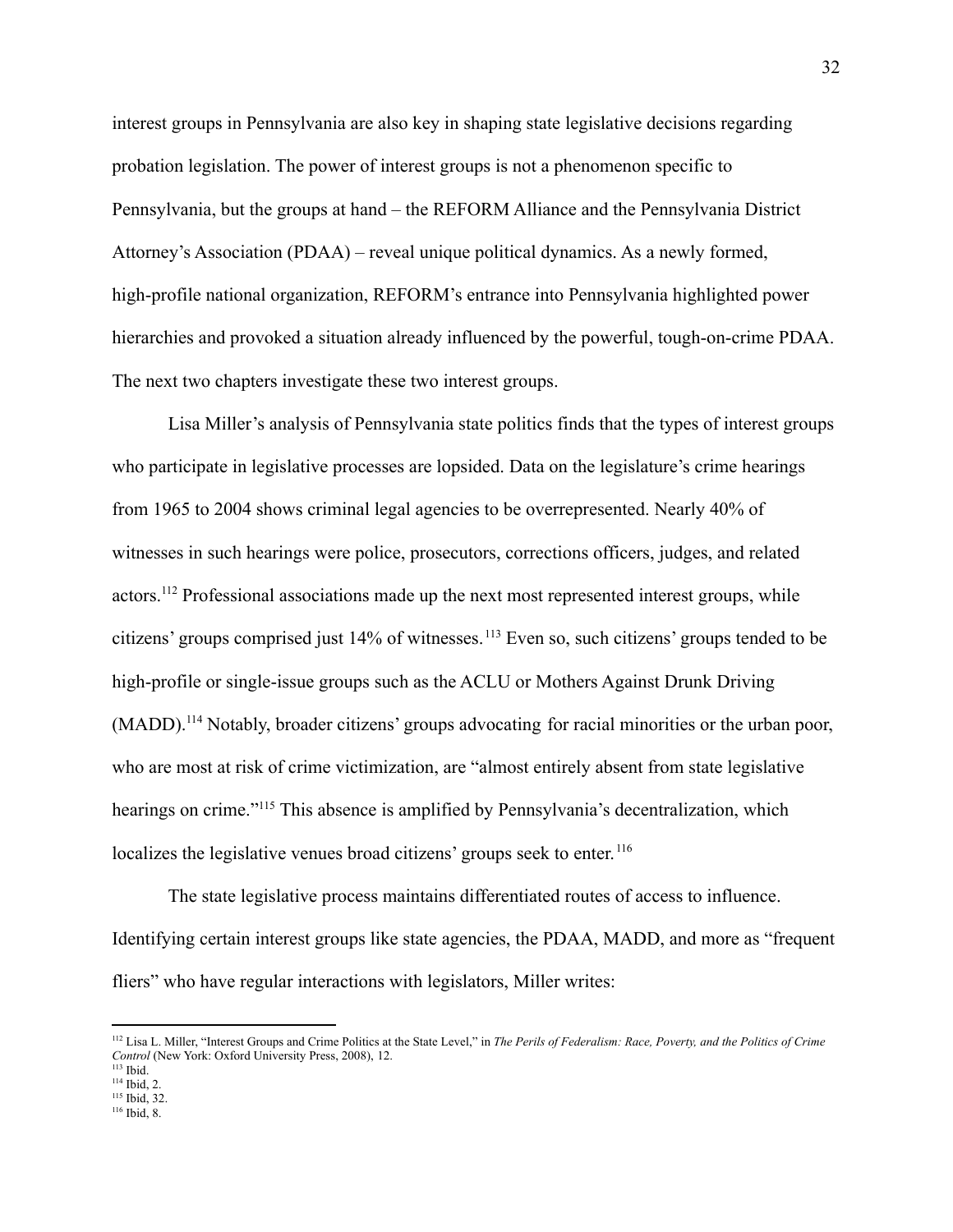As with congressional hearings, legislative hearings in Pennsylvania are hardly democratic affairs. Groups are either on or off the legislative radar. When they are on it, they sometimes receive an invitation to a public hearing…Public hearings and informational meetings are generally well‐coordinated affairs consisting of scheduled speakers and/or organized panels of participants.<sup>117</sup>

Pennsylvania's political landscape omits the viewpoints of community organizations and grassroots groups representing the poor and racial minorities, reserving influence for certain favored interest groups and lobbyists. It is prone to high-profile advocacy groups focused on a single issue like REFORM, or prosecutor-oriented interest groups like the PDAA, having an outsize impact on the scope of probation reform. Indeed, Prabhu notes that "probation reform is one of the easiest ways for far-right, conservative groups, or even just liberal groups that are pro-carceral for many reasons, to latch on and support what seems like a positive criminal justice reform bill."<sup>118</sup> Given how reforms to probation, which is often seen as an alternative to incarceration instead of a punitive measure in and of itself, can be disguised as beneficial, the interplay between REFORM, the PDAA, and the Pennsylvania legislature is crucial to understanding how probation is institutionalized.

#### <span id="page-35-0"></span>*REFORM, Legislation, and Advocacy*

The founding of the REFORM Alliance led political actors, media figures, and many members of the public to champion co-founders Meek Mill, Jay-Z, and Michael Rubin as symbols of criminal justice reform. Upon its launch, REFORM recruited political commentator Van Jones as its CEO. A variety of business leaders and venture capitalists became founding partners, including Nets co-owner Clara Wu Tsai, hedge fund executive Daniel Loeb, cryptocurrency tycoon Michael Novogratz, private equity investor Robert Smith, and Patriots

<sup>117</sup> Ibid.

<sup>118</sup> Prabhu, interview.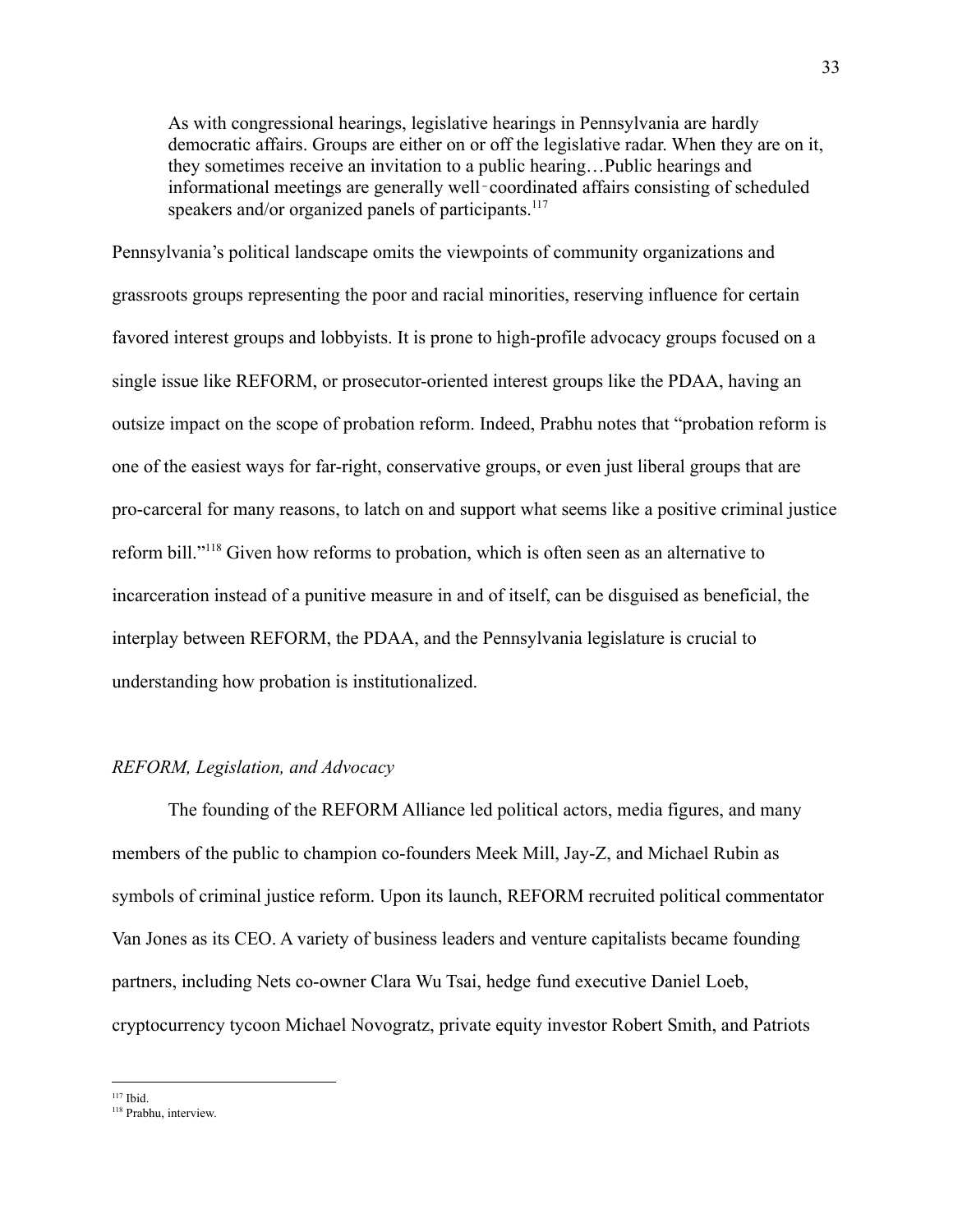owner and Trump confidante Robert Kraft.<sup>119</sup> The organization employs both conservative and liberal policy staff and consistently emphasizes its bipartisan approach.<sup>120</sup> REFORM has captured significant media attention and many celebrity and business endorsements. Simultaneously, REFORM and its founders have garnered controversy over their support of harmful criminal justice measures and misguided uses of wealth, including a recent \$15 million scholarship donation for underserved youth who attend private and parochial schools in Philadelphia that was criticized for undermining the public education system.<sup>121</sup> REFORM's work in Pennsylvania reveals how the dominance of elite-driven activism sparks elite-grassroots tensions and hinders anti-carceral probation reform.

Although REFORM has since worked in other states, its first major legislative action was to introduce HB 1555 in Pennsylvania in 2019 after reaching out to state Representatives Jordan Harris (D-Philadelphia) and Sheryl Delozier (R-Cumberland) to draft a probation reform bill.<sup>122</sup> Thereafter, REFORM has commanded significant power in the legislature. As discussed earlier, the initial version of HB 1555 included caps on probation sentences, earned time credits, and early termination language. However, amendments by House Judiciary Committee chairman Rob Kauffman (R-Franklin) eliminated caps and many early termination provisions while appending clauses that recommended incarceration for certain offenses, allowed warrantless searches, and instituted mandatory probation review conferences.<sup>123</sup>

<https://pitchfork.com/thepitch/is-meek-mills-friendship-with-trump-supporter-robert-kraft-an-unholy-alliance/>.

<sup>121</sup> Stephanie King, "Meek Mill, Kevin Hart, and Michael Rubin Miss the Point with \$15 Million Scholarship Donation | Opinion," *The Philadelphia Inquirer*, January 20, 2022, accessed March 23, 2022, <sup>120</sup> "Our Work," REFORM Alliance (REFORM Alliance, October 28, 2021), accessed March 23, 2022, [https://reformalliance.com/our-work/.](https://reformalliance.com/our-work/)

<sup>122</sup> REFORM Alliance, "REFORM Alliance Takes First Major Legislative Action to Transform Pennsylvania's Oppressive Probation & Parole System," *Cision PR Newswire*, May 31, 2019, accessed March 23, 2022, [https://www.inquirer.com/opinion/commentary/meek-mill-kevin-hart-michael-rubin-philadelphia-schools-20220120.html.](https://www.inquirer.com/opinion/commentary/meek-mill-kevin-hart-michael-rubin-philadelphia-schools-20220120.html)

<sup>119</sup> "Meet REFORM" ; Julian Kimble, "Is Meek Mill's Friendship With Trump Supporter Robert Kraft an Unholy Alliance?," *Pitchfork*, February 13, 2019, accessed March 23, 2022,

[https://www.prnewswire.com/news-releases/reform-alliance-takes-first-major-legislative-action-to-transform-pennsylvanias-oppressive-probation](https://www.prnewswire.com/news-releases/reform-alliance-takes-first-major-legislative-action-to-transform-pennsylvanias-oppressive-probation--parole-system-300859840.html) [--parole-system-300859840.html](https://www.prnewswire.com/news-releases/reform-alliance-takes-first-major-legislative-action-to-transform-pennsylvanias-oppressive-probation--parole-system-300859840.html).

<sup>&</sup>lt;sup>123</sup> Ben-Menachem, "How Legislation Meant to Overhaul Probation and Parole in Pennsylvania Strayed from Its Roots"; "HB 1555 Analysis: Filed vs. Amended," ACLU Pennsylvania (ACLU Pennsylvania, October 2019), accessed December 16, 2021, [https://www.aclupa.org/sites/default/files/field\\_documents/aclu-pa\\_analysis\\_hb\\_1555\\_filed\\_v\\_amended\\_2019-12-10.pdf.](https://www.aclupa.org/sites/default/files/field_documents/aclu-pa_analysis_hb_1555_filed_v_amended_2019-12-10.pdf)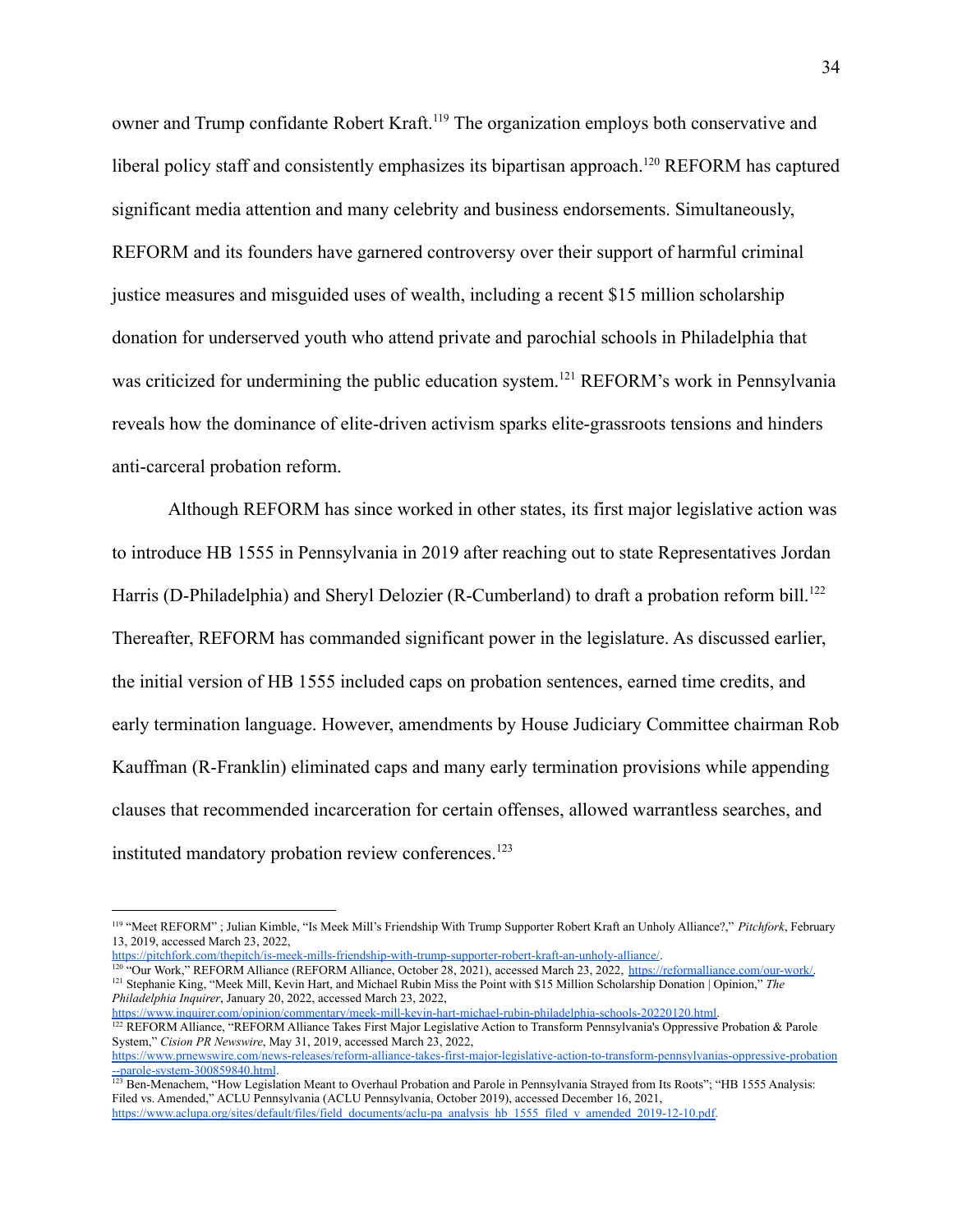HB 1555 was eventually removed from the table in the House. That same year, a copycat bill, SB 14, was introduced in the Senate by Senators Anthony Williams (D-Philadelphia, Delaware), Lisa Baker (R-Luzerne, Susquehanna, Pike, Wayne, Wyoming), and Camera Bartolotta (R-Beaver, Washington, Greene) with the support of REFORM.<sup>124</sup> Sparking controversy, the amended SB 14 scrapped initial measures to implement term caps as well as bans on split and stacked sentencing which would prevent excessively long probation sentences; it also removed provisions for automatic termination of probation.<sup>125</sup> Instead, it added avenues to incarceration for technical violations, punitive measures towards those in need of drug or mental health treatment, and indefinite probation for those who could not pay restitution.<sup>126</sup> Importantly, although Pennsylvania law currently allows judges to terminate probation at any time, SB 14 also developed a convoluted, far less attainable process of "mandatory probation review conferences" after three or five years before probation termination could even be considered.<sup>127</sup> The ACLU described the path towards receiving such a hearing as a "byzantine maze of eligibility requirements, exclusions, and trip wires contained in a process that only gets a person to a 'probation review conference' with no guarantee that probation is terminated." <sup>128</sup> Placey and Billet-Barclay, who endorse automatic early termination, vocally opposed this measure as burdensome and archaic to what individual counties were currently implementing.<sup>129</sup> Community organizers, too, opposed HB 1555 and SB 14.<sup>130</sup> Regardless, REFORM stood by the bill, and was named in Senator Williams' final statement on its passage as a key collaborator. 131

After passing the Senate unanimously, SB 14 was never voted on by the House and it

<sup>&</sup>lt;sup>124</sup> Southwick, "Pa. Senate Unanimously Passes Bill to REFORM Probation System."

<sup>&</sup>lt;sup>125</sup> Randol, "OPPOSITION TO SB 14 PN 1834."

<sup>126</sup> Ibid.

<sup>127</sup> Ibid.

<sup>&</sup>lt;sup>128</sup> Randol. "OPPOSITION TO SB 14 PN 1834."

<sup>&</sup>lt;sup>129</sup> Ben-Menachem, "How Legislation Meant to Overhaul Probation and Parole in Pennsylvania Strayed from Its Roots.";

<sup>&</sup>lt;sup>131</sup> "Commonwealth of Pennsylvania Legislative Journal," July 15, 2020, accessed March 23, 2022, <https://www.legis.state.pa.us/WU01/LI/SJ/2020/0/Sj20200715.pdf>. <sup>130</sup> Reuben Jones, "An Open Letter to Meek Mill: Pa. Needs Real Probation Reform | Opinion," *Pennsylvania Capital-Star*, January 27, 2022, accessed March 23, 2022, <https://www.penncapital-star.com/commentary/an-open-letter-to-meek-mill-pa-needs-real-probation-reform-opinion/>.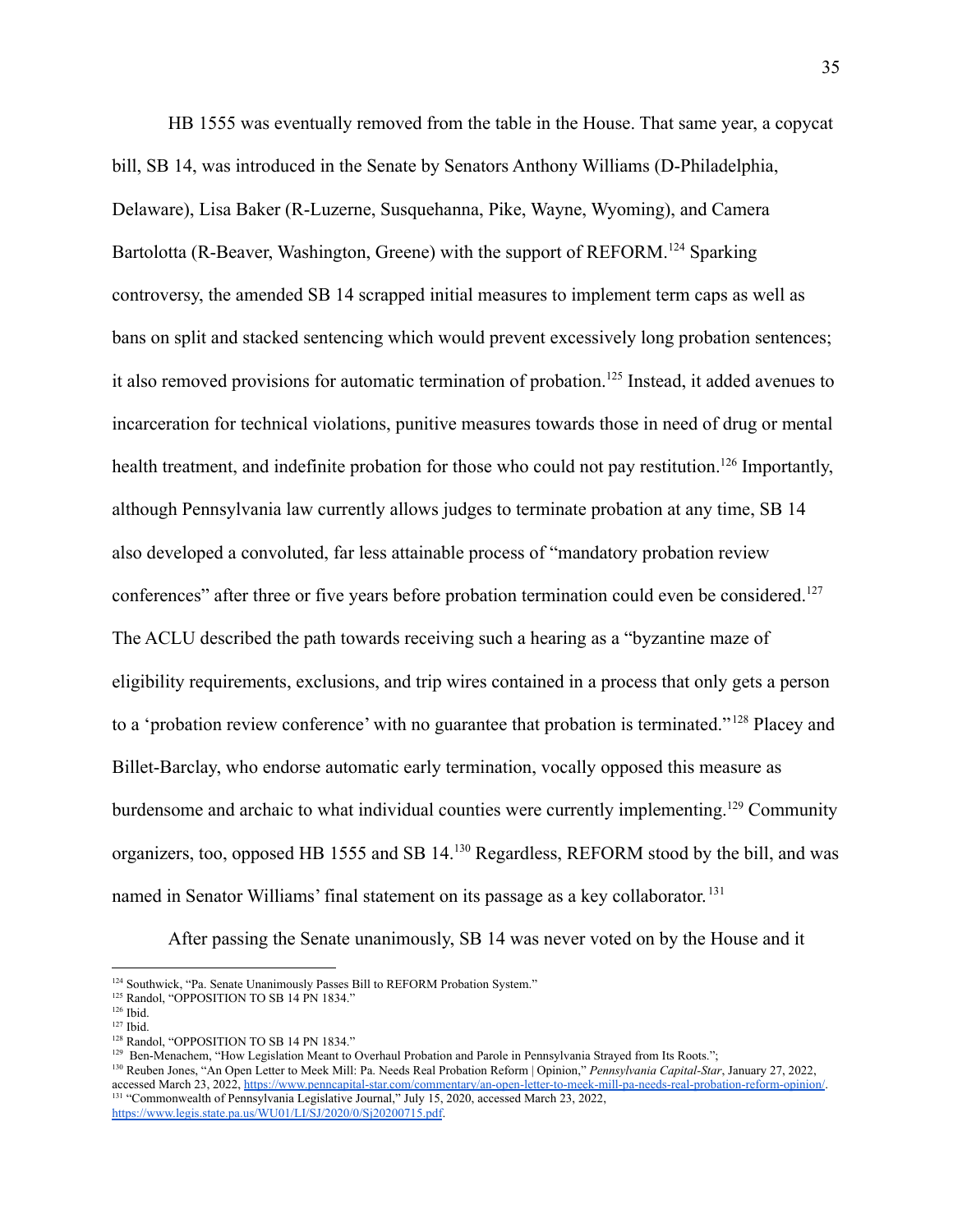failed to advance.<sup>132</sup> REFORM was next involved in the development of SB 913, which passed the Senate on December 15, 2021 and awaits consideration in the House.<sup>133</sup> Without even initially attempting caps on sentences like HB 1555 and SB 14 did, SB 913 was largely based on the amended version of SB 14, with measures for mandatory probation review conferences and new authority to incarcerate based on technical violations.<sup>134</sup> Hailed by legislators, REFORM, and the Pennsylvania Safety Coalition (a broad conglomerate of organizations including REFORM and conservative groups such as the American Conservative Union, Americans for Prosperity, and the Faith & Freedom Coalition) as beneficial due to its earned time credit system and removal of the often-abused ability to revoke a probationer for simply leaving a jurisdiction, SB 913 still greatly increases the reach of the probation system.<sup>135</sup> By permitting the state to lock up more probationers, creating new punishments and duplicative offenses, and further complicating the probation process, SB 913 dilutes the meaning of reform. Fifty-five community organizations and advocacy groups signed a joint statement urging state senators to oppose the bill; probation stakeholders Placey and Billet-Barclay also objected to its measures.<sup>136</sup> In light of these defections, REFORM's staunch loyalty to SB 913 continues to draw criticism.

It is crucial to contextualize the relative power REFORM holds in Pennsylvania's legislative process, especially compared to local advocacy organizations. As a high-profile national organization led by wealthy celebrity and business elites, REFORM wields enormous funding, media influence and lobbying access. Because it is a single-issue group focused on probation and parole, it can also concentrate its funding onto one campaign in ways broad

<sup>&</sup>lt;sup>132</sup> "Pennsylvania Senate Bill 14: 2019-2020," LegiScan (LegiScan),

<sup>&</sup>lt;sup>133</sup> "Bill Information: Senate Bill 913, Regular Session 2021-2022," Pennsylvania General Assembly,

<sup>&</sup>lt;sup>134</sup> ACLU Pennsylvania, "Joint Statement | Opposition to Senate Bill 913."

<sup>135</sup> Britton Smith, interview by Srinidhi Ramakrishna, February 16, 2022; Michael Rubin, "Pennsylvania's Probation System Needs Reform, and the Senate Should Do It Soon | Opinion," *Penn Live*, December 8, 2021, accessed December 15, 2021, <https://www.pennlive.com/opinion/2021/12/pennsylvania-probation-system-needs-reform-and-the-senate-can-do-it-this-week-opinion.html>;

<sup>&</sup>quot;About," Pennsylvania Safety Coalition, accessed March 23, 2022, [https://www.pasafetycoalition.com/about.](https://www.pasafetycoalition.com/about)

<sup>136</sup> ACLU Pennsylvania, "Joint Statement | Opposition to Senate Bill 913"; Placey, interview; Billet-Barclay, interview.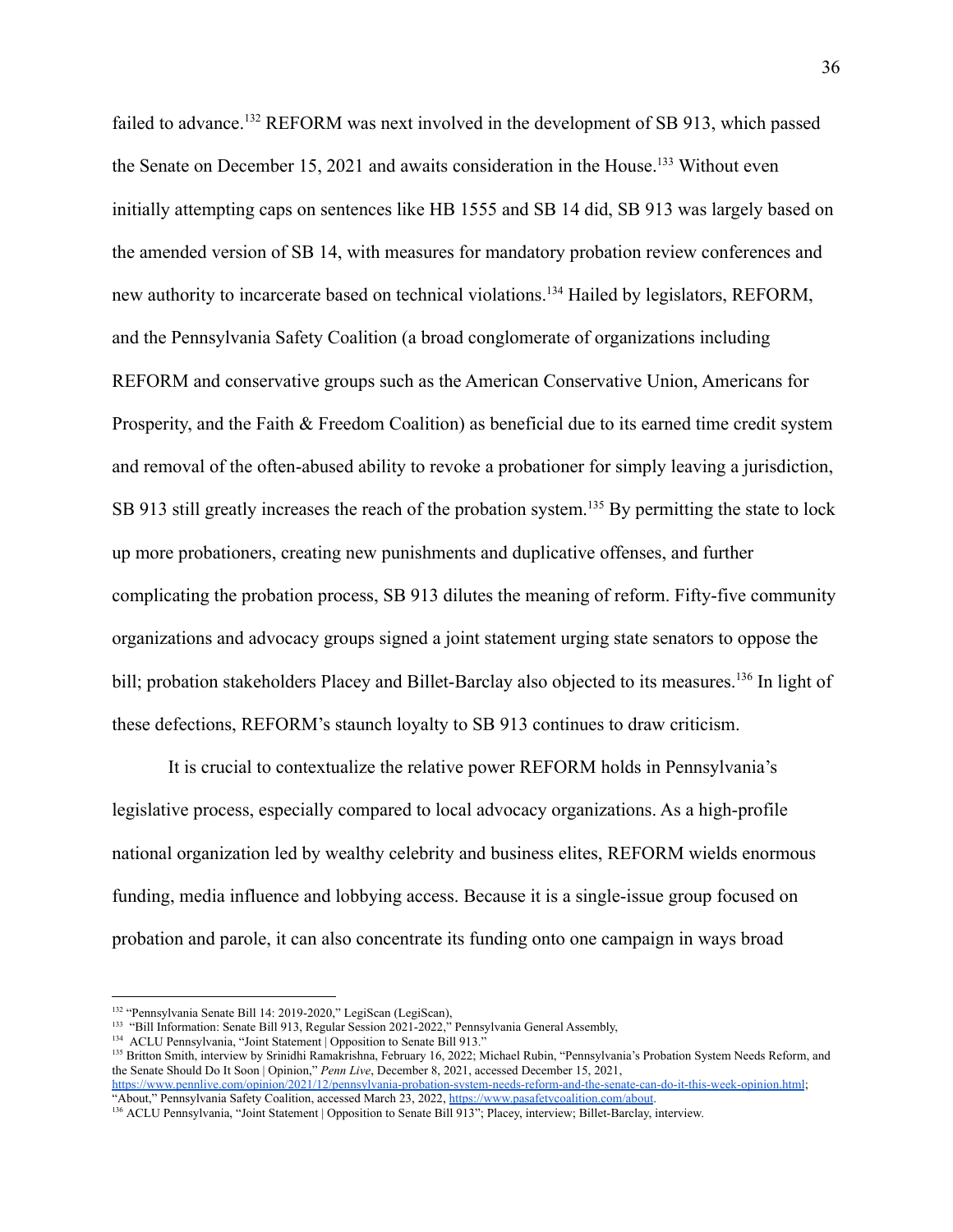organizations like the ACLU and other citizens' groups cannot. <sup>137</sup> REFORM additionally benefits from its "good faith bipartisan reputation" of being able to work with groups on the left and right, a reputation developed in part because of the networks of its board members and key staff members.<sup>138</sup> In describing how REFORM could grow its influence and work with him, Rep. Harris stated that, not unlike other organized interest groups, it "had the resources to hire government affairs professionals to advocate for their issues…who have relationships with legislators where you could get a meeting."<sup>139</sup> On the contrary, "some grassroots groups may not know how to go about advocating."<sup>140</sup> Through its ability to hire swathes of professional policy experts, REFORM effectively maneuvers the formalized governmental process and presents itself in a way which resonates with legislators.

Unlike other single-issue national advocacy organizations, REFORM operates with unmatched media power and influence that only an organization led by celebrities known worldwide could have. Rep. Harris highlights that REFORM has a voice, saying that "Meek got tens of millions of followers. Mike Rubin had hundreds of thousands of followers, Van Jones has hundreds of thousands of followers and was on CNN...they can get to my constituents."<sup>141</sup> As a result, many legislators may be inclined to work with REFORM for positive media attention other groups may not bring. Accordingly, Randol mentions that "legislators who are solicitous of media attention, or who might be looking to run for a leadership position or another office…they can point to the high profile things that [they] did."<sup>142</sup> One source, who wished to remain anonymous, hinted at REFORM's off-book lobbying practices with legislators, such as getting their family members tickets to concerts, music festivals, or basketball games. Because they do

140 Ibid.

<sup>&</sup>lt;sup>137</sup> Randol, interview.

<sup>138</sup> Smith, interview.

<sup>&</sup>lt;sup>139</sup> Jordan Harris, interview by Srinidhi Ramakrishna, February 10, 2022.

<sup>141</sup> Ibid.

<sup>&</sup>lt;sup>142</sup> Randol, interview.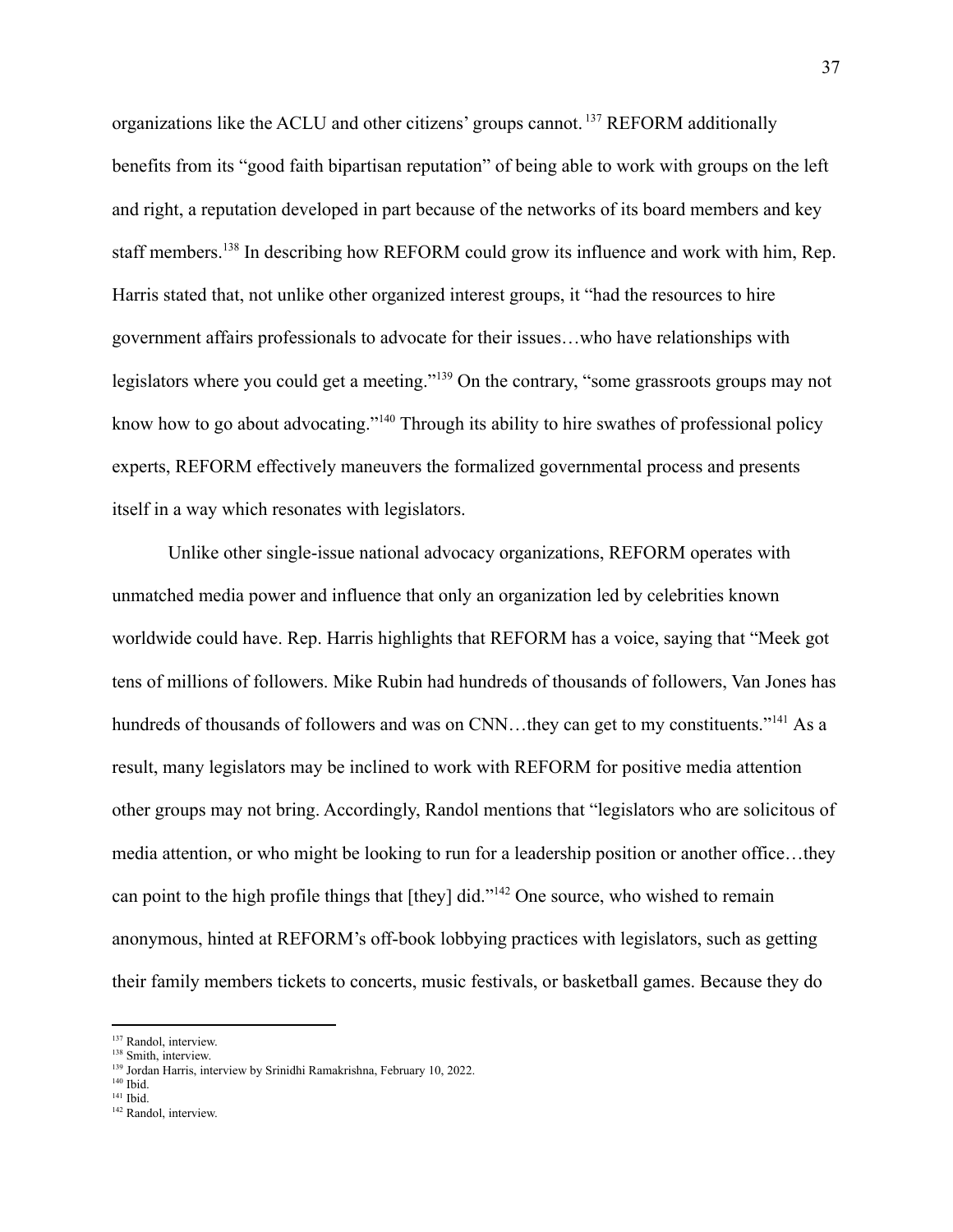not have a political action committee, REFORM's explicit financial contributions are hard to ascertain. Still, the cultural power it holds is a compelling draw for Pennsylvania legislators.

REFORM's legislative efforts are also distinguished by its remarkable accommodation of punitive changes that anti-carceral organizers, probation officers, and even internal stakeholders within REFORM disagree with. Both Britton Smith, REFORM's Senior Organizing Strategist, and Rep. Harris state that they were never in favor of the amendments to SB 14 or HB 1555.<sup>143</sup> Smith explains that REFORM continued to endorse the bill in order to present a good-faith show of support to maintain its bipartisan reputation and hopefully rework the bill later on in the House.<sup>144</sup> Randol describes this all-consuming desire for a success as harmful, such that "in the mad dash to get across the finish line, sometimes they've accommodated so many changes and amendments to a bill that they're left with some pile of carnage that they're dragging across the finish line to get to the win."<sup>145</sup> Distorting its own initial goals, REFORM's concessions threaten to expand probation.

This strategy is closely linked to REFORM's status as a national organization operating in multiple states, functionally removed from local dynamics. Unlike the slow work of grassroots movement building, the drive to build a national reputation privileges individual, visible forms of success – such as bills passed – in order to more clearly grow delocalized power and publicize one's work to broader audiences. As expected, Smith agrees that one of the reasons REFORM continually endorsed the bills they did, even if it contradicted their initial goals, was to maintain an agreeable reputation for campaigns in other states.<sup>146</sup> On the other hand, Reuben Jones, Executive Director of Frontline Dads and a Philadelphia-based community organizer, explains how organizers do not measure success by grabbing wins or headlines. He and his peers

<sup>143</sup> Smith, interview; Harris, interview.

<sup>&</sup>lt;sup>144</sup> Smith, interview.

<sup>&</sup>lt;sup>145</sup> Randol, interview.

<sup>&</sup>lt;sup>146</sup> Smith, interview.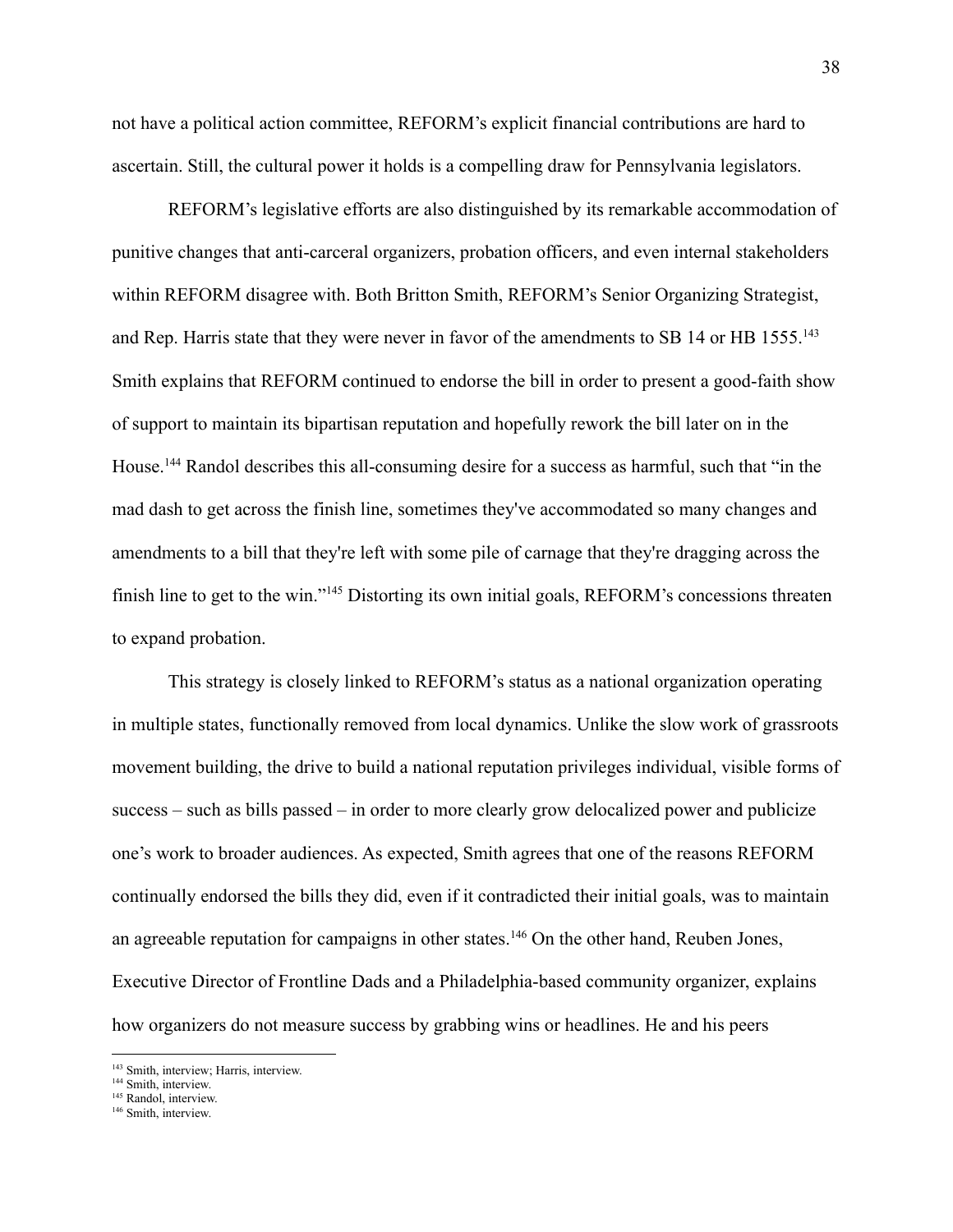prioritize changing the narrative in the long run through generating conversations on the ground and individually meeting with legislators, even if doing so does not result in immediate legislative outcomes.<sup>147</sup> Unlike REFORM, Jones notes that "we preferred no bill to a bill that contributed to expanding the carceral system," highlighting his emphasis on gradual movement work and value consistency.<sup>148</sup>

A focus on individualized instances of success has warped understandings of current probation conditions and the line between positive and negative reform, permitting legislators to characterize bills like SB 14 as at least a small step in the right direction. Moreover, the impact of REFORM's accommodation to pro-carceral amendments is not limited to the legislation. Randol notes that before the vote on SB 14, "every comment on the Senate floor right before the vote was like one long subtweet," with Democratic senators in particular expressing veiled criticism of the ACLU and grassroots groups in opposition by remarking that that "some are going to say it doesn't have caps, but…we can't always get everything we want."<sup>149</sup> REFORM's entry has caused a spiraling effect in which its acquiescence to punitive, conservative measures portrays the ACLU and other grassroots groups as obstructionist and demanding in comparison, hurting the latter's future ability to advocate for progressive probation reforms.<sup>150</sup> Tellingly, when interviewed, Rep. Harris' most critical comments were levied not against tough-on-crime conservative lawmakers, but against those on the left "jumping up and down screaming and shouting that 'this isn't doing enough, this is going to make things worse.'"<sup>151</sup>

REFORM's advocacy is bolstered by a wealth of resources local organizations advocating for probationers and the formerly incarcerated do not have. In part due to its actions,

<sup>&</sup>lt;sup>147</sup> Jones, interview.

<sup>&</sup>lt;sup>148</sup> Jones, "An Open Letter to Meek Mill."

<sup>&</sup>lt;sup>149</sup> Randol, interview.

<sup>&</sup>lt;sup>150</sup> Randol, interview.

<sup>&</sup>lt;sup>151</sup> Harris, interview.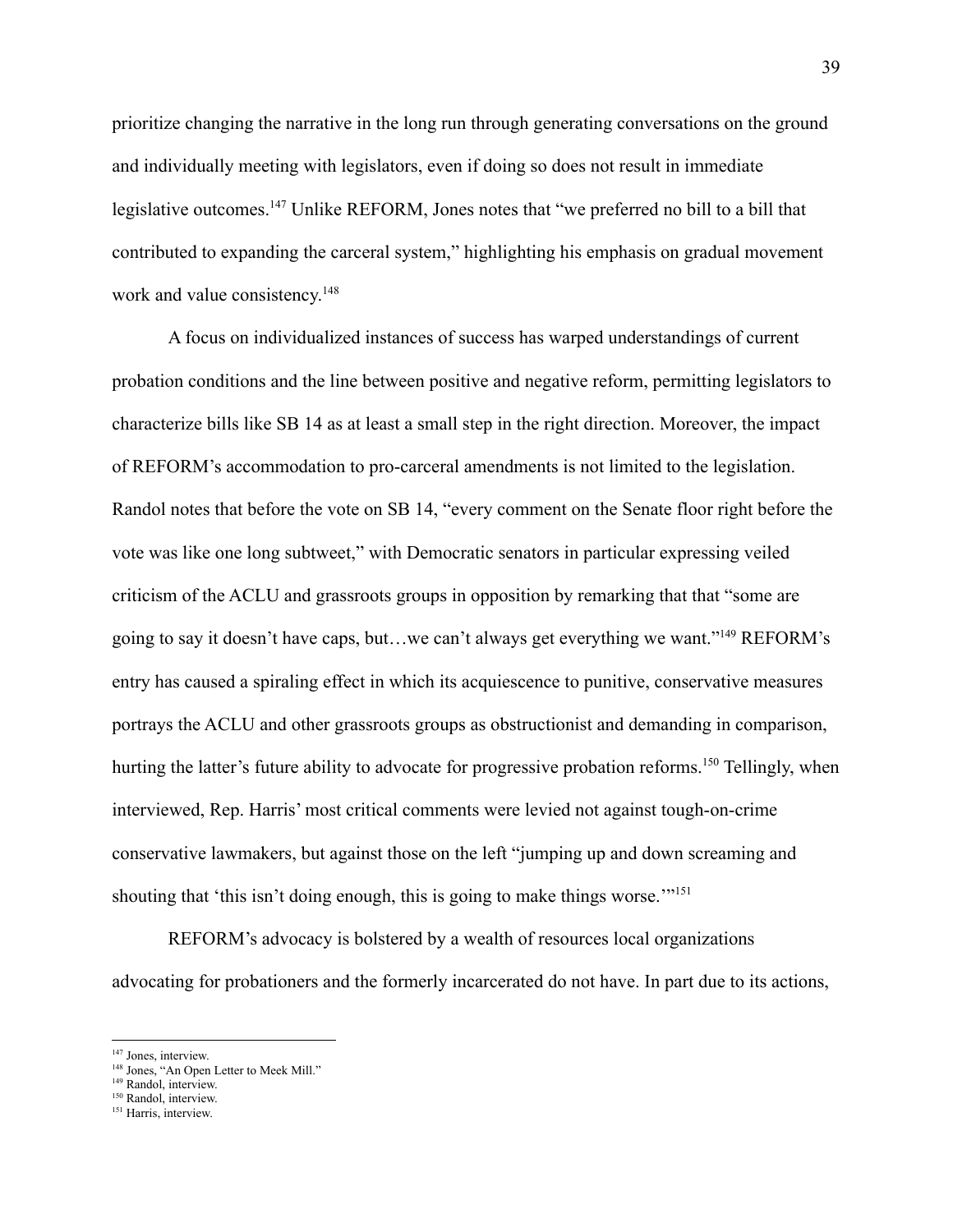harmful legislative ideas capture more political ground. Its strategy of positioning itself as amenable to conservatives results in increasingly punitive measures disguised as reform, and threatens to further jeopardize the power grassroots organizations hold in Harrisburg long after REFORM leaves the state.

### *REFORM, Celebrity Activism, and the National Elite*

REFORM's policy positions and modes of operation are closely tied to neoliberal ideology and its elite leadership. The Made in America music festival, a multi-day concert series founded by Jay-Z held on Philadelphia's Benjamin Franklin Parkway, features the "Cause Village," an area reserved for social justice organizations to set up tent stations. In 2019, the REFORM Alliance, one of the festival's main charity partners, maintained a branded truck and a fenced-off turf section in Cause Village.<sup>152</sup> Throughout the day, volunteers and REFORM staff were at this station preparing flyers and handing out materials. At one point, several volunteers were in the truck setting up their next task when they were suddenly told to exit – Ben Simmons, then-star 76ers basketball player, was going to arrive for a celebrity appearance and needed the truck. After being quickly ushered off to the margins of the fenced-off area, a disgruntled volunteer spoke up. Why was REFORM catering to celebrities? Were they not an organization "for the community?"<sup>153</sup>

This anecdote demonstrates how the REFORM Alliance must be analyzed through a lens of celebrity activism, Black celebrity activism in particular, and the relationship of both to neoliberalism. With increased technology and globalization, large advocacy groups have increasingly claimed to represent all by focusing on non-residential concerns, facilitating

<sup>&</sup>lt;sup>152</sup> REFORM Alliance (@REFORM), "[#REFORM](https://twitter.com/hashtag/REFORM?src=hashtag_click) is at [@MIAFest](https://twitter.com/MiaFest) today by Cause Village," Tweet, August 31, 2019, [https://twitter.com/reform/status/1167892548083257345.](https://twitter.com/reform/status/1167892548083257345)

<sup>&</sup>lt;sup>153</sup> Author's personal experience, August 31, 2019.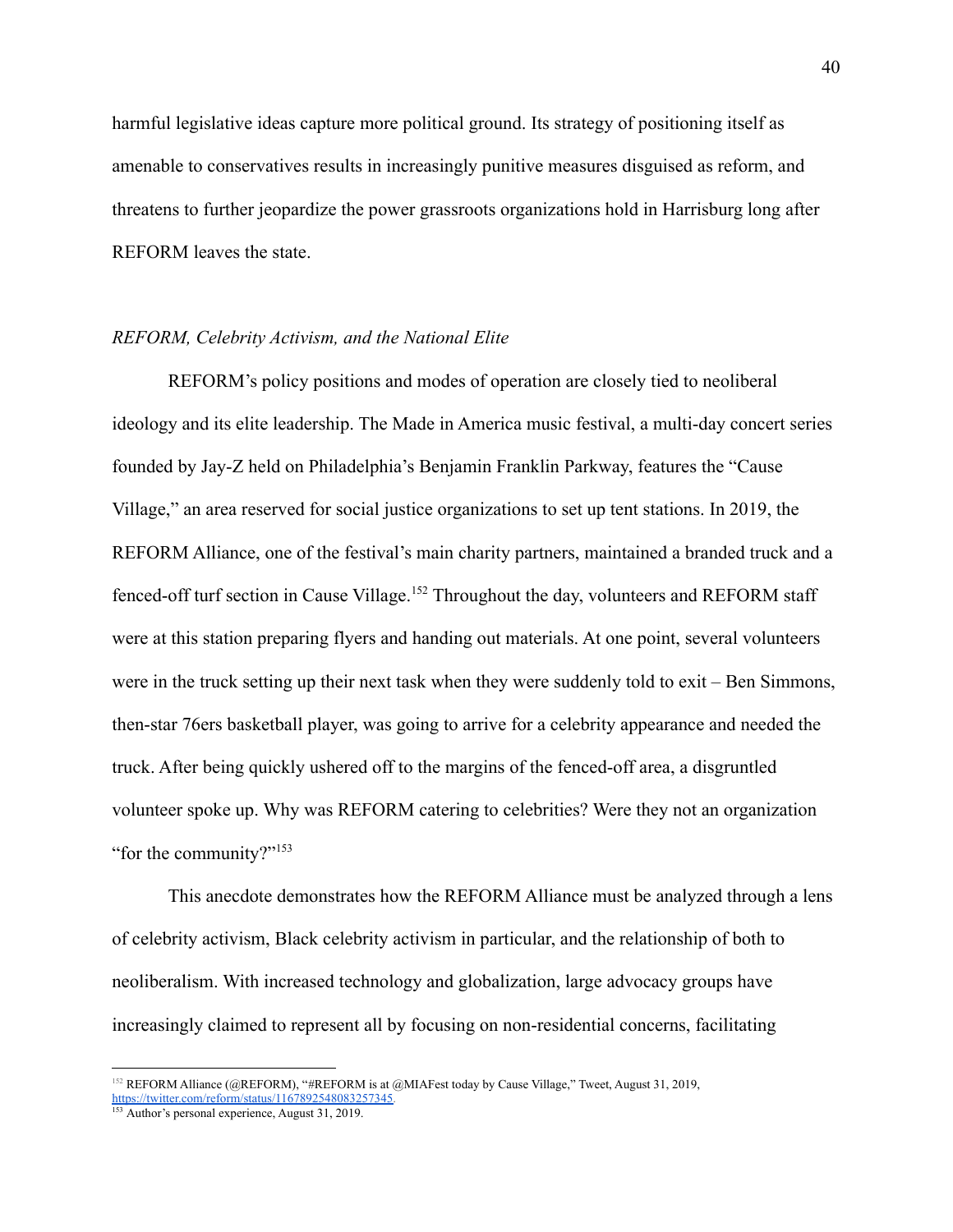increased participation by the "power elite" such as celebrities.<sup>154</sup> Literature on the role of celebrities in politics highlight how as elite, non-state agents, celebrities may shape public opinion but do not undergo processes of public accountability, like elections.<sup>155</sup> They derive influence from their wealth, relationships with other elites, and sociocultural currency enabling them to hold the attention of the public.<sup>156</sup> This concept, termed by Archer et al. as "epistemic power," enables celebrities to influence others' beliefs while either enabling or disabling others from doing the same.<sup>157</sup> One of the most relevant applications of epistemic power is agenda-setting, or the ability to specify both the subject and scope of public debates.<sup>158</sup>

To be sure, epistemic power is not a phenomenon unique to celebrities, and some forms of epistemic power are entirely legitimate. REFORM's epistemic power is partially derived from its employment of professional policy experts and strategists. However, a large part of REFORM's epistemic power is also driven by its association with celebrities like Mill and Jay-Z – celebrities who express their views and lend credence towards others involved with REFORM like Rubin, Kraft, and policy staff. For example, Van Jones stated that REFORM's "trick" is that it has "major celebrities and billionaires setting the table."<sup>159</sup> Thus, REFORM is empowered to define the most pressing problems with probation and the possible breadth of reforms while discrediting others who imagine different scopes for reform that do not involve elites at the helm.

Scholars have also linked celebrity activism to neoliberalism, reflected in the policy advocacy of REFORM. Nathan Farrell writes how celebrity activism is often aligned with

<sup>154</sup> Samantha Majic, Daniel O'Neill, and Michael Bernhard, "Celebrity and Politics," *Perspectives on Politics* 18, no. 1 (March 17, 2020): pp. 1-8, https://doi.org/10.1017/s1537592719004602, 3; Michael Saward, "Authorisation and Authenticity: Representation and the Unelected," *Journal of Political Philosophy* 17, no. 1 (January 19, 2009): pp. 1-22, [https://doi.org/10.1111/j.1467-9760.2008.00309.x;](https://doi.org/10.1111/j.1467-9760.2008.00309.x) Nadia Urbinati and Mark E. Warren, "The Concept of Representation in Contemporary Democratic Theory," *Annual Review of Political Science* 11, no. 1 (June 15, 2008): pp. 387-412, [https://doi.org/10.1146/annurev.polisci.11.053006.190533.](https://doi.org/10.1146/annurev.polisci.11.053006.190533)

<sup>&</sup>lt;sup>155</sup> Majic et al., "Celebrity and Politics," 1; Lena Partzsch, "Powerful Individuals in a Globalized World," *Global Policy* 8, no. 1 (September 9, 2016): pp. 5-13, [https://doi.org/10.1111/1758-5899.12367.](https://doi.org/10.1111/1758-5899.12367)

<sup>156</sup> Barrie Gunter, *Celebrity Capital: Assessing the Value of Fame* (New York: Bloomsbury, 2014).

<sup>157</sup>Alfred Archer et al., "Celebrity, Democracy, and Epistemic Power," *Perspectives on Politics* 18, no. 1 (March 17, 2020): pp. 27-42, [https://doi.org/10.1017/S1537592719002615,](https://doi.org/doi:10.1017/S1537592719002615) 28-29.

<sup>158</sup> Ibid, 31.

<sup>159</sup> Shawn Setaro, "How JAY-Z and Meek Mill's REFORM Alliance Plans to Improve the Criminal Justice System," *Complex*, February 15, 2019, accessed March 23, 2022, <https://www.complex.com/music/2019/02/jay-z-meek-mill-reform-organization-criminal-justice>.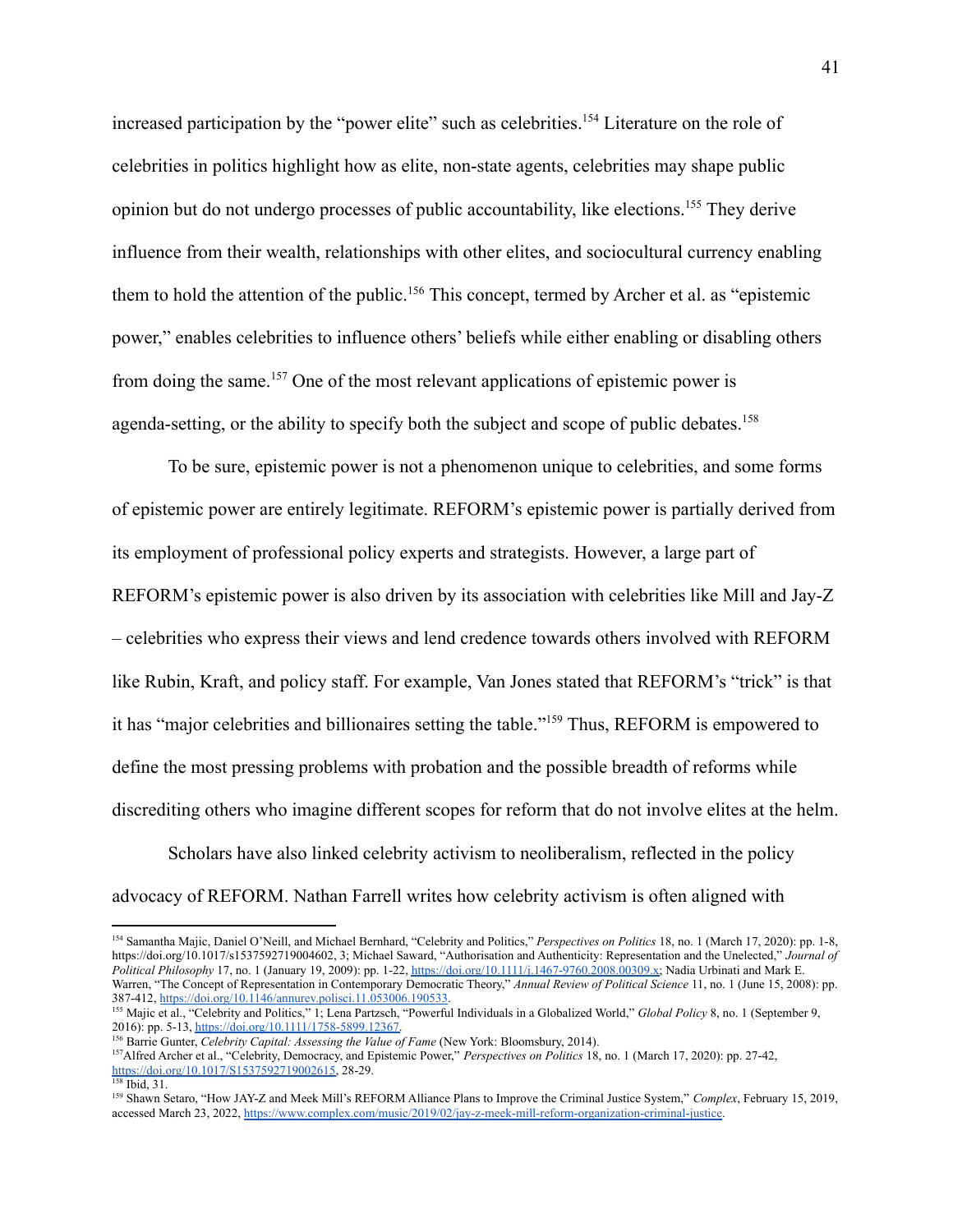dominant state political-economic ideologies, even if the celebrities in particular maintain "outsider" images.<sup>160</sup> According to Farrell, solutions proposed by celebrity activists are generally rooted in neoliberal frameworks, shaped by wealthy business elites and framed around notions of individual responsibility. <sup>161</sup> The fact that REFORM's work is a bipartisan collaboration with venture capitalists, financial executives, and technology magnates no doubt shapes the policy solutions it advances. The organization's public messaging and statements by those in support of REFORM-backed bills emphasize their moderation, with politicians repeatedly stating that they reward good behavior, only help people who had committed minor technical violations, and better match the punishment to the crime.<sup>162</sup> In an interview, Van Jones insisted that REFORM is solely focused on non-systemic reform in situations where an upstanding probationer commits a non-criminal technical violation long after their initial crime, not addressing the excessive use of punishment as a response to crime itself.<sup>163</sup> This discourse demonstrates the neoliberal practice of "bifurcation" – separating out certain people as personally deserving of reform while maintaining or increasing punishment towards others – which dismisses comprehensive anti-carceral change and which Seeds and Beckett note is endemic to the modern criminal legal system.<sup>164</sup>

The work of REFORM is also related to the long tradition of Black celebrity activism in politics. Scholars note that Black actors, musicians, and athletes are considered to have a "responsibility" to advocate on behalf of Black people.<sup>165</sup> However, as a Fox News host's notorious comment towards LeBron James to "shut up and dribble" exemplified, the

<sup>161</sup> Ibid. <sup>160</sup> Nathan Farrell, "Co-opting the 'Losers': Bob Geldof and Neoliberal Activism after the Financial Crisis," in *The Political Economy of Celebrity Activism* (Abingdon, Oxon: Routledge, Taylor & Francis Group, 2021).

<sup>&</sup>lt;sup>162</sup> "Meeting to Consider SB 14, SB 1158, SB 1204, HB 256, HB 1855, and HB 1984," Pennsylvania Senate Judiciary Committee (Senate of Pennsylvania, June 23, 2020), [https://judiciary.pasenategop.com/062420/.](https://judiciary.pasenategop.com/062420/)

<sup>163</sup> Shawn Setaro, " JAY-Z and Meek Mill's REFORM Alliance."

<sup>&</sup>lt;sup>164</sup>Beckett, "The End of an Era?"; Seeds, "Bifurcation Nation."

<sup>&</sup>lt;sup>165</sup> Christopher C. Towler, Nyron N. Crawford, and Robert A. Bennett, "Shut Up and Play: Black Athletes, Protest Politics, and Black Political Action," *Perspectives on Politics* 18, no. 1 (March 17, 2020): pp. 111-127, [https://doi.org/10.1017/S1537592719002597](https://doi.org/doi:10.1017/S1537592719002597), 111.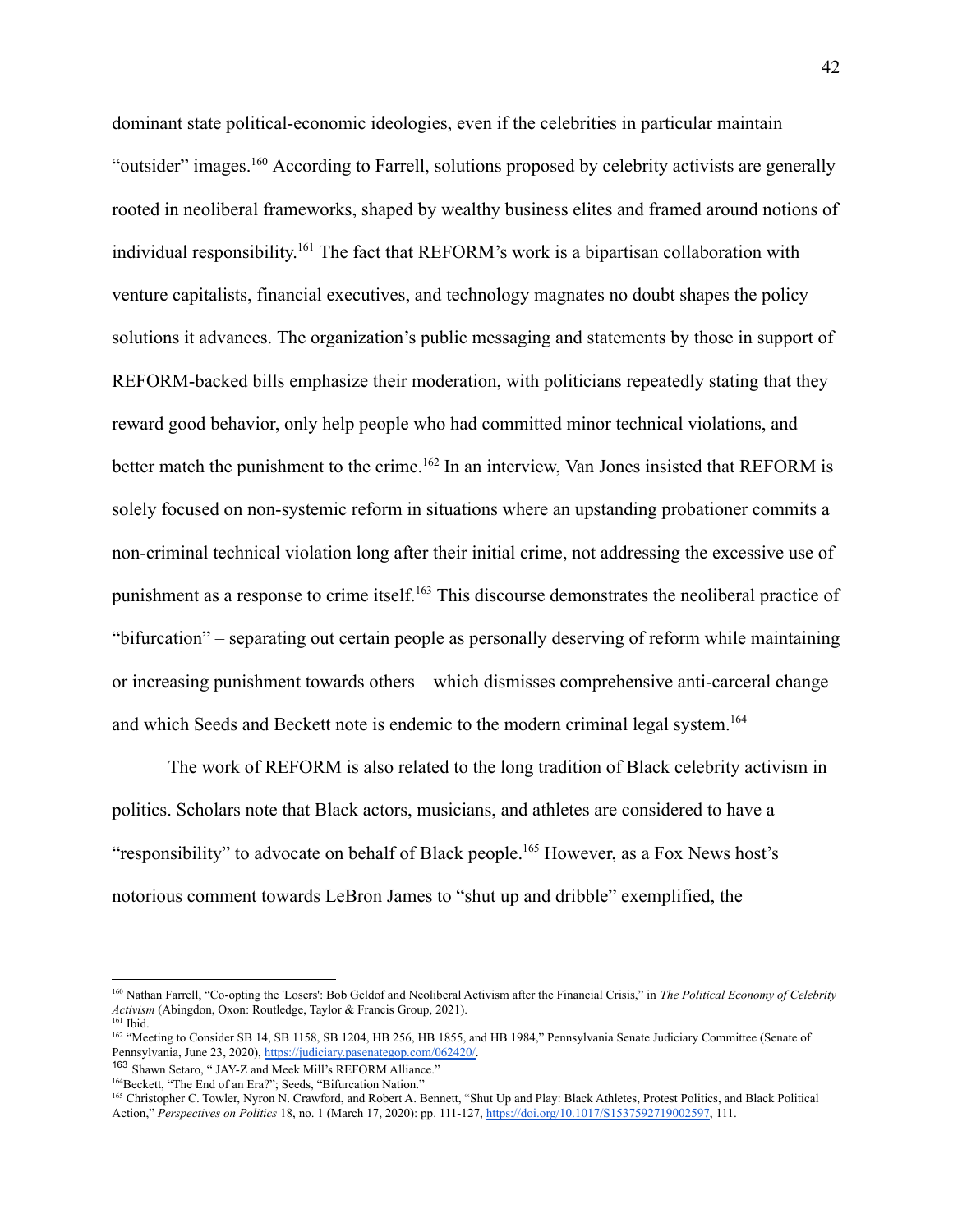acceptability of celebrity activism is racialized.<sup>166</sup> With this in mind, it is undeniably powerful for Meek Mill, someone with lived experience of prison and probation, to lead REFORM.

Nevertheless, Jay-Z's involvement with REFORM and long history of past activism also draws attention to REFORM's association with racial neoliberalism and Black capitalism. Jay-Z's musical expressions and cultural symbolism as a rags-to-riches icon have long exemplified the trend of the neoliberal "hip-hop mogul."<sup>167</sup> His consistent uplift of the wealth accumulation of individual Black people as momentous anti-racist acts, divorced from realities of class inequality, has been criticized for embracing corporate-driven solutions while marginalizing other Black activists.<sup>168</sup> After Jay-Z agreed to produce the Super Bowl halftime performance despite calls for him to boycott the NFL because of its lockout of athlete-activist Colin Kaepernick, abolitionist Derecka Purnell asserted that Jay-Z is a "quintessential black capitalist: professing that freedom is one's ability to own oneself and acquire wealth."<sup>169</sup> While his work with REFORM stems from genuine care, "the same forces that create and maintain billionaires rely on what Jay-Z is seemingly critical of: racism, poverty, [xenophobia](https://www.billboard.com/articles/news/8096643/jay-z-president-trump-vulgar-immigration-comments-hurtful-van-jones-show-cnn), [incarceration](https://www.cnn.com/2019/01/24/entertainment/jay-z-meek-mill-prison/index.html) and [homophobia.](https://www.nbcnews.com/feature/nbc-out/overwhelmed-beyonc-jay-z-preach-lgbtq-acceptance-glaad-awards-speech-n988871)"<sup>170</sup> Jay-Z's neoliberal politics are echoed by Mill and bleed into REFORM's activities. The organization's elite-driven structure produces solutions which fail to seriously transform the carceral system.

Pointedly, REFORM represents a specific type of Black neoliberal celebrity activism that has sidelined Black community organizers in Pennsylvania. Reuben Jones – a formerly incarcerated person who spent fifteen years in prison before becoming a community organizer

<sup>166</sup> David Niven, "Who Says Shut Up and Dribble? Race and the Response to Athletes' Political Activism," *Journal of African American Studies* 25, no. 2 (June 5, 2021): pp. 298-311, <https://doi.org/10.1007/s12111-021-09534-6>.

<sup>167</sup> Eithne Quinn, "Occupy Wall Street, Racial Neoliberalism, and New York's Hip-Hop Moguls," American Quarterly (Johns Hopkins University Press, May 11, 2016), [https://www.research.manchester.ac.uk/portal/en/publications/occupy-wall-street-racial-neoliberalism-and-new-yorks-hiphop-moguls\(29a05f57-e](https://www.research.manchester.ac.uk/portal/en/publications/occupy-wall-street-racial-neoliberalism-and-new-yorks-hiphop-moguls(29a05f57-eaa0-4320-94b5-ea3b0089e274)/export.html)

[aa0-4320-94b5-ea3b0089e274\)/export.html.](https://www.research.manchester.ac.uk/portal/en/publications/occupy-wall-street-racial-neoliberalism-and-new-yorks-hiphop-moguls(29a05f57-eaa0-4320-94b5-ea3b0089e274)/export.html)

<sup>168</sup> Ibid; Derecka Purnell, "Jay-Z Has Crossed the Picket Line with His NFL Deal," *The Guardian*, August 19, 2019, accessed March 23, 2022, [https://www.theguardian.com/commentisfree/2019/aug/19/sorry-jay-z-racial-justice-corporations-billionaires.](https://www.theguardian.com/commentisfree/2019/aug/19/sorry-jay-z-racial-justice-corporations-billionaires)

<sup>170</sup> Ibid. 169 Ibid.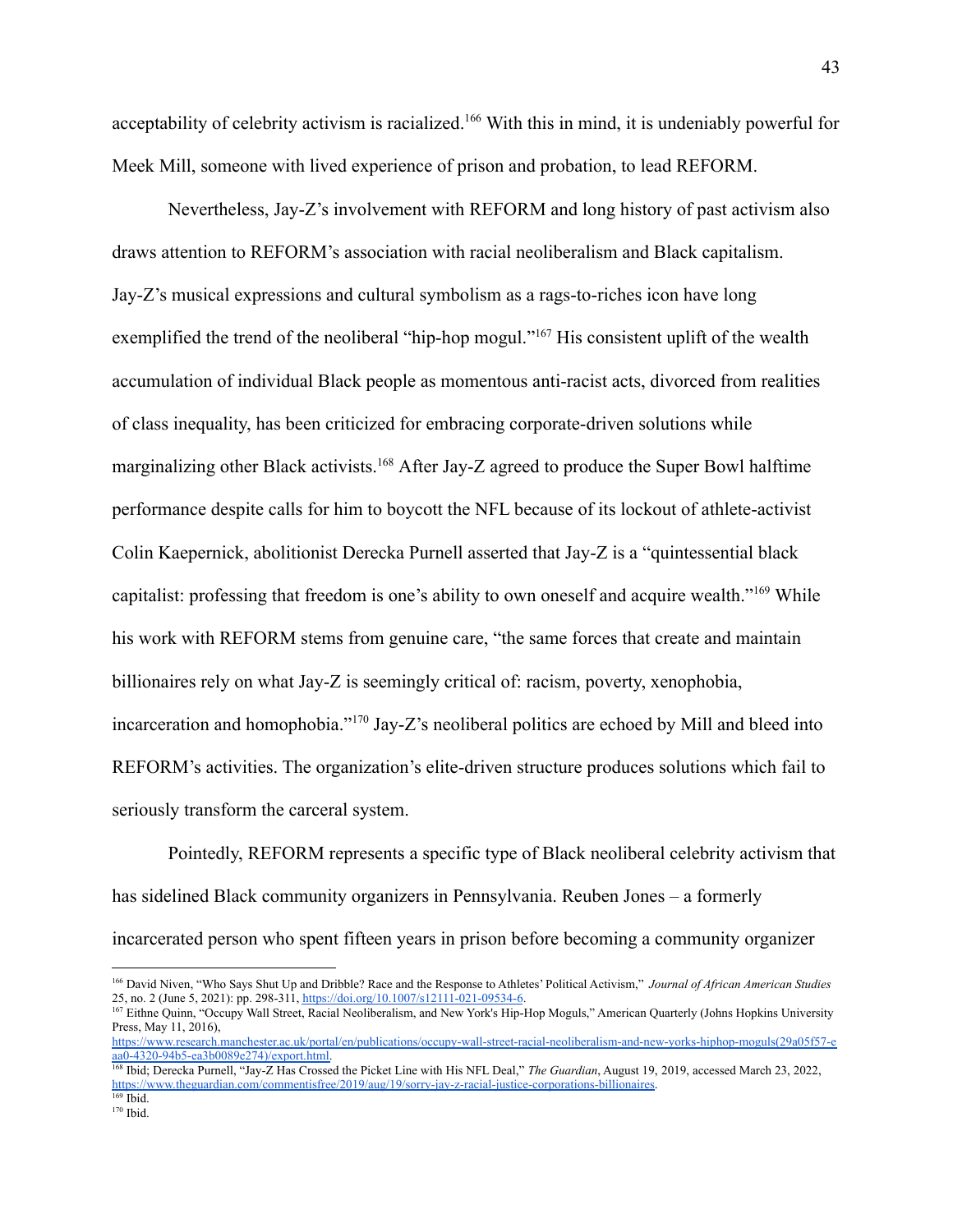with a multitude of groups involved in supporting other returning citizens, reducing gun violence, and working against mass incarceration – published an open letter to Mill in January 2022. The letter details Jones' disappointment with REFORM, given how it has sidelined community organizations, especially those led by formerly incarcerated people.<sup>171</sup> Though HB 1555, SB 14, and SB 913 were resoundingly opposed by organizers, Jones says REFORM "trampled over the voices of formerly incarcerated leaders like [him]self" by continuing to endorse the bills and not adequately consulting with directly impacted people.<sup>172</sup> Jones, also a former probationer who is now on parole, connects REFORM's exclusion of formerly incarcerated people to the stereotype that they are "not intelligent enough, or well-versed enough, or researched enough on this topic to represent it publicly."<sup>173</sup> He even hints that other organizers have heard REFORM executives spread rumors that the ACLU ghostwrote his open letter, a rumor that insults his intellectual ability to speak on his own personal experiences.<sup>174</sup>

Community groups recognize that while Mill himself is formerly incarcerated, the class privilege of many at the helm of REFORM blinds the organization to the needs of most formerly incarcerated people. Although REFORM was launched amidst a conversation on Mill's excessively long sentence, Jones identifies how the organization quickly retreated from measures like sentence caps that would have helped Mill be released earlier. Instead, it has praised measures that would have had no effect, or even a negative effect, on a similar situation to Mill's.<sup>175</sup> While REFORM's influence allows "do-gooder billionaires who want to put a thumbprint on criminal justice" to court celebrities and elected officials, it has not gained the trust of the community. <sup>176</sup> Ultimately, community organizers suggest that REFORM utilizes

<sup>171 &</sup>quot;Reuben Jones: Pennsylvania," JustLeadershipUSA (JustLeadershipUSA), accessed March 23, 2022, [https://jlusa.org/leader/reuben-jones/;](https://jlusa.org/leader/reuben-jones/) Jones, "An Open Letter to Meek Mill."

<sup>&</sup>lt;sup>172</sup> Jones, "An Open Letter to Meek Mill."

<sup>173</sup> Jones, interview.

<sup>174</sup> Ibid.

<sup>&</sup>lt;sup>175</sup> Ibid; Ben-Menachem, "How Legislation Meant to Overhaul Probation and Parole in Pennsylvania Strayed from Its Roots."

<sup>176</sup> Jones, interview.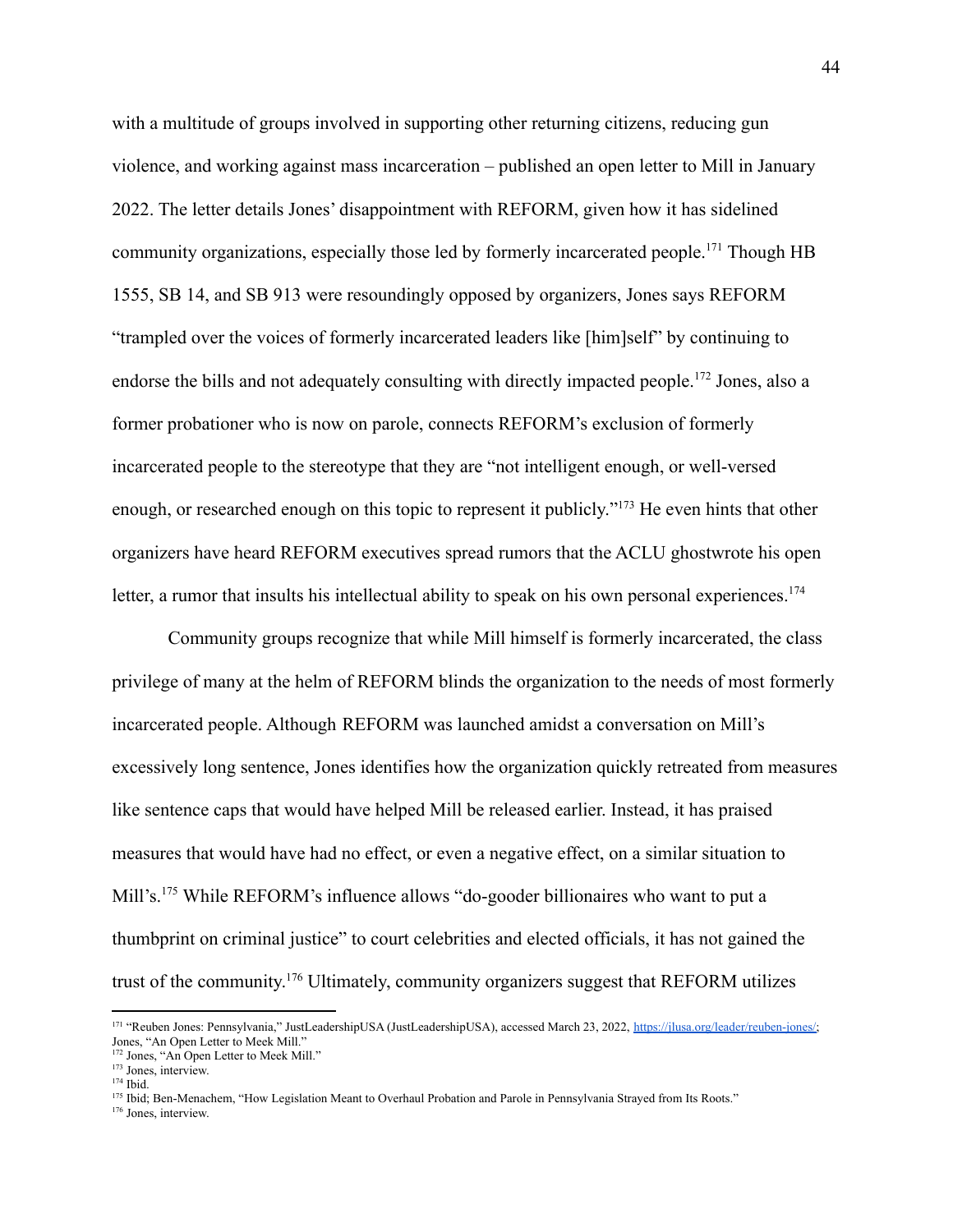epistemic power to exclude the voices of formerly incarcerated, directly impacted Pennsylvanians.

REFORM's positioning as a national organization is also key to its actions in relation to local community organizers. Randol finds REFORM to represent a trend of national organizations "parachuting" in with little understanding of the convoluted criminal legal system in Pennsylvania and assuming they can deal with the situation better than people on the ground.<sup>177</sup> Even if not a malicious or intentional philosophy, the complicated, localized nature of probation means that unfamiliar organizations or legislators may easily think certain harmful reforms are actually a step forward. Smith rejects this characterization, saying that REFORM knows activists have been working on criminal justice issues in any state long before it arrives, and that the organization does not want to appear like "the large entity that is here to usurp all the oxygen out of the room."<sup>178</sup> Regardless, REFORM certainly benefits from its delocalized, elite, and young status. Smith says that being unknown on the political scene is positive in some ways because it has not yet "rubbed enough people in the wrong way" in a way local and state advocacy groups with established histories of activism may have.<sup>179</sup> Thus, REFORM is further able to implicitly dominate political conversation.

In many ways, the REFORM Alliance has commendable goals, and its advocates sincerely wish to change the criminal legal system. Nonetheless, its emphasis on bipartisanship at all costs has resulted in alliances that re-amplify carcerality. In attempting to link together the politics of formerly incarcerated people and billionaire Trump supporters, it disguises harmful changes under the banner of "reform." REFORM has used its influence stemming from national celebrity and elite power in service of neoliberal reformist reforms, hindering local activists

<sup>&</sup>lt;sup>177</sup> Randol, interview.

<sup>178</sup> Smith, interview.

<sup>179</sup> Ibid.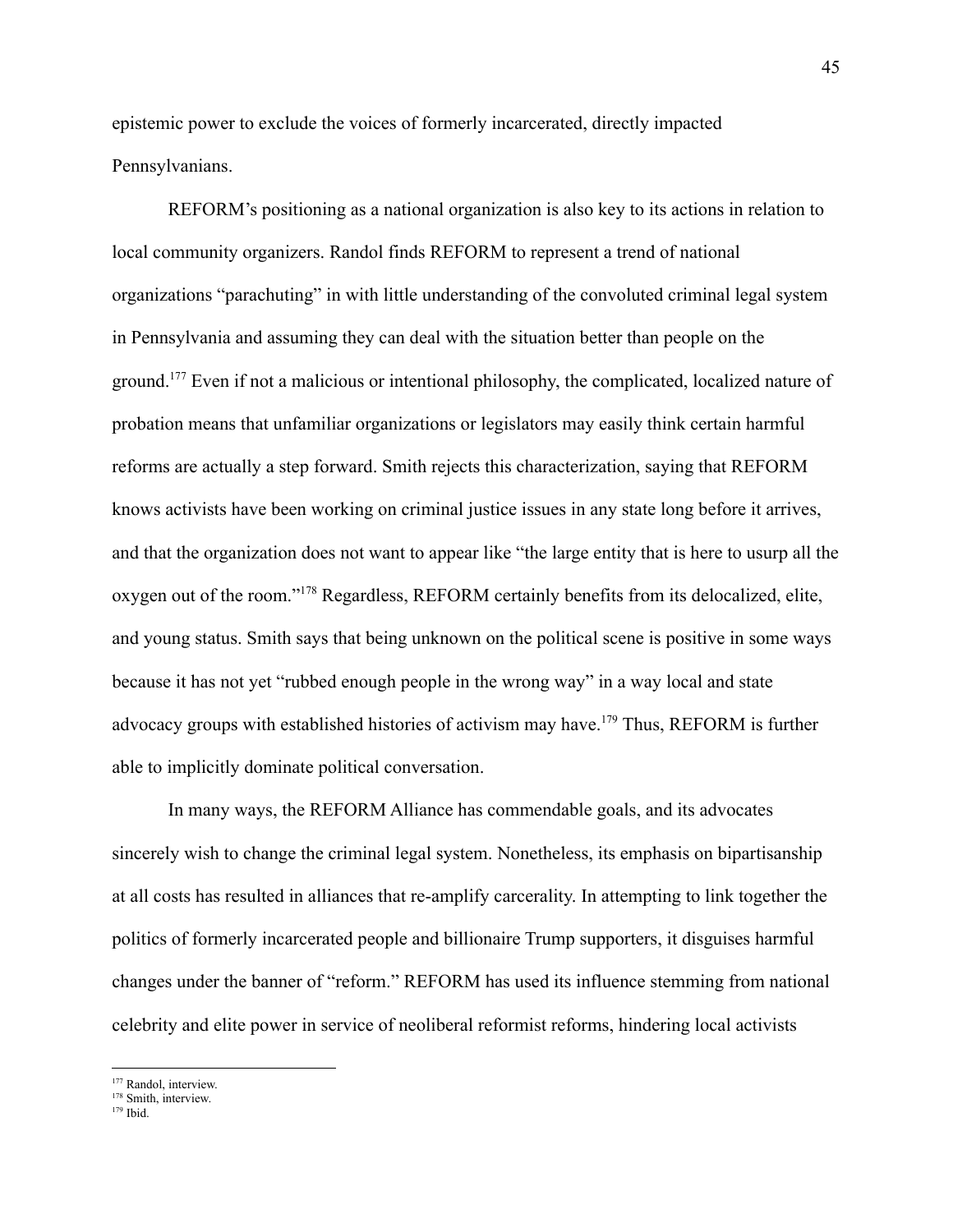working for anti-carceral change in Pennsylvania. Its monopoly on the political landscape has hurt efforts to reduce the use of probation.

### **Chapter 3: The Pennsylvania District Attorneys Association**

The Pennsylvania District Attorneys Association (PDAA) is perhaps the most explicit roadblock which obstructs probation reform in Pennsylvania. The PDAA is a statewide prosecutors association designed to support Pennsylvania's 67 District Attorneys, and it functions as both a trade association and lobbying group.<sup>180</sup> A highly organized operation, the PDAA benefits from an assumption of ideological uniformity among DAs and maintains unequaled institutionalized power in the legislative branch. It is extremely effective in shaping the outcome of all types of criminal legal legislation. The PDAA consistently opposes reform measures and lobbies almost entirely for bills which increase criminalization and sentencing; reform it does support is justified using cost-efficiency frameworks while reaffirming the need for punishment. An explanation for why Pennsylvania's probation system remains extraordinarily punitive and has resisted reform must, therefore, take into account the actions of the PDAA.

Nationwide, statewide prosecutors associations matter far more than the attention they are typically given in campaigns for reform. Prosecutors have near-total control over the legal system due to their wide latitude in deciding the specifics of charging and plea bargaining – 96% of all cases in Pennsylvania result in plea deals.<sup>181</sup> Accordingly, scholars identify prosecutors as the most important driver of prison population increases.<sup>182</sup> As nonprofit, professional

<sup>180</sup> "PDAA History," Pennsylvania District Attorneys Association (Pennsylvania District Attorneys Association, May 7, 2019), accessed March 17, 2022, <https://www.pdaa.org/history/>.

<sup>&</sup>lt;sup>181</sup> Pennsylvania Justice Alliance and Elizabeth Randol, "Who Keeps People In Prison? Exposing the Lobby of Mass Incarceration in Pennsylvania," December 9, 2021, accessed December 11, 2021, [https://www.youtube.com/watch?v=dUYH8uomB6U,](https://www.youtube.com/watch?v=dUYH8uomB6U) 38:44.

<sup>&</sup>lt;sup>182</sup> John F. Pfaff, Locked in: The True Causes of Mass Incarceration and How to Achieve Real Reform (New York: Basic Books, 2017).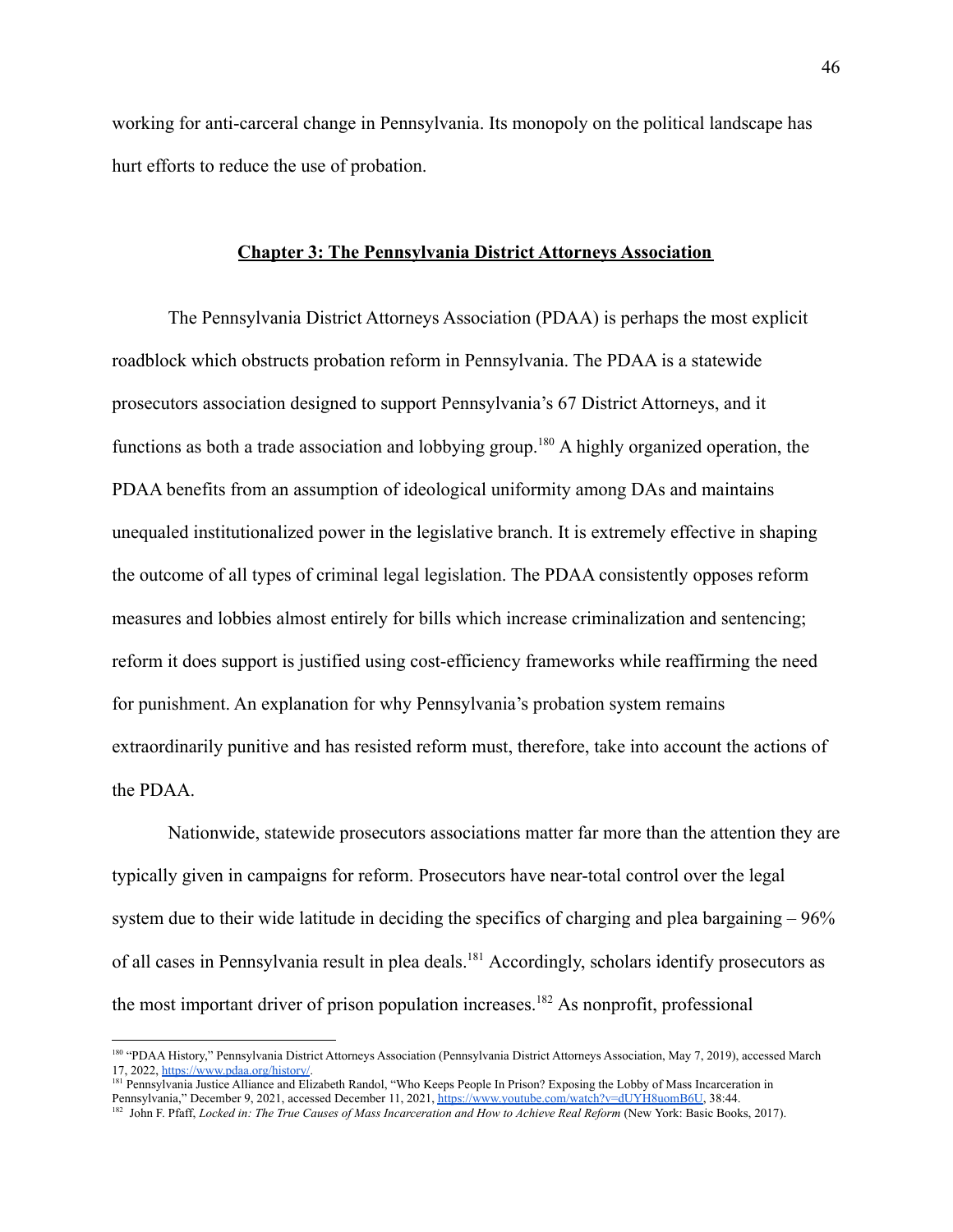organizations, prosecutors associations engage in lobbying, training, and public education efforts; they typically consist of dues-paying lead prosecutors from each state district or county.<sup>183</sup> An investigation by journalist Jessica Pishko found that as influential political actors made up of members with incredible individual power, district attorneys associations "do not just 'enforce' the law; in fact, they help to *make* it."<sup>184</sup> Specifically, they nearly always advocate for tough-on-crime legislation to create new offenses, increase penalties, and provide more discretion to prosecutors while opposing legislation to decriminalize certain actions, reduce sentences, or protect defendants.<sup>185</sup> Across states, district attorneys associations routinely and successfully block even bipartisan criminal legal reforms supported by wide swathes of the public.<sup>186</sup> Their active influence is thus especially potent.

Writ large, most district attorneys associations share similar goals – disseminating resources among the state's prosecutors, coordinating between prosecutors and state officials, advocating for the interests of their prosecutors, establishing prosecutorial standards, and providing training.<sup>187</sup> Indeed, the Pennsylvania District Attorneys Association lists its goals as assisting prosecutors in executing their duties and pursuing justice, championing the PDAA's views to the government and public, and working with other agencies on "matters of mutual concern."<sup>188</sup> State district attorneys associations are endowed with tremendous amounts of influence. They tend to sit on a vast number of state advisory boards, committees, and councils dealing with all aspects of crime (prevention, investigation, charging, sentencing, policy) in addition to those only tangentially related to crime.<sup>189</sup> They are especially vigorous state and

<sup>183</sup> Jessica Pishko, "Prosecutors Are Banding Together to Prevent Criminal-Justice Reform," *The Nation*, October 18, 2017, accessed March 17, 2022, [https://www.thenation.com/article/archive/prosecutors-are-banding-together-to-prevent-criminal-justice-reform/.](https://www.thenation.com/article/archive/prosecutors-are-banding-together-to-prevent-criminal-justice-reform/)

<sup>&</sup>lt;sup>184</sup> Pishko, "Prosecutors Are Banding Together."

<sup>185</sup> Tyler Yeargain, "Prosecutorial Disassociation," *American Journal of Criminal Law* 47, no. 1 (2020): pp. 85-138, 97.

<sup>186</sup> Pishko, "Prosecutors Are Banding Together."

<sup>&</sup>lt;sup>187</sup> Yeargain, "Prosecutorial Disassociation," 89.

<sup>188</sup> "Mission," Pennsylvania District Attorneys Association (Pennsylvania District Attorneys Association, April 22, 2019), accessed March 17, 2022, [https://www.pdaa.org/mission/.](https://www.pdaa.org/mission/)

<sup>&</sup>lt;sup>189</sup> Yeargain, "Prosecutorial Disassociation," 92-96.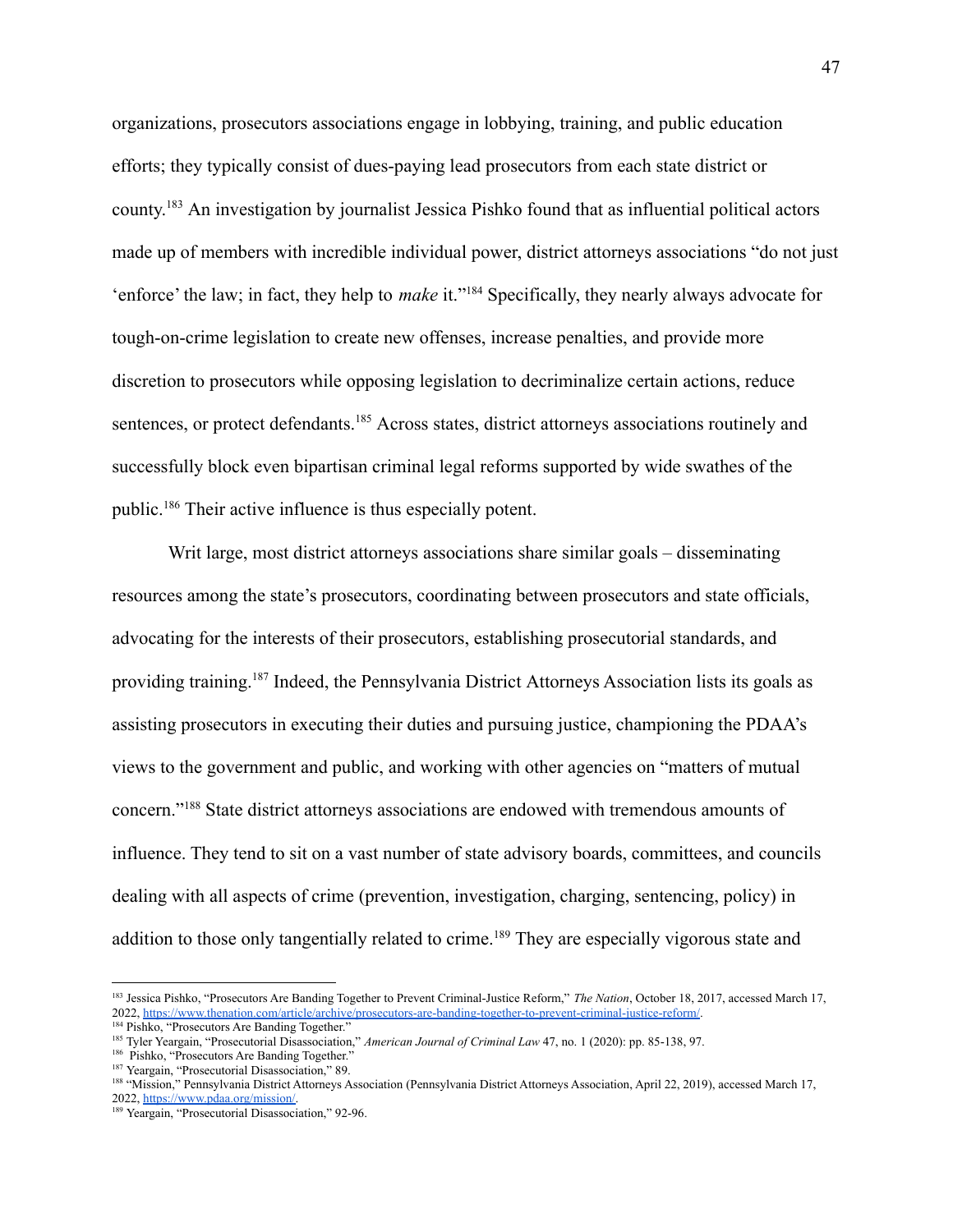federal lobbyists, pushing for a more punitive criminal legal system.<sup>190</sup> As their members are elected officials themselves, district attorneys associations often exert influence over other elections by lending or withholding support for candidates; they also file amicus briefs and lead public campaigns in line with their ideological goals.<sup>191</sup> Despite the notion of the judiciary as neutral, district attorneys associations demonstrate the trend of prosecutors holding extensive control over not just the judicial branch, but the executive and legislative branch as well.

### *The Power of the PDAA*

Although every state has a prosecutors association, Pennsylvania's is especially notable. Founded in 1912, the PDAA is the second oldest association of its kind in America.<sup>192</sup> Through annual meetings, regular trainings, resource dissemination, and publications, it is one of the most active prosecutors associations in the country.<sup>193</sup> With a current membership of 66 out of the 67 DAs in the state, the PDAA is led by an Executive Director and a 12-member executive committee; it also includes three sub-committees, all populated by DAs.<sup>194</sup>

The PDAA has a long history of supporting punitive criminal justice measures and opposing reform. Randol strikingly states that "the single largest obstacle to getting anything meaningfully reformed in Pennsylvania as it pertains to the criminal legal system is the District Attorneys Association."<sup>195</sup> In a presentation by the PA Justice Alliance, a statewide grassroots coalition of formerly incarcerated people, community members, and anti-carceral activists, she listed some of the PDAA's "Greatest Fails," including:

<sup>190</sup> Ibid, 97-103.

<sup>&</sup>lt;sup>191</sup> Ibid, 104-110.

<sup>&</sup>lt;sup>192</sup> "PDAA History."

<sup>193</sup> Yeargain, "Prosecutorial Disassociation," 90.

<sup>194</sup> Chris Palmer, "Philly DA Larry Krasner Withdraws Office from Statewide Prosecutors Group," *The Philadelphia Inquirer*, November 16, 2018, accessed March 17, 2022,

<https://www.inquirer.com/philly/news/crime/philadelphia-da-district-attorney-larry-krasner-withdraws-pdaa-20181116.html>; Pennsylvania Justice Alliance and Elizabeth Randol, "Who Keeps People In Prison," 41:15 - 41:57.

<sup>195</sup> Randol, interview.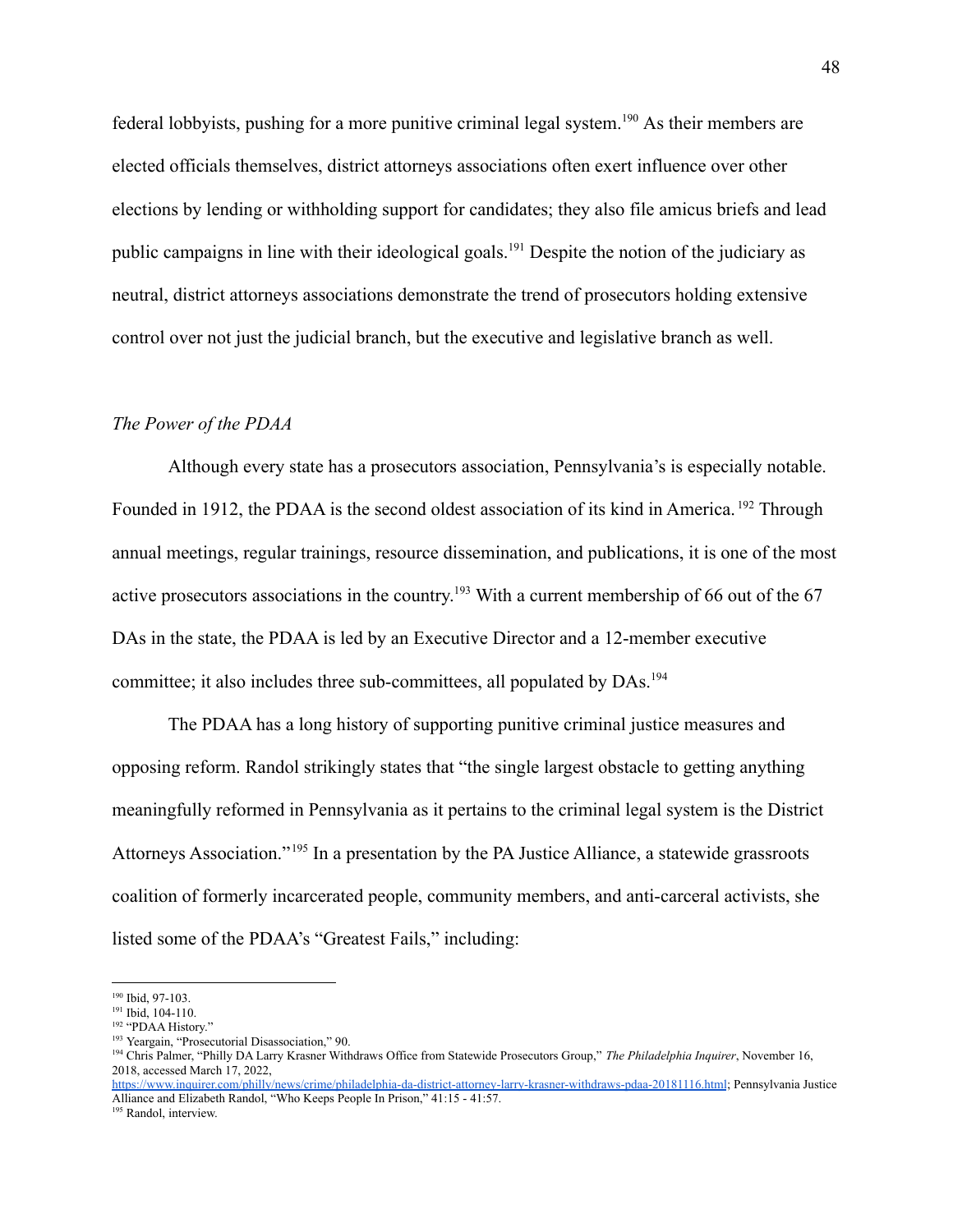- Shutting down measures to consider defendants' mental health in death penalty cases.
- Claiming that "there are no innocent people in prison in Pennsylvania."
- Advocating for reinstating mandatory minimum sentences.
- Opposing civil asset forfeiture reform by calling it a "Drug Dealer's Bill of Rights."
- Blocking immunity for child sex trafficking survivors, arguing that they would be safer in the criminal legal system.<sup>196</sup>

A Pennsylvania grassroots organization, the Coalition to Abolish Death by Incarceration, had its efforts torpedoed by the PDAA in 2018. A bill providing parole eligibility for those serving life sentences was on the verge of successfully passing through the Senate Judiciary Committee, the first time a bill of its kind had advanced so far. Two days before the vote, the PDAA began an antagonistic campaign against two committee members, prompting them to withdraw support. According to Abolitionist Law Center's Executive Director Robert Saleem Holbrook, this campaign set back the coalition's fight by years.<sup>197</sup>

These anecdotes reflect the PDAA's immense effectiveness in blocking reform. From 2015 to 2018, the PDAA only lobbied on 8% of criminal legal bills introduced. When the PDAA supported a bill, its pass rate was 52.6%, and when the PDAA opposed a bill, its pass rate was 0%.<sup>198</sup> In fact, it is customary for the Senate or House Judiciary Committee to not even list a bill for a vote if it is opposed by the PDAA.<sup>199</sup> Mark Bergstrom, Executive Director of the Pennsylvania Commission on Sentencing, affirms that the PDAA is especially influential in the

<sup>196</sup> Pennsylvania Justice Alliance and Elizabeth Randol, "Who Keeps People In Prison," 51:35 - 52:40.

<sup>&</sup>lt;sup>197</sup> Pennsylvania Justice Alliance and Robert Saleem Holbrook, "Who Keeps People In Prison," 22:40 - 23:55.

<sup>198</sup> "Prosecutor Lobbying in the States, 2015-2018" (University of North Carolina School of Law Prosecutors and Politics Project, June 2021), [https://law.unc.edu/wp-content/uploads/2021/06/Prosecutor-Lobbying-in-the-States-2015-2018.pdf,](https://law.unc.edu/wp-content/uploads/2021/06/Prosecutor-Lobbying-in-the-States-2015-2018.pdf) 239-243.

<sup>&</sup>lt;sup>199</sup> Pennsylvania Justice Alliance and Kris Henderson, "Who Keeps People In Prison," 12:36 - 12:50.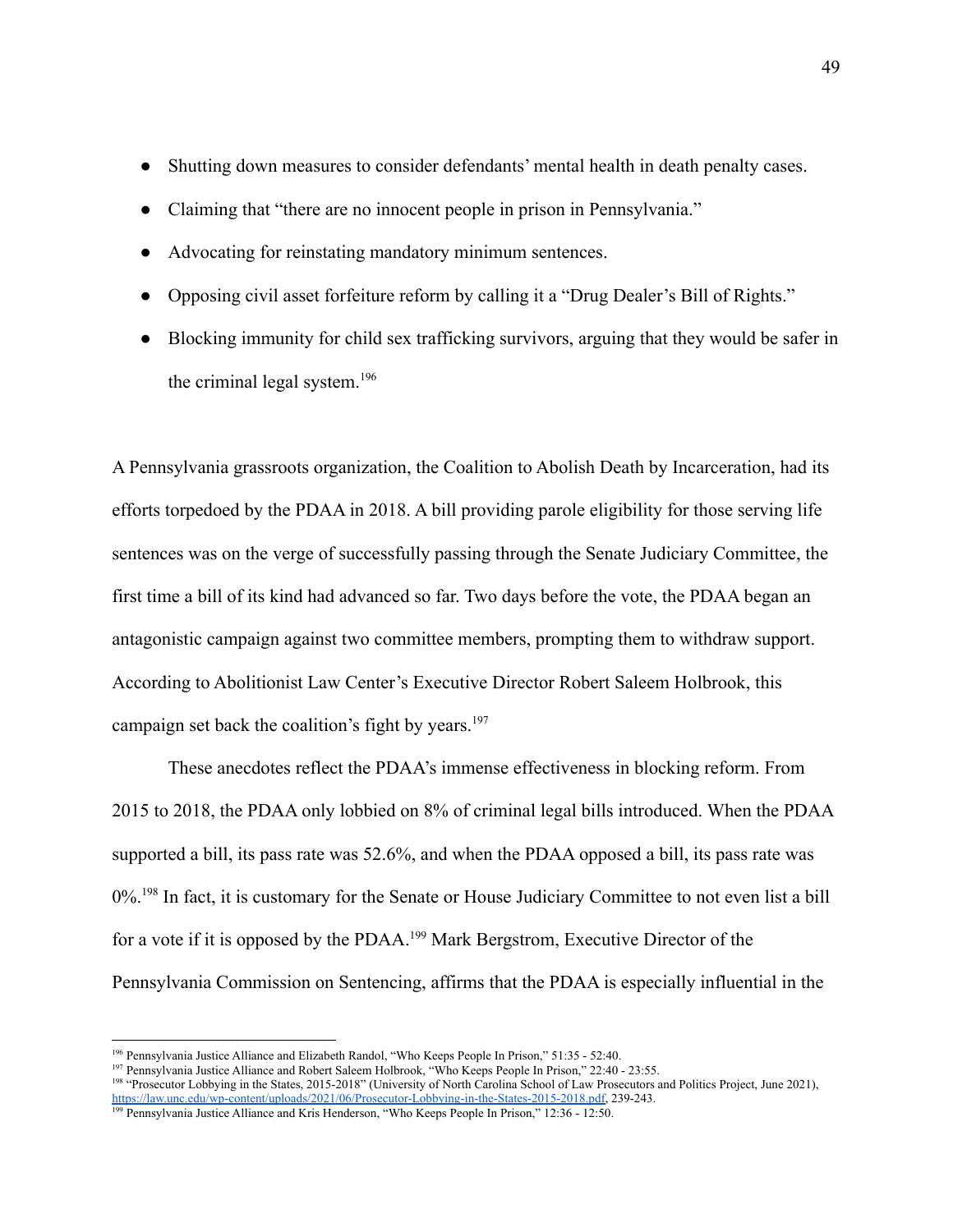House of Representatives and the Judiciary Committee.<sup>200</sup> Its members are "always active" and whenever the Sentencing Commission holds public hearings, "they are *going* to have a position and we are *going* to know what it is."<sup>201</sup>

The PDAA holds institutionalized power in the legislature in a way which differentiates it from its adversaries. Unlike prosecutors, public defenders lack the funding and resources to handle their skyrocketing caseloads, let alone lobby.<sup>202</sup> Defenders lack a state office to unify divergent interests and advocate for their positions; defenders also represent individuals who are indigent, unlike DAs, who represent jurisdictions as elected officials.<sup>203</sup> No serious lobby exists for those who have experienced incarceration or who wish to make the legal system less punitive. As probation reform has become more salient, the dynamics of interest group influence in Pennsylvania remain an uneven playing field in which the PDAA holds the upper hand.

The PDAA exerts compelling influence over both Pennsylvania Democrats and Republicans for several reasons.<sup>204</sup> Legislators tend to be amenable to the PDAA's perspective because of the importance of maintaining working relationships with their local DA for the purposes of constituent services.<sup>205</sup> As politically powerful actors, DAs criticizing certain legislators as soft-on-crime can harm a legislator in their next election.<sup>206</sup> Thus, the PDAA benefits from a preexisting tough-on-crime political culture in which the safest bet for legislators is to not aggravate the PDAA. $207$ 

In addition, given the convoluted nature of criminal law and the county probation system, the PDAA is often treated as a neutral source of legal wisdom, without acknowledgement of its

<sup>200</sup> Mark Bergstrom, interview by Srinidhi Ramakrishna, January 21, 2022.

<sup>201</sup> Ibid.

<sup>202</sup> Randol, interview.

<sup>203</sup> Bergstrom, interview.

<sup>204</sup> Daniel Nichanian, "Larry Krasner Quit Pennsylvania's DAAssociation. What Does Group Stand For?," *The Appeal*, December 20, 2018, accessed March 17, 2022, [https://theappeal.org/politicalreport/spotlight-pdaa/.](https://theappeal.org/politicalreport/spotlight-pdaa/)

<sup>205</sup> Pennsylvania Justice Alliance and Kris Henderson, "Who Keeps People In Prison," 15:34 - 16:30.

<sup>206</sup> Ibid, 16:35 - 17:25.

<sup>207</sup> Pennsylvania Justice Alliance and Elizabeth Randol, "Who Keeps People In Prison," 46:55 - 47:37.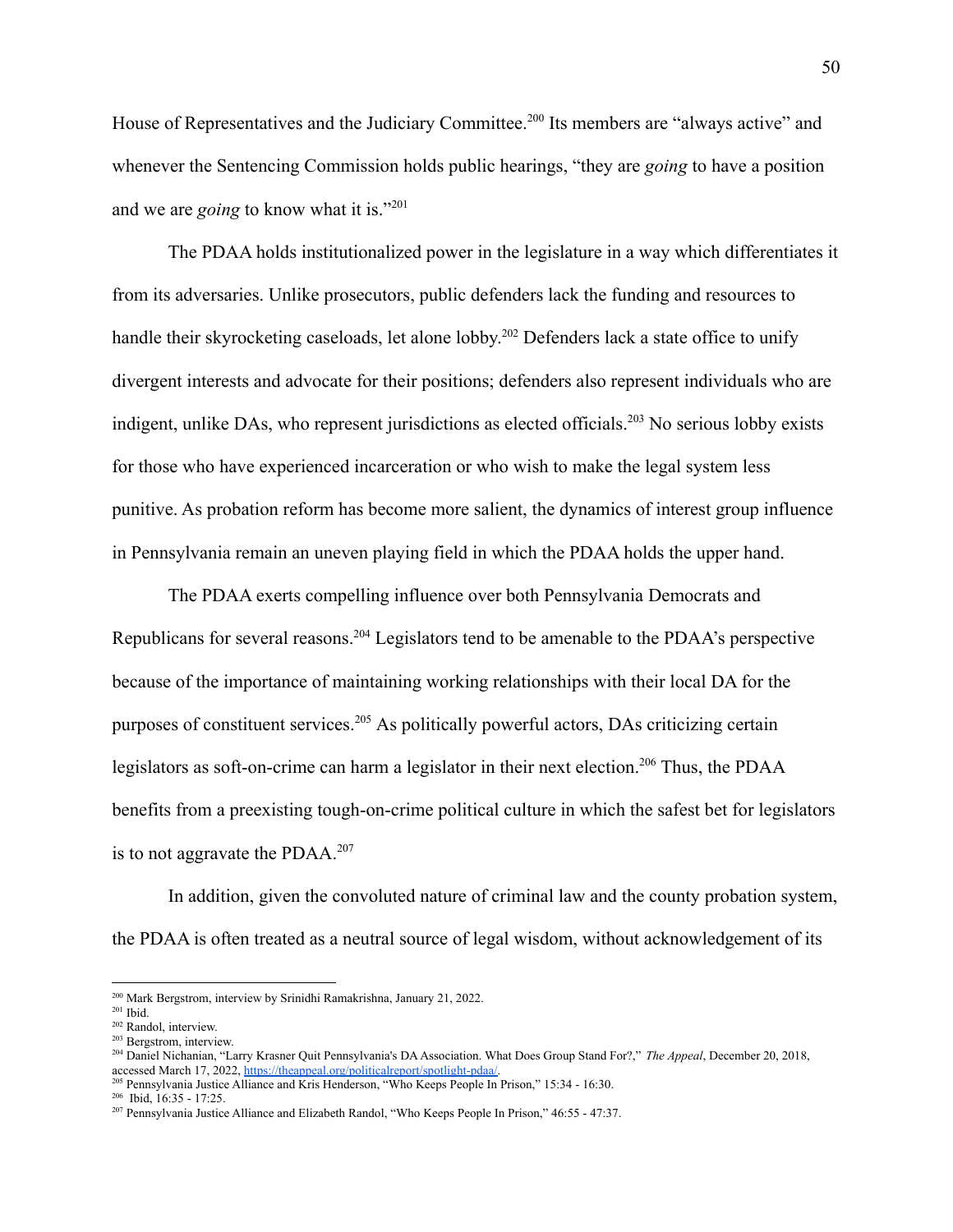vested interest in pro-prosecutor and pro-carceral ideologies.<sup>208</sup> Randol notes that the onus is generally placed on reformers to amass significant amounts of data to justify their positions, whereas PDAA lobbyists are taken at face value.<sup>209</sup> Hence, the PDAA is invited to offer feedback on every step of the criminal legal policy process, even if the topics at hand are wholly separate from its members' responsibilities as prosecutors. Though Pennsylvania prosecutors are minimally involved with the administration of probation, they consistently weighed in on recent probation reform bills. $210$ 

Consequently, the PDAA has considerably shaped the direction of probation reform in Pennsylvania, blocking measures to shrink the state's probationary footprint, watering down legislation, and adding in more punitive elements. At the Senate Judiciary Committee's public hearing to consider SB 14, Greg Rowe (PDAA's then-director of legislation), Fran Chardo (Dauphin County DA), and Stefanie Salavantis (Luzerne County DA) testified on behalf of the PDAA. Rooting its testimony in the belief that probation is fundamentally an important, functioning form of punishment used to deter crime, rehabilitate, and mandate compliance with treatment, the PDAA asserted, contrary to statewide data, that stories of probationers having long sentences or being revoked for minor violations were outliers.<sup>211</sup>

Furthermore, the PDAA opposed banning consecutive (stacked) and split sentencing on the basis of not forgetting about different victims if multiple offenses occurred and maintaining judges' flexibility to decide the length and terms of supervision.<sup>212</sup> It also insisted against caps on probation sentences, which were then still included in the bill.<sup>213</sup> Arguing that Pennsylvania

<sup>208</sup> Randol, interview.

<sup>209</sup> Ibid.

<sup>210</sup> Pennsylvania Justice Alliance and Elizabeth Randol, "Who Keeps People In Prison," 45:25 - 46:25.

<sup>&</sup>lt;sup>211</sup> Fran Chardo, "Public Hearing to Consider Probation and Parole Reform (SB 14) – Part 1 of 2," Pennsylvania Senate Republicans (Senate of Pennsylvania, June 25, 2019), [https://www.pasenategop.com/blog/062519/,](https://www.pasenategop.com/blog/062519/) 1:37:50 - 1:38:20.

<sup>&</sup>lt;sup>212</sup> Fran Chardo, Stephanie Salavantis, and Greg Rowe, "Hearing on County Probation Reform Before the Senate Judiciary Committee: June 25, 2019," June 25, 2019, accessed February 26, 2022,

<sup>213</sup> Chardo et al., "Hearing on County Probation Reform," 4. <https://judiciary.pasenategop.com/wp-content/uploads/sites/42/2019/06/Fran-Chardo-Stephanie-Salavantis-Greg-Rowe.pdf>, 4.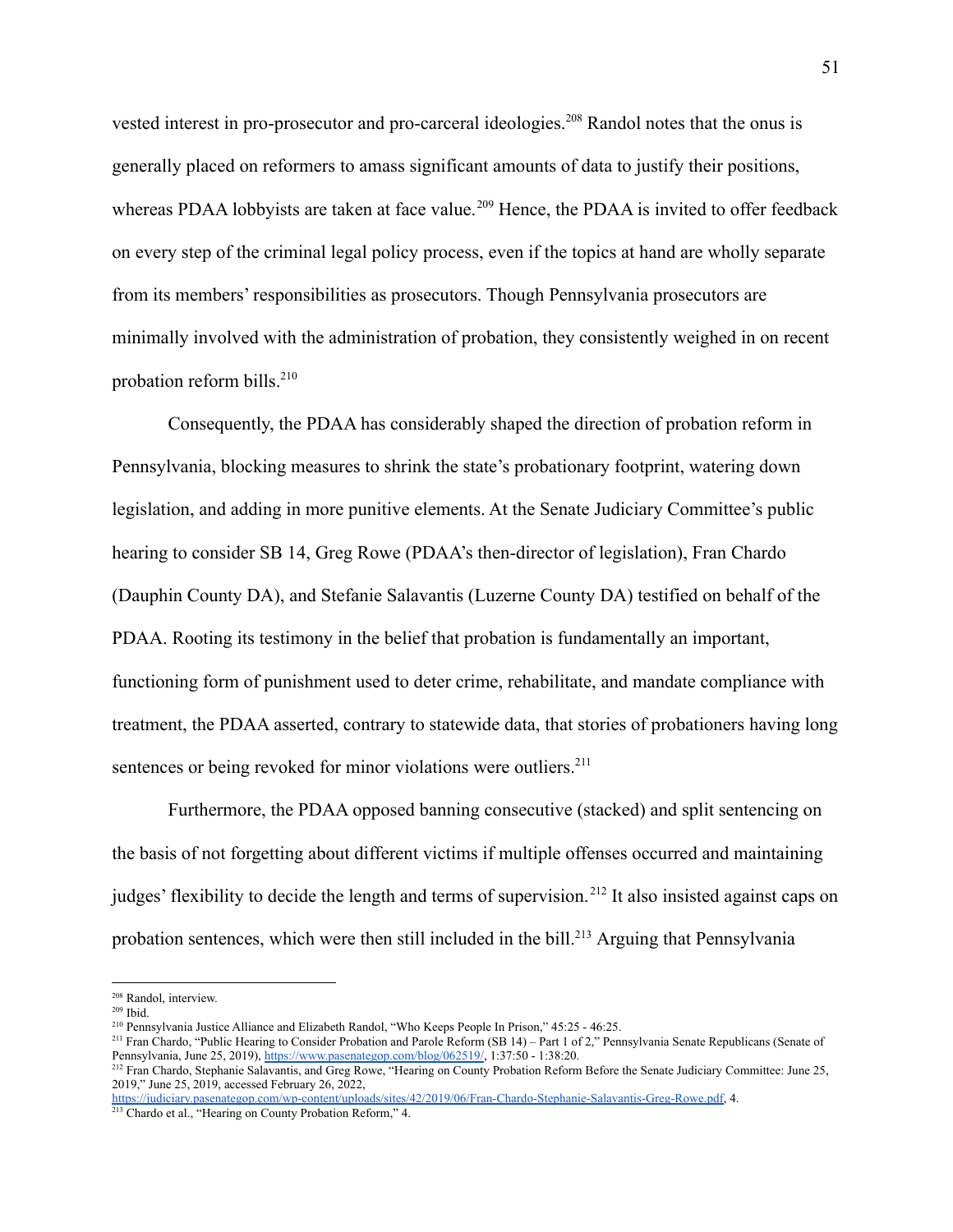already has caps – that of the statutory maximum – the PDAA warned that caps would prevent longer supervision of "criminogenic" offenders, and weaken probation so much that judges may instead resort to incarceration for those they would normally place on probation (an argument some see as a veiled threat).<sup>214</sup> Finally, the PDAA suggested three pivotal measures in addition to scrapping restrictions on long sentences: mandatory periodic probationary status review conferences every three years, earned time credits, and graduated sanctions.<sup>215</sup>

At first, some legislators pushed back against the PDAA's testimony. One Democratic senator commented that "your tone is that the system just needs some 'tweaking' to get back on track…I can't agree there."<sup>216</sup> Senator Williams, SB-14's prime sponsor, interrogated DA Chardo's lack of data and emphasized the staggering degree to which probation in Pennsylvania is out of step with other states.<sup>217</sup> Regardless, by the time the bill emerged out of the Judiciary five days later, SB 14 had been drastically amended. With all mention of sentence caps or bans on stacked and split sentencing eliminated, SB 14 now added new ways to incarcerate revoked probationers, and included a system of probation review conferences nearly identical to what the PDAA described.<sup>218</sup> A year later, SB 913 was supported by the PDAA and was largely similar to the amended version of SB 14. Ultimately, the PDAA's testimony and its visible impact on bill content demonstrates its ability to dictate and dilute legislation.

### *The Slow Fragmentation of Prosecutorial Politics*

The PDAA can also smoothly obstruct reform because it intentionally acts as the voice of all DAs in the state, shutting out the opinions of prosecutors who may be more reform-minded

<sup>&</sup>lt;sup>215</sup> Chardo et al., "Hearing on County Probation Reform," 2-3. 214 Ibid, 3-4; Chardo, "Public Hearing to Consider Probation and Parole Reform," 1:35:55 - 1:37:23, 1:40:55 - 1:41:18; Randol, interview.

<sup>216</sup> Larry Farnese, "Public Hearing to Consider Probation and Parole Reform," 2:09:46 - 2:09:56.

<sup>217</sup> Anthony Williams, "Public Hearing to Consider Probation and Parole Reform," 2:00:05 - 2:01:10, 2:04:10 - 2:05:08.

<sup>218</sup> "Senate Bill No. 14 (PN 1834)," The General Assembly of Pennsylvania, June 30, 2020, accessed February 26, 2022,

[https://www.legis.state.pa.us/CFDOCS/Legis/PN/Public/btCheck.cfm?txtType=PDF&sessYr=2019&sessInd=0&billBody=S&billTyp=B&billNbr](https://www.legis.state.pa.us/CFDOCS/Legis/PN/Public/btCheck.cfm?txtType=PDF&sessYr=2019&sessInd=0&billBody=S&billTyp=B&billNbr=0014&pn=1834)  $=0.014$ &pn=1834.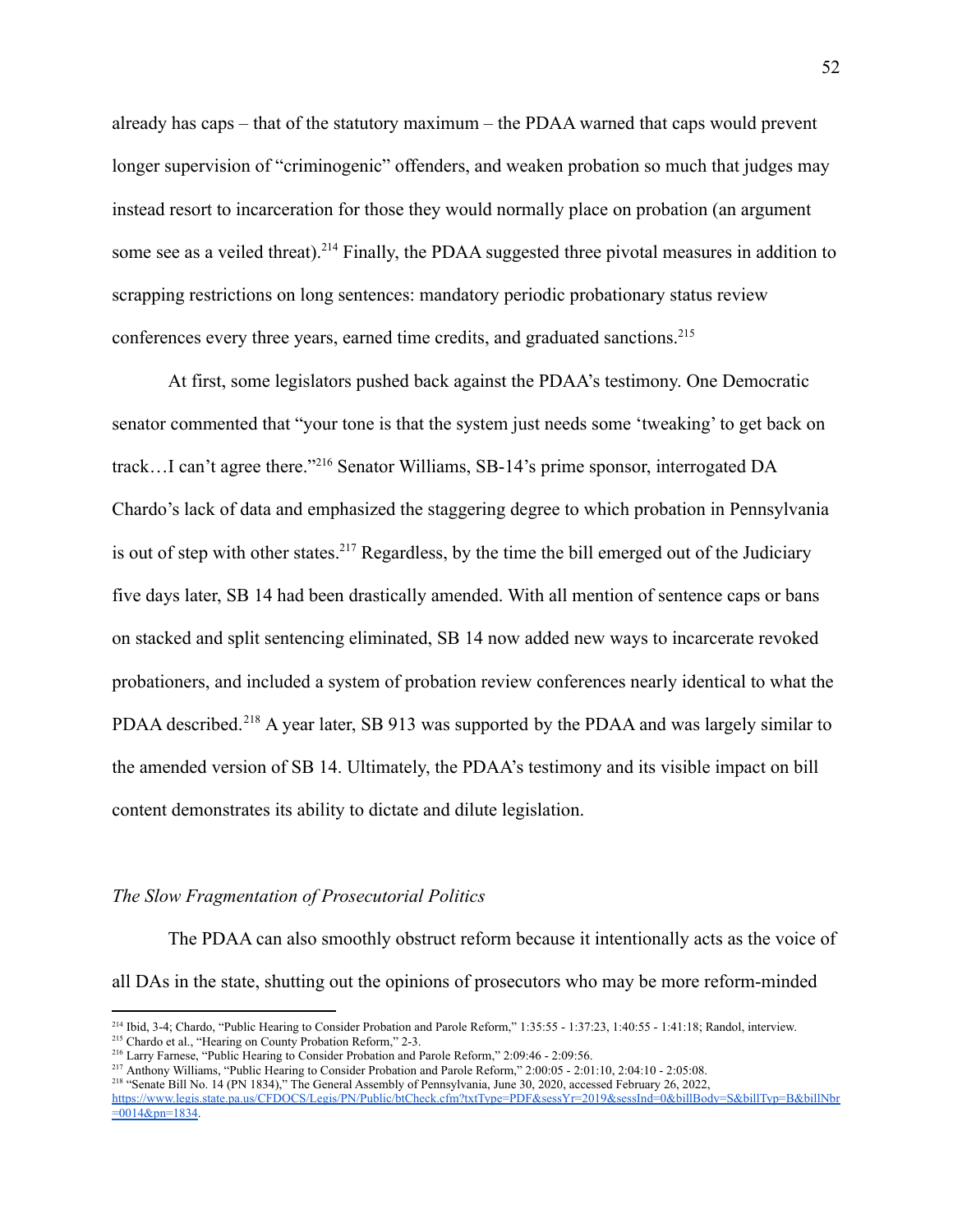on certain issues. Legislators, journalists, and others assume that the PDAA's stance uniformly reflects that of all prosecutors in the state, making the organization more authoritative and its advocacy "annoyingly effective", despite individual differences in prosecutors' beliefs.<sup>219</sup> In reality, the policy positions of the PDAA are decided by its 12-member executive committee, and only DAs who attend the PDAA's two yearly conferences are invited to offer input to the committee.<sup>220</sup> This was an important reason Philadelphia DA Larry Krasner, one of the most famous "progressive prosecutors" in the country, gave for withdrawing his office from the PDAA in 2018. He asserted that the PDAA was "claiming that Philadelphia supports this absolute nonsense…and we do not…The [PDAA] will not claim legitimacy of its most important criminal justice jurisdiction."<sup>221</sup>

Krasner's exit revealed the fragmenting politics of prosecution, and the challenges DAs sympathetic to reform may face within the PDAA. Afterwards, the PDAA and its members denigrated Krasner, calling him "divisive" and Philadelphia a county riddled with "blight" liable to spread.<sup>222</sup> The Pennsylvania government, too, acted combatively. A bill was passed which only targeted Philadelphia during the length of Krasner's first term, allowing the state attorney general to prosecute firearms offenses his office did not prosecute; judges including those in the state Supreme Court were conspicuously opposed to Krasner's sentencing practices.<sup>223</sup>

Since its departure from the PDAA, the Philadelphia DA's office has been less willing to advocate for more progressive changes in state policy. Dana Bazelon, Senior Policy Advisor to DA Krasner, says that Krasner withdrew from the association with hopes of setting up an

<sup>219</sup> Pennsylvania Justice Alliance and Elizabeth Randol, "Who Keeps People In Prison," 50:32 - 51:16; Daniel Nichanian, "D.A. Associations Should Own Up To The Splintering Politics Of Prosecution," *The Appeal*, February 14, 2020, accessed March 17, 2022, [https://theappeal.org/politicalreport/district-attorney-associations-political-conflicts-cdaa/;](https://theappeal.org/politicalreport/district-attorney-associations-political-conflicts-cdaa/) Bergstrom, interview.

<sup>&</sup>lt;sup>220</sup> Nichanian, "Larry Krasner Quit Pennsylvania's DA Association."

<sup>&</sup>lt;sup>221</sup> Palmer, "Philly DA Larry Krasner Withdraws Office from Statewide Prosecutors Group."

<sup>222</sup> Ibid.

<sup>223</sup> Rachel Barkow, "Can Prosecutors End Mass Incarceration?," *Michigan Law Review* 119, no. 6 (April 2021): pp. 1365-1398, [https://doi.org/10.36644/mlr.119.6.can,](https://doi.org/10.36644/mlr.119.6.can) 1378, 1382.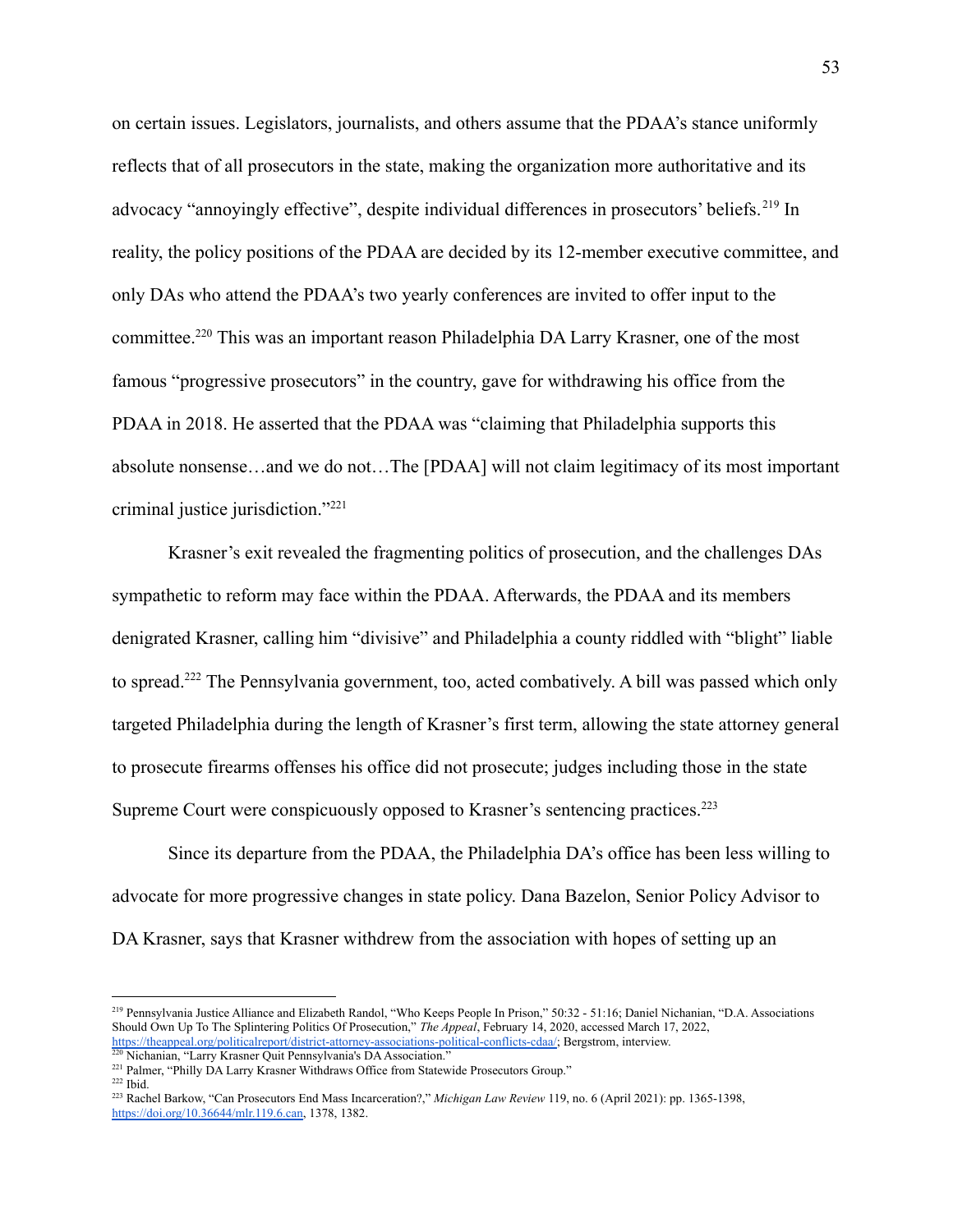independent progressive prosecutor's lobby in the future.<sup>224</sup> With no other DAs in the state having joined his ranks as of yet, his office has chosen to mostly abstain from Harrisburg politics, considering it an unwise use of resources.<sup>225</sup> Although Krasner's office opposed SB 14, Bazelon recounts that this decision angered even its regular allies, and the office has not publicly commented on SB 913.<sup>226</sup> Given the vitriol directed towards Philadelphia from the rest of the state, Bazelon contextualizes her office's inaction, noting that "...our meddling in anything that's going on in Harrisburg could have unseen negative consequences, because Larry has become…a figure of controversy."<sup>227</sup> Indeed, she emphasizes that Krasner outwardly supporting a bill would be the easiest way to make it fail.<sup>228</sup> The withdrawal of Krasner's office from state politics due to the intractable position of progressive prosecutors reflects how the PDAA has easily been able to dominate the political landscape and command state-level discussions on probation reform.

Here, it is critical to note scholarship criticizing the "progressive prosecutor" phenomenon. Many write that even well-intentioned prosecutors, embedded in an institution with a structural interest in punishing more people in harsher ways, cannot eliminate mass incarceration.<sup>229</sup> Krasner's silence reflects these impossibilities surrounding progressive prosecutorial activism. Nevertheless, the intense pushback towards Krasner points to how the PDAA's power derives from its assumed ideological consistency. Deconstructing that myth may weaken the PDAA's authority.

<sup>224</sup> Dana Bazelon, interview by Srinidhi Ramakrishna, March 16, 2022.

<sup>225</sup> Ibid.

<sup>226</sup> Ibid.

<sup>228</sup> Ibid. 227 Ibid.

<sup>229</sup> Ross Barkan, "Exterminating Angels: The American Myth of the Progressive Prosecutor," *The Baf ler*, 46 (July/August 2019), <https://thebaffler.com/outbursts/exterminating-angels-barkan>; Alec Karakatsanis, *Usual Cruelty: The Complicity of Lawyers in the Criminal Injustice System* (New York: The New Press, 2019); Richard A. Oppel, "These Prosecutors Promised Change. Their Power Is Being Stripped Away.," *The New York Times*, December 2, 2019, accessed February 26, 2022, <https://www.nytimes.com/2019/11/25/us/prosecutors-criminal-justice.html>.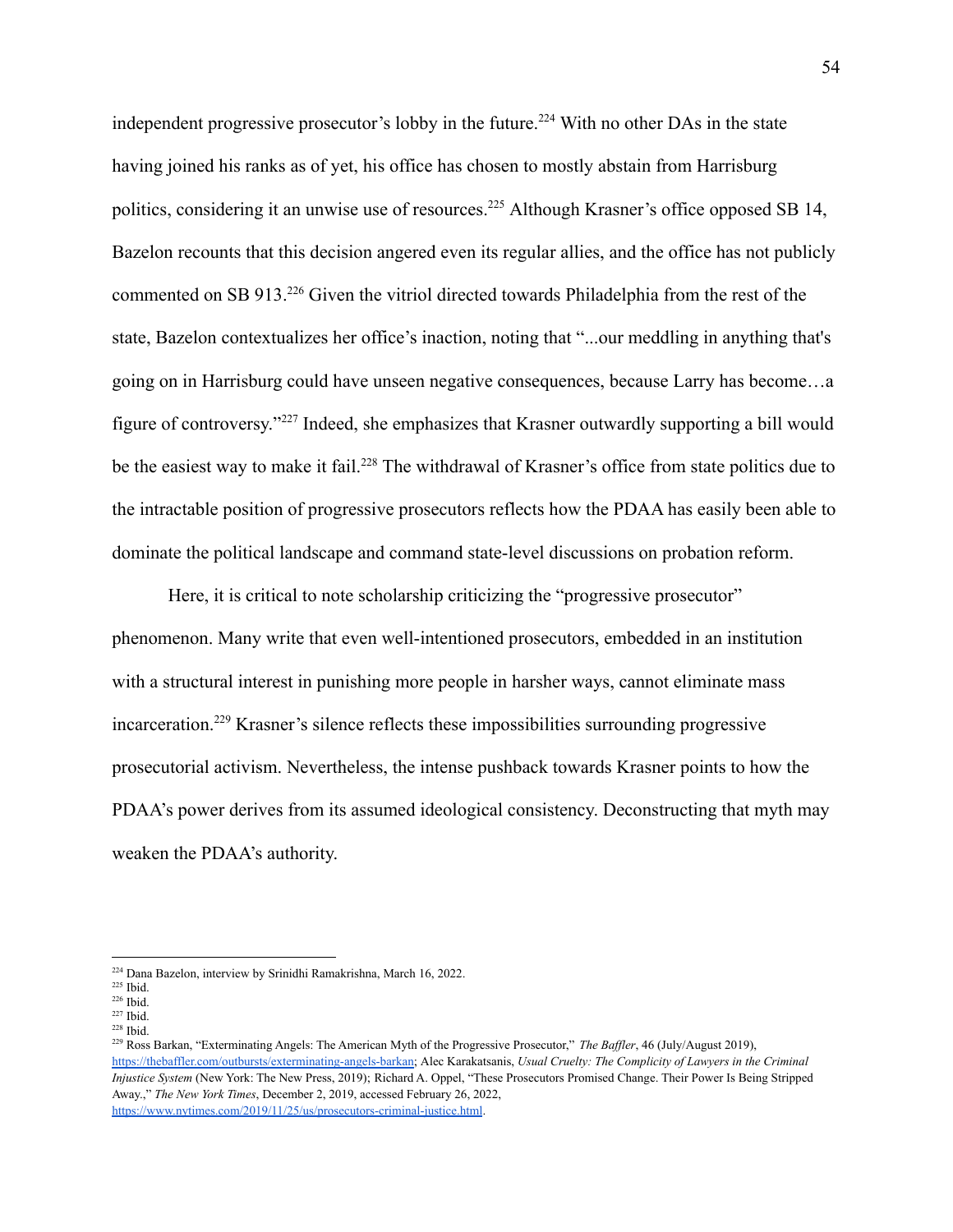## *The PDAA and the Deceptive Promise of Reform*

The PDAA's punitive actions on probation in Pennsylvania are often obscured by its supposed desire for "smart, balanced" reforms.<sup>230</sup> The association's public statements on probation reform acknowledge critiques of probation as too long, too harsh, and prompting too much incarceration after revocation; as such, it claims to seek a "better probation system."<sup>231</sup> Like in the Senate Judiciary hearing, the PDAA consistently qualifies support of reform with the overarching principle that probation is a fundamentally important, well-functioning tool which strengthens communities, and that certain flawed practices do not represent institutional failure.<sup>232</sup> After Meek Mill's case drew attention, the PDAA attempted to exceptionalize his situation, releasing a statement saying that it could not "let one individual under very unique circumstances indict an entire system."<sup>233</sup> As the PDAA encourages reform, it bifurcates probationers in the same breath, reaffirming punitive measures towards those who "remain dangerous, are in continued need of treatment, have not paid all of their restitution, or…violate the terms of their probation."<sup>234</sup> This renders reform ineffectual and disavows systemic change.

In general, the PDAA advocates for reform only on the basis that the probation system needs to be more "balanced," "streamlined," or "efficient."<sup>235</sup> Rarely does it identify the problem with probation as an ethical one as opposed to one concerned with resource allocation. This is an argument consistently made by so-called punishment bureaucrats, arbiters of the carceral state who claim to advance reform, enacting the barest of changes needed to uphold the current

<sup>230</sup> "PDAA Responds to Governor Wolf and Meek Mill Call for Criminal Justice Reforms," Pennsylvania District Attorneys Association (Pennsylvania District Attorneys Association, May 3, 2018), accessed March 2, 2022,

<sup>&</sup>lt;sup>231</sup> "PDAA Supports Meaningful Changes to Pennsylvania's Probation System," Pennsylvania District Attorneys Association (Pennsylvania) District Attorneys Association, September 2019), accessed March 2, 2022, [https://www.pdaa.org/blog/pdaa-supports-meaningful-changes-to-pennsylvanias-probation-system/.](https://www.pdaa.org/blog/pdaa-supports-meaningful-changes-to-pennsylvanias-probation-system/) [https://www.pdaa.org/pdaa-responds-to-governor-wolf-and-meek-mill-call-for-criminal-justice-reforms/.](https://www.pdaa.org/pdaa-responds-to-governor-wolf-and-meek-mill-call-for-criminal-justice-reforms/)

<sup>232</sup> Ibid.

<sup>&</sup>lt;sup>233</sup> "PDAA Responds to Governor Wolf and Meek Mill Call for Criminal Justice Reforms."

<sup>&</sup>lt;sup>234</sup> "PDAA Supports Meaningful Changes to Pennsylvania's Probation System."

<sup>&</sup>lt;sup>235</sup> Ibid; David Sunday, "Hearing on Probation Reform: Senate Judiciary Committee," September 20, 2021, accessed February 3, 2022, <https://judiciary.pasenategop.com/wp-content/uploads/sites/42/2021/09/David-Sunday-York-Co-DA-Probation-Reform-Testimony-9-20-21.pdf>.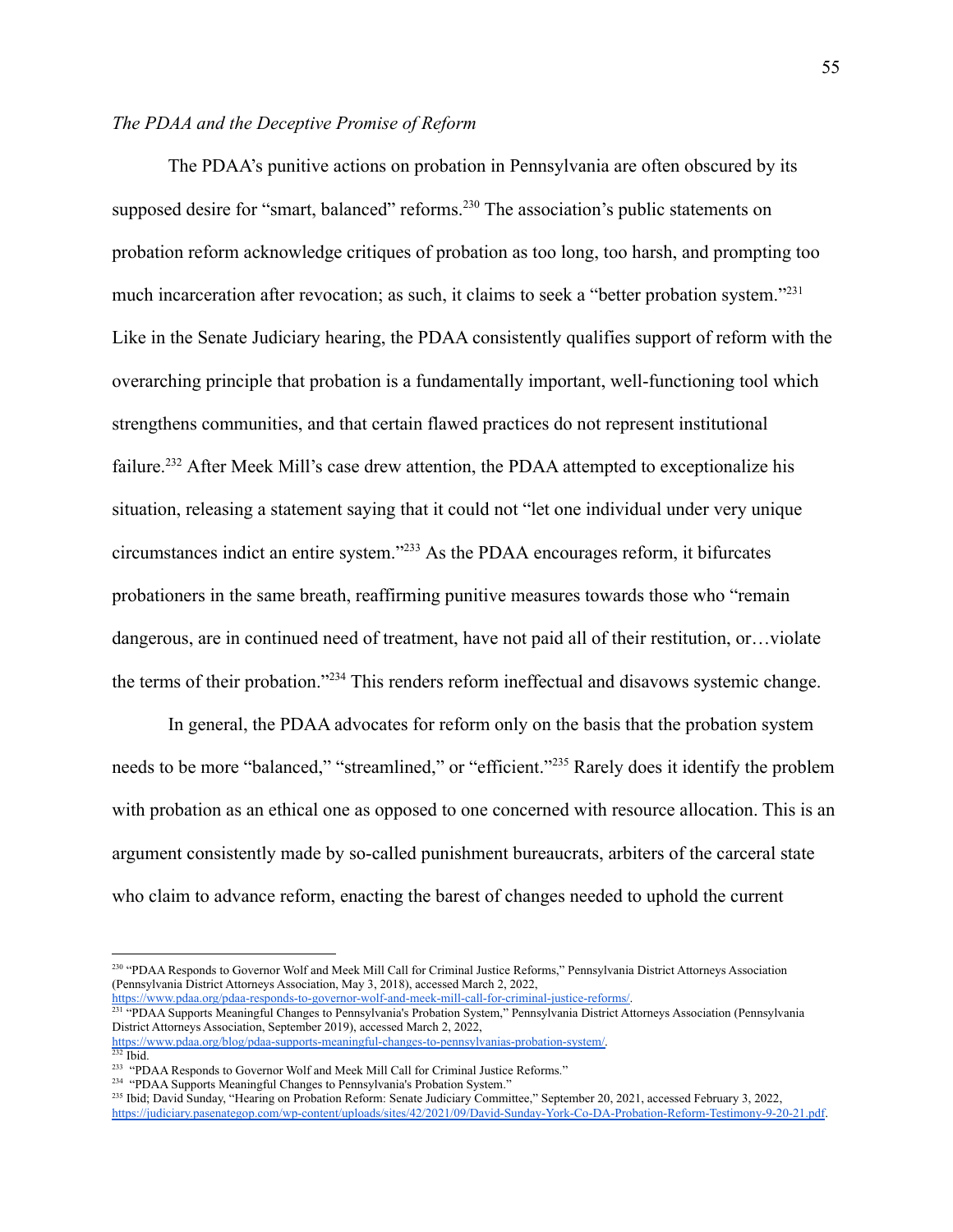system's legitimacy and maintain the US as the "greatest incarcerator in the world."<sup>236</sup> An analysis of prosecutors across the country finds that when prosecutors have supported reform, they have done so not because the current system of mass caging and supervision is "unfair or inequitable," but because they hoped reform would result in a system that is "less costly and more efficient."<sup>237</sup> As legal scholar Michelle Alexander claims, this practice of "tinkering" at the margins of the carceral state – adding review conferences, rewording a few probation restrictions – leave its foundational ideologies untouched.<sup>238</sup> The PDAA and scores of state and national actors perpetuate carcerality while supporting reform via this framework. Ultimately, they inhibit future anti-carceral reforms that are rooted in the understanding that mass supervision in Pennsylvania is intrinsically unconscionable.

Pennsylvanians are increasingly growing aware of the PDAA's shrouded role in lobbying against criminal legal reform. The PDAA, one of the strongest associations of its kind, has consistently distorted probation bills and choked off possibilities for non-reformist transformational change that would require mass probation termination and significantly less punitiveness. Its institutional power is derived not from aggression, but the political influence of DAs, an assumption of broad expertise and neutrality, a climate amenable to tough-on-crime beliefs which treat the PDAA's beliefs as reasonable, and a perception of internal ideological consistency. Kris Henderson, executive director of the Amistad Law Project, observes that "power often accumulates…because we're unable to name it…Those in power want to act as if they're not, and [that] they're just expressing the common sense of the entire society."<sup>239</sup> As such, the PDAA refrains from explicitly claiming that they are in charge, instead couching its

<sup>236</sup> Alec Karakatsanis, "The Punishment Bureaucracy: How to Think About 'Criminal Justice Reform,'" *The Yale Law Journal* 128 (March 28, 2019), <https://www.yalelawjournal.org/forum/the-punishment-bureaucracy>.

<sup>238</sup> Sarah Childress, "Michelle Alexander: 'A System of Racial and Social Control,'" *Frontline*, April 29, 2014, accessed February 26, 2022, [https://www.pbs.org/wgbh/frontline/article/michelle-alexander-a-system-of-racial-and-social-control/.](https://www.pbs.org/wgbh/frontline/article/michelle-alexander-a-system-of-racial-and-social-control/) <sup>237</sup> R. Michael Cassidy, "(Ad)ministering Justice: A Prosecutor's Ethical Duty to Support Sentencing Reform," *Boston College Law School Faculty Papers*, 2014, pp. 981-1025, <https://lawdigitalcommons.bc.edu/cgi/viewcontent.cgi?article=1723&context=lsfp>, 991.

<sup>239</sup> Pennsylvania Justice Alliance and Kris Henderson, "Who Keeps People In Prison," 18:06 - 19:04.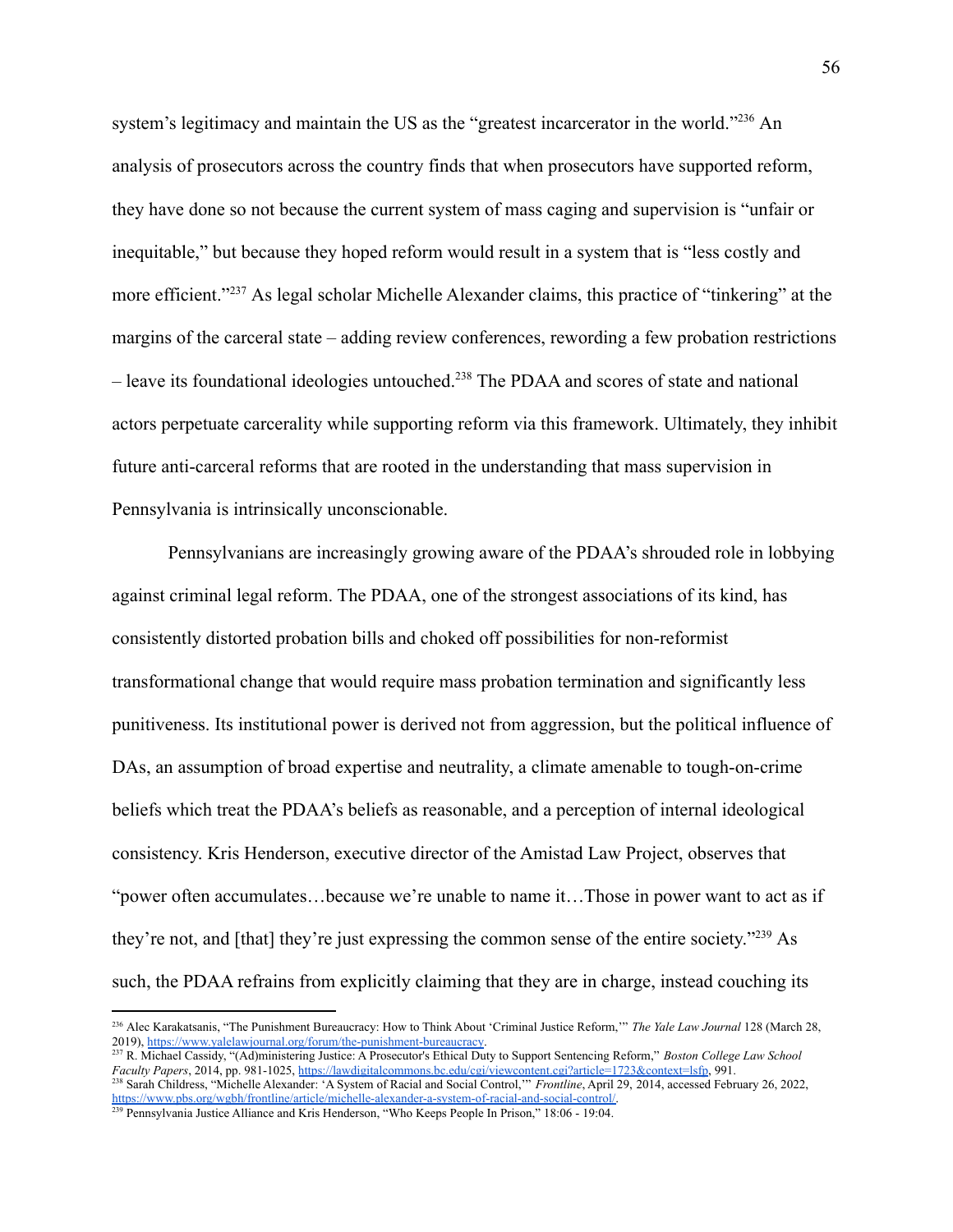statements in the argument that its stances represent a common-sense consensus. As long as prosecutors – even progressive prosecutors – maintain singular control over the criminal legal system, it may be impossible to erase the influence of the PDAA on probation. However, exposing the PDAA's influence on legislators and splintering off DAs who do not unilaterally agree with the PDAA's positions may begin to loosen its suffocating hold on the probation reform conversation.

### **Conclusion**

Examining the struggle to achieve probation reform in Pennsylvania which moves the state towards decarceration reveals three key institutional roadblocks. Firstly, extreme political devolution in the probation system results in overburdened county departments in permanent crisis. This distracts mainstream calls for reform away from broad, state-level changes reducing the size of the probation system to reforms which merely increase funding to probation departments so that they can more easily carry out the same tasks. More research is needed into this process to show how explicit this change in institutional priorities has been in Pennsylvania beyond the example of justice reinvestment. Devolution also expands the number of stakeholders enmeshed in the probation system and entrenches the status quo, while complicating the efforts of activists by dispersing responsibility for excessive supervision among 65 counties.

The next roadblock is REFORM Alliance, a key non-governmental actor that has utilized elite power to gain both legislative and sociocultural influence, endorsing bills which disguise themselves as positive reforms while actually worsening probation. As a national nonprofit, REFORM's strategy of accommodating conservative policies in bills like HB 1555, SB 14, and SB 913 has marginalized formerly incarcerated activists and reflected a phenomenon of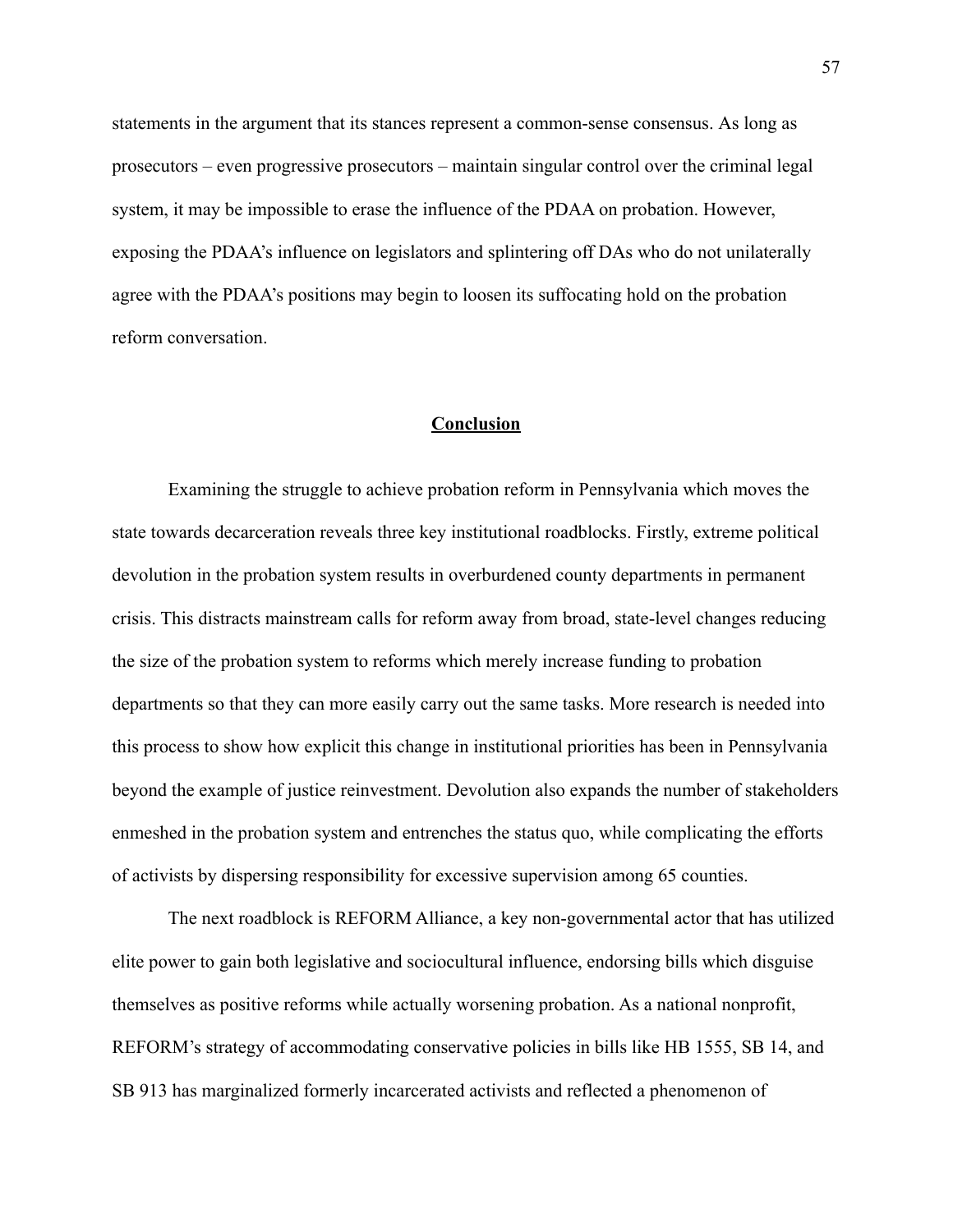neoliberal celebrity activism. Though REFORM is an organization which operates in multiple states, and though other national nonprofits have also influenced probation reform in Pennsylvania to some degree in recent years, REFORM's roots in Pennsylvania due to the Meek Mill case, its deep engagement in the state, and lack of previous scholarly study make it a crucial piece of this argument.

Finally, the Pennsylvania District Attorney's Association is one of the most direct barriers to change. A tough-on-crime association with massive sway in the legislature, the PDAA was responsible for removing progressive elements from probation reform bills and attaching measures to increase their punitiveness. Reforms it does support reaffirm the legitimacy of the carceral system. The PDAA benefits from an assumption of ideological uniformity and, as DA Krasner's withdrawal from state politics demonstrates, progressive prosecutors can do little to erode its power.

A belief in the legitimacy of probation and community supervision is deeply ingrained into Pennsylvania institutions. The state's abnormally high incarceration rates rightfully attract ire. However, as the attention of criminal legal reform discourse centers largely on those who are physically incarcerated inside prisons and jails, a web of correctional control continues to quietly escape the cell and ensnare a staggeringly large number of Pennsylvanians outside. Bills which attempt to deal with mass supervision in Pennsylvania are being proposed. Still, legislators and advocates must take caution, for pro-carceral measures which increase the size and intensity of the criminal legal system are often branded as reforms despite strengthening the very forces they claim to want to end.

Although this investigation focuses on institutions specific to Pennsylvania, many of the circumstances highlighted – decentralization, the influence of national advocacy organizations,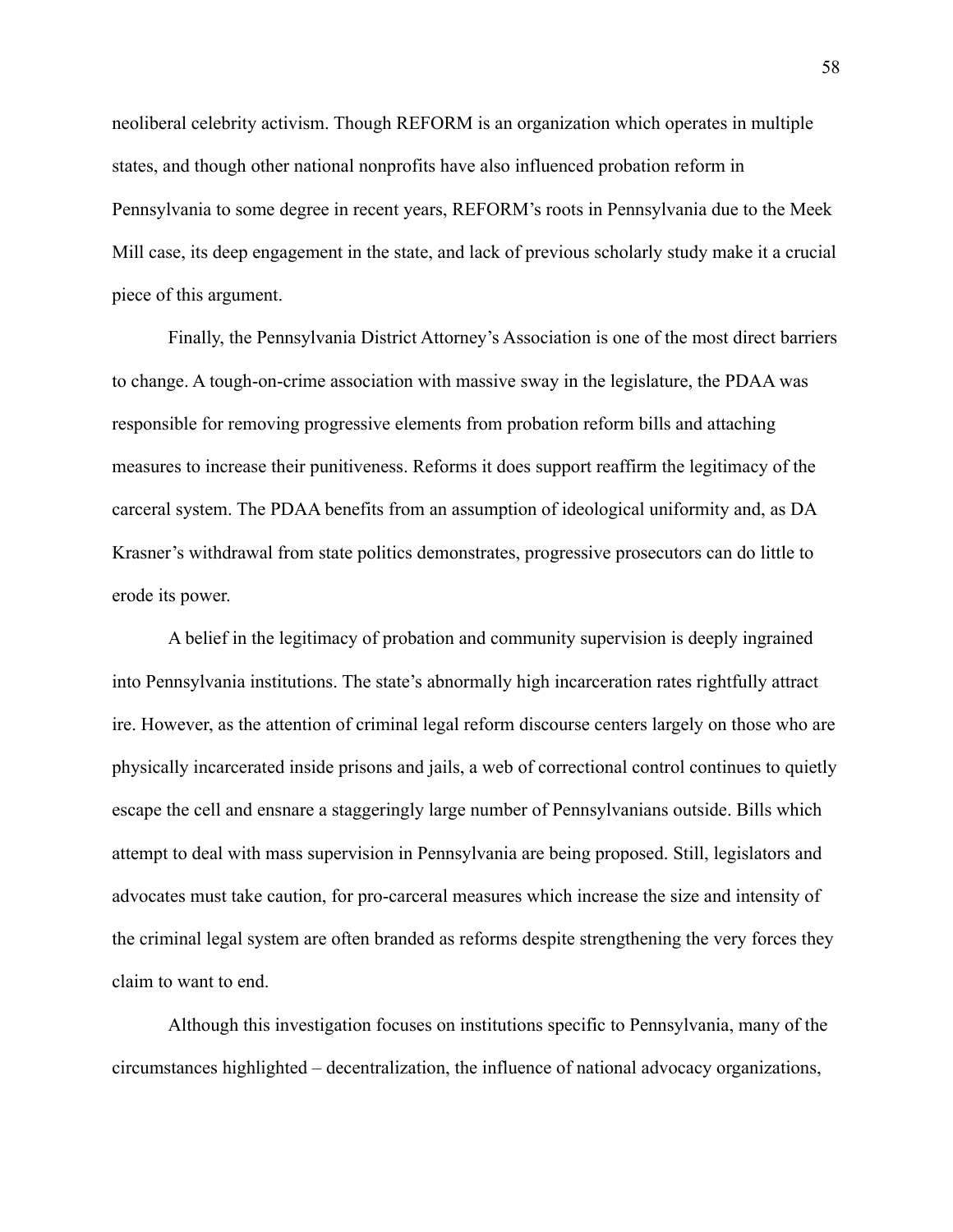and prosecutors' lobbies – are present in many states. Furthermore, a process of analyzing structural barriers is still applicable and salient even if the specific institutional mechanisms differ across states. Pennsylvania's recent experiences with failed probation reform highlight the pitfalls states may continue to face on the road to ending mass correctional control. As more grow aware of the need for decarceration and abolitionist change, identifying such pitfalls beforehand can convince people of the need to transform current reform discourse and strategies.

The epidemic of community supervision in Pennsylvania is a symptom of the larger carceral crisis in the state and across the nation. The full extent of this crisis is often concealed, because "reform" is a word that groups across the political spectrum seem to enthusiastically support. Too often, "reform" tweaks an already-broken system whose fundamental problem is that it amplifies existing societal hierarchies based on incorrect assumptions about what "crime" is and what causes it. Such reform does nothing more than reinscribe that system. Challenging community supervision in Pennsylvania is therefore a necessary step towards dismantling the carceral state and the ideologies it rests upon.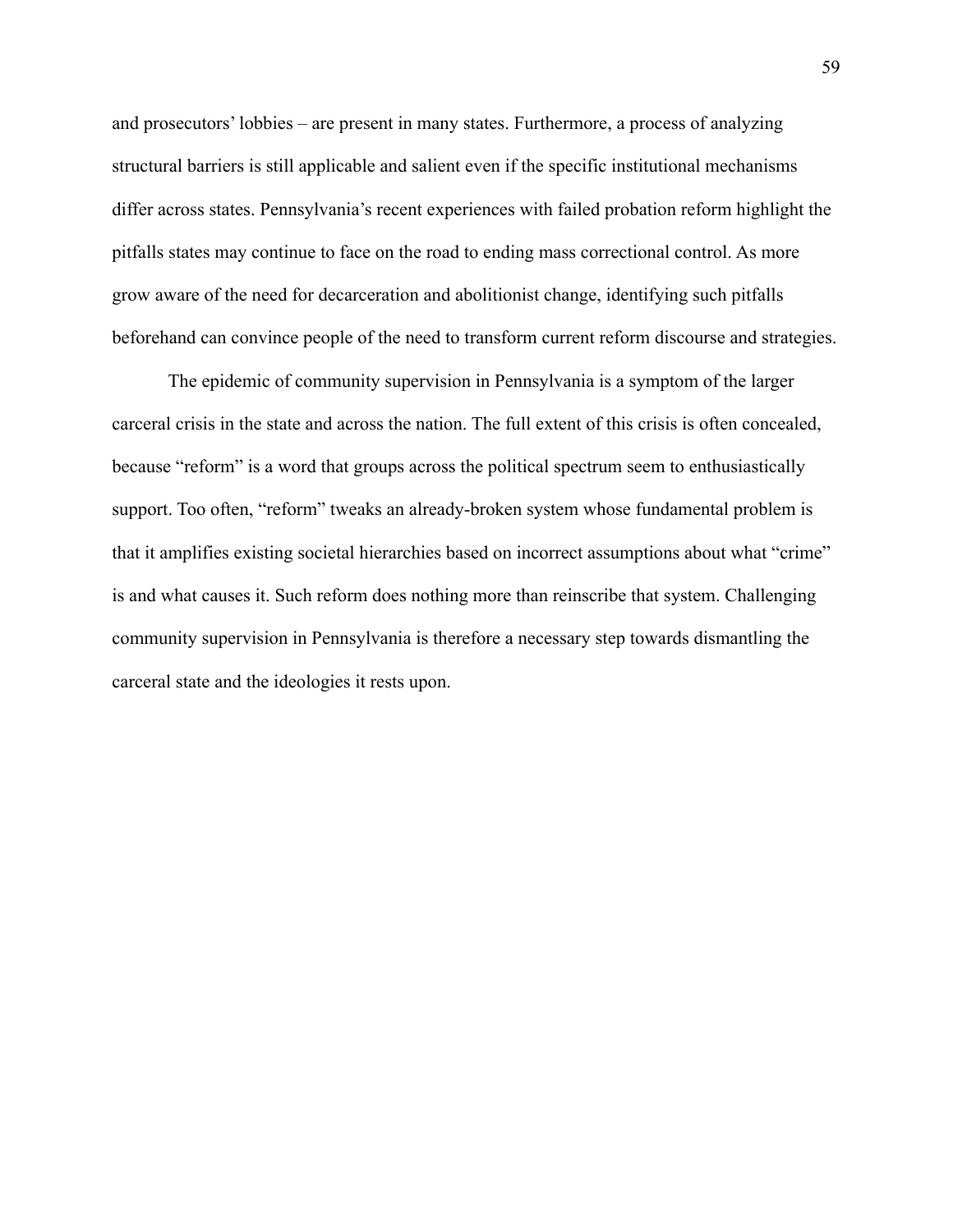# **Appendix**

# **A. List of Interviewees**

| <b>NAME</b>            | <b>POSITION</b>                                                                                                                             |
|------------------------|---------------------------------------------------------------------------------------------------------------------------------------------|
| April Billet-Barclay   | President, Pennsylvania County Chief Adult<br>Probation and Parole Officers Association; Director,<br><b>York County Probation Services</b> |
| <b>Britton Smith</b>   | Senior Organizing Strategist, REFORM Alliance                                                                                               |
| Dana Bazelon           | Senior Policy Advisor, Philadelphia District<br>Attorney's Office                                                                           |
| Dolly Prabhu           | <b>Staff Attorney, Abolitionist Law Center</b>                                                                                              |
| Elizabeth Randol       | Legislative Director, ACLU of Pennsylvania                                                                                                  |
| Helene Placey          | Executive Director, Pennsylvania County Chief Adult<br>Probation and Parole Officers Association                                            |
| Jordan Harris          | State Representative (D), 186th Legislative District in<br>Philadelphia                                                                     |
| Mark Bergstrom         | Executive Director, Pennsylvania Commission on<br>Sentencing                                                                                |
| Reuben Jones           | <b>Executive Director, Frontline Dads</b>                                                                                                   |
| <b>Sheryl Delozier</b> | State Representative (R), 88th Legislative District in<br><b>Cumberland County</b>                                                          |

*\* All interviews were conducted over Zoom or telephone.*

# **B. Recent Probation Reform Bills**

| <b>SESSION</b> | <b>BILL</b> | <b>DESCRIPTION</b>                                                                                                                                                | <b>RESPONSE</b>                                                                                     | <b>STATUS</b>                                    |
|----------------|-------------|-------------------------------------------------------------------------------------------------------------------------------------------------------------------|-----------------------------------------------------------------------------------------------------|--------------------------------------------------|
| 2019-20        |             | HB 1555   Heavily amended – eliminates some<br>location restrictions for those on<br>probation and prohibits judges from<br>using incarceration to "vindicate the | The ACLU, Philadelphia<br><b>District Attorney Larry</b><br>Krasner, and other<br>grassroots groups | Passed the<br>Judiciary<br>committee,<br>removed |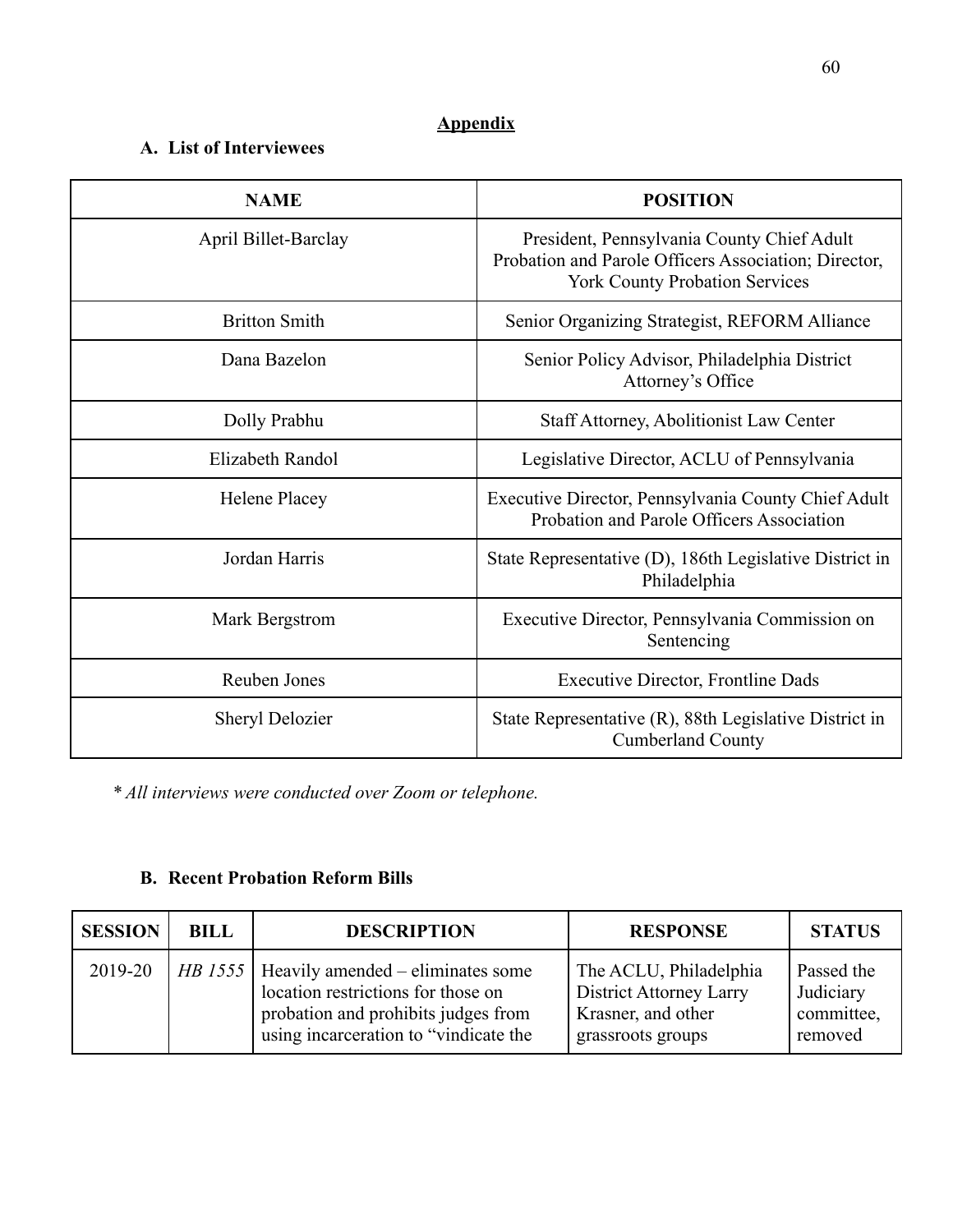|         |                 | authority of the court." Amended bill<br>scrapped probation term caps,<br>restrictions on punitive sentencing<br>restrictions, due process protections,<br>and time-off credits. Changes law to<br>recommend incarceration for certain<br>offenses and establishes mandatory<br>probation reviews where none existed<br>previously. <sup>240</sup>                                                                                                                                                                                                                                                                               | opposed. <sup>241</sup> CEO of<br><b>REFORM Alliance Van</b><br>Jones supported, as well as<br>a variety of self-described<br>centrist, liberal, or<br>conservative advocacy<br>organizations. <sup>242</sup> | from<br>table. <sup>243</sup>                                                                                 |
|---------|-----------------|----------------------------------------------------------------------------------------------------------------------------------------------------------------------------------------------------------------------------------------------------------------------------------------------------------------------------------------------------------------------------------------------------------------------------------------------------------------------------------------------------------------------------------------------------------------------------------------------------------------------------------|---------------------------------------------------------------------------------------------------------------------------------------------------------------------------------------------------------------|---------------------------------------------------------------------------------------------------------------|
| 2019-20 | $SB$ 14         | Heavily amended – final version offers<br>time-off credits for good behavior in<br>probation, prohibits judges from using<br>incarceration to "vindicate the authority<br>of the court," and prohibits tying<br>probation conditions to failure to pay<br>court fees. Amended bill scrapped<br>probation term caps and automatic<br>removals from probation, added<br>mandatory probation reviews where<br>none existed previously, increased<br>length of incarceration for technical<br>violations, and allowed judges to<br>maintain probation indefinitely via<br>loopholes if restitution cannot be<br>paid. <sup>244</sup> | Passed the Senate<br>unanimously with support<br>of REFORM Alliance, the<br><b>ACLU</b> and other<br>grassroots groups<br>opposed. <sup>245</sup>                                                             | Passed the<br>Senate<br>unanimously<br>, referred to<br>Judiciary<br>and died in<br>the House. <sup>246</sup> |
| 2021-22 | SB <sub>5</sub> | Caps probation terms, prohibits stacked<br>sentencing and extending probation due<br>to fine nonpayment, instructs court on<br>caps to reimprisonment for revocation<br>or alternatives to incarceration, and                                                                                                                                                                                                                                                                                                                                                                                                                    | <b>Families for Justice</b><br>Reform supports, many<br>other advocacy groups<br>have not yet taken a<br>position. <sup>248</sup>                                                                             | Pending in<br>the Judiciary<br>since<br>$3/19/21$ . $^{249}$                                                  |

<sup>&</sup>lt;sup>240</sup> ACLU Pennsylvania, "HB 1555 Analysis."

<sup>241</sup> ACLU Pennsylvania, "HB 1555 Analysis"; Larry Krasner, "Philly DA Krasner: Gutted Pa. House Probation Bill Is Unconstitutional and Harmful | Opinion," *Pennsylvania Capital-Star*, December 15, 2019, accessed December 15, 2021,

<sup>242</sup> Van Jones and Holly Harris, "Pennsylvania Should Seize Chance for Probation Reform," *Lancaster Online*, February 16, 2020, accessed December 15, 2021, [https://www.penncapital-star.com/commentary/philly-da-krasner-gutted-pa-house-probation-bill-is-unconstitutional-and-harmful-opinion/.](https://www.penncapital-star.com/commentary/philly-da-krasner-gutted-pa-house-probation-bill-is-unconstitutional-and-harmful-opinion/)

[https://lancasteronline.com/opinion/columnists/pennsylvania-should-seize-chance-for-probation-reform/article\\_91d36c68-4f44-11ea-8c1c-6745b](https://lancasteronline.com/opinion/columnists/pennsylvania-should-seize-chance-for-probation-reform/article_91d36c68-4f44-11ea-8c1c-6745b36d95c7.html) [36d95c7.html](https://lancasteronline.com/opinion/columnists/pennsylvania-should-seize-chance-for-probation-reform/article_91d36c68-4f44-11ea-8c1c-6745b36d95c7.html); John N Mitchell, "Pa. House Bill Introduced Aimed at Fixing Parole, Probation," *The Philadelphia Tribune*, May 30, 2019, accessed December 15, 2021,

[https://www.phillytrib.com/news/local\\_news/pa-house-bill-introduced-aimed-at-fixing-parole-probation/article\\_3dc4a515-c823-54b0-aeb7-dae9a](https://www.phillytrib.com/news/local_news/pa-house-bill-introduced-aimed-at-fixing-parole-probation/article_3dc4a515-c823-54b0-aeb7-dae9a9723013.html) [9723013.html.](https://www.phillytrib.com/news/local_news/pa-house-bill-introduced-aimed-at-fixing-parole-probation/article_3dc4a515-c823-54b0-aeb7-dae9a9723013.html)

<sup>243</sup> "Bill Information - House Bill 1555, Regular Session 2019-2020," Pennsylvania General Assembly, accessed December 17, 2021, <https://www.legis.state.pa.us/cfdocs/billinfo/billinfo.cfm?syear=2019&sind=0&body=H&type=B&bn=1555>.

<sup>&</sup>lt;sup>244</sup> Randol, "OPPOSITION TO SB 14 PN 1834."

<sup>&</sup>lt;sup>245</sup> Southwick, "Pa. Senate Unanimously Passes Bill to REFORM Probation System."; Ben-Menachem, "How Legislation Meant to Overhaul Probation and Parole in Pennsylvania Strayed from Its Roots."

<sup>&</sup>lt;sup>248</sup> Families for Justice Reform, "Bill Summary: Probation Reform in Pennsylvania SB 5." <sup>246</sup> "Pennsylvania Senate Bill 14: 2019-2020," LegiScan (LegiScan), accessed December 17, 2021, [https://legiscan.com/PA/sponsors/SB14/2019.](https://legiscan.com/PA/sponsors/SB14/2019)

<sup>&</sup>lt;sup>249</sup> "Pennsylvania Senate Bill 5: 2021-2022," LegiScan (LegiScan), accessed December 17, 2021, <https://legiscan.com/PA/bill/SB5/2021>.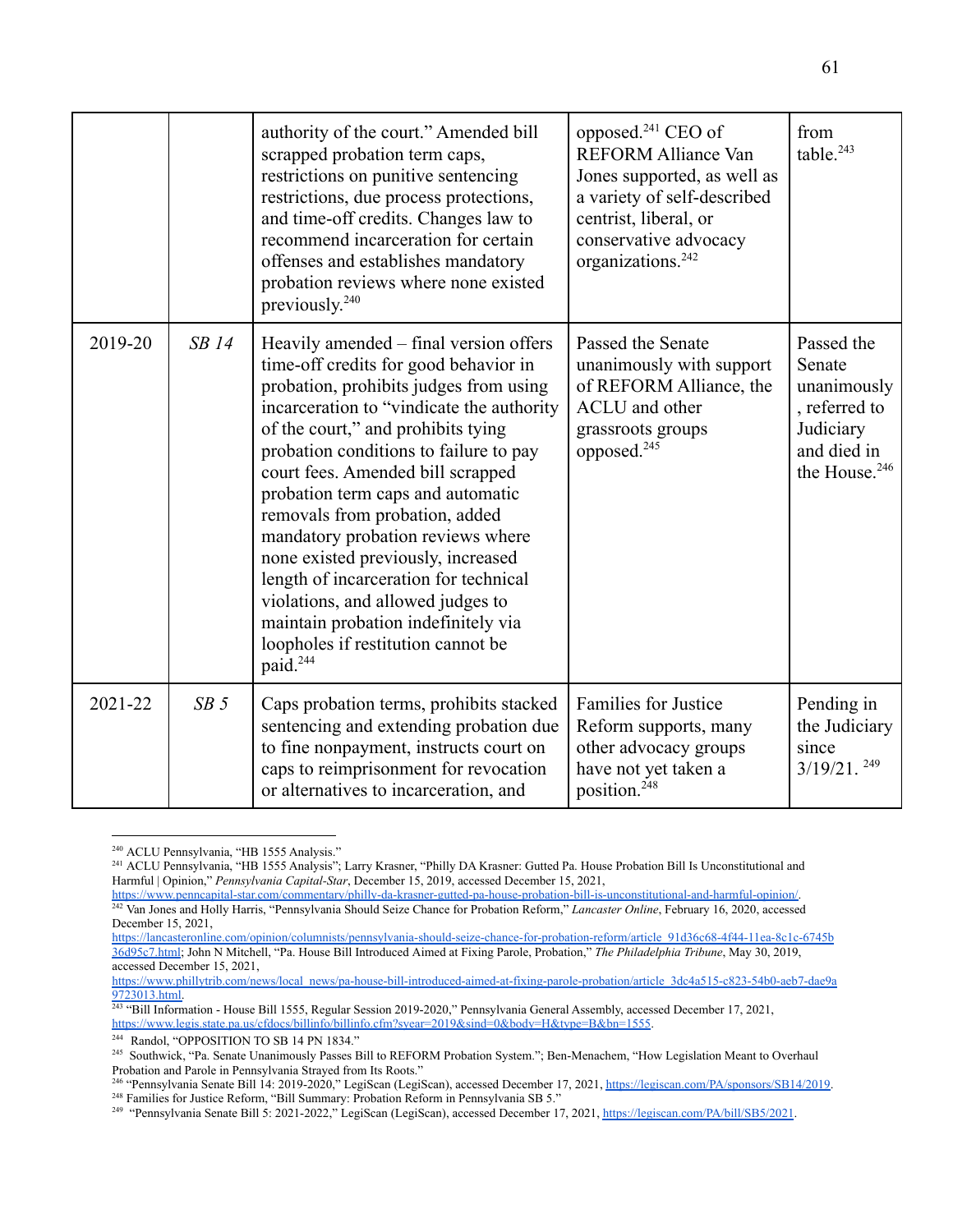|         |        | requires early probation termination in<br>some cases. <sup>247</sup>                                                                                                                                                                                                                                                                                       |                                                                                                                                                                                                                 |                                             |
|---------|--------|-------------------------------------------------------------------------------------------------------------------------------------------------------------------------------------------------------------------------------------------------------------------------------------------------------------------------------------------------------------|-----------------------------------------------------------------------------------------------------------------------------------------------------------------------------------------------------------------|---------------------------------------------|
| 2021-22 | SB 913 | Based on SB $14$ – eliminates some<br>travel restrictions for those on<br>probation, establishes time-off credits.<br>Changes law to recommend<br>incarceration for certain offenses,<br>creates new mandatory probation<br>review conferences. Does not reduce<br>length of probation sentences or<br>stacked / split sentencing practices. <sup>250</sup> | The ACLU and other<br>grassroots, advocacy, and<br>legal organizations<br>released a joint statement<br>in opposition; REFORM<br>Alliance and the<br>Pennsylvania Safety<br>Coalition were in<br>support. $251$ | Passed the<br>Senate on<br>$12/15/21^{252}$ |

<sup>&</sup>lt;sup>247</sup> "Bill Summary: Probation Reform in Pennsylvania SB 5," Families for Justice Reform (Families for Justice Reform), accessed December 17, 2021, [https://famm.org/wp-content/uploads/SB-5-Bill-Summary-2021.pdf.](https://famm.org/wp-content/uploads/SB-5-Bill-Summary-2021.pdf)

<sup>&</sup>lt;sup>250</sup> ACLU Pennsylvania, "Opposition to Senate Bill 913."

<sup>&</sup>lt;sup>251</sup> ACLU Pennsylvania, "Opposition to Senate Bill 913"; Rubin, "Pennsylvania's Probation System Needs Reform."

<sup>252</sup> "Bill Information: Senate Bill 913, Regular Session 2021-2022," Pennsylvania General Assembly, accessed December 17, 2021, <https://www.legis.state.pa.us/cfdocs/billInfo/billInfo.cfm?sYear=2021&sInd=0&body=S&type=B&bn=0913>.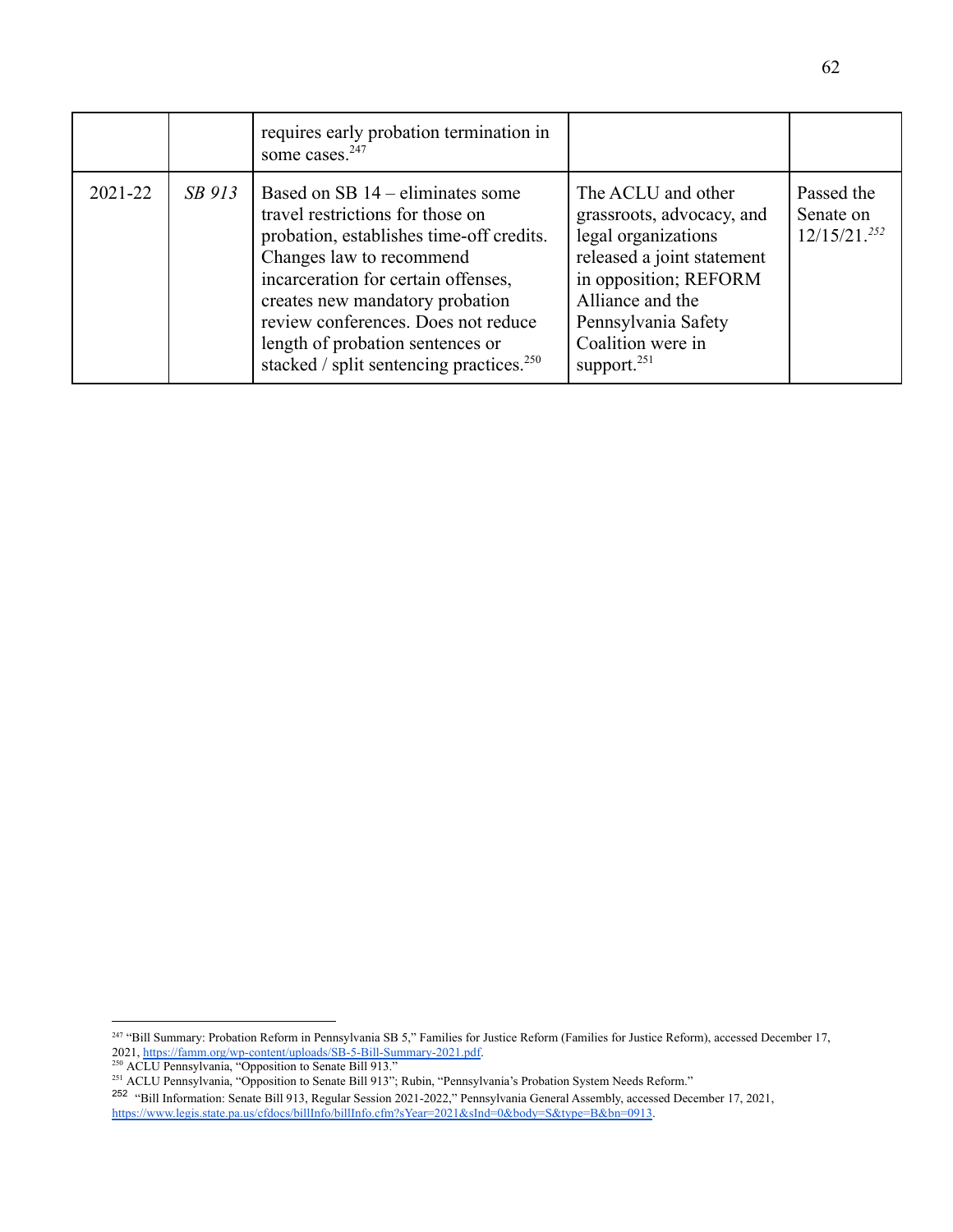## **Bibliography**

"91 Percent of Americans Support Criminal Justice Reform, ACLU Polling Finds." American Civil Liberties Union. American Civil Liberties Union, November 16, 2017. Accessed December 14, 2021.

[https://www.aclu.org/press-releases/91-percent-americans-support-criminal-justice-refor](https://www.aclu.org/press-releases/91-percent-americans-support-criminal-justice-reform-aclu-polling-finds) [m-aclu-polling-finds.](https://www.aclu.org/press-releases/91-percent-americans-support-criminal-justice-reform-aclu-polling-finds)

- "About." Pennsylvania Safety Coalition. Accessed March 23, 2022. [https://www.pasafetycoalition.com/about.](https://www.pasafetycoalition.com/about)
- ACLU. Rep. Blueprint for Smart Justice: Pennsylvania. American Civil Liberties Union, 2018.
- "ACLU-PA Statement on State Senate Passage of Probation-Related Legislation." ACLU Pennsylvania. ACLU Pennsylvania, July 15, 2020. Accessed October 24, 2021. ACLU Pennsylvania. [https://aclupa.org/en/press-releases/aclu-pa-statement-state-senate-passage-probation-rel](https://aclupa.org/en/press-releases/aclu-pa-statement-state-senate-passage-probation-related-legislation) [ated-legislation](https://aclupa.org/en/press-releases/aclu-pa-statement-state-senate-passage-probation-related-legislation).
- Archer, Alfred, Amanda Cawston, Benjamin Matheson, and Machteld Geuskens. "Celebrity, Democracy, and Epistemic Power." *Perspectives on Politics* 18, no. 1 (March 17, 2020): 27–42. [https://doi.org/doi:10.1017/S1537592719002615.](https://doi.org/doi:10.1017/S1537592719002615)
- Austin, James, Eric Cadora, Todd R. Clear, Kara Dansky, Judith Greene, Vanita Gupta, Marc Mauer, Nicole Porter, Susan Tucker, and Malcolm C. Young. "Ending Mass Incarceration Charting a New Justice Reinvestment." (2013). [https://www.proquest.com/ncjrs/docview/1426991614/40D090F0165E4239PQ/1.](https://www.proquest.com/ncjrs/docview/1426991614/40D090F0165E4239PQ/1)
- Barkan, Ross. "Exterminating Angels: The American Myth of the Progressive Prosecutor." *The Baffler*, 46. July/August 2019. [https://thebaffler.com/outbursts/exterminating-angels-barkan.](https://thebaffler.com/outbursts/exterminating-angels-barkan)
- Barker, Vanessa. The Politics of Imprisonment: How the Democratic Process Shapes the Way America Punishes Offenders. Oxford: Oxford University Press, 2009.
- Barkow, Rachel. "Can Prosecutors End Mass Incarceration?" *Michigan Law Review* 119, no. 6 (April 2021): 1365–98. <https://doi.org/10.36644/mlr.119.6.can>.
- Bazelon, Dana, interview by Srinidhi Ramakrishna, March 16, 2022.
- Beach, Derek. "Process-Tracing Methods in Social Science." Oxford Research Encyclopedia of Politics, January 25, 2017. [https://doi.org/10.1093/acrefore/9780190228637.013.176.](https://doi.org/10.1093/acrefore/9780190228637.013.176)
- Beckett, Katherine, Anna Reosti, and Emily Knaphus. "The End of an Era? Understanding the Contradictions of Criminal Justice Reform." The Annals of the American Academy of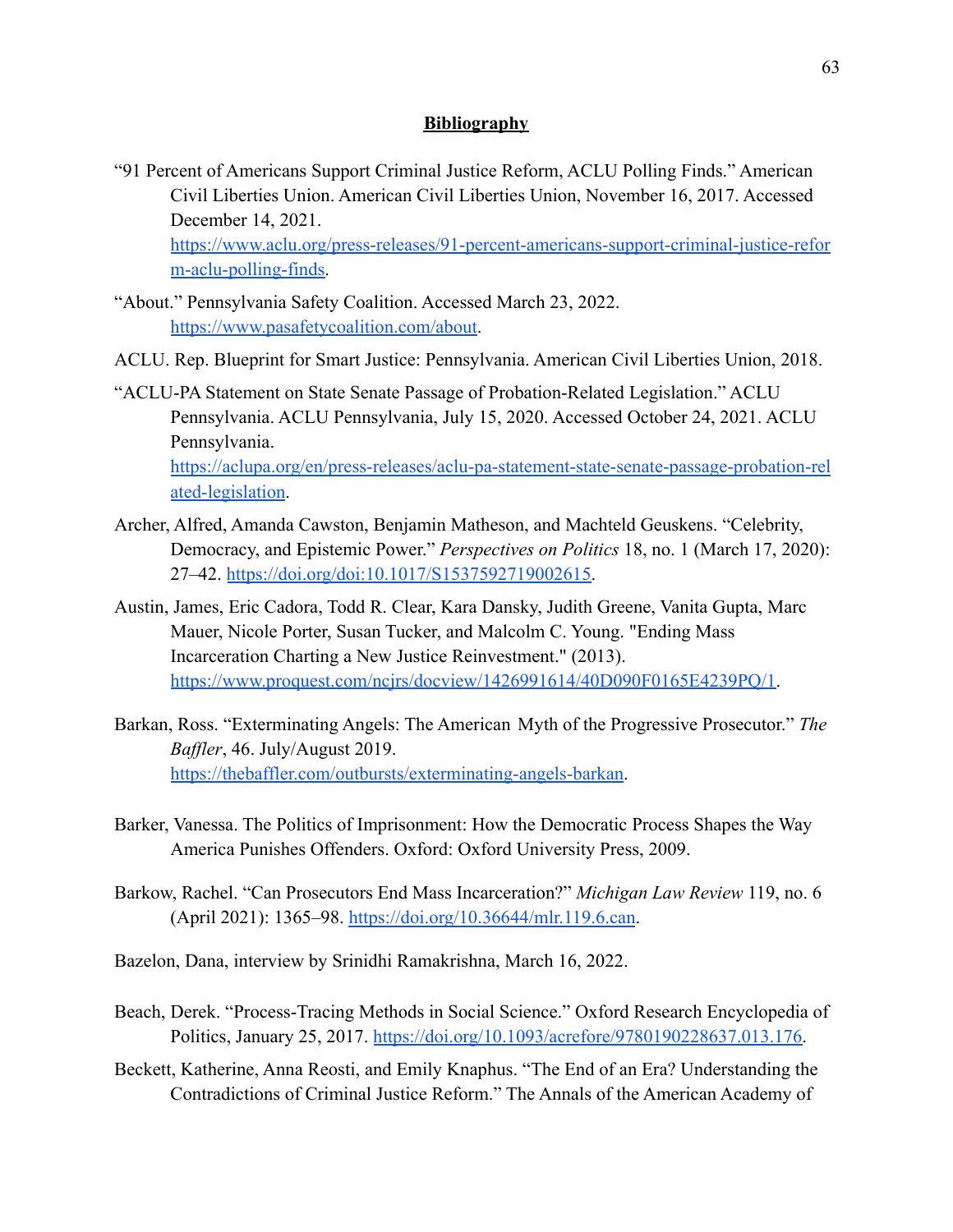Political and Social Science 664, no. 1 (2016): 238–59. <https://doi.org/10.1177/0002716215598973>.

- Ben-Menachem, Jonathan. "How Legislation Meant to Overhaul Probation and Parole in Pennsylvania Strayed from Its Roots." The Appeal. September 16, 2020. Accessed October 20, 2021. <https://theappeal.org/probation-pennsylvania/>.
- Ben-Moshe, Liat. "The Tension between Abolition and Reform." In The End of Prisons : Reflections from the Decarceration Movement, edited by Nagel, Mechthild E. and Anthony Nocella II J., 83-92. Amsterdam, Netherlands: Editions Rodopi B.V., 2013.
- Bergstrom, Mark, interview by Srinidhi Ramakrishna, January 21, 2022.
- Bertram, Wanda. "New Report Ranks States on 'Correctional Control,' Showing Huge State Disparities in Use of Probation." Prison Policy Initiative. Prison Policy Initiative, December 11, 2018. Accessed March 2, 2022. <https://www.prisonpolicy.org/blog/2018/12/11/correctional-control/>.
- Billet-Barclay, April, interview by Srinidhi Ramakrishna, January 31, 2022.
- Billet-Barclay, April. "Public Hearing on Justice Reinvestment II (Senate Bills 500, 501, 502) ." County Chief Adult Probation and Parole Officers Association of Pennsylvania, June 17, 2019. Accessed March 2, 2022. [https://www.legis.state.pa.us/WU01/LI/TR/Transcripts/2019\\_0077\\_0002\\_TSTMNY.pdf](https://www.legis.state.pa.us/WU01/LI/TR/Transcripts/2019_0077_0002_TSTMNY.pdf).
- Billet-Barclay, April. "The Pa. Legislature Must Do Better on Probation Reform next Session | Opinion." *Pennsylvania Capital-Star*, October 25, 2020. Accessed March 2, 2022. [https://www.penncapital-star.com/criminal-justice/the-pa-legislature-must-do-better-on-p](https://www.penncapital-star.com/criminal-justice/the-pa-legislature-must-do-better-on-probation-reform-next-session-opinion/) [robation-reform-next-session-opinion/](https://www.penncapital-star.com/criminal-justice/the-pa-legislature-must-do-better-on-probation-reform-next-session-opinion/).
- "Bill Information: House Bill 1555, Regular Session 2019-2020." Pennsylvania General Assembly. Accessed December 17, 2021. [https://www.legis.state.pa.us/cfdocs/billinfo/billinfo.cfm?syear=2019&sind=0&body=H](https://www.legis.state.pa.us/cfdocs/billinfo/billinfo.cfm?syear=2019&sind=0&body=H&type=B&bn=1555)  $&$ type= $B&$ bn= $1555$ .
- "Bill Information: Senate Bill 913, Regular Session 2021-2022." Pennsylvania General Assembly. Accessed December 17, 2021. [https://www.legis.state.pa.us/cfdocs/billInfo/billInfo.cfm?sYear=2021&sInd=0&body=S](https://www.legis.state.pa.us/cfdocs/billInfo/billInfo.cfm?sYear=2021&sInd=0&body=S&type=B&bn=0913)  $&$ type= $B&$ bn=0913.
- "Bill Summary: Probation Reform in Pennsylvania SB 5." Families for Justice Reform. Families for Justice Reform. Accessed December 17, 2021. <https://famm.org/wp-content/uploads/SB-5-Bill-Summary-2021.pdf>.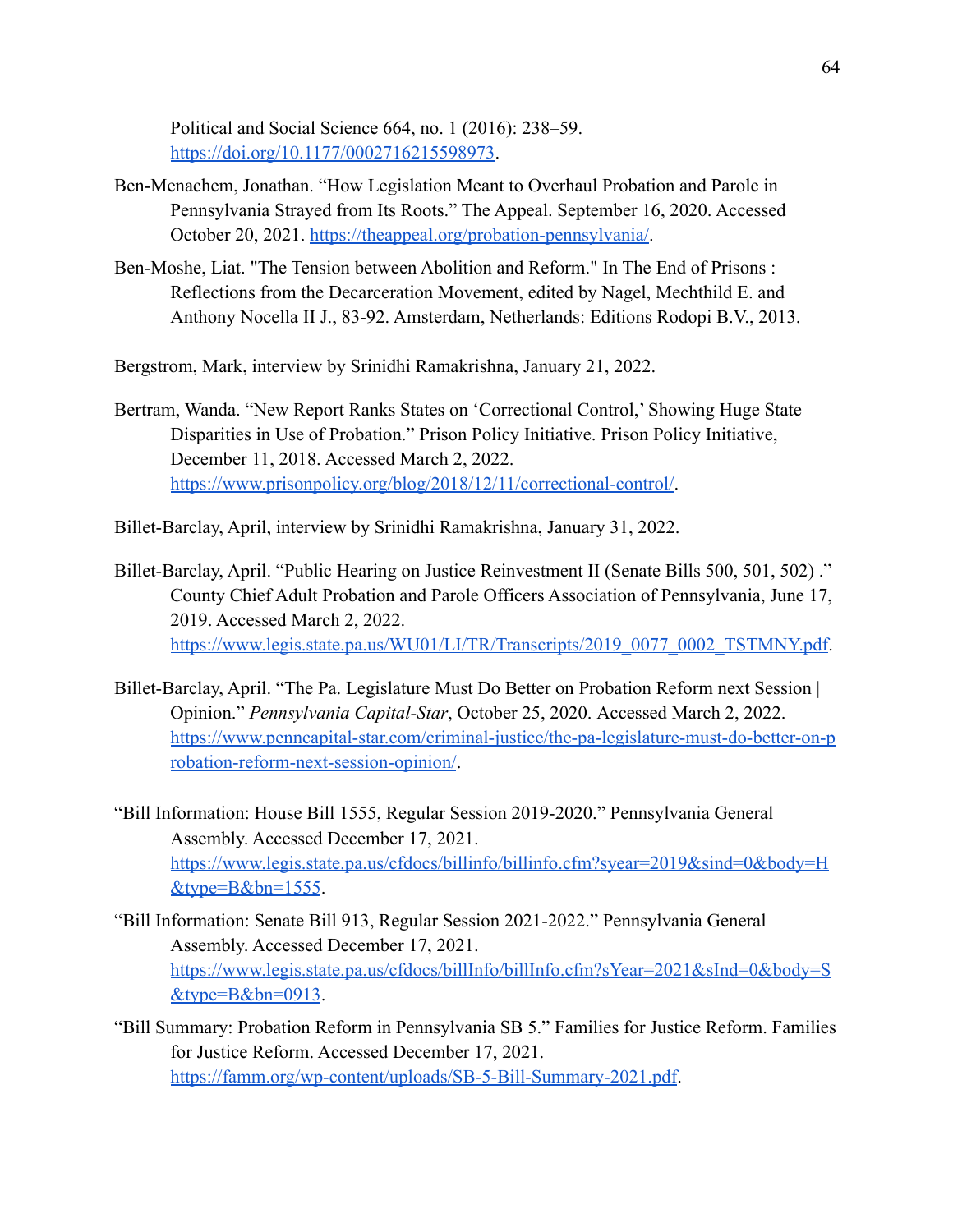- Briffault, Richard. "Our Localism: Part II Localism and Legal Theory." *Columbia Law Review* 90, no. 2 (1990): 447. https://doi.org/10.2307/1122776.
- Buchanan, Larry, Quoctrung Bui, and Jugal K. Patel. "Black Lives Matter May Be the Largest Movement in U.S. History." The New York Times. July 3, 2020. Accessed December 14, 2021. [https://www.nytimes.com/interactive/2020/07/03/us/george-floyd-protests-crowd-size.ht](https://www.nytimes.com/interactive/2020/07/03/us/george-floyd-protests-crowd-size.html) [ml](https://www.nytimes.com/interactive/2020/07/03/us/george-floyd-protests-crowd-size.html).
- Campbell, Michael C. "Politics, Prisons, and Law Enforcement: An Examination of the Emergence of 'Law and Order' Politics in Texas." Law & Society Review 45, no. 3 (September 1, 2011): 631-665. <https://doi.org/10.1111/j.1540-5893.2011.00446.x>.
- Cate, Sarah. "The Politics of Prison Reform: Juvenile Justice Policy in Texas, California and Pennsylvania." Dissertation, Publicly Accessible Penn Dissertations, 2016.
- Cassidy, R. Michael. "(Ad)Ministering Justice: A Prosecutor's Ethical Duty to Support Sentencing Reform." *Boston College Law School Faculty Papers*, 2014, 981–1025. <https://lawdigitalcommons.bc.edu/cgi/viewcontent.cgi?article=1723&context=lsfp>.
- Chardo, Fran, Stephanie Salavantis, and Greg Rowe. "Hearing on County Probation Reform Before the Senate Judiciary Committee: June 25, 2019," June 25, 2019. Accessed February 26, 2022. [https://judiciary.pasenategop.com/wp-content/uploads/sites/42/2019/06/Fran-Chardo-Ste](https://judiciary.pasenategop.com/wp-content/uploads/sites/42/2019/06/Fran-Chardo-Stephanie-Salavantis-Greg-Rowe.pdf) [phanie-Salavantis-Greg-Rowe.pdf.](https://judiciary.pasenategop.com/wp-content/uploads/sites/42/2019/06/Fran-Chardo-Stephanie-Salavantis-Greg-Rowe.pdf)
- Childress, Sarah. "Michelle Alexander: 'A System of Racial and Social Control.'" *Frontline*. April 29, 2014. Accessed February 26, 2022. [https://www.pbs.org/wgbh/frontline/article/michelle-alexander-a-system-of-racial-and-so](https://www.pbs.org/wgbh/frontline/article/michelle-alexander-a-system-of-racial-and-social-control/) [cial-control/](https://www.pbs.org/wgbh/frontline/article/michelle-alexander-a-system-of-racial-and-social-control/).
- Clark, Michael, Scott Walters, Ray Gingerich, and Melissa Meltzer. "Motivational Interviewing for Probation Officers: Tipping the Balance Toward Change." *APA PsycInfo* 70, no. 1 (2006): 38–44.
- "Commonwealth of Pennsylvania Legislative Journal," July 15, 2020. Accessed March 23, 2022. <https://www.legis.state.pa.us/WU01/LI/SJ/2020/0/Sj20200715.pdf>.
- "County Adult Probation and Parole Advisory Committee." Pennsylvania Commission on Crime and Delinquency. Commonwealth of Pennsylvania. Accessed March 2, 2022. [https://www.pccd.pa.gov/AboutUs/Pages/County-Adult-Probation-and-Parole-Advisory-](https://www.pccd.pa.gov/AboutUs/Pages/County-Adult-Probation-and-Parole-Advisory-Committee.aspx)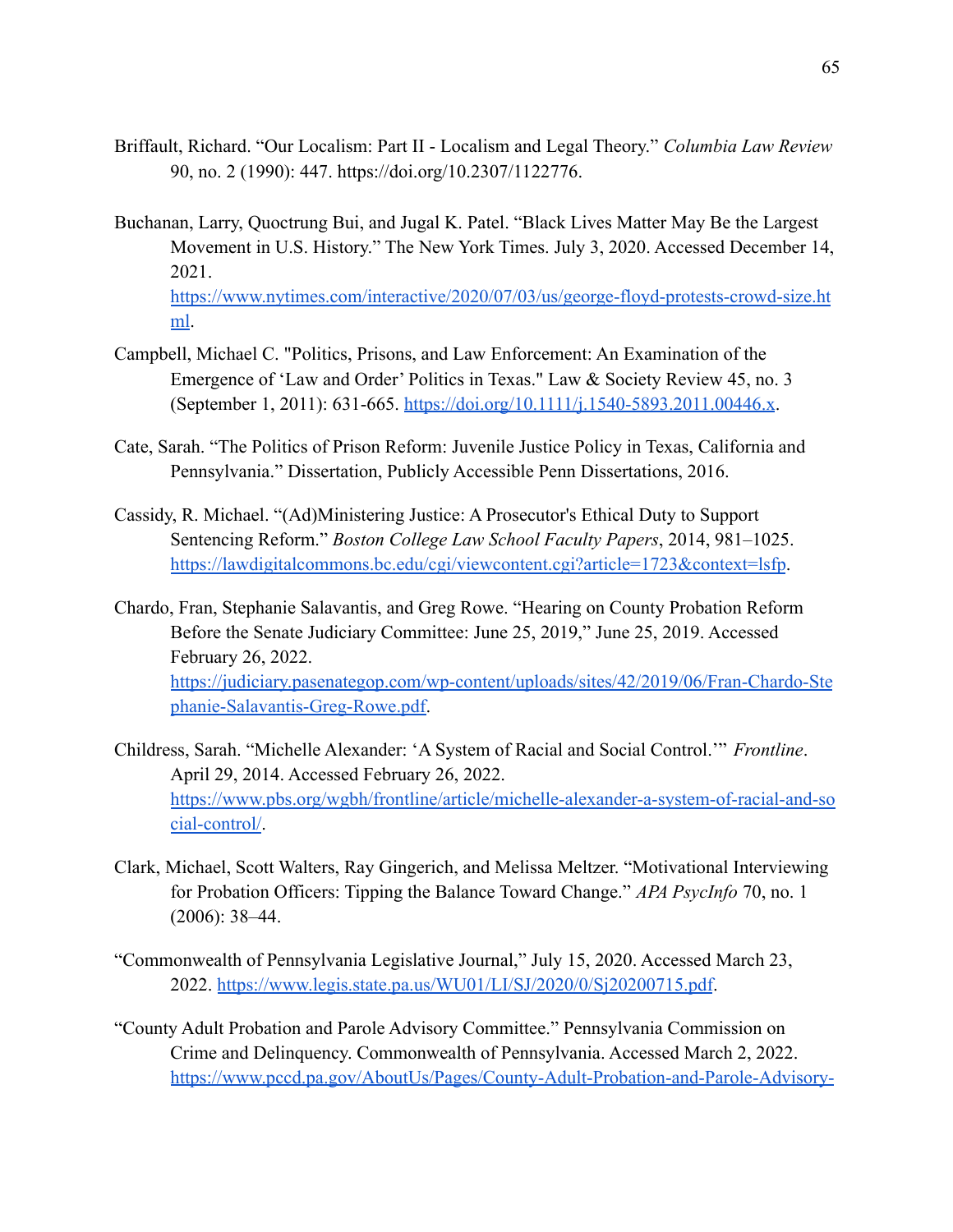## [Committee.aspx.](https://www.pccd.pa.gov/AboutUs/Pages/County-Adult-Probation-and-Parole-Advisory-Committee.aspx)

Delozier, Sheryl, interview by Srinidhi Ramakrishna, February 24, 2022.

- DePuy, LeRoy B. "The Walnut Street Prison: Pennsylvania's First Penitentiary." Pennsylvania History: A Journal of Mid-Atlantic Studies 18, no. 2 (April 1951): 130–44.
- Duchneskie, John. "A Chronology of the Meek Mill Case." The Philadelphia Inquirer. April 24, 2018. Accessed December 15, 2021. [https://www.inquirer.com/philly/news/a-chronology-of-the-meek-mill-case-20180424.ht](https://www.inquirer.com/philly/news/a-chronology-of-the-meek-mill-case-20180424.html) [ml](https://www.inquirer.com/philly/news/a-chronology-of-the-meek-mill-case-20180424.html).
- "EBP Implementation." County Chief Adult Probation and Parole Officers Association of Pennsylvania. County Chief Adult Probation and Parole Officers Association of Pennsylvania. Accessed March 18, 2022. [http://www.ccappoap.com/public/ebpimplementation/.](http://www.ccappoap.com/public/ebpimplementation/)
- Engler, Mark, and Paul Engler. "André Gorz's Non-Reformist Reforms Show How We Can Transform the World Today." Jacobin, July 22, 2021. Accessed October 20, 2021. [https://www.jacobinmag.com/2021/07/andre-gorz-non-reformist-reforms-revolution-poli](https://www.jacobinmag.com/2021/07/andre-gorz-non-reformist-reforms-revolution-political-theory) [tical-theory.](https://www.jacobinmag.com/2021/07/andre-gorz-non-reformist-reforms-revolution-political-theory)
- "Evidence-Based Practices Strategic Plan: Blueprint for EBP Implementation." County Chief Adult Probation and Parole Officers Association of Pennsylvania. County Chief Adult Probation and Parole Officers Association of Pennsylvania, June 2019. Accessed March 2, 2022.

[https://static-cdn.edit.site/users-files/191c64648f234b7be82bd1e65fd0f6c9/blueprintebpi](https://static-cdn.edit.site/users-files/191c64648f234b7be82bd1e65fd0f6c9/blueprintebpimplementation_-6-2019_.pdf?dl=1) mplementation -6-2019 .pdf?dl=1.

- Farrell, Nathan. "Co-Opting the 'Losers': Bob Geldof and Neoliberal Activism after the Financial Crisis." Essay. In *The Political Economy of Celebrity Activism*. Abingdon, Oxon: Routledge, Taylor & Francis Group, 2021.
- Garland, David. The Culture of Control: Crime and Social Order in Contemporary Society. Chicago: University of Chicago Press, 2001.
- Gilmore, Ruth Wilson. "Abolition Geography and the Problem of Innocence." Essay. In *Futures of Black Radicalism*, edited by Gaye Theresa Johnson and Alex Lubin. Verso, 2017.

Gilmore, Ruth Wilson. Golden Gulag: Prisons, Surplus, Crisis, and Opposition in Globalizing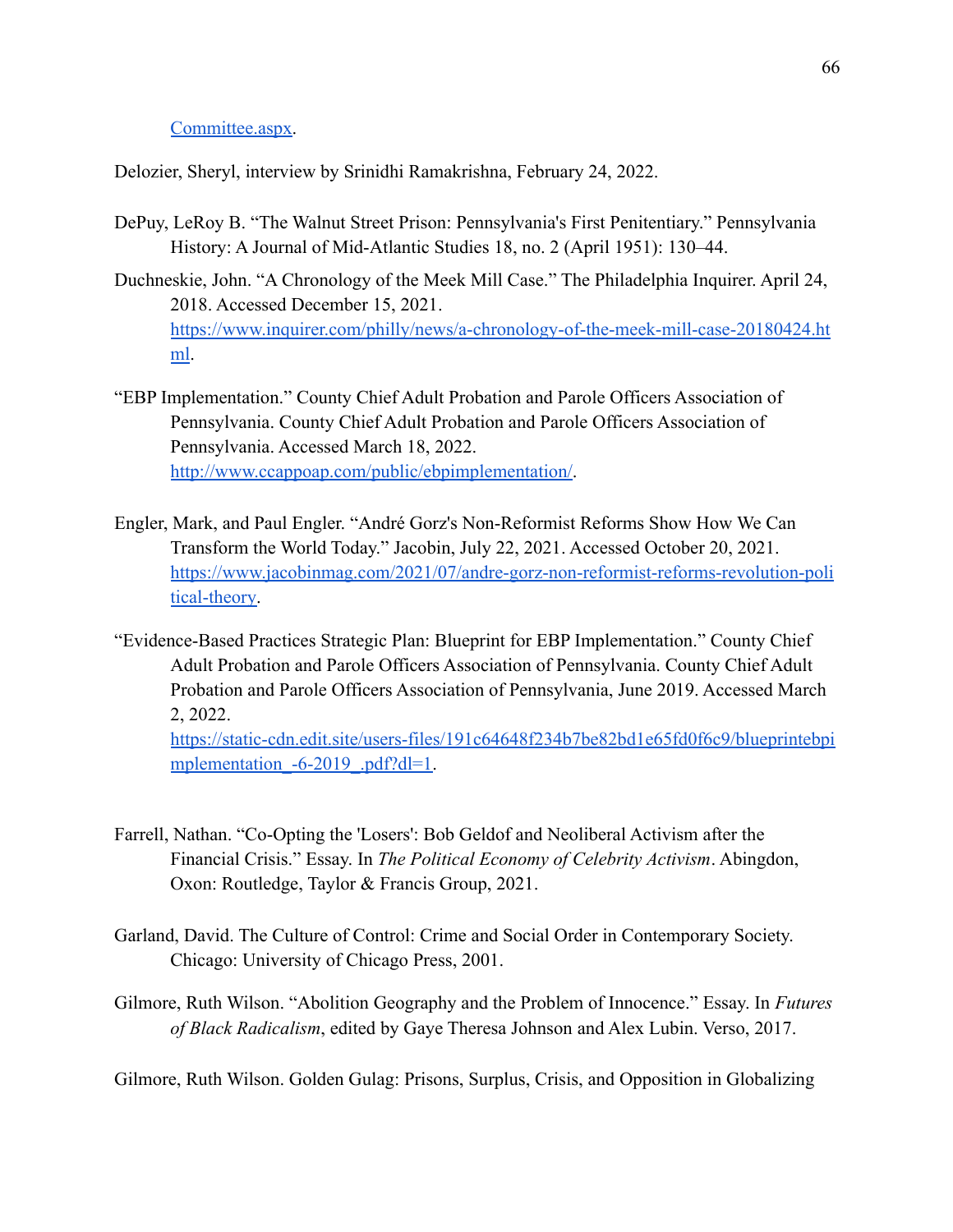California. Berkeley, CA: University of California Press, 2007.

- Gilmore, Ruth Wilson. "Organized Abandonment and Organized Violence: Devolution and the Police." *The Humanities Institute at UCSC*. Lecture, February 27, 2022.
- Giorgis, Hannah. "The Revelations of Meek Mill's Legal Limbo." The Atlantic, August 9, 2019. Accessed October 20, 2021. [https://www.theatlantic.com/entertainment/archive/2019/08/free-meek-jay-z-and-trickine](https://www.theatlantic.com/entertainment/archive/2019/08/free-meek-jay-z-and-trickiness-celebrity-activism/595768/) [ss-celebrity-activism/595768/](https://www.theatlantic.com/entertainment/archive/2019/08/free-meek-jay-z-and-trickiness-celebrity-activism/595768/).
- Gottschalk, Marie. Caught: The Prison State and the Lockdown of American Politics. Princeton, NJ: Princeton University Press, 2016.
- "Gov. Wolf Announces Pennsylvania Prison Population Reaches 20-Year Low." Pennsylvania Pressroom, October 7, 2021. Accessed October 20, 2021. [https://www.media.pa.gov/pages/corrections\\_details.aspx?newsid=522](https://www.media.pa.gov/pages/corrections_details.aspx?newsid=522).
- Gunter, Barrie. *Celebrity Capital: Assessing the Value of Fame*. New York: Bloomsbury, 2014.
- Hacker, Jacob S. "Privatizing Risk without Privatizing the Welfare State: The Hidden Politics of Social Policy Retrenchment in the United States." *American Political Science Review* 98, no. 2 (June 21, 2004): 243–60. <https://doi.org/10.1017/s0003055404001121>.
- Hardison, Elizabeth. "With Vote Looming Pa. Probation Officers Line up against Parts of House Reform Bill." *Pennsylvania Capital-Star*, January 22, 2020. Accessed March 2, 2022. [https://www.penncapital-star.com/criminal-justice/with-vote-looming-pa-probation-offic](https://www.penncapital-star.com/criminal-justice/with-vote-looming-pa-probation-officers-line-up-against-parts-of-house-reform-bill/) [ers-line-up-against-parts-of-house-reform-bill/.](https://www.penncapital-star.com/criminal-justice/with-vote-looming-pa-probation-officers-line-up-against-parts-of-house-reform-bill/)
- Harris, Jordan, interview by Srinidhi Ramakrishna, February 10, 2022.
- "HB 1555 Analysis: Filed vs. Amended." ACLU Pennsylvania. ACLU Pennsylvania, 2019. Accessed December 16, 2021. [https://www.aclupa.org/sites/default/files/field\\_documents/aclu-pa\\_analysis\\_hb\\_1555\\_fil](https://www.aclupa.org/sites/default/files/field_documents/aclu-pa_analysis_hb_1555_filed_v_amended_2019-12-10.pdf) ed v amended  $2019-12-10.pdf.$
- Holder, Sarah, Fola Akinnibi, and Christopher Cannon. "'We Have Not Defunded Anything': Big Cities Boost Police Budgets." Bloomberg CityLab, September 22, 2020. Accessed December 14, 2021. [https://www.bloomberg.com/graphics/2020-city-budget-police-defunding/.](https://www.bloomberg.com/graphics/2020-city-budget-police-defunding/)
- Human Rights Watch, and American Civil Liberties Union. Rep. Revoked: How Probation and Parole Feed Mass Incarceration in the United States. Human Rights Watch, July 2020. [https://www.aclu.org/sites/default/files/field\\_document/embargoed\\_hrw\\_aclu\\_revoked\\_p](https://www.aclu.org/sites/default/files/field_document/embargoed_hrw_aclu_revoked_parole_and_probation_report_002.pdf) arole and probation report 002.pdf.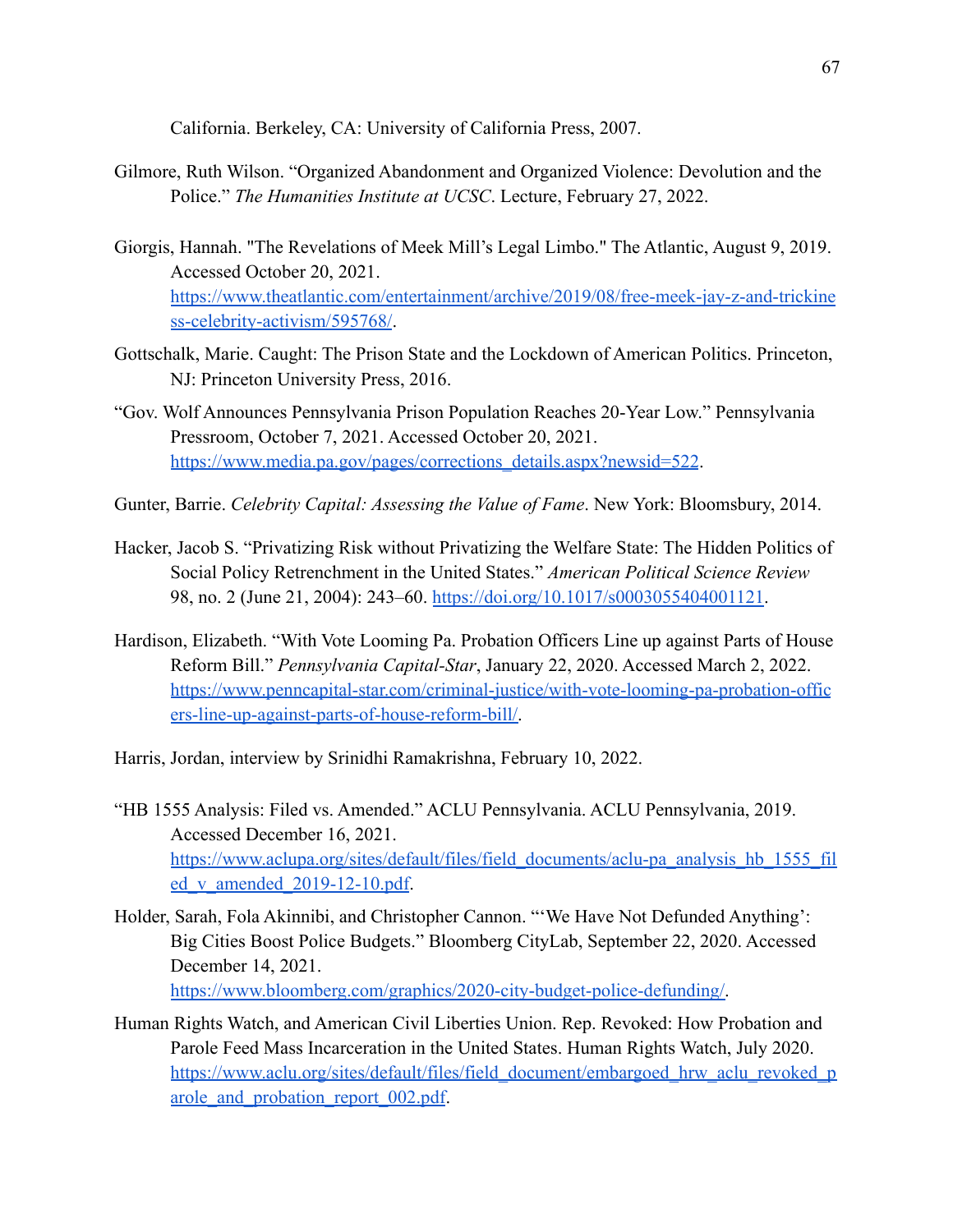"Joint Statement | Opposition to Senate Bill 913 (PN 1144)." ACLU Pennsylvania. ACLU Pennsylvania, November 8, 2021. Accessed December 15, 2021. [https://www.aclupa.org/sites/default/files/field\\_documents/joint\\_statement-opposition\\_to](https://www.aclupa.org/sites/default/files/field_documents/joint_statement-opposition_to_senate_bill_913_pn_1144.pdf) senate bill 913 pn 1144.pdf.

Jones, Lorenzo, and Gabriel Sayegh. "Opinion: Grassroots Movements Are Needed to End Mass Incarceration." *City Limits*. December 13, 2019. Accessed March 1, 2022. [https://citylimits.org/2019/12/13/opinion-grassroots-movements-are-needed-to-end-mass-incarc](https://citylimits.org/2019/12/13/opinion-grassroots-movements-are-needed-to-end-mass-incarceration/) [eration/](https://citylimits.org/2019/12/13/opinion-grassroots-movements-are-needed-to-end-mass-incarceration/).

Jones, Reuben, interview by Srinidhi Ramakrishna, February 23, 2022.

- Jones, Reuben. "An Open Letter to Meek Mill: Pa. Needs Real Probation Reform | Opinion." *Pennsylvania Capital-Star*. Pennsylvania Capital-Star, January 27, 2022. Accessed March 23, 2022. [https://www.penncapital-star.com/commentary/an-open-letter-to-meek-mill-pa-needs-rea](https://www.penncapital-star.com/commentary/an-open-letter-to-meek-mill-pa-needs-real-probation-reform-opinion/) [l-probation-reform-opinion/](https://www.penncapital-star.com/commentary/an-open-letter-to-meek-mill-pa-needs-real-probation-reform-opinion/).
- Jones, Rick. Rep. *Funding of County Adult Probation Services*. Legislative Budget and Finance Committee, 2015.
- Jones, Van, and Holly Harris. "Pennsylvania Should Seize Chance for Probation Reform." Lancaster Online, February 16, 2020. Accessed December 15, 2021. [https://lancasteronline.com/opinion/columnists/pennsylvania-should-seize-chance-for-pr](https://lancasteronline.com/opinion/columnists/pennsylvania-should-seize-chance-for-probation-reform/article_91d36c68-4f44-11ea-8c1c-6745b36d95c7.html) [obation-reform/article\\_91d36c68-4f44-11ea-8c1c-6745b36d95c7.html.](https://lancasteronline.com/opinion/columnists/pennsylvania-should-seize-chance-for-probation-reform/article_91d36c68-4f44-11ea-8c1c-6745b36d95c7.html)
- "The Justice Reinvestment Initiative Helps Law Enforcement Keep Communities Safe." Council of State Governments Justice Center. CSG Justice Center, October 2019. Accessed October 19, 2021.

[https://csgjusticecenter.org/publications/the-justice-reinvestment-initiative-helps-law-enf](https://csgjusticecenter.org/publications/the-justice-reinvestment-initiative-helps-law-enforcement/) [orcement/](https://csgjusticecenter.org/publications/the-justice-reinvestment-initiative-helps-law-enforcement/).

- "Justice Reinvestment in Pennsylvania." Council of State Governments Justice Center. CSG Justice Center. Accessed October 19, 2021. [https://csgjusticecenter.org/projects/justice-reinvestment/past-states/pennsylvania/.](https://csgjusticecenter.org/projects/justice-reinvestment/past-states/pennsylvania/)
- "Justice Reinvestment in Pennsylvania: First Presentation to the Pennsylvania Justice Reinvestment Working Group." Council of State Governments Justice Center. CSG Justice Center, March 9, 2016. Accessed October 19, 2021. <https://csgjusticecenter.org/wp-content/uploads/2020/10/PA-Launch-Presentation.pdf>.
- Kaeble, Danielle. Rep. *Probation and Parole in the United States, 2020*. Bureau of Justice Statistics, December 2021. NCJ 303102. <https://bjs.ojp.gov/content/pub/pdf/ppus20.pdf>.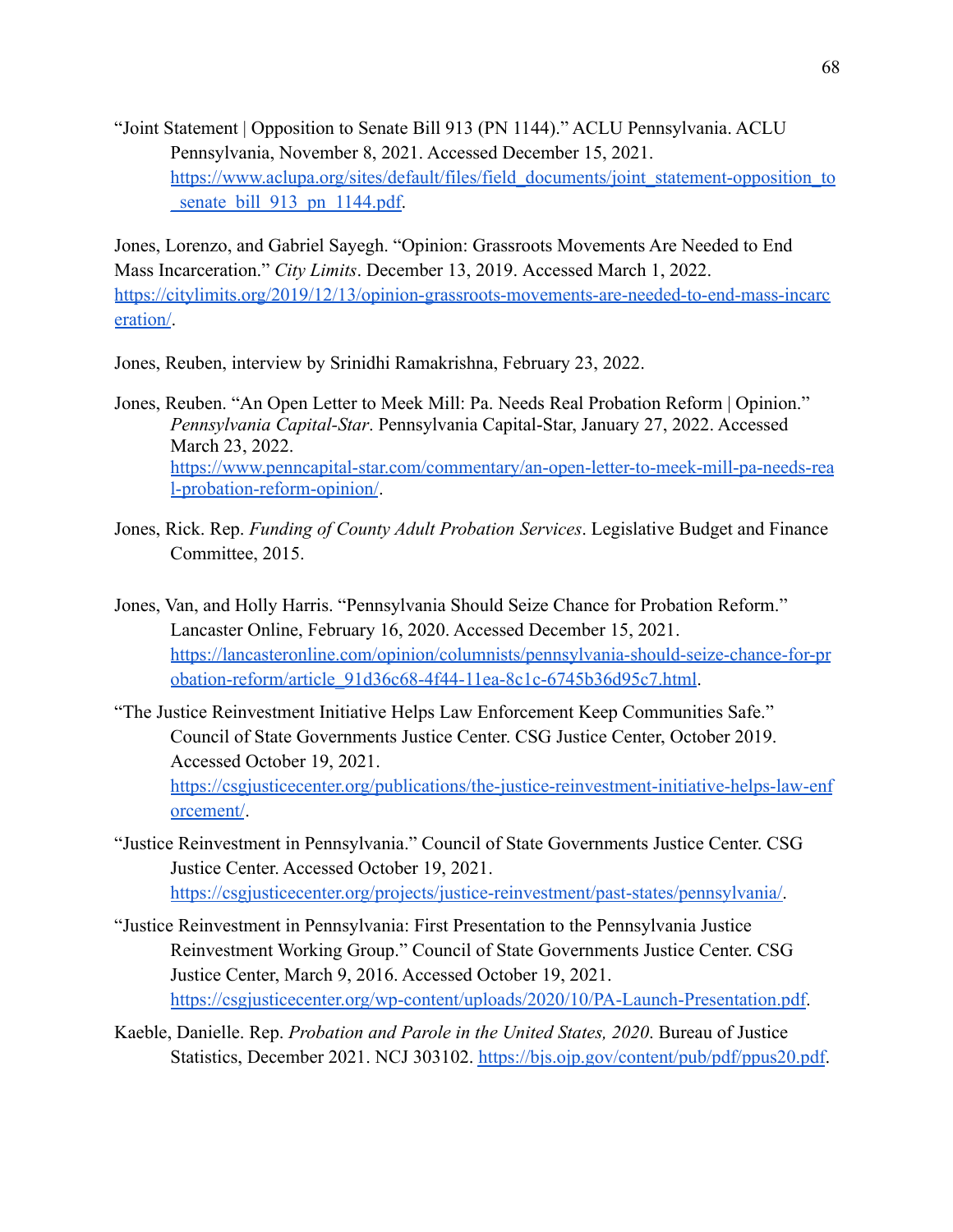- Karakatsanis, Alec. "The Punishment Bureaucracy: How to Think About 'Criminal Justice Reform.'" *The Yale Law Journal* 128 (March 28, 2019). <https://www.yalelawjournal.org/forum/the-punishment-bureaucracy>.
- Karakatsanis, Alec. *Usual Cruelty: The Complicity of Lawyers in the Criminal Injustice System*. New York: The New Press, 2019.
- Kettl, Donald F. "The Transformation of Governance: Globalization, Devolution, and the Role of Government." *Public Administration Review* 60, no. 6 (2000): 488–97. [https://doi.org/10.1111/0033-3352.00112.](https://doi.org/10.1111/0033-3352.00112)
- Kimble, Julian. "Is Meek Mill's Friendship With Trump Supporter Robert Kraft an Unholy Alliance?" *Pitchfork*. February 13, 2019. Accessed March 23, 2022. [https://pitchfork.com/thepitch/is-meek-mills-friendship-with-trump-supporter-robert-kraf](https://pitchfork.com/thepitch/is-meek-mills-friendship-with-trump-supporter-robert-kraft-an-unholy-alliance/) [t-an-unholy-alliance/](https://pitchfork.com/thepitch/is-meek-mills-friendship-with-trump-supporter-robert-kraft-an-unholy-alliance/).
- King, Stephanie. "Meek Mill, Kevin Hart, and Michael Rubin Miss the Point with \$15 Million Scholarship Donation | Opinion." *The Philadelphia Inquirer*. January 20, 2022. Accessed March 23, 2022. [https://www.inquirer.com/opinion/commentary/meek-mill-kevin-hart-michael-rubin-phil](https://www.inquirer.com/opinion/commentary/meek-mill-kevin-hart-michael-rubin-philadelphia-schools-20220120.html) [adelphia-schools-20220120.html](https://www.inquirer.com/opinion/commentary/meek-mill-kevin-hart-michael-rubin-philadelphia-schools-20220120.html).
- Klingele, Cecelia. "The Promises and Perils of Evidence-Based Corrections." *Notre Dame Law Review* 91, no. 2 (February 2016): 537–84. http://scholarship.law.nd.edu/ndlr/vol91/iss2/2.
- Lynch, Mona Pauline. Sunbelt Justice: Arizona and the Transformation of American Punishment. Stanford, CA: Stanford Law Books, 2010.
- Majic, Samantha, Daniel O'Neill, and Michael Bernhard. "Celebrity and Politics." *Perspectives on Politics* 18, no. 1 (March 17, 2020): 1–8. https://doi.org/10.1017/s1537592719004602.
- Mauer, Marc, and Nazgol Ghandnoosh. Rep. Fewer Prisoners, Less Crime: A Tale of Three States. The Sentencing Project, July 13, 2014. [https://www.sentencingproject.org/wp-content/uploads/2015/11/Fewer-Prisoners-Less-C](https://www.sentencingproject.org/wp-content/uploads/2015/11/Fewer-Prisoners-Less-Crime-A-Tale-of-Three-States.pdf) [rime-A-Tale-of-Three-States.pdf](https://www.sentencingproject.org/wp-content/uploads/2015/11/Fewer-Prisoners-Less-Crime-A-Tale-of-Three-States.pdf).
- McSherry, Bernadette, and Ian R. Freckelton. *Coercive Care: Rights, Law and Policy*. London: Routledge, 2015.
- "Meet REFORM." REFORM Alliance. REFORM Alliance, November 8, 2021. Accessed December 14, 2021. https://reformalliance.com/meet-reform/.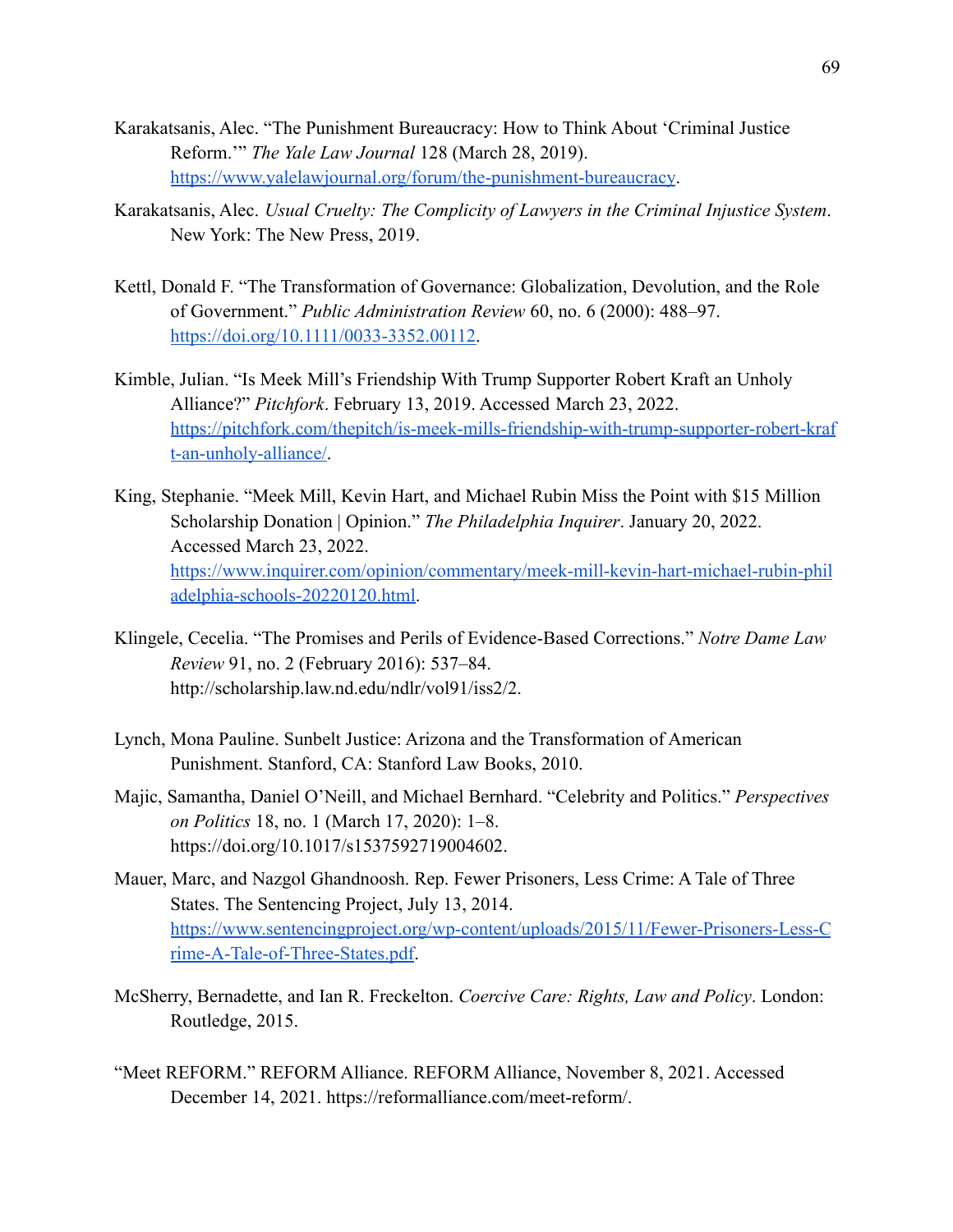- "Meeting to Consider SB 14, SB 1158, SB 1204, HB 256, HB 1855, and HB 1984." Pennsylvania Senate Judiciary Committee. Senate of Pennsylvania, June 23, 2020. <https://judiciary.pasenategop.com/062420/>.
- Meyer, Katie. "Despite Controversial Amendments, Pa. House Passes Justice Reinvestment Bills." WHYY, December 19, 2019. Accessed October 19, 2021. [https://whyy.org/articles/despite-controversial-amendments-pa-house-passes-justice-rein](https://whyy.org/articles/despite-controversial-amendments-pa-house-passes-justice-reinvestment-bills/) [vestment-bills/.](https://whyy.org/articles/despite-controversial-amendments-pa-house-passes-justice-reinvestment-bills/)
- Miller, Lisa L. "Interest Groups and Crime Politics at the State Level." Essay. In *The Perils of Federalism: Race, Poverty, and the Politics of Crime Control*. New York: Oxford University Press, 2008.
- "Mission." Pennsylvania District Attorneys Association. Pennsylvania District Attorneys Association, April 22, 2019. Accessed March 17, 2022. <https://www.pdaa.org/mission/>.
- Mitchell, John N. "Pa. House Bill Introduced Aimed at Fixing Parole, Probation." The Philadelphia Tribune, May 30, 2019. Accessed December 15, 2021. [https://www.phillytrib.com/news/local\\_news/pa-house-bill-introduced-aimed-at-fixing-p](https://www.phillytrib.com/news/local_news/pa-house-bill-introduced-aimed-at-fixing-parole-probation/article_3dc4a515-c823-54b0-aeb7-dae9a9723013.html) [arole-probation/article\\_3dc4a515-c823-54b0-aeb7-dae9a9723013.html](https://www.phillytrib.com/news/local_news/pa-house-bill-introduced-aimed-at-fixing-parole-probation/article_3dc4a515-c823-54b0-aeb7-dae9a9723013.html).
- "New Poll Finds That Urban and Rural America Are Rethinking Mass Incarceration." Vera Institute of Justice. Vera, June 12, 2017. Accessed December 14, 2021. [https://www.vera.org/newsroom/new-poll-finds-that-urban-and-rural-america-are-rethink](https://www.vera.org/newsroom/new-poll-finds-that-urban-and-rural-america-are-rethinking-mass-incarceration) [ing-mass-incarceration](https://www.vera.org/newsroom/new-poll-finds-that-urban-and-rural-america-are-rethinking-mass-incarceration).
- Nichanian, Daniel. "D.A. Associations Should Own Up To The Splintering Politics Of Prosecution." *The Appeal*. February 14, 2020. Accessed March 17, 2022. [https://theappeal.org/politicalreport/district-attorney-associations-political-conflicts-cdaa](https://theappeal.org/politicalreport/district-attorney-associations-political-conflicts-cdaa/) [/.](https://theappeal.org/politicalreport/district-attorney-associations-political-conflicts-cdaa/)
- Nichanian, Daniel. "Larry Krasner Quit Pennsylvania's DA Association. What Does Group Stand For?" *The Appeal*. December 20, 2018. Accessed March 17, 2022. <https://theappeal.org/politicalreport/spotlight-pdaa/>.
- Niven, David. "Who Says Shut Up and Dribble? Race and the Response to Athletes' Political Activism." *Journal of African American Studies* 25, no. 2 (June 5, 2021): 298–311. <https://doi.org/10.1007/s12111-021-09534-6>.
- Oppel, Richard A. "These Prosecutors Promised Change. Their Power Is Being Stripped Away." *The New York Times*. December 2, 2019. Accessed February 26, 2022. <https://www.nytimes.com/2019/11/25/us/prosecutors-criminal-justice.html>.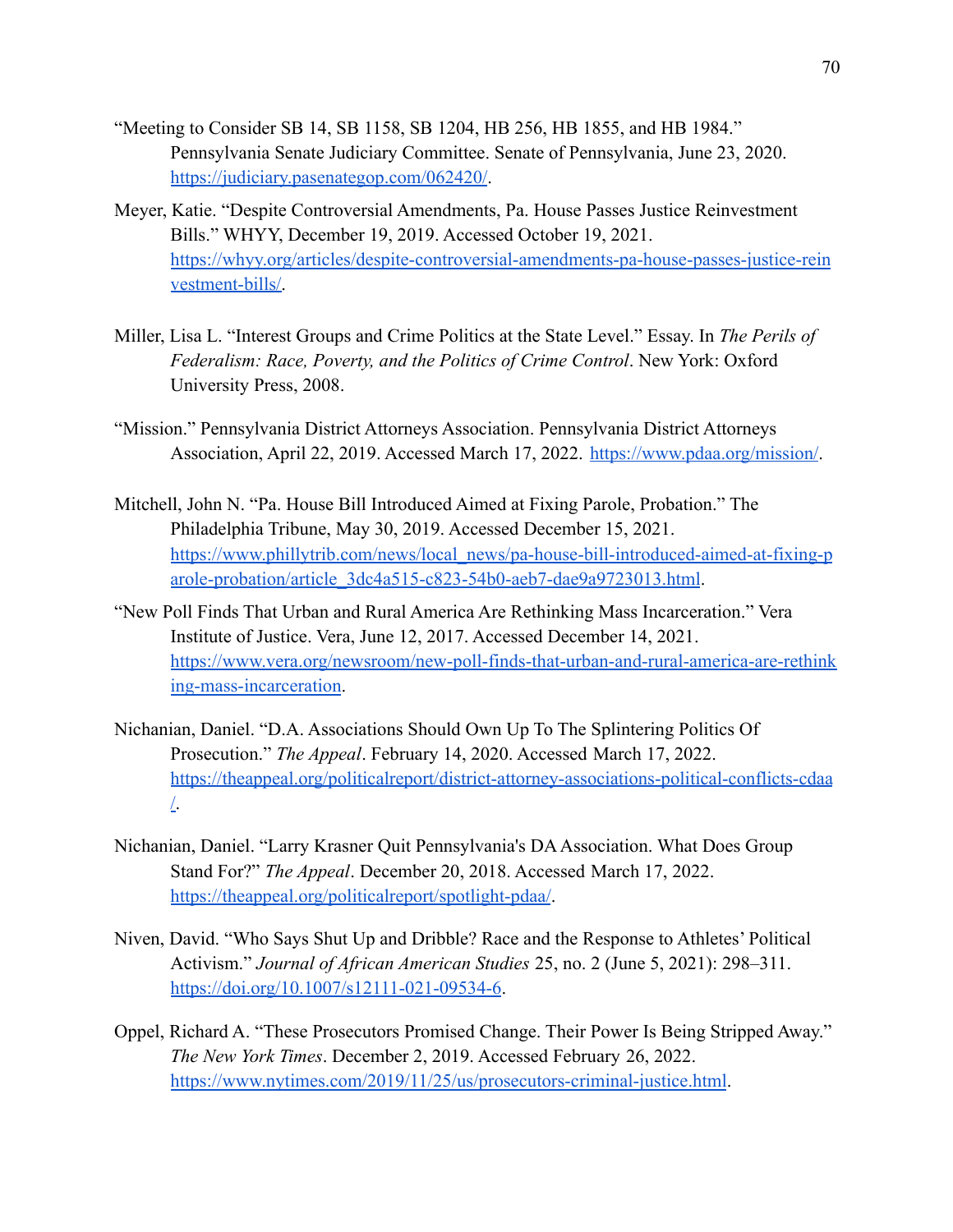Orso, Anna. "They Said His Name: How George Floyd Changed a City 1,100 Miles Away." The Philadelphia Inquirer, June 19, 2020. Accessed December 14, 2021. [https://www.inquirer.com/news/inq/george-floyd-philadelphia-protest-photos-20200607.](https://www.inquirer.com/news/inq/george-floyd-philadelphia-protest-photos-20200607.html) [html.](https://www.inquirer.com/news/inq/george-floyd-philadelphia-protest-photos-20200607.html)

"Our Work." REFORM Alliance. REFORM Alliance, October 28, 2021. Accessed March 23, 2022. [https://reformalliance.com/our-work/.](https://reformalliance.com/our-work/)

- Page, Joshua. The Toughest Beat: Politics, Punishment, and the Prison Officers' Union in California. Oxford: Oxford University Press, 2011.
- Palmer, Chris. "Philly DA Larry Krasner Withdraws Office from Statewide Prosecutors Group." *The Philadelphia Inquirer*. November 16, 2018. Accessed March 17, 2022. [https://www.inquirer.com/philly/news/crime/philadelphia-da-district-attorney-larry-krasn](https://www.inquirer.com/philly/news/crime/philadelphia-da-district-attorney-larry-krasner-withdraws-pdaa-20181116.html) [er-withdraws-pdaa-20181116.html](https://www.inquirer.com/philly/news/crime/philadelphia-da-district-attorney-larry-krasner-withdraws-pdaa-20181116.html).
- Partzsch, Lena. "Powerful Individuals in a Globalized World." *Global Policy* 8, no. 1 (September 9, 2016): 5–13. https://doi.org/10.1111/1758-5899.12367.
- "PDAA History." Pennsylvania District Attorneys Association. Pennsylvania District Attorneys Association, May 7, 2019. Accessed March 17, 2022. [https://www.pdaa.org/history/.](https://www.pdaa.org/history/)
- "PDAA Responds to Governor Wolf and Meek Mill Call for Criminal Justice Reforms." Pennsylvania District Attorneys Association. Pennsylvania District Attorneys Association, May 3, 2018. Accessed March 2, 2022. [https://www.pdaa.org/pdaa-responds-to-governor-wolf-and-meek-mill-call-for-criminal-j](https://www.pdaa.org/pdaa-responds-to-governor-wolf-and-meek-mill-call-for-criminal-justice-reforms/) [ustice-reforms/](https://www.pdaa.org/pdaa-responds-to-governor-wolf-and-meek-mill-call-for-criminal-justice-reforms/).
- "PDAA Supports Meaningful Changes to Pennsylvania's Probation System." Pennsylvania District Attorneys Association. Pennsylvania District Attorneys Association, 2019. Accessed March 2, 2022. [https://www.pdaa.org/blog/pdaa-supports-meaningful-changes-to-pennsylvanias-probati](https://www.pdaa.org/blog/pdaa-supports-meaningful-changes-to-pennsylvanias-probation-system/) [on-system/](https://www.pdaa.org/blog/pdaa-supports-meaningful-changes-to-pennsylvanias-probation-system/).
- Pennsylvania Justice Alliance. "Who Keeps People In Prison? Exposing the Lobby of Mass Incarceration in Pennsylvania." December 9, 2021. Accessed December 11, 2021. <https://www.youtube.com/watch?v=dUYH8uomB6U>.
- "Pennsylvania Senate Bill 14: 2019-2020: Regular Session." LegiScan. LegiScan. Accessed December 17, 2021. <https://legiscan.com/PA/sponsors/SB14/2019>.

"Pennsylvania Senate Bill 5: 2021-2022: Regular Session." LegiScan. LegiScan. Accessed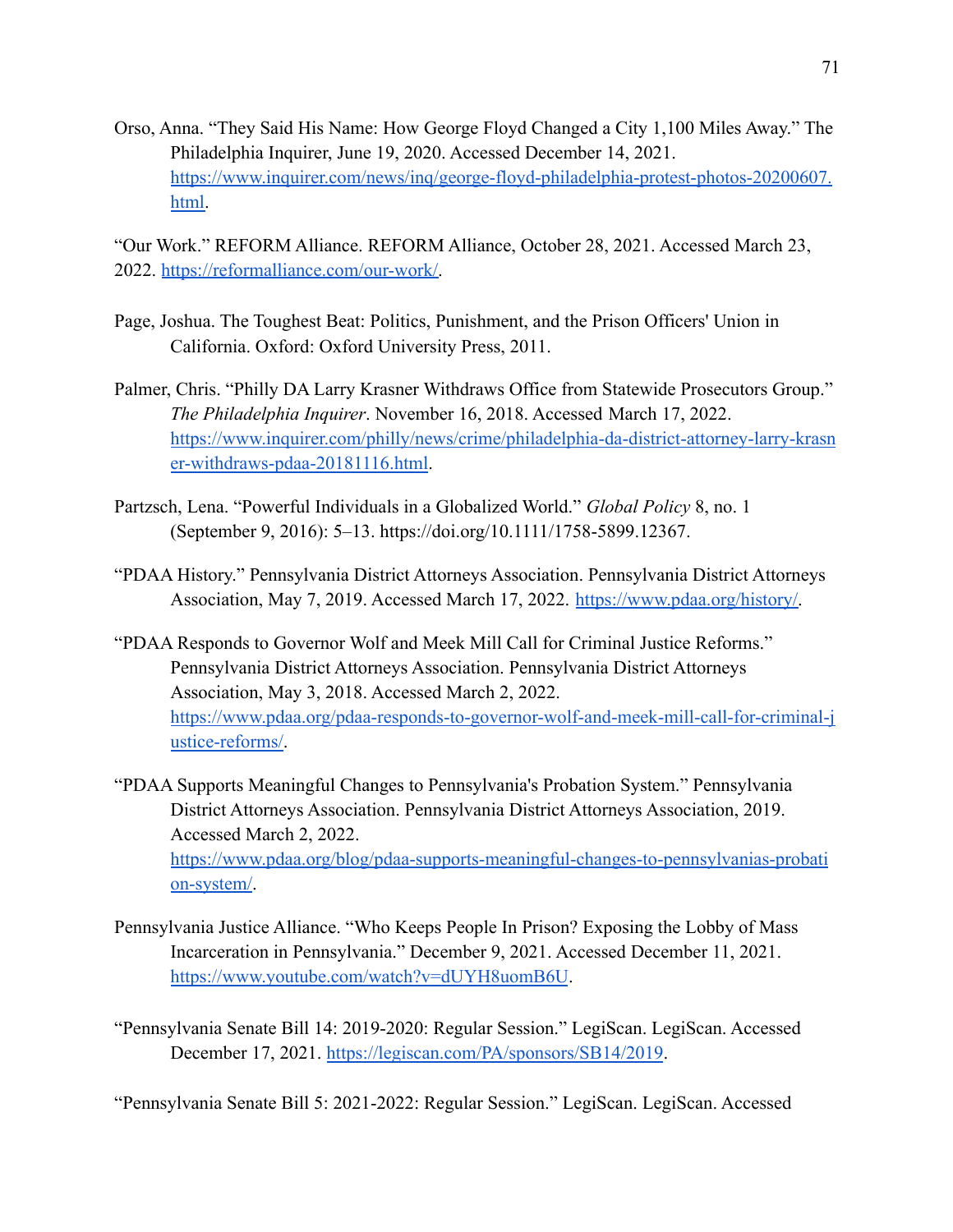December 17, 2021. <https://legiscan.com/PA/bill/SB5/2021>.

- Pfaff, John F. *Locked in: The True Causes of Mass Incarceration and How to Achieve Real Reform*. New York: Basic Books, 2017.
- Phelps, Michelle S., Rebecca Shlafer, Kelly Lyn Mitchell, Tyler Winkelman, and Latasha Jennings. "Mass Probation and Health: Lessons Learned from an Interdisciplinary Research Project." Robina Institute of Criminal Law and Criminal Justice. University of Minnesota, July 20, 2021. Accessed March 2, 2022. [https://robinainstitute.umn.edu/news-views/mass-probation-and-health-lessons-learned-i](https://robinainstitute.umn.edu/news-views/mass-probation-and-health-lessons-learned-interdisciplinary-research-project) [nterdisciplinary-research-project](https://robinainstitute.umn.edu/news-views/mass-probation-and-health-lessons-learned-interdisciplinary-research-project).
- Pishko, Jessica. "Prosecutors Are Banding Together to Prevent Criminal-Justice Reform." *The Nation*. October 18, 2017. Accessed March 17, 2022. [https://www.thenation.com/article/archive/prosecutors-are-banding-together-to-prevent-c](https://www.thenation.com/article/archive/prosecutors-are-banding-together-to-prevent-criminal-justice-reform/) [riminal-justice-reform/](https://www.thenation.com/article/archive/prosecutors-are-banding-together-to-prevent-criminal-justice-reform/).
- Placey, Helene, interview by Srinidhi Ramakrishna, January 31, 2022.
- Prabhu, Dolly, interview by Srinidhi Ramakrishna, February 1, 2022.
- "Public Hearing to Consider Probation and Parole Reform (SB 14) Part 1 of 2." Pennsylvania Senate Republicans. Senate of Pennsylvania, June 25, 2019. <https://www.pasenategop.com/blog/062519/>.
- Purnell, Derecka. "Jay-Z Has Crossed the Picket Line with His NFL Deal." *The Guardian*. August 19, 2019. Accessed March 23, 2022. [https://www.theguardian.com/commentisfree/2019/aug/19/sorry-jay-z-racial-justice-corp](https://www.theguardian.com/commentisfree/2019/aug/19/sorry-jay-z-racial-justice-corporations-billionaires) [orations-billionaires](https://www.theguardian.com/commentisfree/2019/aug/19/sorry-jay-z-racial-justice-corporations-billionaires).
- Quinn, Eithne. "Occupy Wall Street, Racial Neoliberalism, and New York's Hip-Hop Moguls." American Quarterly. Johns Hopkins University Press, May 11, 2016. [https://www.research.manchester.ac.uk/portal/en/publications/occupy-wall-street-racial](https://www.research.manchester.ac.uk/portal/en/publications/occupy-wall-street-racial-neoliberalism-and-new-yorks-hiphop-moguls(29a05f57-eaa0-4320-94b5-ea3b0089e274)/export.html)[neoliberalism-and-new-yorks-hiphop-moguls\(29a05f57-eaa0-4320-94b5-ea3b0089e274\)](https://www.research.manchester.ac.uk/portal/en/publications/occupy-wall-street-racial-neoliberalism-and-new-yorks-hiphop-moguls(29a05f57-eaa0-4320-94b5-ea3b0089e274)/export.html) [/export.html](https://www.research.manchester.ac.uk/portal/en/publications/occupy-wall-street-racial-neoliberalism-and-new-yorks-hiphop-moguls(29a05f57-eaa0-4320-94b5-ea3b0089e274)/export.html).
- REFORM Alliance (@REFORM), "[#REFORM](https://twitter.com/hashtag/REFORM?src=hashtag_click) is at [@MIAFest](https://twitter.com/MiaFest) today by Cause Village," Tweet, August 31, 2019, [https://twitter.com/reform/status/1167892548083257345.](https://twitter.com/reform/status/1167892548083257345)
- REFORM Alliance. "REFORM Alliance Takes First Major Legislative Action to Transform Pennsylvania's Oppressive Probation & Parole System." *Cision PR Newswire*. May 31, 2019. Accessed March 23, 2022. [https://www.prnewswire.com/news-releases/reform-alliance-takes-first-major-legislative](https://www.prnewswire.com/news-releases/reform-alliance-takes-first-major-legislative-action-to-transform-pennsylvanias-oppressive-probation--parole-system-300859840.html)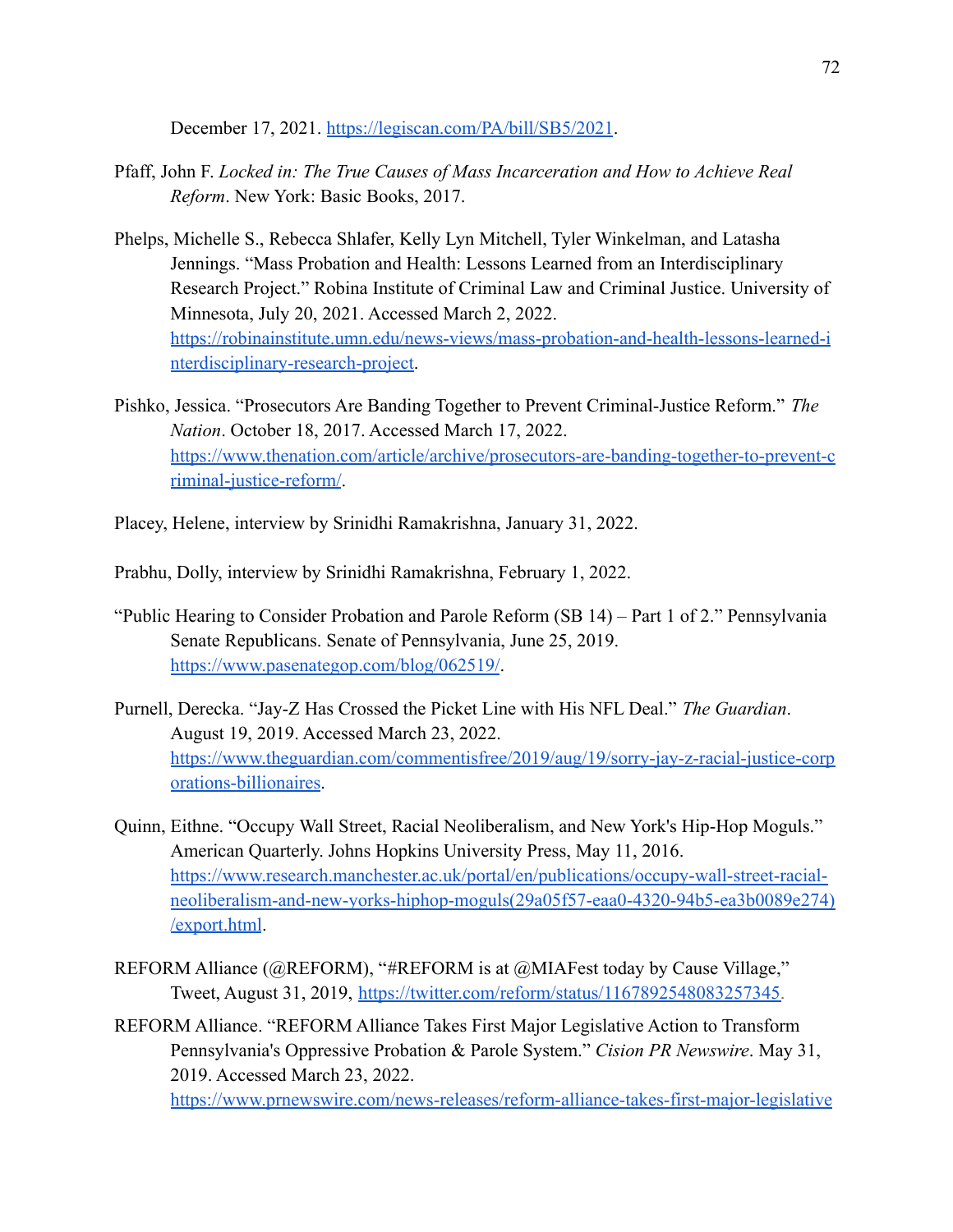[-action-to-transform-pennsylvanias-oppressive-probation--parole-system-300859840.ht](https://www.prnewswire.com/news-releases/reform-alliance-takes-first-major-legislative-action-to-transform-pennsylvanias-oppressive-probation--parole-system-300859840.html) [ml](https://www.prnewswire.com/news-releases/reform-alliance-takes-first-major-legislative-action-to-transform-pennsylvanias-oppressive-probation--parole-system-300859840.html).

Randol, Elizabeth, interview by Srinidhi Ramakrishna, January 27, 2022.

[olicing/](https://communityresourcehub.org/resources/reformist-reforms-vs-abolitionist-steps-in-policing/).

.

- "Reformist Reforms vs. Abolitionist Steps to End Imprisonment." Critical Resistance. Community Resource Hub for Safety & Accountability, 2021. Accessed February 2, 2022. [https://communityresourcehub.org/resources/reformist-reforms-vs-abolitionist-steps-in-p](https://communityresourcehub.org/resources/reformist-reforms-vs-abolitionist-steps-in-policing/)
- Rep. *County Adult Probation and Parole Annual Statistical Report 2018*. Pennsylvania Board of Probation and Parole, 2018.
- Rep. *Funding of County Adult Probation Services: Conducted Pursuant to House Resolution 2014-69*. Harrisburg: Pennsylvania General Assembly, 2015.
- Rep. A New Sensibility: An Analysis of Public Opinion Research on Attitudes Towards Crime and Criminal Justice Policy. The Opportunity Agenda, 2016.
- Rep. *Prosecutor Lobbying in the States, 2015-2018*. University of North Carolina School of Law Prosecutors and Politics Project, June 2021. [https://law.unc.edu/wp-content/uploads/2021/06/Prosecutor-Lobbying-in-the-States-201](https://law.unc.edu/wp-content/uploads/2021/06/Prosecutor-Lobbying-in-the-States-2015-2018.pdf) [5-2018.pdf](https://law.unc.edu/wp-content/uploads/2021/06/Prosecutor-Lobbying-in-the-States-2015-2018.pdf).
- "Reuben Jones: Pennsylvania." JustLeadershipUSA. JustLeadershipUSA. Accessed March 23, 2022. [https://jlusa.org/leader/reuben-jones/.](https://jlusa.org/leader/reuben-jones/)
- Reynolds, Carl. "Probation in Pennsylvania: Statement of Carl Reynolds, Senior Legal & Policy Advisor." The Council of State Governments Justice Center. Accessed March 2, 2022. <https://judiciary.pasenategop.com/wp-content/uploads/sites/42/2019/06/carl-reynolds.pdf>
- Rosen, Charlotte. "The False Promise of Criminal Justice Reform." *The Nation*, January 5, 2022. Accessed March 2, 2022. [https://www.thenation.com/article/culture/carceral-con-review/.](https://www.thenation.com/article/culture/carceral-con-review/)
- Rubin, Michael. "Pennsylvania's Probation System Needs Reform, and the Senate Should Do It Soon | Opinion." Penn Live, December 8, 2021. Accessed December 15, 2021. [https://www.pennlive.com/opinion/2021/12/pennsylvania-probation-system-needs-refor](https://www.pennlive.com/opinion/2021/12/pennsylvania-probation-system-needs-reform-and-the-senate-can-do-it-this-week-opinion.html) [m-and-the-senate-can-do-it-this-week-opinion.html](https://www.pennlive.com/opinion/2021/12/pennsylvania-probation-system-needs-reform-and-the-senate-can-do-it-this-week-opinion.html).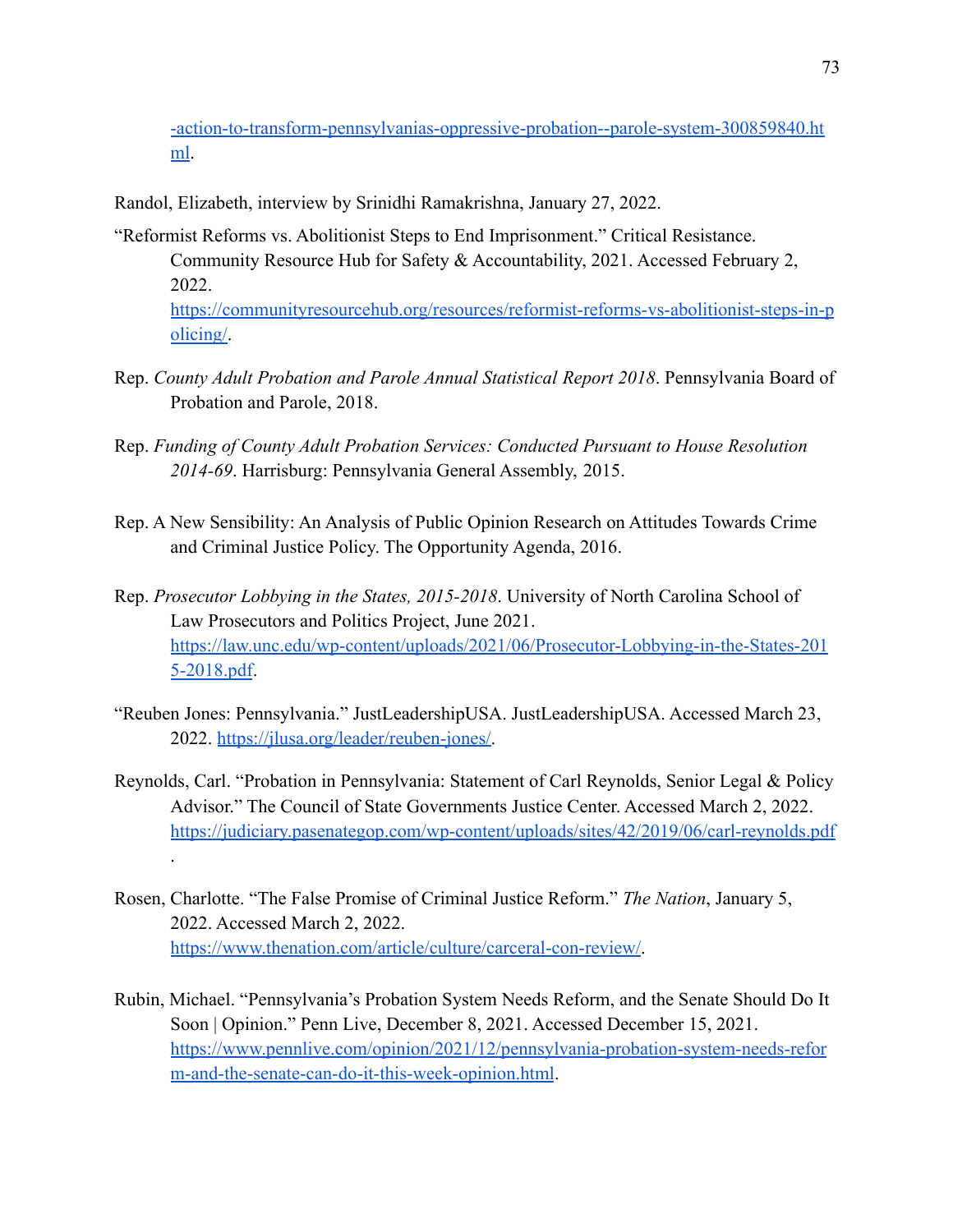- Saward, Michael. "Authorisation and Authenticity: Representation and the Unelected." *Journal of Political Philosophy* 17, no. 1 (January 19, 2009): 1–22. [https://doi.org/10.1111/j.1467-9760.2008.00309.x.](https://doi.org/10.1111/j.1467-9760.2008.00309.x)
- Schiraldi, Vincent. Rep. The Pennsylvania Community Corrections Story. New York: Columbia University, 2018.
- Schoenfeld, Heather. "Mass Incarceration and the Paradox of Prison Conditions Litigation." Law & Society Review 44, no. 3 (2010): 731-767. <http://www.jstor.org/stable/40926316>.
- Schragger, Richard C. "The Limits of Localism." *Michigan Law Review* 100, no. 2 (2001): 373. [https://doi.org/10.2307/1290541.](https://doi.org/10.2307/1290541)
- Seeds, Christopher. "Bifurcation Nation: American Penal Policy in Late Mass Incarceration." Punishment & Society 19, no. 5 (2016): 590–610. <https://doi.org/10.1177/1462474516673822>.
- "Senate Bill No. 14 (PN 1834)." The General Assembly of Pennsylvania, June 30, 2020. Accessed February 26, 2022. [https://www.legis.state.pa.us/CFDOCS/Legis/PN/Public/btCheck.cfm?txtType=PDF&se](https://www.legis.state.pa.us/CFDOCS/Legis/PN/Public/btCheck.cfm?txtType=PDF&sessYr=2019&sessInd=0&billBody=S&billTyp=B&billNbr=0014&pn=1834) [ssYr=2019&sessInd=0&billBody=S&billTyp=B&billNbr=0014&pn=1834.](https://www.legis.state.pa.us/CFDOCS/Legis/PN/Public/btCheck.cfm?txtType=PDF&sessYr=2019&sessInd=0&billBody=S&billTyp=B&billNbr=0014&pn=1834)
- Setaro, Shawn. "How JAY-Z and Meek Mill's REFORM Alliance Plans to Improve the Criminal Justice System." *Complex*. February 15, 2019. Accessed March 23, 2022. [https://www.complex.com/music/2019/02/jay-z-meek-mill-reform-organization-criminal](https://www.complex.com/music/2019/02/jay-z-meek-mill-reform-organization-criminal-justice) [-justice.](https://www.complex.com/music/2019/02/jay-z-meek-mill-reform-organization-criminal-justice)
- Simon, Jonathan. Governing through Crime: How the War on Crime Transformed American Democracy and Created a Culture of Fear. Oxford: Oxford University Press, 2007.
- Smith, Britton, interview by Srinidhi Ramakrishna, February 16, 2022.
- Soss, Joe, Richard C. Fording, and Sanford F. Schram. "The Color of Devolution: Race, Federalism, and the Politics of Social Control." *American Journal of Political Science* 52, no. 3 (July 2008): 536–53. [https://doi.org/10.1111/j.1540-5907.2008.00328.x.](https://doi.org/10.1111/j.1540-5907.2008.00328.x)
- Southwick, Ron. "Pa. Lawmakers Push Again to Change Probation System, but Can They Get It Done?" Penn Live, October 26, 2021. [https://www.pennlive.com/news/2021/10/pa-lawmakers-push-again-to-change-probation](https://www.pennlive.com/news/2021/10/pa-lawmakers-push-again-to-change-probation-system-but-can-they-get-it-done.html) [-system-but-can-they-get-it-done.html](https://www.pennlive.com/news/2021/10/pa-lawmakers-push-again-to-change-probation-system-but-can-they-get-it-done.html).

Southwick, Ron. "Pa. Senate Unanimously Passes Bill to REFORM Probation System;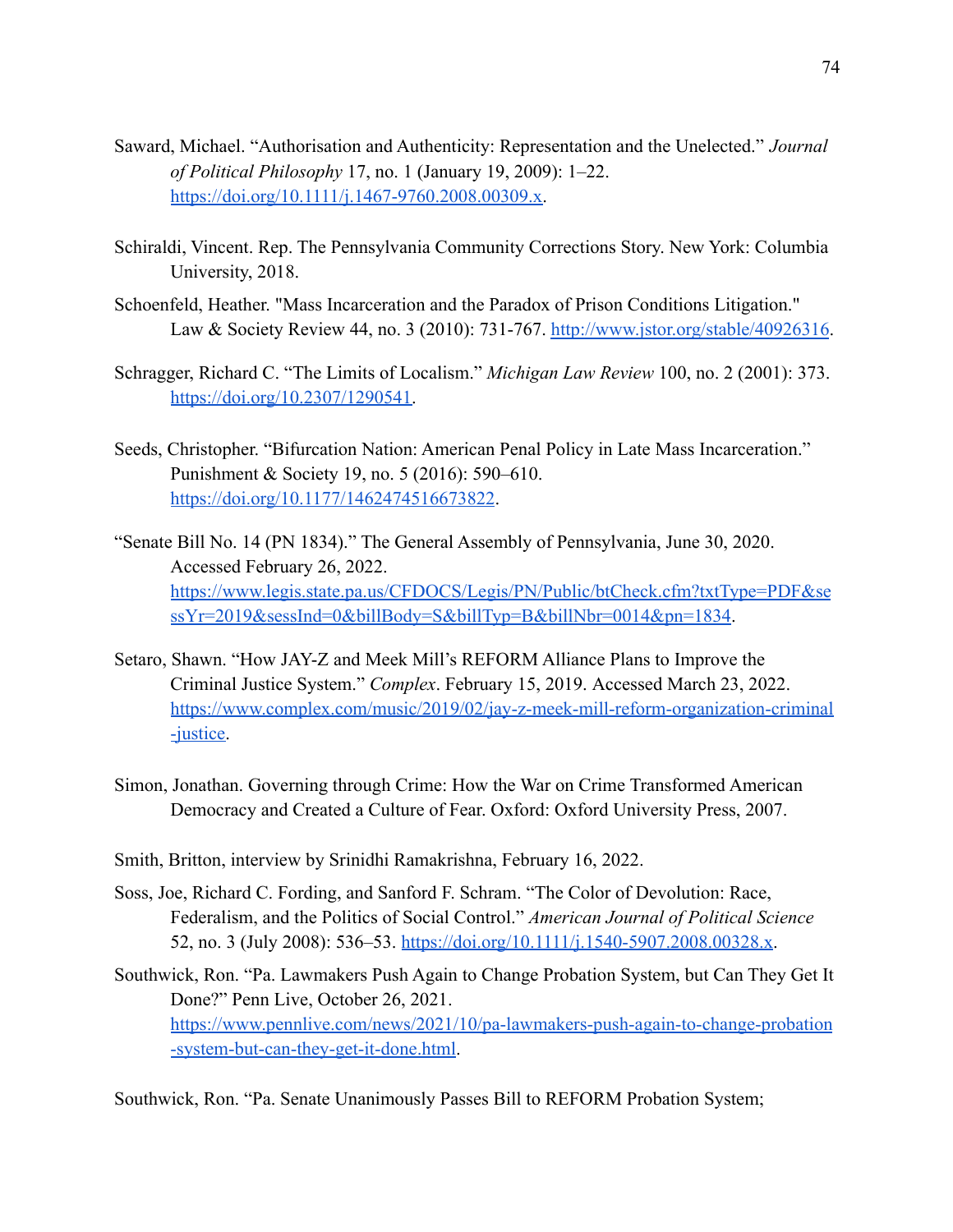Supporters Call It A 'Milestone'." Penn Live. July 15, 2020. Accessed October 20, 2021. [https://www.pennlive.com/news/2020/07/pa-senate-unanimously-passes-bill-to-reform-p](https://www.pennlive.com/news/2020/07/pa-senate-unanimously-passes-bill-to-reform-probation-system-supporters-call-it-a-milestone.html) [robation-system-supporters-call-it-a-milestone.html.](https://www.pennlive.com/news/2020/07/pa-senate-unanimously-passes-bill-to-reform-probation-system-supporters-call-it-a-milestone.html)

- Sunday, Dave. "Hearing on Probation Reform: Senate Judiciary Committee," September 20, 2021. Accessed February 3, 2022. [https://judiciary.pasenategop.com/wp-content/uploads/sites/42/2021/09/David-Sunday-Y](https://judiciary.pasenategop.com/wp-content/uploads/sites/42/2021/09/David-Sunday-York-Co-DA-Probation-Reform-Testimony-9-20-21.pdf) [ork-Co-DA-Probation-Reform-Testimony-9-20-21.pdf.](https://judiciary.pasenategop.com/wp-content/uploads/sites/42/2021/09/David-Sunday-York-Co-DA-Probation-Reform-Testimony-9-20-21.pdf)
- Taylor, Keeanga-Yamahtta. "Did Last Summer's Black Lives Matter Protests Change Anything?" The New Yorker, August 6, 2021. Accessed December 14, 2021. [https://www.newyorker.com/news/our-columnists/did-last-summers-protests-change-any](https://www.newyorker.com/news/our-columnists/did-last-summers-protests-change-anything) [thing](https://www.newyorker.com/news/our-columnists/did-last-summers-protests-change-anything).
- TCR Staff. "State Legislatures Turn 'Defensive' on Justice Reform, Panel Told." *The Crime Report*. March 8, 2022. Accessed March 18, 2022. [https://thecrimereport.org/2022/03/08/state-legislatures-turn-defensive-on-justice-reform](https://thecrimereport.org/2022/03/08/state-legislatures-turn-defensive-on-justice-reform-panel-told/) [-panel-told/](https://thecrimereport.org/2022/03/08/state-legislatures-turn-defensive-on-justice-reform-panel-told/).
- The Washington Post Editorial Board. "Reimagine Safety." The Washington Post, March 16, 2021. Accessed December 14, 2021. <https://www.washingtonpost.com/opinions/interactive/2021/reimagine-safety/>.
- Tonry, Michael H. Thinking about Crime: Sense and Sensibility in American Penal Culture. Oxford: Oxford University Press, 2004.
- Towler, Christopher C., Nyron N. Crawford, and Robert A. Bennett. "Shut Up and Play: Black Athletes, Protest Politics, and Black Political Action." *Perspectives on Politics* 18, no. 1 (March 17, 2020): 111–27. <https://doi.org/10.1017/S1537592719002597>.
- "United States Profile." Prison Policy Initiative, 2020. Accessed December 14, 2021. [https://www.prisonpolicy.org/profiles/US.html.](https://www.prisonpolicy.org/profiles/US.html)
- Urbinati, Nadia, and Mark E. Warren. "The Concept of Representation in Contemporary Democratic Theory." *Annual Review of Political Science* 11, no. 1 (June 15, 2008): 387–412. [https://doi.org/10.1146/annurev.polisci.11.053006.190533.](https://doi.org/10.1146/annurev.polisci.11.053006.190533)
- Vadala, Nick. "Meek Mill Arrested, Charged with Reckless Endangerment in New York City." The Philadelphia Inquirer. August 18, 2017. Accessed December 15, 2021. [https://www.inquirer.com/philly/entertainment/celebrities/meek-mill-arrested-charged-wi](https://www.inquirer.com/philly/entertainment/celebrities/meek-mill-arrested-charged-with-reckless-endangerment-in-new-york-city-20170818.html) [th-reckless-endangerment-in-new-york-city-20170818.html.](https://www.inquirer.com/philly/entertainment/celebrities/meek-mill-arrested-charged-with-reckless-endangerment-in-new-york-city-20170818.html)